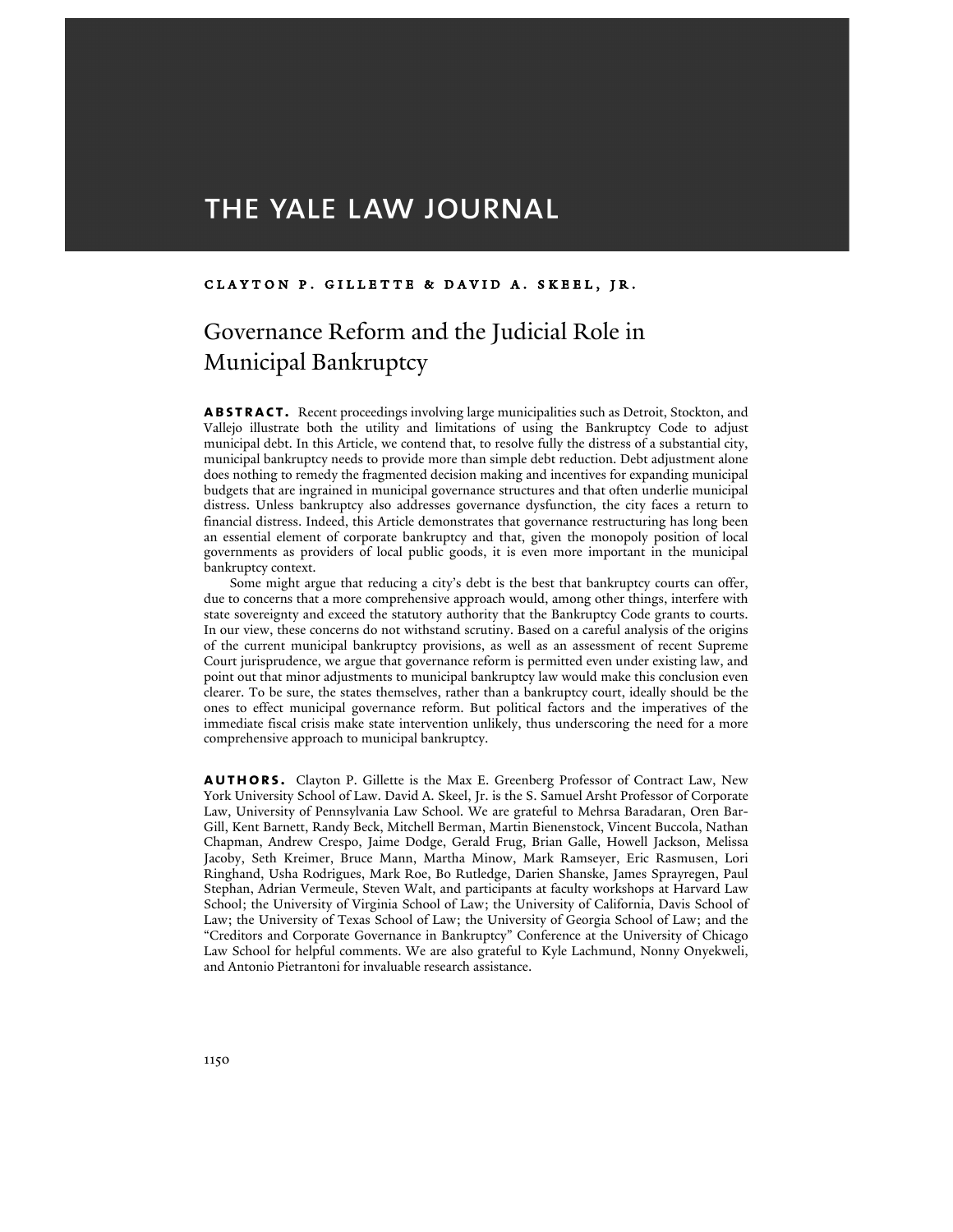

# **article contents**

| <b>INTRODUCTION</b>                                              | 1152 |
|------------------------------------------------------------------|------|
| MUNICIPAL REORGANIZATION AND CORPORATE REORGANIZATION<br>Τ.      | 1157 |
| A. The Need for Municipal Governance Reform                      | 1157 |
| B. Governance Reform in Chapter 11                               | 1162 |
| II. WHY HASN'T GOVERNANCE BEEN A FOCUS IN CHAPTER 9?             | 1165 |
| A. Municipal Bankruptcy in the 1930s                             | 1167 |
| B. Ashton to Congress to Bekins                                  | 1173 |
| C. New York City and the 1970s Amendments                        | 1176 |
| D. Selection Bias in Municipal Bankruptcy Filings                | 1182 |
| <b>III. AN AFFIRMATIVE CASE FOR GOVERNANCE REFORM</b>            | 1184 |
| A. Fragmented Governance as a Source of Distress                 | 1184 |
| B. Bankruptcy as a Governance Corrective                         | 1195 |
| IV. OBJECTIONS TO GOVERNANCE REFORM IN CHAPTER 9                 | 1202 |
| A. Bankruptcy Courts Cannot Interfere with Municipal Powers      | 1202 |
| B. Only the "Adjustment of Debts" Is Permitted in Chapter 9      | 1206 |
| C. Commandeering and Unconstitutional Conditions                 | 1208 |
| D. Will Bankruptcy Judges Make Matters Worse?                    | 1216 |
| E. Will Governance Reform Discourage Bankruptcy Filings?         | 1219 |
| V. WHY NOT THE STATE?                                            | 1222 |
| A. Doctrinal Constraints on State Design of Municipal Governance | 1226 |
| B. The Political Economy of Structural Reform                    | 1230 |
| CONCLUSION                                                       | 1236 |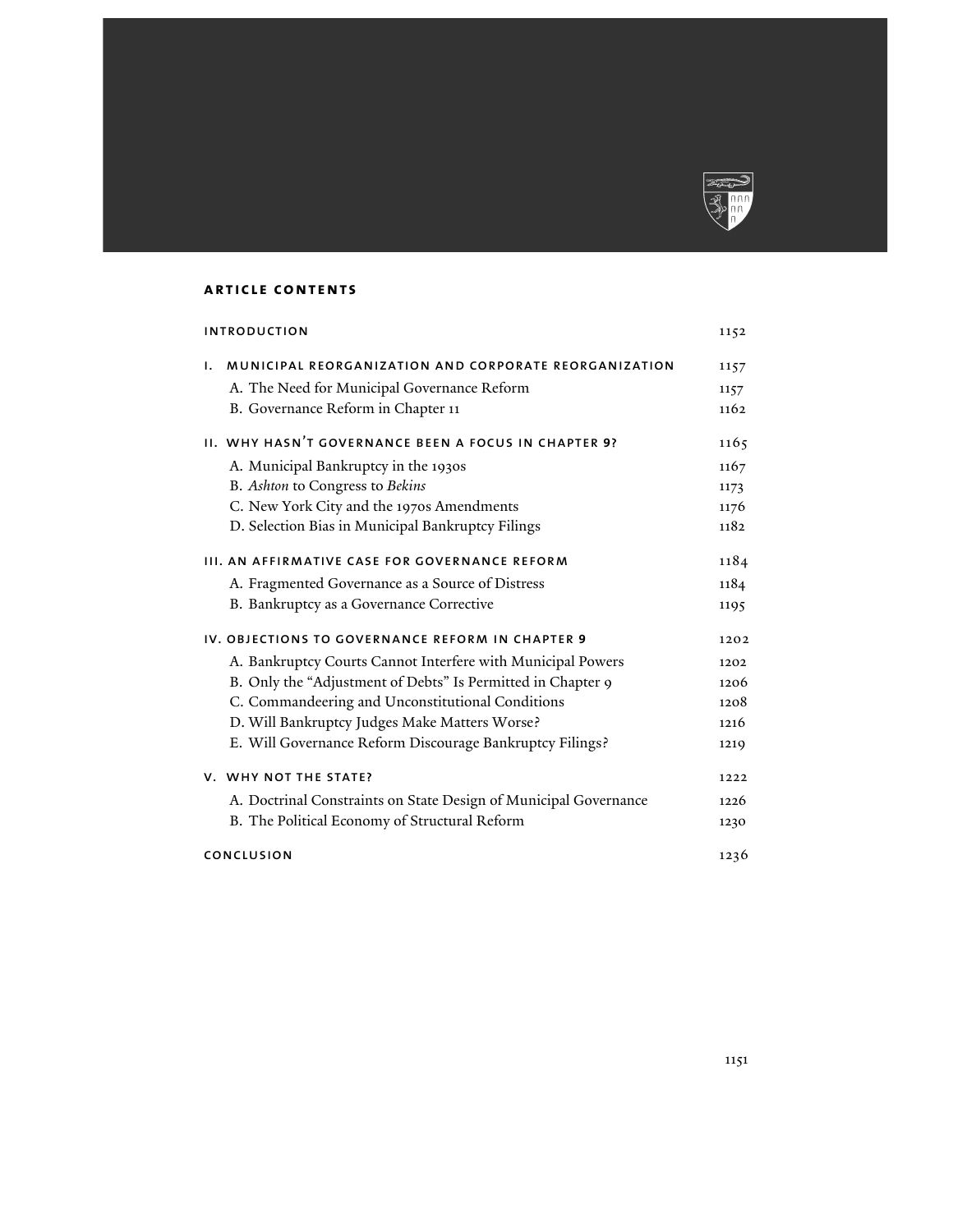# **introduction**

As an increasing number of municipalities take advantage of the ability to adjust their debts under Chapter 9 of the Bankruptcy Code, the utility and efficiency of that scheme has become more apparent.<sup>1</sup> Fears that Chapter 9 would be incapable of handling the fiscal distress of large cities have dissipated as bankruptcy courts have deftly managed the bankruptcies of Vallejo, San Bernardino, and Stockton, California; Jefferson County, Alabama; and Detroit, Michigan.<sup>2</sup> These episodes have revealed that bankruptcy courts can balance the interests of the various stakeholders—creditors, pensioners, the state, and residents—involved when municipalities face fiscal distress.

Less clear is whether the dexterity that bankruptcy courts display in adjusting municipal debts has lasting effects on municipal fiscal health. Courts tend to focus almost exclusively on the debt overhang problem—that is, on reducing the municipality's debt burden to a level that permits a city to devote scarce resources to providing services rather than solely to paying creditors. To the extent that municipal distress results from a debt burden that stifles investment and diverts municipal budgets to legacy costs rather than future productivity, the ability to pare down a municipality's debt may be sufficient.

But municipal distress—especially the distress of a substantial city—rarely is simply a matter of too much debt. Failed budget policies do not arise autonomously, disaggregated from the political environment in which they are devised. Rather, with the exception of cases in which municipalities face some exogenous shock, such as a crippling tort suit or natural disaster, or in which local governments suffer from broad economic disruptions beyond their control, local fiscal crises usually are caused by a governance structure that tolerates financial decisions in which the benefits and costs of public expenditures are misaligned. The disparity may be temporal. Local political officials concerned about electoral success or opportunities for higher office may favor programs that promise short-term benefits paid for through longterm costs. Alternatively, the mismatch may be spatial. Programs that produce highly concentrated benefits in some districts within the locality may be

**<sup>1</sup>**. For a thoughtful analysis of the details of the recent wave of municipal receiverships and bankruptcies, see Michelle Wilde Anderson, *The New Minimal Cities*, 123 YALE L.J. 1118, 1130-51 (2014).

**<sup>2</sup>**. For doubts about whether Chapter 9 would be adequate for the needs of large cities, see ROBIN JEWELER, CONG. RESEARCH SERV., RL33924, MUNICIPAL REORGANIZATION: CHAPTER 9 OF THE U.S. BANKRUPTCY CODE 1-2 (2007) (noting that the vast majority of Chapter 9 reorganizations are by small districts); Omer Kimhi, *Chapter 9 of the Bankruptcy Code: A Solution in Search of a Problem*, 27 YALE J. ON REG. 351, 360-61 (2010) (describing Chapter 9 as "used by tiny municipalities under peculiar circumstances").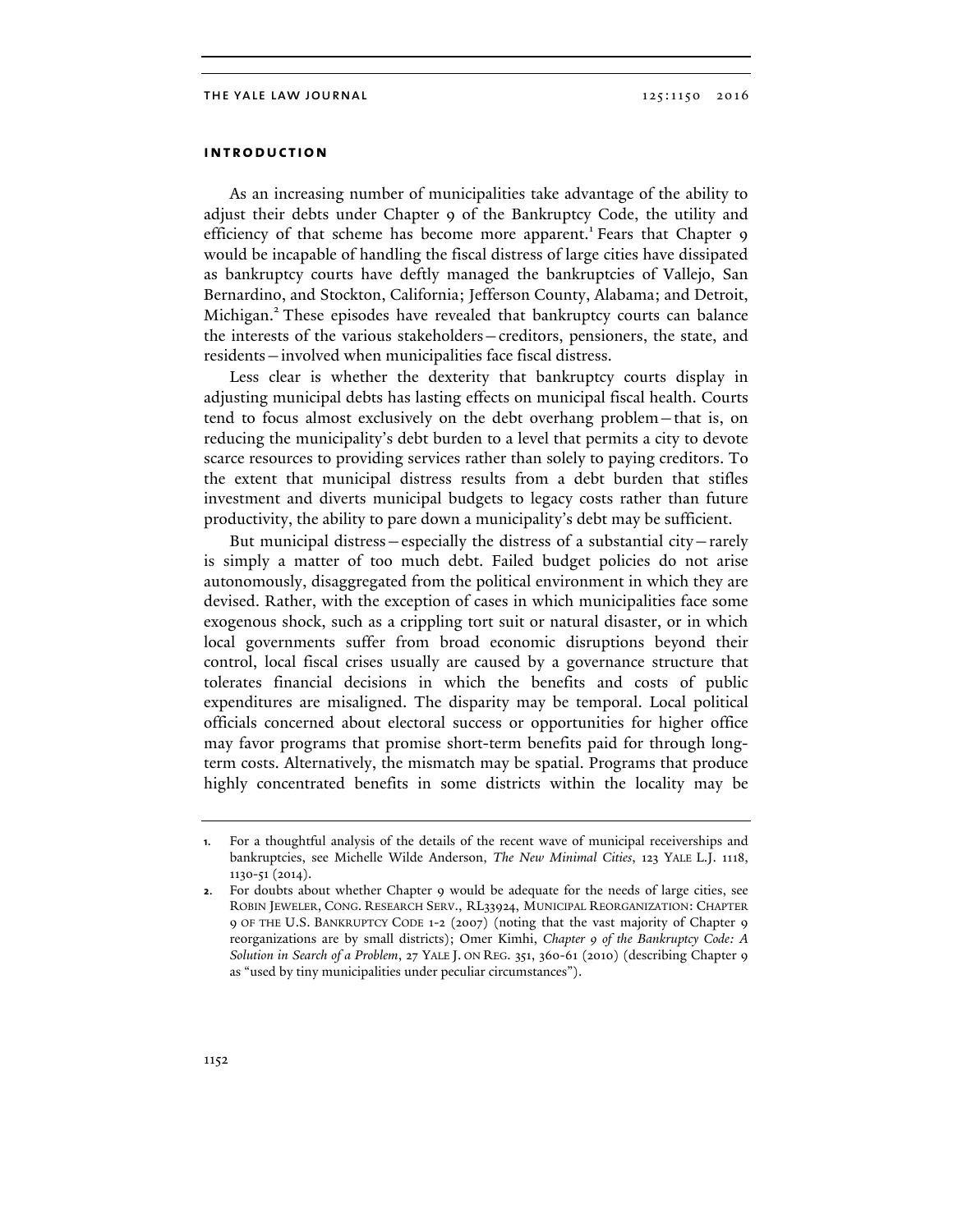financed by imposing costs on neighboring districts, with the result that the commons of the municipal budget faces overuse.<sup>3</sup> Or, officials may adopt policies that confer inefficient benefits on small, concentrated groups and discourage electoral redress by spreading the costs among the diffuse electorate.4

The institutions of local governance that permit these misalignments tend to be entrenched in city charters or bureaucratic regimes, and left unchallenged, they survive even after bankruptcy proceedings adjust the debts to which they have given rise. According to the conventional wisdom, Chapter 9 has little to say about these issues other than to preclude the bankruptcy court from usurping the political or governmental powers of the municipal debtor.<sup>5</sup> If the conventional wisdom is correct, Chapter 9 cannot meaningfully reduce the risk of recidivism for a financially distressed municipality. The debt adjustment provided by Chapter 9 offers temporary relief before the next crisis, not a thoroughgoing remedy aimed at the root causes of municipal distress.

This Article challenges the traditional account. We contend that municipal bankruptcy can and should address governance failures where they contribute to financial failures. We argue that this conclusion follows from an appreciation of the similarities between municipal corporations and the forprofit corporations that are reorganized in Chapter 11 of the Bankruptcy Code. Where governance failures contribute to corporate financial distress, no one would treat governance reform as irrelevant to the reorganization of a corporation. Carefully crafted governance rules were a central feature of the Chrysler bankruptcy,<sup>6</sup> and governance rules figure prominently in most other substantial Chapter 11 cases as well. From a purely functional perspective, governance reform is even more essential to an effective Chapter 9 municipal bankruptcy than it is in Chapter 11, since at least some stakeholders in insolvent municipalities are more dependent on those entities than are stakeholders in insolvent firms.

Municipal bankruptcy does not just facilitate governance reform: in many cases, the logic of the municipal bankruptcy process *requires* governance

**<sup>3</sup>**. For a discussion of the metaphor of the commons as it applies to municipal budgets, see *infra* notes 153-156 and accompanying text.

**<sup>4</sup>**. *See* CLAYTON P. GILLETTE, LOCAL REDISTRIBUTION AND LOCAL DEMOCRACY: INTEREST GROUPS AND THE COURTS 75-80 (2011).

**<sup>5</sup>**. *See* 11 U.S.C. §904 (2012); Kimhi, *supra* note 2, at 357.

**<sup>6</sup>**. As described *infra* Section I.B, the governance reforms were especially elaborate in the Chrysler bankruptcy. The parties allocated specified numbers of seats on Chrysler's board of directors to each of its major postbankruptcy shareholders: Chrysler retirees, Fiat, Canada, and the United States.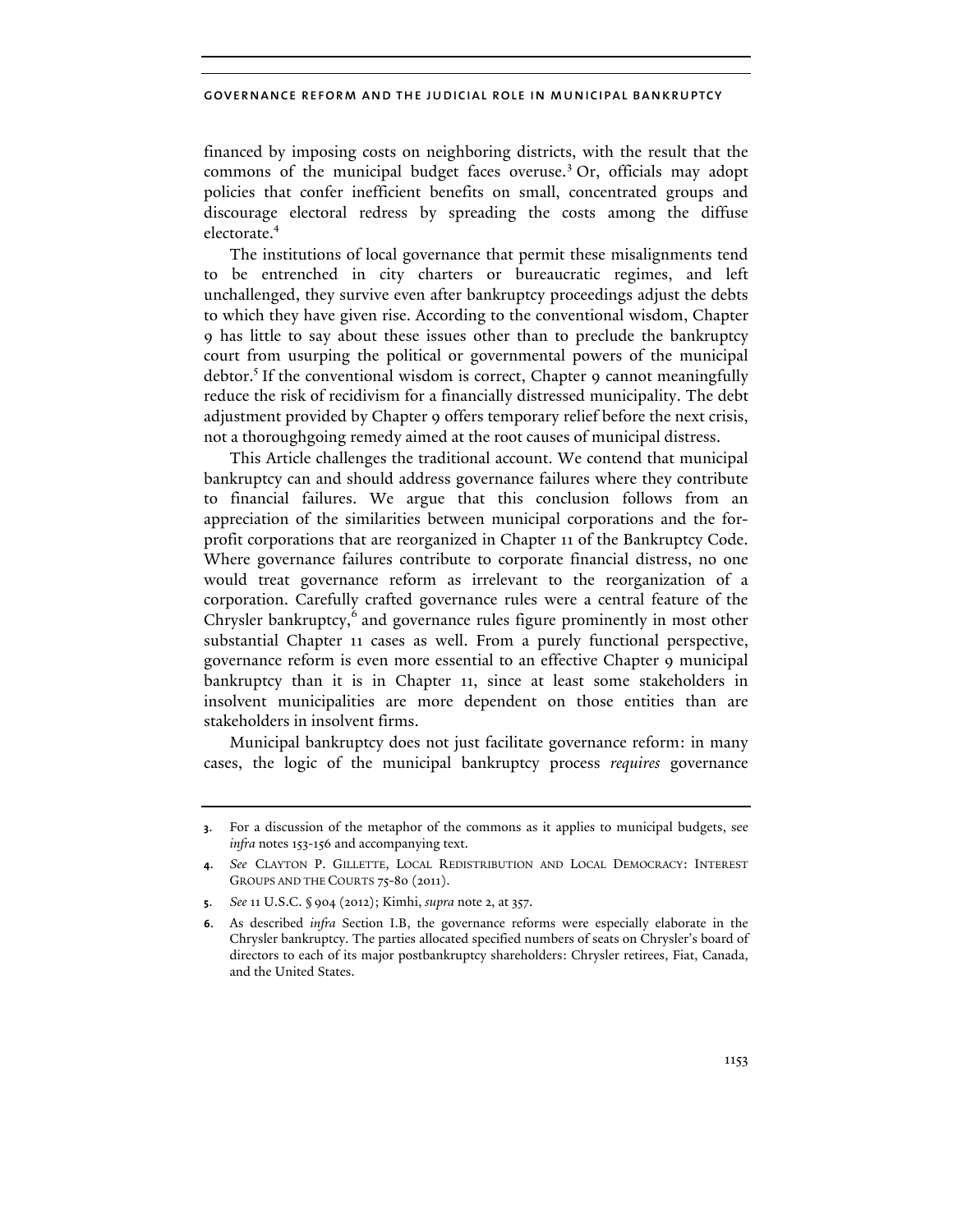reform. The public—and inherently political—nature of municipal debtors has traditionally been seen to preclude the use of Chapter 9 for anything other than reducing a municipality's debt.<sup>7</sup> Our position is that the political nature of municipal fiscal distress has precisely the opposite implication. The financial distress of a substantial municipality nearly always signals that its politics are dysfunctional. The same entrenched political environment that exacerbates fiscal instability may also frustrate efforts to initiate reforms necessary to escape a cycle of financial irresponsibility. That entrenchment can be overcome only by the inducement or imposition of structural reforms from outside the municipality.

Ideally, the outside catalyst would be the state, which retains substantial authority over its political subdivisions. But political entrenchment may also constrain the state from inducing or imposing structural reforms that are needed for fiscal stability. Where that is the case, and where the state accedes to a municipality's use of the federal bankruptcy courts, we conclude that the bankruptcy judge should and does have leeway to induce necessary reforms. Yet discussions of Chapter 9 consistently ignore the possibility of governance reform, even where it is essential to revive a financially failed municipality. Although conventional wisdom suggests that governance reform in bankruptcy infringes on state sovereignty, which perhaps explains its neglect, we contend that governance restructuring in Chapter 9 passes constitutional muster.

Two decades ago, Michael McConnell and Randal Picker made the most comprehensive argument to date for moving beyond the debt-adjustment model of municipal bankruptcy.<sup>8</sup> They contended that municipal bankruptcy should permit reorganization of municipal structures in ways that were analogous to the reorganization of firms in Chapter 11. For McConnell and Picker, the expanded powers of the court would include authority to mandate "politically unpopular reforms,"<sup>9</sup> such as authority to collect taxes to pay preexisting debt; to order reductions in expenditures; to sell municipal assets; and perhaps even to reorganize the boundaries of or to dissolve the debtor municipality based on applicable state-law principles.<sup>10</sup> McConnell and Picker

**9**. *Id.* at 475.

**<sup>7</sup>**. *See, e.g.*, Kimhi, *supra* note 2, at 353-54, 395 (arguing that Chapter 9 cannot solve political and socioeconomic problems and advocating that Chapter 9 be given the narrow role of solving creditor-holdout problems).

**<sup>8</sup>**. Michael W. McConnell & Randal C. Picker, *When Cities Go Broke: A Conceptual Introduction to Municipal Bankruptcy*, 60 U. CHI. L. REV. 425, 472-81 (1993).

**<sup>10</sup>**. *Id.* at 475-77, 481-86. Michelle Anderson has also explored dissolution as a possible response to municipal distress—especially the distress of small municipalities. *See, e.g.*, Michelle Wilde Anderson, *Dissolving Cities*, 121 YALE L.J. 1364, 1432-33 (2012); Michelle Wilde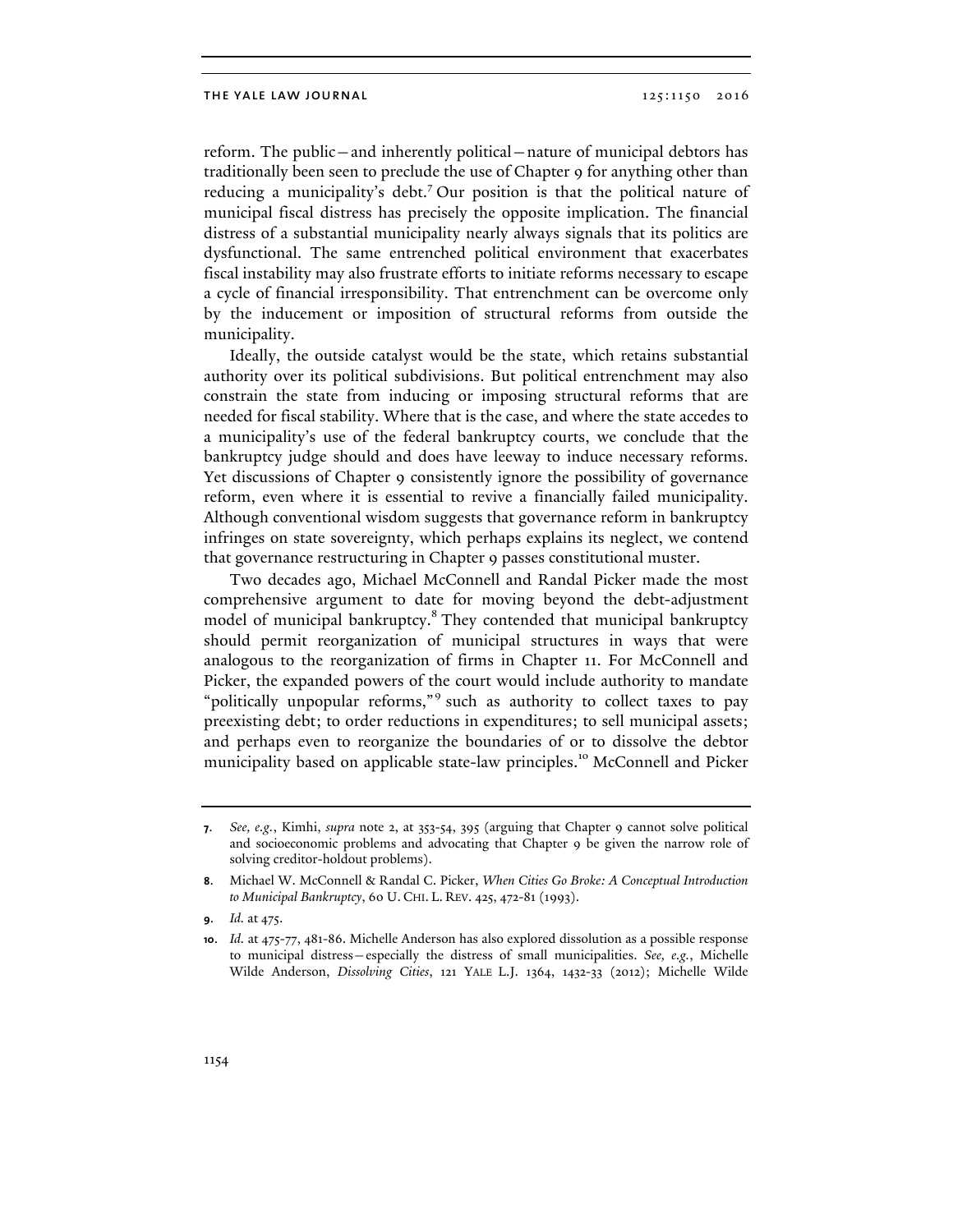advocated that these reforms take place in state bankruptcy proceedings rather than in federal bankruptcy court.<sup>11</sup> Implicit in McConnell and Picker's recommendations is an optimistic story of a benign state willing and able to enact reforms that facilitate municipal fiscal discipline.

We share McConnell and Picker's intuition that relief for fiscally distressed municipalities necessarily entails more than debt reduction. We focus, however, on the design of municipal decision-making institutions rather than boundaries or tax decisions, and look to the federal bankruptcy court as the catalyst for reform. Where the state intervenes to redress structural difficulties that cause fiscal distress, there may be little need for bankruptcy court intervention. But where the state fails to do so because of its own political constraints, rather than as a consequence of a deliberate decision, we find fewer reasons to preclude bankruptcy courts from filling the gap. While state political inertia has always been a concern, its salience has increased considerably in the two decades since McConnell and Picker wrote their classic article. In short, we view bankruptcy court intervention into municipal governance as an option, not a requirement. It is warranted by the same entrenchment problem that has led commentators to advocate for more intensive judicial intervention in other public arenas, such as voting rights or prison reform, where political incentives inhibit changes that one might otherwise prefer be made through the political process.<sup>12</sup> Indeed, we anticipate that the very presence of the option will make its exercise less necessary, as states otherwise politically constrained from enacting necessary reforms for distressed municipalities may prefer to do so themselves, rather than leave the task to bankruptcy courts.

The Article proceeds as follows. Part I explores the similarities between the roles of municipalities and private corporations as providers of services, but emphasizes that the monopoly position of the former justifies a greater concern for protecting municipalities' ongoing viability, rather than simply maximizing the recoveries of creditors. This distinction, which seems to be reflected in the

Anderson, *Who Needs Local Government Anyway? Dissolution in Pennsylvania's Distressed Cities*, 24 WIDENER L.J. 149, 166-72 (2015).

**<sup>11</sup>**. McConnell & Picker, *supra* note 8, at 479.

**<sup>12</sup>***. See, e.g.*, Samuel Issacharoff & Richard H. Pildes, *Politics as Markets: Partisan Lockups of the Democratic Process*, 50 STAN. L. REV. 643, 699-707 (1998); Michael J. Klarman, *Majoritarian Judicial Review: The Entrenchment Problem*, 85 GEO. L.J. 491, 509-26 (1997); Richard H. Pildes, *The Supreme Court, 2003 Term*—*Foreword: The Constitutionalization of Democratic Politics*, 118 HARV. L. REV. 28, 153-54 (2004); Susan Sturm, *Resolving the Remedial Dilemma: Strategies of Judicial Intervention in Prisons*, 138 U. PA. L. REV. 805, 846-60 (1990); *cf.* Ariz. State Legislature v. Ariz. Indep. Redistricting Comm'n, 135 S. Ct. 2652, 2672 (2015) (reading the Elections Clause of the Federal Constitution "as a safeguard against manipulation of electoral rules by politicians and factions in the States to entrench themselves or place their interests over those of the electorate").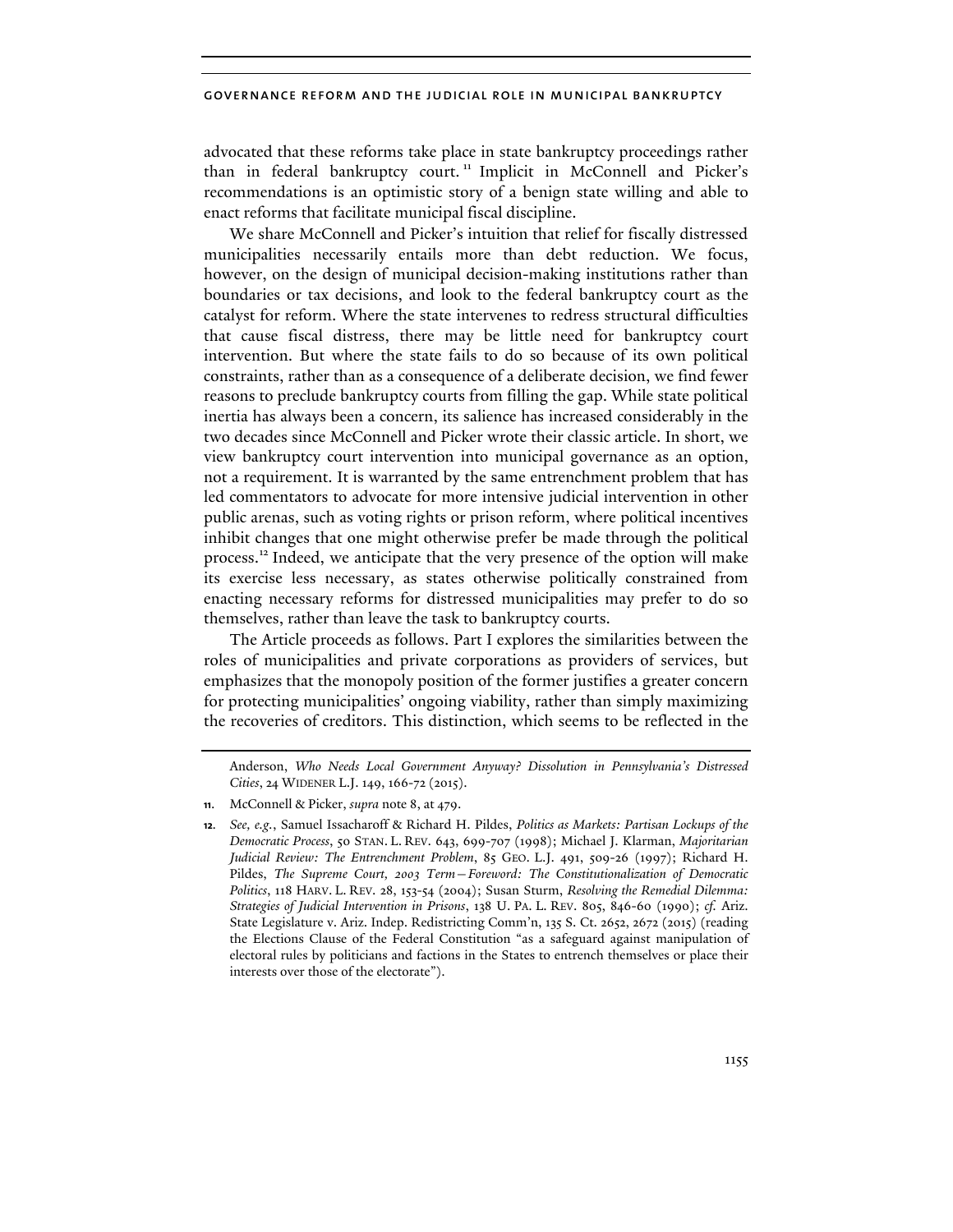greater emphasis on a fresh start in municipal bankruptcy than in Chapter 11, underscores the need to address a municipal debtor's underlying problems, rather than solely reduce the amount of its debt. Even if governance reform was unheard of in Chapter 11, there would be a powerful case for attending to governance concerns in Chapter 9. In fact, governance reform is not rare in Chapter 11; it is ubiquitous.

Part II raises the question of why, if governance reform is so common in Chapter 11, such reform does not currently occur in Chapter 9 cases. An obvious answer might be that state sovereignty precludes governance reform. However, based on a careful analysis of the history of municipal bankruptcy, starting with the first municipal bankruptcy law in 1934, we offer an alternative explanation: historical path dependence is at least as important as constitutional concerns. At key junctures, lawmakers seriously considered explicitly incorporating governance reform into Chapter 9, but the proposals were overtaken by events such as the need for immediate resolution of New York City's fiscal crisis in the 1970s.

Part III develops our affirmative case that governance reform is essential to the effective restructuring of a substantial municipality. This Part argues not only that governance reform is permissible, but that bankruptcy courts should *refuse*—on feasibility grounds—to confirm a restructuring plan that fails to reform municipal governance structures responsible for the distress that generated the Chapter 9 proceeding.<sup>13</sup> Part IV considers potential objections to our vision for Chapter 9, including the limited scope of municipal bankruptcy proceedings and constitutional concerns such as the Supreme Court's commandeering cases. In our view, none of these objections preclude governance reform in Chapter 9.

Part V takes up an equally substantial objection: that the state, not a bankruptcy court, should be the entity implementing governance reform. Although we fully endorse state intervention and agree that state reform is the optimal solution for a municipality's governance dysfunction, we argue that doctrinal constraints limit states' effectiveness to some extent and that political constraints are an even more serious obstacle to state reform. These impediments confirm the need for thoroughgoing reform in municipal bankruptcy.

**<sup>13</sup>**. "[F]easib[ility]" is one of the key requirements for confirming a Chapter 9 plan. 11 U.S.C. §943(b)(7) (2012); *see infra* notes 216-229 and accompanying text.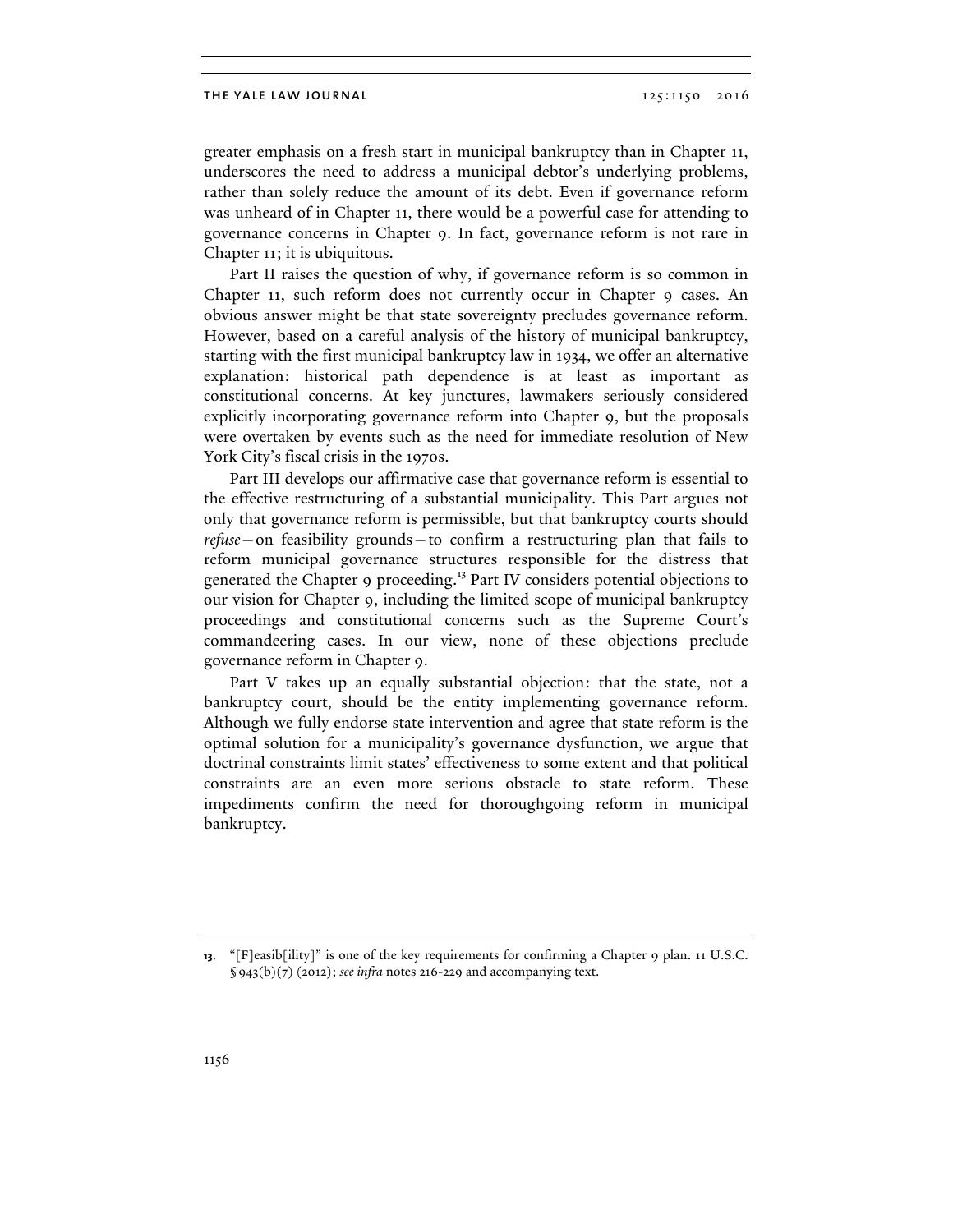# **i. municipal reorganization and corporate reorganization**

In this Part, we lay the initial groundwork for our claims about the proper scope of municipal bankruptcy by considering the similarities and differences between municipalities and private corporations. If we conceptualize municipalities and private corporations as alternative vehicles for providing goods and services and consider the role of bankruptcy from this perspective, the need to include governance reform as part of the toolkit for addressing the financial distress of a substantial municipality becomes clear. Governance reform is not a new concept in bankruptcy; rather, it is already central to many Chapter 11 cases.

## *A. The Need for Municipal Governance Reform*

A key objective of Chapter 11 reorganization is to restore the fiscal stability of a potentially viable firm so that it can efficiently provide valuable goods and services. Much of the corporate-bankruptcy literature focuses entirely on the benefits to creditors of this restored productivity. If creditors would be better off maintaining the firm as a going concern, according to this reasoning, then reorganization is appropriate. But if dissolving the firm maximizes the payout to creditors, then selling the assets and distributing the proceeds to creditors should be followed—even if reorganization might seem to serve the interests of current employees, equity holders, or other third parties.<sup>14</sup> Conventional literature views corporate bankruptcy solely as a mechanism for the efficient collection and payment of debts; rehabilitation of the firm for its own sake at best risks inefficiencies and at worst is "nonsense."<sup>15</sup> The creditor collectionor creditors' bargain, as it is usually known—conception of bankruptcy is contested,<sup>16</sup> but we take it as a given here, in order to highlight a key difference between private corporations and municipalities.

Even if compelling in the corporate context, the creditors' bargain conception is an awkward fit for municipalities. Like private corporations,

**<sup>14</sup>**. The leading theory is Douglas Baird and Thomas Jackson's "creditors' bargain" model of bankruptcy, which conceptualizes bankruptcy as "a collective system of creditor collection." *See* THOMAS H. JACKSON, THE LOGIC AND LIMITS OF BANKRUPTCY LAW 14 (1986); Douglas G. Baird & Thomas H. Jackson, *Corporate Reorganizations and the Treatment of Diverse Ownership Interests: A Comment on Adequate Protection of Secured Creditors in Bankruptcy*, 51 U. CHI. L. REV. 97, 100-01 (1984).

**<sup>15</sup>***. See* Douglas G. Baird, *A World Without Bankruptcy*, 50 LAW & CONTEMP. PROBS. 173, 182  $(1987)$ .

**<sup>16</sup>***. See, e.g.*, Elizabeth Warren, *Bankruptcy Policy*, 54 U. CHI. L. REV. 775, 777 (1987).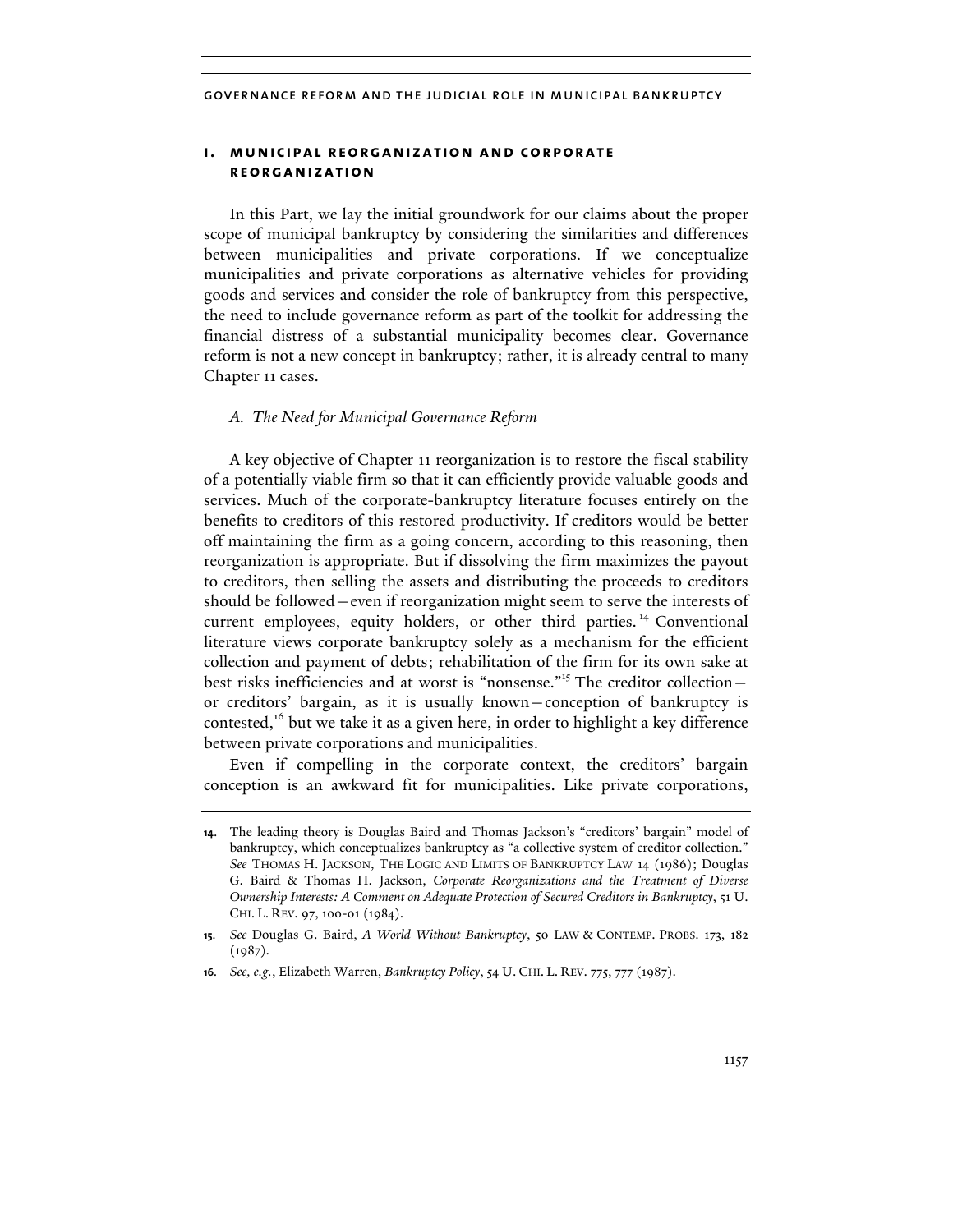municipalities provide goods and services for which there is substantial demand. And financial failure ensues when a municipality is unable to provide those goods and services at a price (the taxes imposed by the municipality) that residents are willing to pay. At that point, much like the firm that is unable to generate sufficient revenues to pay its debts, the municipality suffers insolvency as residents (the municipal equivalent of both customers and equity holders) with sufficient means emigrate to other jurisdictions, and those residents who remain are unable to make the higher tax payments necessary to service existing indebtedness.<sup>17</sup> As in the case of the insolvent firm, restructuring can be justified if it will enable creditors to recover more than they would receive if the municipality tried to pay all of its obligations in full.

Municipal corporations, however, possess other characteristics that make the case for a more extensive restructuring—restructuring that includes governance reform as well as debt adjustment—stronger than under the parsimonious view of corporate reorganization. The conception of corporate bankruptcy as a pure collection device is premised on the assumption that the troubled firm is one of numerous firms that are competing in an active marketplace. The failure of one firm in an active market does not substantially disadvantage customers, since they can purchase similar goods from competitors; nor does a firm's failure reduce overall employment if employees can migrate to other jobs where they can be more productive.<sup>18</sup> These assumptions may reflect a somewhat romantic vision of consumer and labor mobility, but for ordinary corporations, they often are close enough to reality to justify the conclusion that rehabilitating a failed firm for its own sake is unlikely to maximize social welfare under ordinary circumstances.

Those same assumptions, however, are less plausible in the municipal context. The goods and services that municipalities provide tend to be public goods—goods that are nonrival or nonexcludable—or goods subject to a natural monopoly.<sup>19</sup> A private provider is unlikely to produce these goods,

**<sup>17</sup>***. See* Andrew Haughwout et al., *Local Revenue Hills: Evidence from Four U.S. Cities*, 86 REV. ECON. & STAT. 570, 583 (2004).

**<sup>18</sup>**. Baird, *supra* note 15, at 183-84.

**<sup>19</sup>**. Goods are nonrival when they can be consumed simultaneously by more than one person. Standard examples include mosquito spraying and policing. Goods are nonexcludable when the costs of excluding those who have not contributed to production are too high to justify charging users. Standard examples include uncongested roads or street paving. Goods are subject to natural monopoly when they require high entry costs and have continually decreasing average costs—"the greater the level of output, the lower the cost per unit"—as with electricity generation or water systems. *See, e.g*., HARVEY S. ROSEN & TED GAYER, PUBLIC FINANCE 54-56, 358 (9th ed. 2010). We do not claim that municipalities provide pure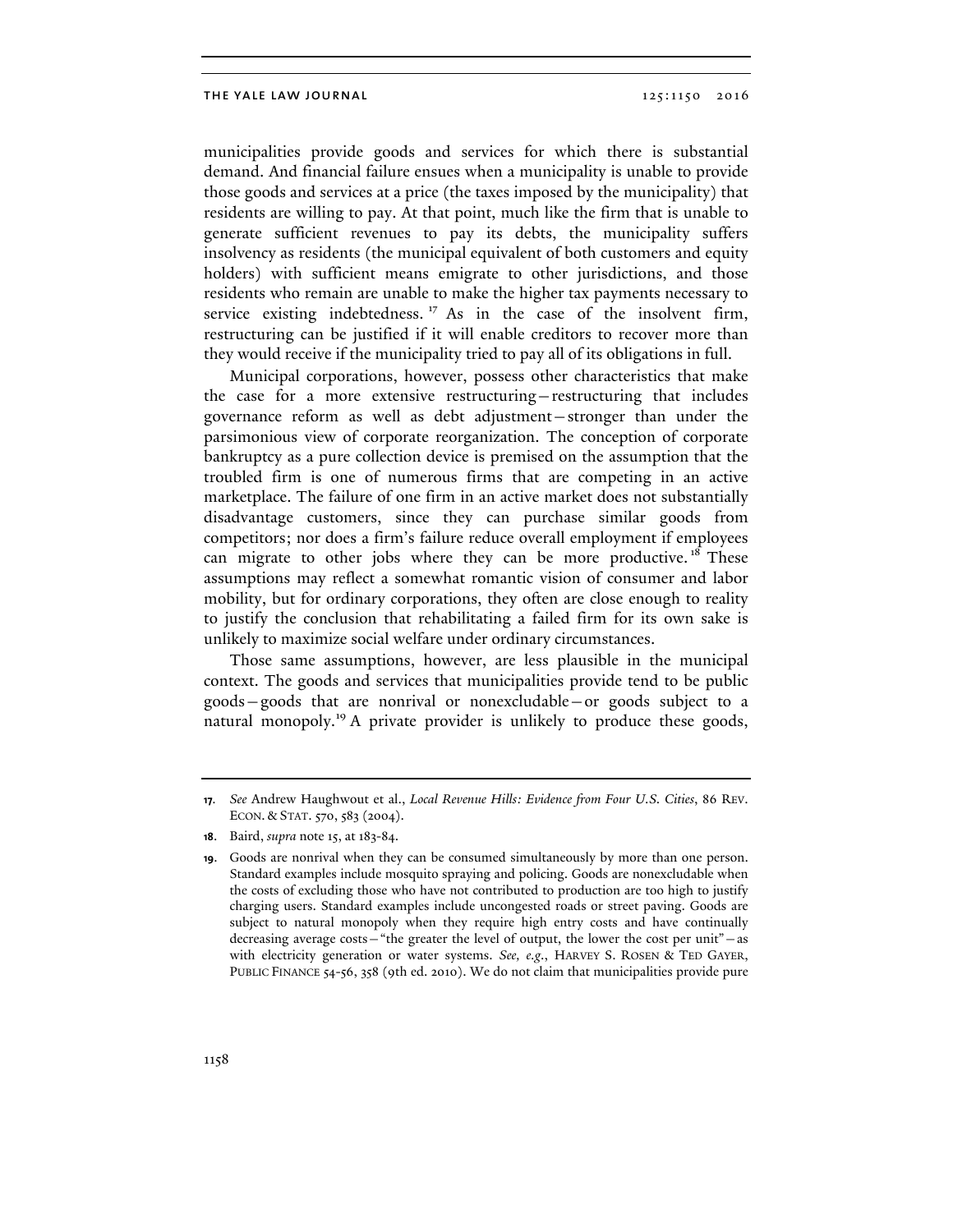notwithstanding substantial demand for them, due to uncertainty about the ability to recover the costs of production.<sup>20</sup> If goods with these characteristics are to be efficiently provided, governmental participation—either by direct provision or by contracting for them to be provided by third parties—is necessary, or at least appropriate.<sup>21</sup>

Local governments, rather than more centralized political entities, properly play this role when the goods at issue have a limited geographic scope (such as policing, firefighting, or street lighting) or take the form of club goods that are preferred by a limited group of residents who also are willing to pay for them (such as municipal golf courses or public playgrounds for children).<sup>22</sup> By offering distinct bundles of goods and services, local governments allow prospective residents to sort themselves according to their preferences for public goods, just as market transactions permit consumers to sort themselves by preferences in the characteristics of private goods. For example, those who prefer proximity to their workplace may live in the central city, while those who prefer low-density living may migrate to the suburbs, just as those who like whole-wheat bread can sort themselves from those who prefer sourdough by making appropriate market purchases.<sup>23</sup>

public goods, only that they provide goods with sufficient characteristics of publicness that they are unlikely to be provided by the private market at an efficient level.

- **20***. See* LYNN A. BAKER, CLAYTON P. GILLETTE & DAVID SCHLEICHER, LOCAL GOVERNMENT LAW: CASES AND MATERIALS 39-50 (5th ed. 2015).
- **21**. There is a long tradition of private provision of goods with the characteristics of publicness. For well-known examples, see Ronald H. Coase, *The Lighthouse in Economics*, 17 J.L. & ECON. 357 (1974).
- **22***. See, e.g.*, TODD SANDLER, COLLECTIVE ACTION: THEORY AND APPLICATIONS 73 (1992) (relating "club goods" to "local public goods").
- **23**. *See, e.g.*, Michael W. McConnell, *Federalism: Evaluating the Founders' Design*, 54 U. CHI. L. REV. 1484, 1493-94 (1987) (book review). Of course, neither of these markets is perfect. Some goods may be available either in market transactions or through government services. Think of trash collection, which is sometimes provided privately and sometimes publicly. Alternatively, sometimes neither market provides needed services so that individuals cannot obtain their preferences either publicly or privately, notwithstanding both capacity and willingness to pay the cost of production. Finally, some markets fail because individuals, although willing to pay the cost of production, have insufficient assets. In these cases, redistribution of wealth will be necessary to cure inequalities of opportunity, and government (though not necessarily local government) will appropriately play that role as well as the allocative role related to the provision of public goods. But the existence of overlap and incompleteness of provision is a feature of both markets and collective decision making, rather than one that distinguishes firms from municipalities. In this regard, as with the provision of goods and services generally, the similarities in the roles of firms and municipalities prevail over the differences. *See* JOHN CULLIS & PHILIP JONES, PUBLIC FINANCE AND PUBLIC CHOICE 46-68 (2d ed. 1998).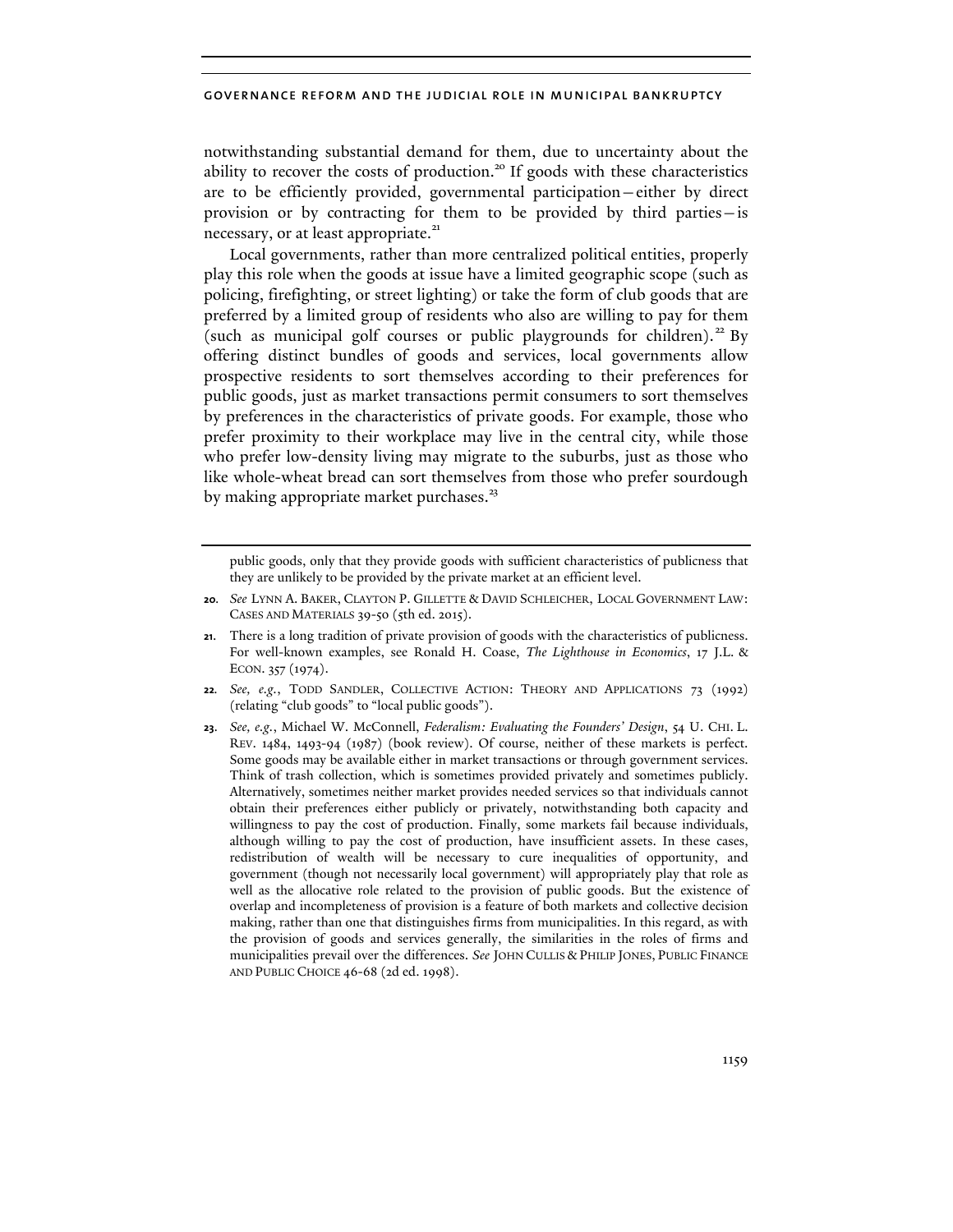When municipalities petition for relief under Chapter 9, they do so primarily because fiscal distress precludes the delivery of the very services that municipalities were created to provide and of which they are monopoly providers. Recognizing the distinctive nature of municipalities, several bankruptcy courts recently have focused on service delivery, not debt service alone, as a measure of whether a municipal debtor is "insolvent"<sup>24</sup> and thus eligible for municipal bankruptcy.<sup>25</sup> Similarly, a municipality that desires to exit Chapter 9 must submit to the court a plan that is "feasible," which courts increasingly have interpreted to mean that "the debtor can accomplish what the plan proposes and provide governmental services."<sup>26</sup> It is presumably to address the service function of municipalities that the entire structure of Chapter 9 is commonly described as providing a municipality with a fresh start as in the case of an individual bankruptcy, rather than a mechanism purely for the collection of assets to maximize the payout for creditors as in the case of corporate bankruptcy.<sup>27</sup> The increasing emphasis on service delivery suggests that bankruptcy courts recognize that failing to restore local public goods induces flight by those who pay taxes in excess of the benefits they receive from the locality, followed by the imposition of even higher taxes and fees on the remaining residents in order to pay fixed municipal costs, and followed by additional exodus.<sup>28</sup>

- **27***. See* Omer Kimhi, *Reviving Cities: Legal Remedies to Municipal Financial Crises*, 88 B.U. L. REV. 633, 654 (2008) ("The underlying assumption [of municipal bankruptcy] is that mitigating the city's financial hardship provides the locality with a fresh start and enables its rehabilitation, to the benefit of both residents and creditors."); McConnell & Picker, *supra* note 8, at 470 ("[M]unicipal bankruptcy is based on the idea of the fresh start rather than the efficient reconfiguration of assets. The theory of Chapter 9 is that the burden of debt service, if sufficiently high, will affect the taxpayers of a city as it would a debt-ridden individual: it will sap initiative and depress money-generating activity.").
- **28**. Courts have described this cycle of depopulation and service inefficiency as the "death spiral" of distressed municipalities. *E.g.*, *In re* Sullivan Cty. Reg'l Refuse Disposal Dist., 165 B.R. 60, 66 (Bankr. D.N.H. 1994) (discussing how a disposal district's tipping fees led to a "'death spiral' . . . whereby increased fees result[ed] in lower total dollar collections by driving away customers because of the higher fees"); *In re* Pub. Serv. Co. of N.H., 114 B.R. 820, 831 (Bankr. D.N.H. 1990) (discussing how electricity rates set "too high" can trigger a "death spiral" of diminishing returns due to an exodus of customers).

**<sup>24.</sup>** 11 U.S.C. § 109(c)(3) (2012).

**<sup>25</sup>***. See In re* City of Detroit, 504 B.R. 97, 169 (Bankr. E.D. Mich. 2013); *In re* City of Stockton, 493 B.R. 772, 789 (Bankr. E.D. Cal. 2013).

**<sup>26</sup>***. In re* Mount Carbon Metro. Dist., 242 B.R. 18, 35 (Bankr. D. Colo. 1999). The court in the *City of Detroit* bankruptcy adopted a standard of "feasibility" that considered whether the city "will be able to sustainably provide basic municipal services to the citizens of Detroit and to meet the obligations contemplated in the Plan without the significant probability of a default." *In re City of Detroit*, 504 B.R. at 222.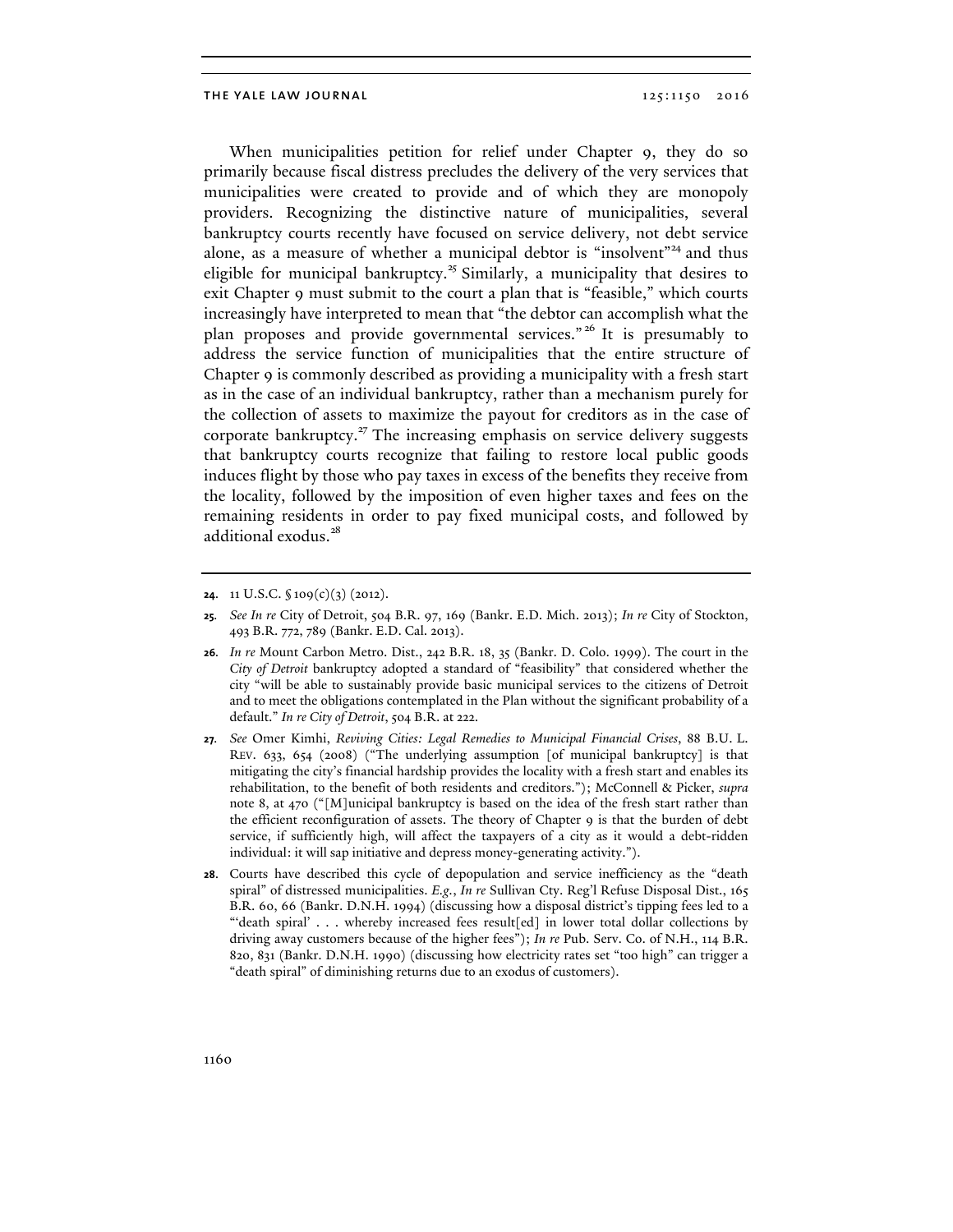From this perspective, Chapter 9's restrictive scope of restructuring seems anomalous. The fact that local governments provide public goods otherwise undersupplied due to market failures means that market solutions cannot remedy government failures. As a result, if the locality fails to provide desired services, immobile residents will likely be unable to obtain them. Relatively wealthy firms and individuals may be able to privatize inadequate public services; firms and some individuals may substitute private security, private education, private garbage collection, or private parks (such as country clubs) for municipal services.<sup>29</sup> But even these residents will be exposed to the consequences of service-delivery insolvency when they venture beyond their homes and places of business. For example, during Bridgeport's insolvency proceedings, the Chief of Police and the Director of Public Works testified that budget cuts to their departments would destroy Bridgeport's ability to investigate property crime, collect residential garbage, or plow snow-filled streets, creating a health and public-service emergency.<sup>30</sup> As public services deteriorate, those with the means to flee insolvent localities frequently do so.<sup>31</sup> But many residents who suffer the effects of service-delivery insolvency will be unable to migrate to an alternative jurisdiction, and the residents who remain are likely to be those least able to replace the services with even imperfect substitutes from private providers.

Given the logic of municipal decline, one might assume that municipal bankruptcy would give a municipal debtor at least as many tools, including governance restructuring, as are available to reorganize private corporations. Alas, that supposition is not borne out by municipal bankruptcy as currently conceived. Chapter 9 borrows numerous provisions from Chapter  $11$ ,<sup>32</sup> and a Chapter 9 case proceeds very much like a traditional Chapter 11 case. In Chapter 9, as in Chapter 11, the debtor negotiates with the creditors'

**<sup>29</sup>***. See, e.g.*, Richard Briffault, *A Government for Our Time? Business Improvement Districts and Urban Governance*, 99 COLUM. L. REV. 365, 368-69 (1999); Clayton P. Gillette, *Opting Out of Public Provision*, 73 DENV. U. L. REV. 1185, 1185-86 (1996).

**<sup>30</sup>**. *In re* City of Bridgeport, 129 B.R. 332, 335 (Bankr. D. Conn. 1991).

**<sup>31</sup>**. *See* Jan K. Brueckner, *A Test for Allocative Efficiency in the Local Public Sector*, 19 J. PUB. ECON. 311, 312 (1982) (discussing findings that residents migrate in and out of municipalities in response to changes in levels of public spending); Clayton P. Gillette, *Dictatorships for Democracy: Takeovers of Financially Failed Cities*, 114 COLUM. L. REV. 1373, 1402-03 (2014) (discussing trends in localities suffering population losses during fiscal crises).

**<sup>32</sup>**. Section 901(a) sets forth a long list of provisions from other chapters of the Bankruptcy Code and incorporates them into Chapter 9. The list includes sixteen provisions (or parts of provisions) from Chapter 11. 11 U.S.C. § 901 (2012). Chapter 9 itself consists of twenty provisions, including §901. *See id.* §§ 901-904, 921-930, 941-946.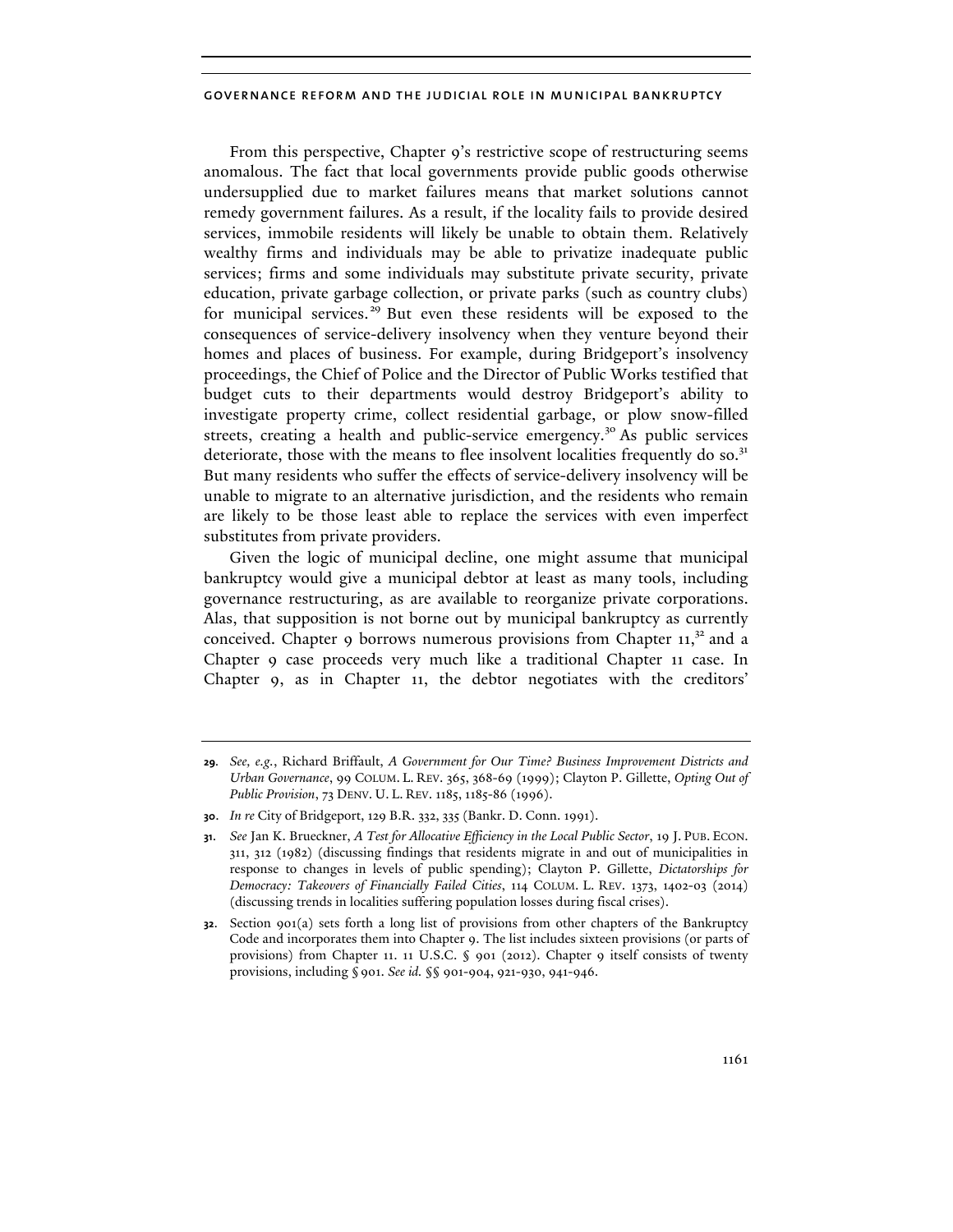committee<sup>33</sup> and other constituencies over the terms of a restructuring plan;<sup>34</sup> the debtor submits the plan to its creditors for a vote; $35$  and, if each class votes in favor and the plan satisfies a list of other confirmation requirements, the bankruptcy court confirms the plan.<sup>36</sup> Despite these similarities, Chapter 9 has a much narrower scope than Chapter 11. The latter permits governance restructuring where mismanagement is viewed as a cause of the firm's failure.<sup>37</sup> Not so in Chapter 9, at least according to the conventional wisdom treating debt reduction as the sole purpose of municipal bankruptcy. Chapter 9's system of debt adjustment addresses the immediate fiscal crisis but, as currently applied, does not address the governance structure that may have generated oppressive debt in the first instance. That is the case even though addressing underlying governance issues is more important for troubled municipalities than for private corporations.

#### *B. Governance Reform in Chapter 11*

The discussion thus far suggests that, even if governance reform were absent from Chapter 11, it would be an essential feature of municipal bankruptcy, given the distinctive nature of the goods and services that municipalities produce. But governance reform is not absent from Chapter 11 at all. It is ubiquitous. Corporate debtors regularly take advantage of the reorganization process to reshape their governance as well as to restructure their debt. The attention given to governance issues in Chapter 11 underscores the incongruity of omitting governance reform from municipal bankruptcy.

In recent years, lenders increasingly have forced certain kinds of governance change, such as the hiring of a chief restructuring officer even

**<sup>33</sup>**. In both Chapter 9 and Chapter 11, the U.S. trustee establishes a committee of creditors holding unsecured debt to represent the debtor's general creditors at the outset of the case. *Id.* § 901(a) (incorporating *id.* § 1102). The U.S. trustee can also appoint other committees, such as a committee of public employees or tort victims, but is not required to do so. *Id.* 

**<sup>34</sup>**. In both chapters, the debtor also pursues a variety of other objectives, such as avoiding preferences and fraudulent conveyances, and deciding which executory contracts to assume. *See id.* (incorporating *id.* § 365 (executory contracts), *id.* §547 (preferences), and *id.* § 548 (fraudulent conveyances)).

**<sup>35</sup>**. *See id.* (incorporating *id.* §1126(c), stating that a class of creditors approves the plan if a majority in number and two-thirds in amount vote in favor of the plan).

**<sup>36</sup>**. *See id.* (incorporating parts of *id.* §1129, the Chapter 11 confirmation provision); *id.* §943 (detailing additional Chapter 9 confirmation requirements).

**<sup>37</sup>**. *See infra* Section I.B.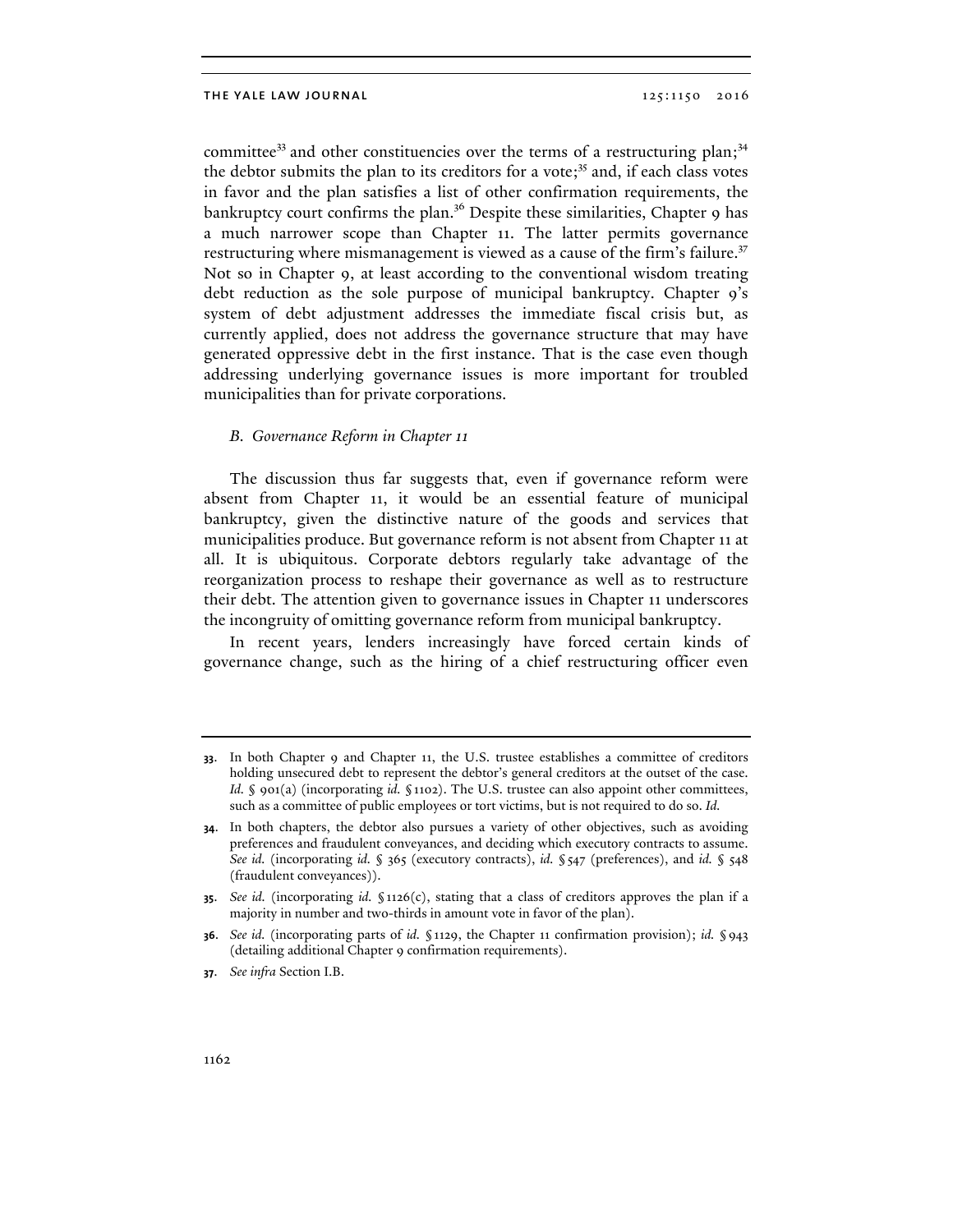before a troubled company files for bankruptcy.<sup>38</sup> But more pervasive reform usually takes place only in Chapter 11 bankruptcy proceedings. Lenders may prefer that governance be addressed in bankruptcy rather than through contract alone because they fear the risk of potential liability if they are later deemed to have overreached.<sup>39</sup> Moreover, substantial governance restructuring may be nearly impossible to achieve outside of bankruptcy. Reorganization of the debtor's board or alteration of shareholder-voting rules usually requires approval of both the board of directors and the firm's shareholders.40 If either constituency will be disadvantaged by the changes, as quite often will be the case, they are well positioned to thwart reform outside of bankruptcy.

Even companies whose governance is relatively effective when they file for bankruptcy may need to make significant governance adjustments as part of their restructuring process. Chapter 11 shifts control from the debtor's shareholders to its creditors, and usually transfers ownership rights to creditors as well.<sup>41</sup> These transitions create the potential for significant conflict that is best managed through carefully crafted governance rules.<sup>42</sup> In the Chrysler bankruptcy, for instance, Fiat, Chrysler retirees, and the U.S. and Canadian governments received large ownership interests as a result of the restructuring. <sup>43</sup> To protect each of these constituencies, Chrysler's new

- **38**. *Cf.* Douglas G. Baird & Robert K. Rasmussen, *The End of Bankruptcy*, 55 STAN. L. REV. 751, 755 (2002) (arguing that, because today's investors allocate control rights through sophisticated contracts that already anticipate financial distress, "a law of corporation reorganizations is largely unnecessary").
- **39**. The prospects of lender liability for overreaching or of equitable subordination of the lenders' claims in bankruptcy are particular concerns. *See, e.g.*, Daniel E. Bogart, *Games Lawyers Play: Waivers of the Automatic Stay in Bankruptcy and the Single Asset Loan Workout*, 43 UCLA L. REV. 1117, 1224-25 (1996).
- **40**. If the reforms require amendment of the corporation's certificate of incorporation, the board of directors and the shareholders both must approve the change. *See, e.g.*, DEL. CODE ANN. tit. 8, §242 (2014) (discussing the amendment of the certificate of incorporation).
- **41**. *See, e.g.*, David A. Skeel, Jr., *Corporate Anatomy Lessons*, 113 YALE L.J. 1519, 1555-57 (2004) (book review).
- **42**. Chapter 11 facilitates governance reform by explicitly authorizing the debtor to amend its charter as part of the debtor's reorganization plan. 11 U.S.C.  $\frac{\sin 2(a)}{5}$ (I) (2012). The charter—also known as the certificate of incorporation or articles of incorporation, depending on the state—is a corporation's foundational governance document. The charter sets forth the classes of stock that a corporation is authorized to issue and, along with the bylaws (which are much easier to alter), contains the firm's governance rules.
- **43**. For a description of the interests and the transaction generally (which technically took the form of a § 363 bankruptcy sale, rather than a traditional reorganization), see *In re* Chrysler LLC, 576 F.3d 108 (2d Cir. 2009), *vacated as moot per curiam*, 592 F.3d 370 (2d Cir. 2010). Initially, the retirees held fifty-five percent of the membership interests, Fiat twenty percent, the United States eight percent, and Canada two percent. *Id.* at 112.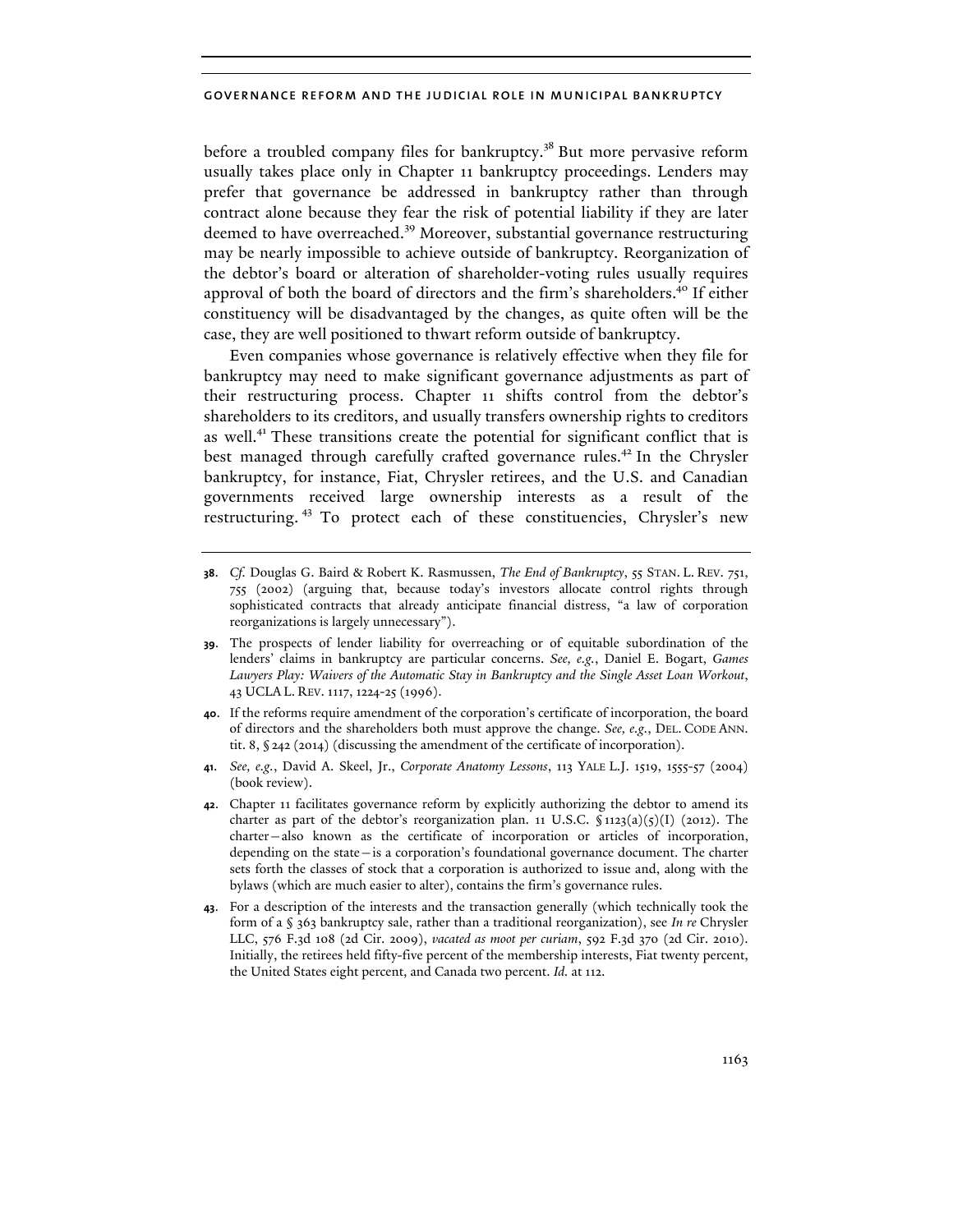organizational documents specified that Fiat would designate three of Chrysler's nine directors, the retirees would designate one, the Canadian government one, and the U.S. government three.<sup>44</sup> Although Chrysler's reforms were especially elaborate, governance reforms that allocate board seats to specified constituencies, create voting trusts, or make other adjustments are a standard feature of substantial Chapter 11 cases.<sup>45</sup>

Courts do not necessarily intervene in Chapter 11 proceedings by proposing specific structural changes. More often, bankruptcy judges confirm plans that contain restructuring provisions provided by others since bankruptcy judges are responsible for approving or rejecting reorganization plans but are not permitted to propose a plan.<sup>46</sup> The negative implication of that process is that a court *could* refuse to confirm a Chapter 11 plan that did not contain structural reform. But creditors can insert themselves directly into the debtor's governance in Chapter 11 and have a strong incentive to do so. Because some creditors' claims are likely to be converted into equity in the reorganized debtor, creditors often receive a governance role to protect their interest and to reduce the risk of renewed financial distress.<sup>47</sup>

In the municipal environment, by contrast, creditors who suffer reduced entitlements in bankruptcy proceedings are not granted any decision-making role in postbankruptcy municipal governance. Even if creditors in a Chapter 9

**<sup>44</sup>**. *See* Chrysler Group LLC, General Form for Registration of Securities (Form 10) 144-45 (Feb. 25, 2011), http://www.sec.gov/Archives/edgar/data/1513153/000119312511047098 /d1012g.htm [http://perma.cc/RQH8-69N9]. The United States also figured prominently in the selection of one additional director. The three directors initially designated by the U.S. government designated a fourth director in consultation with the U.S. Treasury. *Id.* at 145.

**<sup>45</sup>**. When the Lear Corporation reorganized in 2009, for instance, it allocated one board seat to the current chief executive, five to its lenders, and three to its bondholders. *See, e.g.*, Ryan Beene, *Lear Corp.'s Board of Directors Could Be Replaced After Chapter 11 Filing, Company Says*, CRAIN'S DETROIT BUS. (July 6, 2009), http://www.crainsdetroit.com/article/20090706 /FREE/907069979/lear-corp-s-board-of-directors-could-be-replaced-after-chapter [http:// perma.cc/4LMZ-Z52A]; *see also* Joel T. Hardman & Mark E. MacDonald, *Voting Trusts May Overcome Distrust of Owners, Management*, TURNAROUND MGMT. ASS'N (May 1, 2004), http://s6.webitects.com/Publications/Articles.aspx?objectID=3170 [http://perma.cc/GW4P -ZSED].

**<sup>46</sup>**. *See* 11 U.S.C. §1121(a), (c) (authorizing the debtor and parties in interest—but not the bankruptcy court—to file a plan); *id.* §1129(a) (listing the conditions under which courts confirm reorganization plans).

**<sup>47</sup>**. For discussion of some of the ways in which courts and the Chapter 11 process as a whole shift authority to creditors, see generally David Arthur Skeel, Jr., *The Nature and Effect of Corporate Voting in Chapter 11 Reorganization Cases*, 78 VA. L. REV. 461 (1992), which discusses sales of assets, shareholder requests to hold an annual meeting in bankruptcy, the leverage the Chapter 11 process gives to unsecured creditors, and other issues.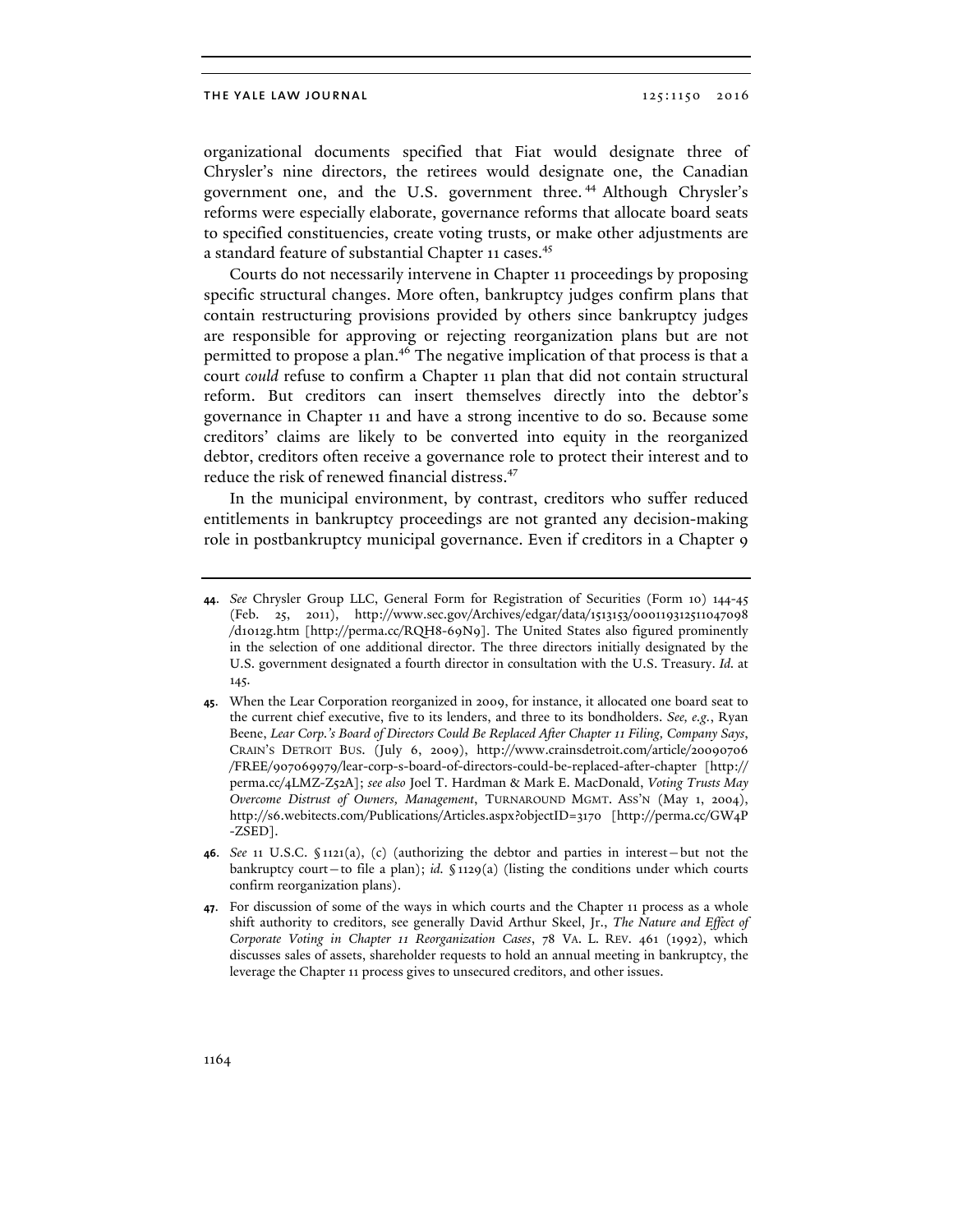proceeding receive modified obligations, such as bonds payable in ten years to displace existing bonds due immediately, no plan of adjustment has ever granted the creditors a seat on the city council while the restructured debt was outstanding.<sup>48</sup>

But the fact that creditors do not participate directly in postbankruptcy municipal governance does not make restructuring inappropriate or unnecessary. It means only that governance reform may need to occur by other means. Creditors' inability to dislodge the current governance structure increases the need for third-party intervention to ensure that Chapter 9 fully addresses the underlying causes of municipal financial distress.

## **ii. why hasn't governance been a focus in chapter 9?**

In the last Part, we considered how corporate-bankruptcy proceedings commonly include governance reform as a means of increasing the likelihood that the firm will operate successfully once it exits Chapter 11. To our knowledge, there are no analogous cases of governance reform in Chapter 9. The primary reason for the discrepancy lies in  $\zeta$  904 of the Bankruptcy Code.<sup>49</sup> That provision precludes the court from interfering with any of the political or governmental powers of the debtor. But the prohibition does not apply if "the debtor consents or the plan so provides,"<sup>50</sup> suggesting a broader scope for restructuring with debtor approval.<sup>51</sup> One might think that in at least some cases, local officials would benefit from restructuring and thus would consent to its use in Chapter 9. Section 903, however, implies an additional limitation on restructuring. That provision confirms the state's power to control a municipality in the exercise of political or governmental powers and thus could be construed to disable a court from engaging in activities that affect local institutional design.<sup>52</sup>

**<sup>48</sup>**. This option was never considered, for instance, in Detroit's bankruptcy. *See generally In re* City of Detroit, 524 B.R. 147 (Bankr. E.D. Mich. 2014) (describing and confirming Detroit's debt-adjustment plan).

**<sup>49</sup>**. 11 U.S.C. §904.

**<sup>50</sup>***. Id.*

**<sup>51</sup>**. For a skeptical account of the role of consent in the Detroit bankruptcy, see Melissa B. Jacoby, *Federalism Form and Function in the Detroit Bankruptcy*, 33 YALE J. ON REG. (forthcoming 2016).

**<sup>52</sup>**. 11 U.S.C. §903. The fact that a state remains able to control the powers of its municipalities, however, does not necessarily preclude bankruptcy court restructuring. It may mean only that any such court intervention is subject to defeasance by the state.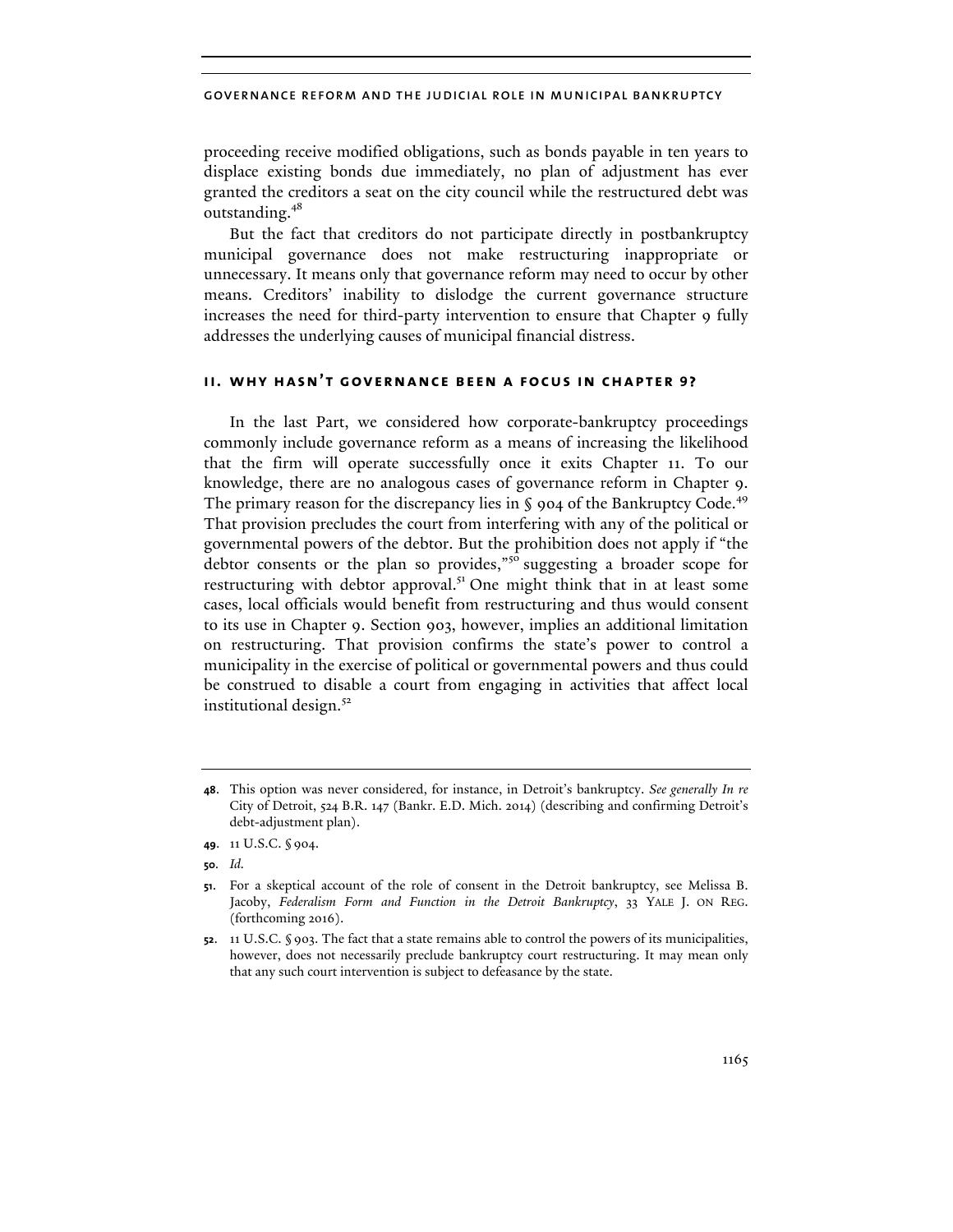Together, these provisions suggest congressional concern with constitutional limitations on federal diminution of state sovereignty in Chapter 9 proceedings. Any such concerns might seem to preclude the exercise of independent restructuring authority by a federal bankruptcy court.<sup>53</sup> Some courts have stated explicitly that § 903 and § 904 are necessary to ensure the constitutionality of Chapter  $9<sup>54</sup>$  While these provisions may support the idea that Congress designed Chapter 9 to avoid interference with state sovereignty, in Section IV.C we explain why municipal restructuring does not run afoul of constitutional principles.

Before engaging in that debate, however, we revisit the history of municipal bankruptcy reform and show that constitutional concerns are not nearly as complete an explanation for the absence of governance reform in Chapter 9 as one might think. The municipal bankruptcies that gave rise to Chapter 9 and its predecessors were due either to circumstances that governance reform would not have addressed or to fiscal crises that superseded any aspirations for governance reform.

During the debates on the earliest municipal bankruptcy laws, lawmakers were preoccupied with municipalities' inability to restructure debts rendered unaffordable by the Depression, and sought to enact legislation that would reduce the immediate problem. They were not, by contrast, attempting to provide a comprehensive solution. When municipal bankruptcy returned to legislative attention four decades later, witnesses offered proposals that would have incorporated governance reform directly and explicitly into municipal bankruptcy. These proposals fell by the wayside, not because of any perceived constitutional infirmity, but because Congress chose a different, nonbankruptcy solution to the most pressing crisis of the time—New York City's financial distress. Thus, path dependence has played a more pivotal role in defining the scope of municipal bankruptcy law than investigation of constitutional principles.

**<sup>53</sup>**. These concerns are independent of the requirement of  $\zeta$  109(c)(2) of the Bankruptcy Code to the extent that only municipalities that are "specifically authorized" by the state may file for debt adjustment. 11 U.S.C.  $\$109(c)(1)-(2)$ . Sections 903 and 904 could be read to prohibit, due to constitutional restrictions, municipal restructuring by a federal bankruptcy court even if a state consents to the municipal petition for debt adjustment.

**<sup>54</sup>**. *See, e.g.*, *In re* N.Y.C. Off-Track Betting Corp., 434 B.R. 131, 140 (Bankr. S.D.N.Y. 2010) ("[Section904] codifies the Tenth Amendment's general prohibition on a bankruptcy court's power to interfere with a state entity."); *In re* Vallejo, 403 B.R. 72, 75 (Bankr. E.D. Cal. 2009) ("Section 903 ensures the constitutionality of chapter 9, but does not provide an independent substantive limit on the application of chapter 9 provisions.").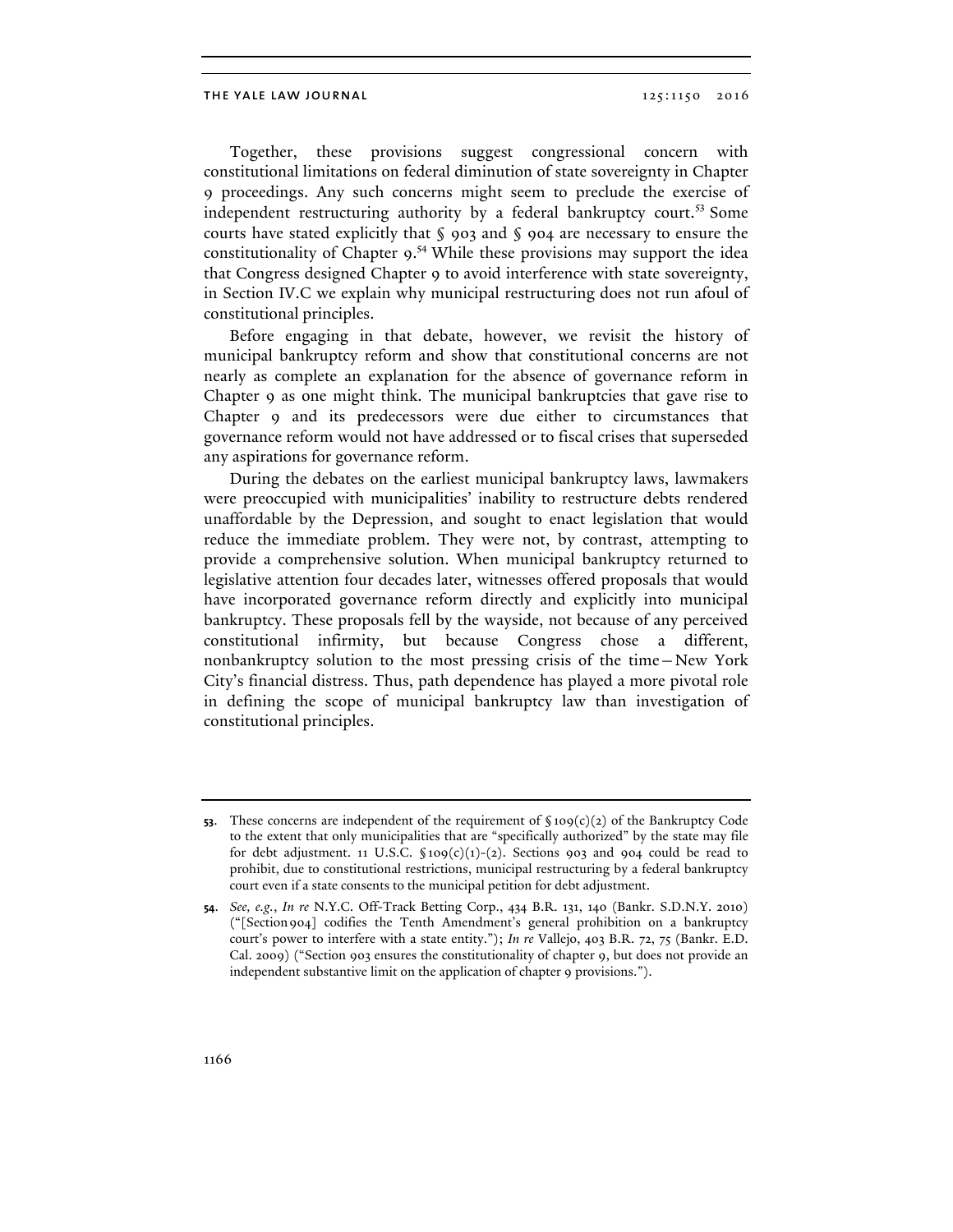### *A. Municipal Bankruptcy in the 1930s*

The original municipal bankruptcy law was enacted in 1934 as part of the New Deal response to the wreckage of the Great Depression. In the early 1930s, thousands of municipalities defaulted as real-estate values collapsed and taxpayers were unable to pay assessed property taxes.<sup>55</sup> Although municipalities theoretically could have restructured their obligations outside of bankruptcy, holdouts often stymied these efforts. "In every instance where a governmental unit finds itself in financial difficulty and is able to make some satisfactory agreement of adjustment with a majority of its creditors," as Congressman Mark Wilcox, the author of and leading advocate for a municipal bankruptcy law,<sup>56</sup> put it, "there is always a small minority who hold out and demand preferential treatment."<sup>57</sup> State efforts to compel adjustment of municipal debts would founder on the shoals of the Contracts Clause of the U.S. Constitution.<sup>58</sup> But because the Contracts Clause does not bind the federal government, <sup>59</sup> federal bankruptcy law provided a plausible solution to the problem of debt overhang.

The original municipal bankruptcy law sought to solve the holdout problem by binding all bondholders, even the dissenters, if a majority voted to

**<sup>55</sup>**. *See, e.g.*, ADVISORY COMM'N ON INTERGOVERNMENTAL RELATIONS, CITY FINANCIAL EMERGENCIES: THE INTERGOVERNMENTAL DIMENSION 11-15 (1973).

**<sup>56</sup>**. 77 CONG. REC. 5,475 (1933) (statement of Rep. Condon) (referring to Congressman Wilcox as "the author of this bill"). The bill became known as the Sumners-Wilcox Municipal Bankruptcy Bill. *See* George H. Dession, *Municipal Debt Adjustment and the Supreme Court*, 46 YALE L.J. 199, 207 (1936); Sanders Shanks, Jr., *The Municipal Bankruptcy Act (Sumners-Wilcox Bill)*, 28 AM. POL. SCI. REV. 1072, 1072 (1934). Representative Hatton W. Sumners of Texas was chairman of the House Judiciary Committee, which held hearings on the bill. *See To Amend the Bankruptcy Act Municipal and Private Corporations: Hearing on H.R. 1670, H.R. 3083, H.R. 4311, H.R. 5009 and H.R. 5267 Before the H. Comm. on the Judiciary*, 73d Cong. 1 (1933) [hereinafter *1933 House Hearing*].

**<sup>57</sup>**. *1933 House Hearing*, *supra* note 56, at 22 (statement of Rep. J. Mark Wilcox). In the House debate on the bill, Congressman Wilcox contended that in his own city, a bondholder of two percent of the municipality's indebtedness had been able to derail a plan of adjustment to which ninety percent of the creditors had agreed. The result of the failure of the plan of adjustment was the issuance of a writ of mandamus to levy a property tax amounting to \$425 per \$1,000 of valuation. *See* 77 CONG. REC. 5,469 (1933).

**<sup>58</sup>**. *See generally* Ashton v. Cameron Cty. Water Improvement Dist. No. 1, 298 U.S. 513, 531 (1936) ("The Constitution was careful to provide that 'No State shall pass any law impairing the Obligation of Contracts.' This she may not do under the form of a bankruptcy act or otherwise."). The Contracts Clause provides, "No State shall . . . pass any Bill of Attainder, ex post facto Law, or Law impairing the Obligation of Contracts . . . ." U.S. CONST. art. I, §10.

**<sup>59</sup>**. *See* Cox Cable Commc'ns, Inc. v. United States, 992 F.2d 1178, 1182 (11th Cir. 1993).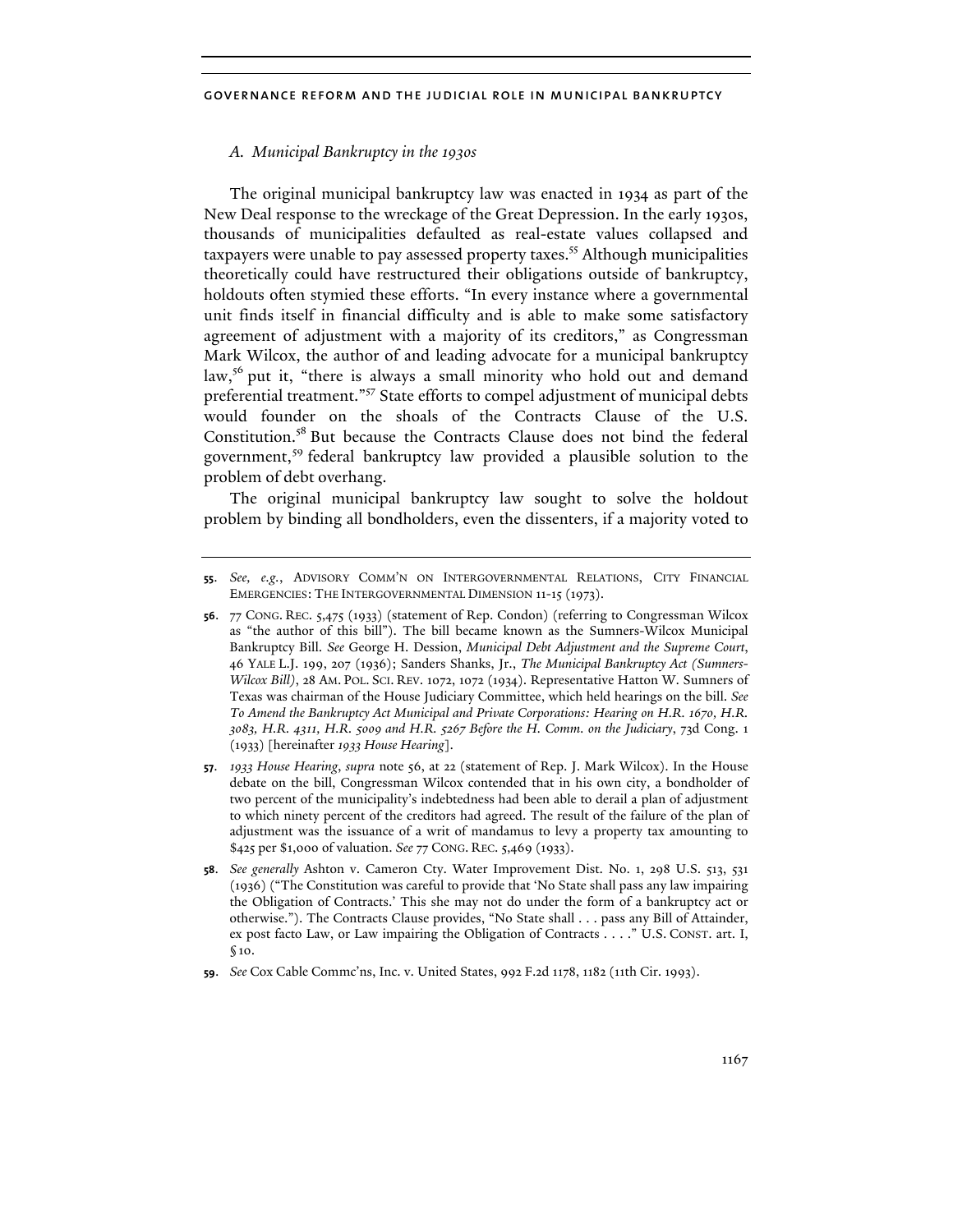restructure the bonds.<sup>60</sup> The proponents of the law thought that a more comprehensive framework was unnecessary. They also were well aware that their proposal was constitutionally uncertain, since Congress had never previously enacted a bankruptcy law for public entities like municipalities.<sup>61</sup> And they needed to allay the concerns of bondholders, who worried that municipal debtors would opportunistically walk away from their debt. As a result, the original 1934 law called for the equivalent of what we now refer to as a prepackaged bankruptcy—a case in which the debtor has secured the approval of its key creditors before filing for bankruptcy and files a proposed reorganization plan at the same time or shortly thereafter.<sup>62</sup> The 1934 law required the municipality to secure approval by creditors holding fifty-one percent of the municipality's debt—except with drainage districts and the like, for which the requirement was thirty percent—before filing its petition, and to file a proposed plan of adjustment with the petition. $63$  As amended in 1937, after the Supreme Court struck down the original law, <sup>64</sup> the municipal bankruptcy provisions imposed the fifty-one percent creditor approval requirement in all cases.<sup>65</sup>

Throughout the process, Congress simply assumed, rather than analyzed, the constitutional scope of federal judicial intervention into municipal affairs. For the most part, statements made during the legislative process in defense of the bill's constitutionality were directed at complaints that any law authorizing

- **61**. The Attorney General's office issued a report on the proposed bankruptcy law that provided fodder for both sides in the debate. *See* Memorandum from Homer S. Cummings, Att'y Gen., United States, to Hatton W. Sumners, Chair, House Judiciary Comm'n (Apr. 21, 1933), *in 1933 House Hearing*, *supra* note 56, at 174. Although the report concluded that the legislation might be upheld, it raised significant concerns under the Tenth Amendment and Contracts Clause. *See id.*
- **62**. The 1937 Act required fifty-one percent approval in all cases, regardless of the type of municipality. Act of Aug. 16, 1937, Pub. L. No. 75-302, §83(a), 50 Stat. 653, 655. The 1934 Act required three-quarters acceptance for final approval; the 1937 Act lowered this to twothirds. *Compare* Act of May 24, 1934, Pub. L. No. 73-251, §80(d), 48 Stat. 798, 801, *invalidated by Ashton*, 298 U.S. 513, *with* §83(d), 50 Stat. at 657.
- **63**. §80(a), 48 Stat. at 798-99.
- **64**. *Ashton*, 298 U.S. at 513. As we explain *infra* Section II.B, the Supreme Court upheld the subsequent version of the law that contained only cosmetic changes from the version invalidated in *Ashton.*
- **65**. §83(a), 50 Stat. at 655.

**<sup>60</sup>**. The other alternative, advocated by the then-mayor of Detroit, Frank Murphy, and a few other witnesses, would have imposed a moratorium on repayment of the municipality's debts. *See, e.g.*, *1933 House Hearing*, *supra* note 56, at 84 (statement of Frank Murphy, Mayor, Detroit). Murphy worried that a Detroit default would cause a "complete demoralization of the services of government and of the affairs of private businesses as well" and questioned whether the Sumners-Wilcox Bill was sufficient to avoid this fate. *Id.* at 85.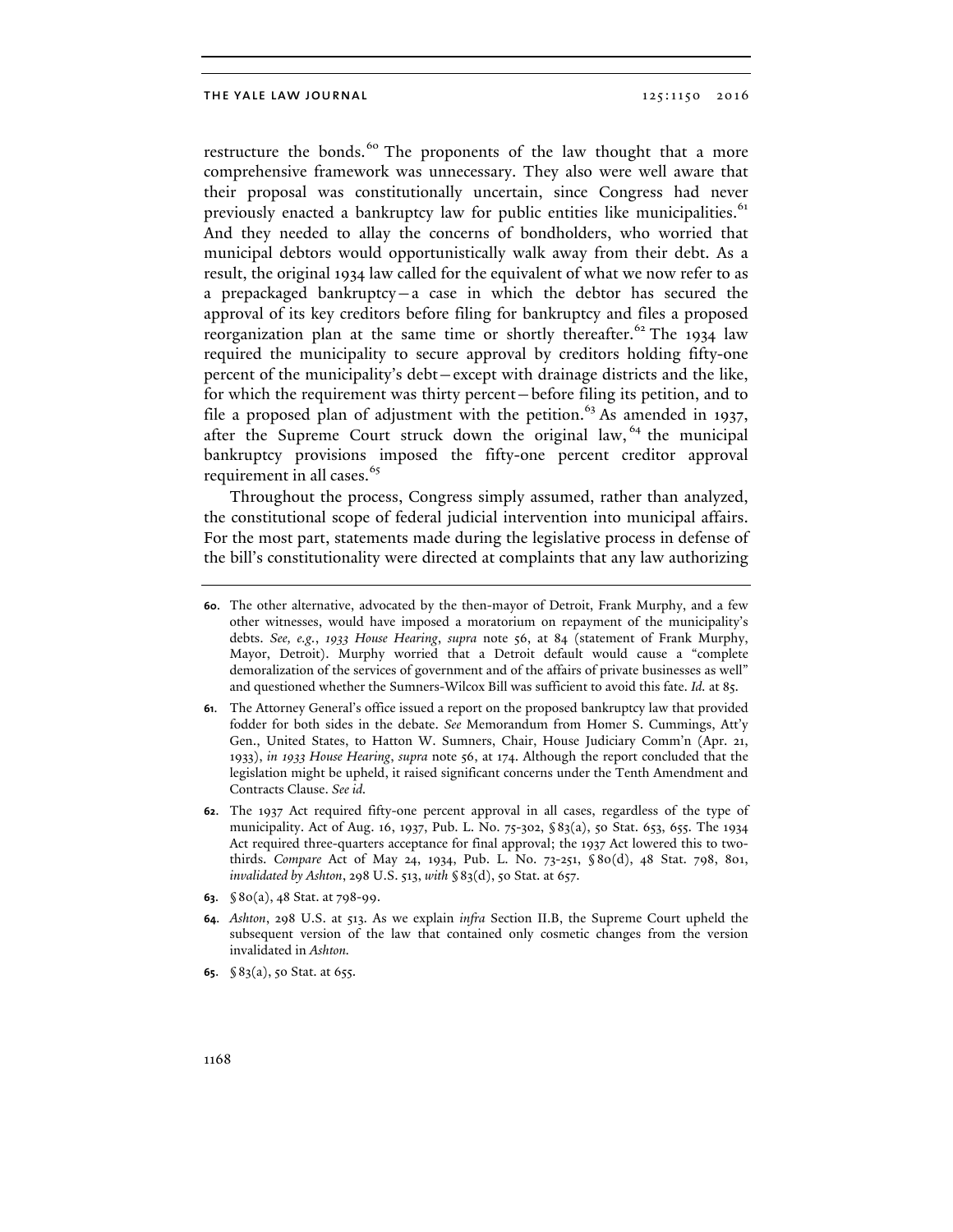municipal bankruptcy necessarily infringed unconstitutionally on state sovereignty.<sup>66</sup> Little evidence suggests that Congress was attempting to define the limits of federal bankruptcy authority. Congressman Wilcox expressed confidence that the bill as proposed protected the sovereignty of states and did not permit the federal government "to interfere in any degree with any of the governmental or political subdivisions of the local municipalities."<sup>67</sup> David M. Wood, a lawyer representing the creditors of fifty troubled municipalities, contended that the bill had been carefully crafted to avoid the constitutional questions that would arise if municipalities were subject to involuntary bankruptcy.<sup>68</sup> During the debate on the original Act, Wilcox similarly highlighted the voluntary nature of the filing and the plan of adjustment as the hallmark of constitutionality.<sup>69</sup> Lawmakers did emphasize that judges would play a minimal role and that state authorization was necessary.<sup>70</sup> But in doing so, they were responding to specific objections that, if Congress enacted the law, cities would rush into bankruptcy to repudiate debts.<sup>71</sup> Proponents of the bill were suggesting that courts and states would serve as constraints on permissive debt avoidance. The lawmakers did not appear to be exploring the constitutional limits of federal bankruptcy jurisdiction.

True, a memorandum submitted by the Department of Justice concluded that states may not abdicate or delegate essential powers of government, and that state authorization for municipalities to file petitions under a federal bankruptcy law that "does not permit interference with the municipalities' governmental functions would not constitute such an abdication or delegation."<sup>72</sup> However, nothing in that memorandum explained what an unconstitutional "interference" would look like. The memorandum referred to

- **71**. 77 CONG. REC. 5,471, 5,475, 5,477-79 (1933).
- **72**. Memorandum from Homer S. Cummings to Hatton W. Sumners, *supra* note 61, at 178.

**<sup>66</sup>**. The tenor and generality of the objections to the municipal bankruptcy law are nicely summed up in the minority views filed with the 1933 House report. "There have been many profound and exhaustive opinions by the Supreme Court and the inferior Federal courts on the nature and extent of the power of Congress under the bankruptcy clause of the Constitution," the dissenters wrote, "but in none of them has it ever been so much as intimated that the scope of the power embraced municipal corporations and other governmental subdivisions of the States." H.R. REP. NO. 73-207, at 4 (1933).

**<sup>67</sup>**. 77 CONG. REC. 5,470 (1933).

**<sup>68</sup>**. *1933 House Hearing*, *supra* note 56, at 53 (statement of David M. Wood, Attorney).

**<sup>69</sup>**. 77 CONG. REC. 5,470 (1933) ("No creditor can force a municipality into the court. It must come in voluntarily, freely, of its own accord, and then only for the purpose of submitting to the court a plan of adjustment acceptable to two thirds in amount of the outstanding liabilities.").

**<sup>70</sup>**. 77 CONG. REC. 5,477 (1933) .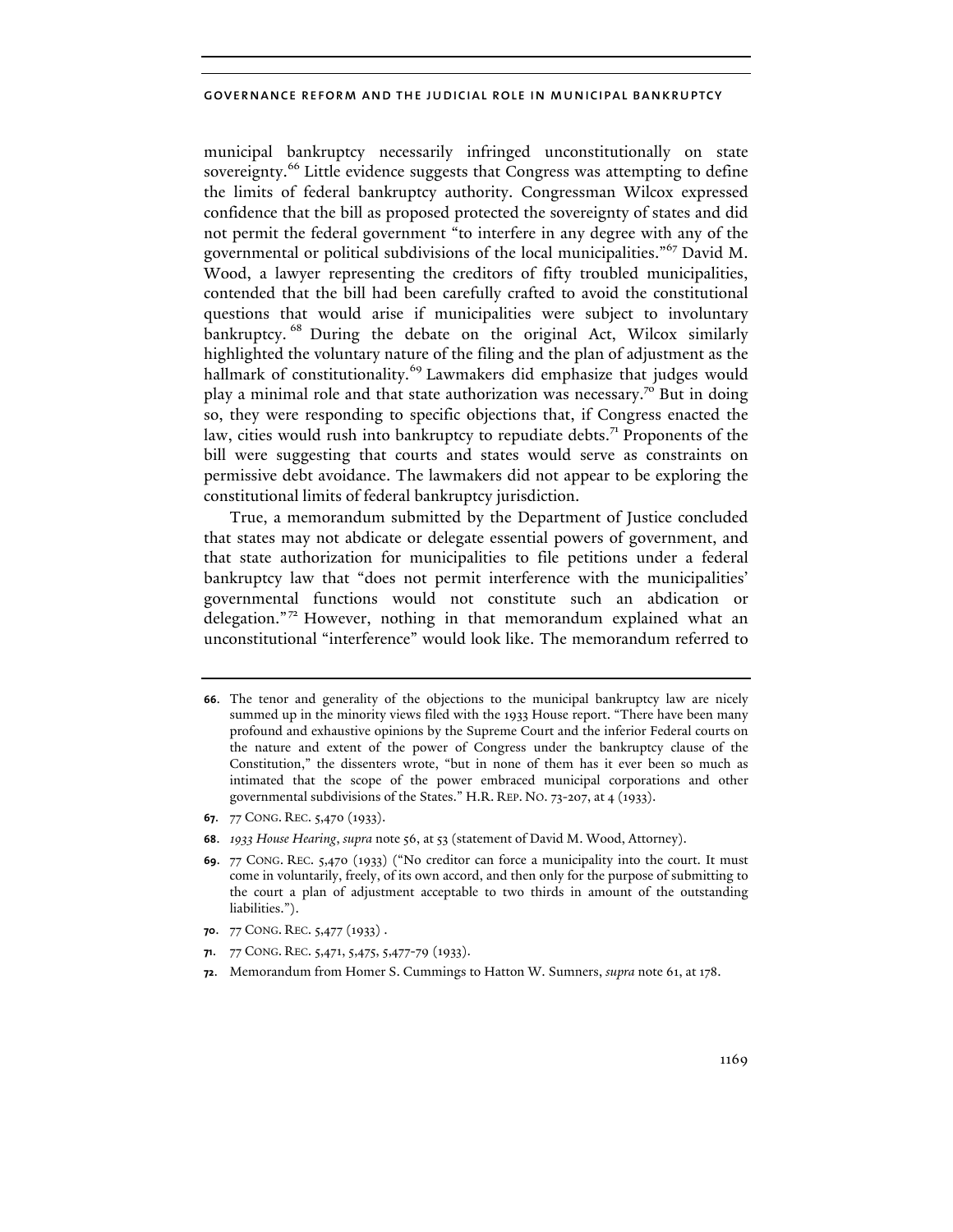Congress's inability "to regulate, directly or indirectly, the fiscal policies of the States or their governmental agencies,"<sup>73</sup> perhaps because that issue arose in the congressional debates. Wilcox noted that no one would want to surrender to any court the power of levying taxes, "even if it could constitutionally be done."<sup>74</sup> Wilcox later dropped this agnosticism about the constitutional limits of municipal bankruptcy, stating that an 1883 Supreme Court decision held that

 $[n]$ o court has the right  $\dots$  to interfere with the discretion of municipal officials as to the amount of money which they shall pay to the police department, or the fire department, or the sanitary department, or as to the ratio among the three, or as to any other government function.<sup>75</sup>

But even that statement appears to have been intended to provide assurances concerning the limits of the present bill, rather than a discourse on constitutional constraints. Indeed, it appears that Wilcox's reference was to the 1880 case of *Meriwether v. Garrett*. <sup>76</sup> If so, his statement of the case substantially overstates the relevant holding: that case held little more than that courts may not directly impose taxes to pay a valid claim against a municipality, but instead must, by writ of mandamus, require the officials properly designated by the legislature to levy and collect any tax available.<sup>77</sup> While the Court revealed an aversion to any "invasion by the judiciary of the Federal government of the legislative functions of the State government,"<sup>78</sup> it is less clear that a federal court exercising authority under the Bankruptcy Clause to approve restructuring of a municipality's governance would constitute such an incursion.

**<sup>73</sup>**. *Id.*

**<sup>74</sup>**. *1933 House Hearing*, *supra* note 56, at 36 (statement of Rep. J. Mark Wilcox).

**<sup>75</sup>***. Id.* at 167.

**<sup>76</sup>**. 102 U.S. 472 (1880). It is plausible that Wilcox was referring to *Memphis Gas & Light Co. v. Shelby County*, 109 U.S. 398 (1883). In that case, the Court concluded that courts could not imply a restriction on the state's right of taxation. *Id.* at 400-01. But *Meriwether* offers a better, if imperfect, fit with the point that Wilcox was making. The opinion states that "[t]he levying of taxes is not a judicial act. It has no elements of one. It is a high act of sovereignty, to be performed only by the legislature upon considerations of policy, necessity, and the public welfare." 102 U.S. at 515. Perhaps Wilcox was extrapolating from the absence of judicial power to impose a tax to the absence of a power to mandate a budget. But even in *Meriwether*, the Court upheld the right of the judiciary to proceed by writ of mandamus to order the collection of taxes by relevant municipal officials, and thus to order indirectly what they could not do directly. 102 U.S. at 518.

**<sup>77.</sup>** 102 U.S. at 515-18.

**<sup>78</sup>**. *Id.* at 517.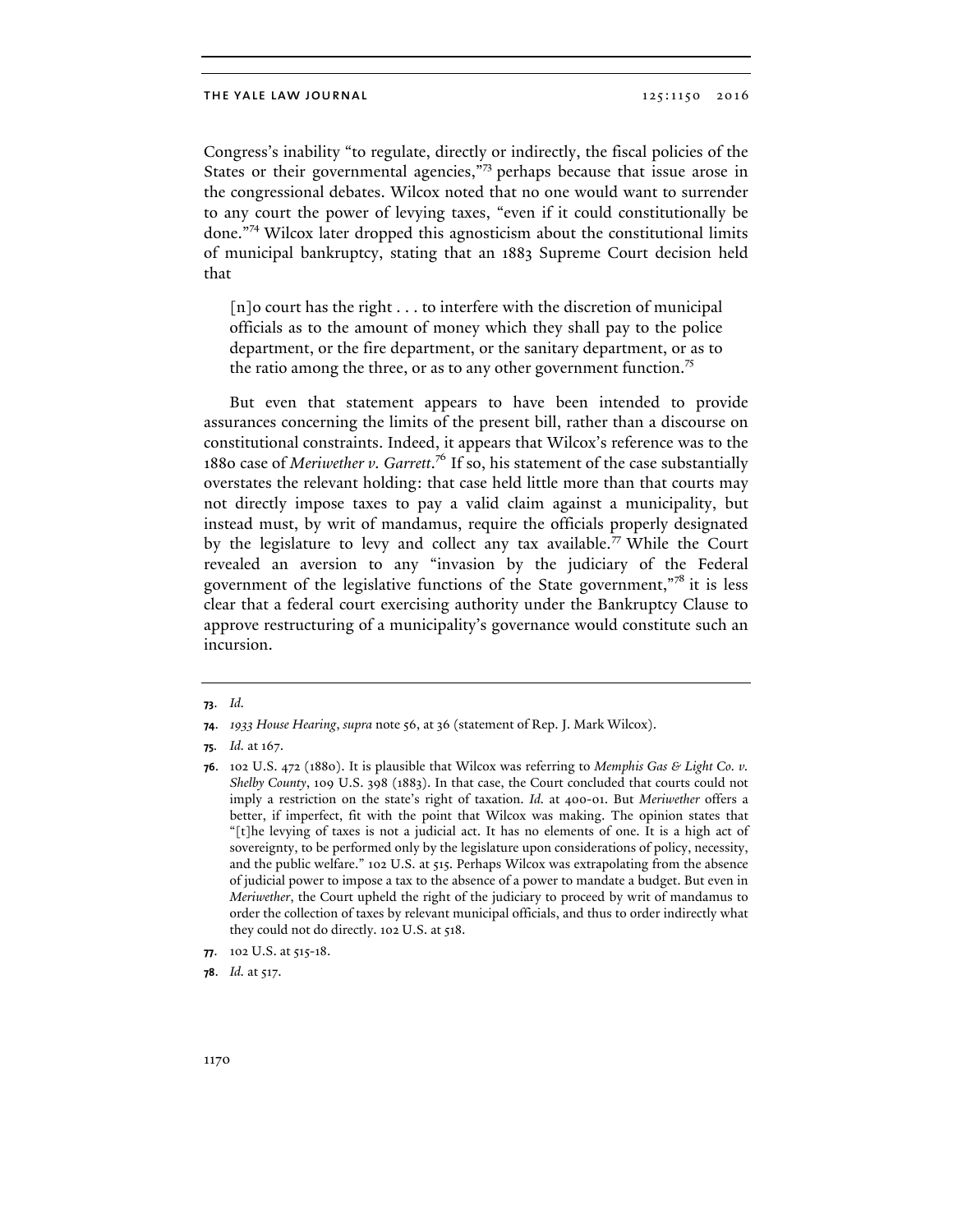Wilcox insisted that the bankruptcy court could require the municipality to levy taxes to repay bondholders. Although a bankruptcy court would not be able to determine the priority of municipal expenditures as between, for example, paying police or fire fighters,<sup>79</sup> he argued, "[S]o far as contracts or debts are concerned, the municipality having contracted a debt, or a promise to pay, that permits them to levy taxes . . . the court can itself enforce that contract by requiring the levying of whatever taxes are necessary to meet that debt."<sup>80</sup> Wilcox envisioned, in effect, that the bankruptcy court would exercise all of the powers that are theoretically available to a court pursuant to a mandamus action outside of bankruptcy.<sup>81</sup>

Lawmakers were trying to solve a more limited problem, however, in a context where the scope of their powers under the Bankruptcy Clause of the Constitution was unclear. The statute they enacted sought to achieve a single objective—preventing holdouts from scuttling a restructuring that most creditors had approved.<sup>82</sup> Governance reform was not on their agenda.

Perhaps the reason for this was that the distress that affected municipalities during the Depression was thought to have been caused by the general economic conditions of the time, rather than by poor decision making or dysfunctional municipal governance. This view may have oversimplified the source of municipal distress. Politically opportune decisions to incur debt do seem to have been on the rise during the period immediately preceding the Depression. Total municipal debt (less sinking-fund assets) grew from just under \$3.5 billion in 1912 to over \$15 billion in 1932.<sup>83</sup> Between 1922 and 1931,

**<sup>79</sup>**. *1933 House Hearing*, *supra* note 56, at 167 (statement of Rep. J. Mark Wilcox).

**<sup>80</sup>***. Id.* at 168.

**<sup>81</sup>**. Wilcox thus anticipated one of McConnell and Picker's key proposals by sixty years. McConnell & Picker, *supra* note 8, at 475-76 (advocating that bankruptcy judges be given mandamus-like powers).

**<sup>82</sup>***. See, e.g.*, 77 CONG. REC. 5,479 (1933) (statement of Rep. Sumners) (asserting that, in his commercial experience, most creditors want to allow adjustment: "Our greatest difficulties in working out a fair, workable plan were the Shylocks. That is exactly the difficulty of these situations with regard to which these cities and their creditors have to deal."); 77 CONG. REC. 5,477 (1933) (statement of Rep. Oliver) ("[The bill] merely gives the power that is necessary as a function of the bankruptcy court, a power to say to a minority that does not consent, 'You are now in a bankruptcy court and as the United States Government we are clothed with full power of bankruptcy and, therefore, your consent is not necessary. . . .'"); 77 CONG. REC. 5,469 (1933) (statement of Rep. Wilcox) ("In other words, the sole purpose of this bill is to give the court jurisdiction to force the recalcitrant minority to come in and accept that which is for their own best interest, and which has been agreed to and accepted by two thirds, in amount, of the outstanding indebtedness.").

**<sup>83</sup>**. A.M. HILLHOUSE, MUNICIPAL BONDS: A CENTURY OF EXPERIENCE app. A, at 485 tbl.XXXII  $(1936).$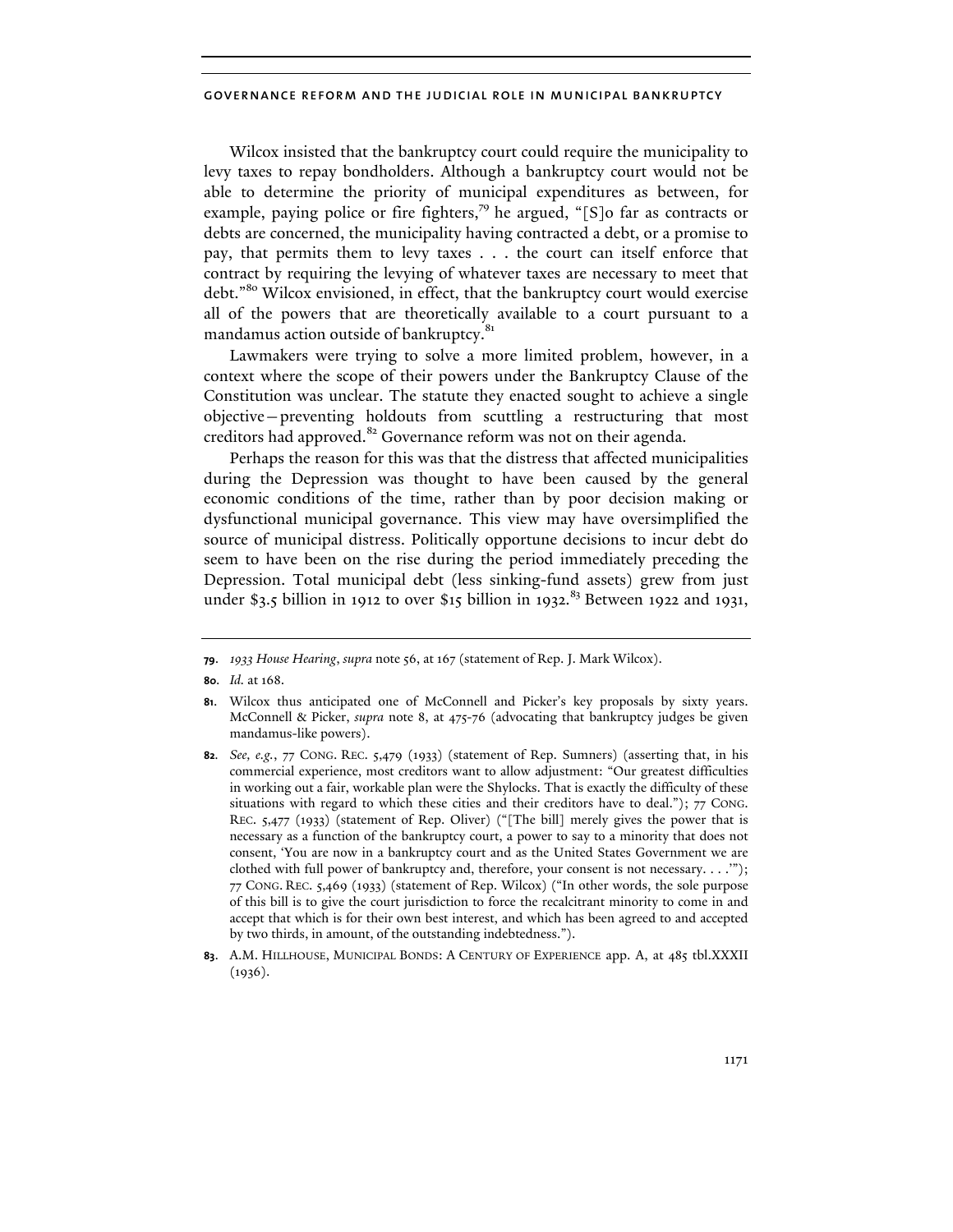the net municipal debts of seventeen states more than doubled.<sup>84</sup> Only in frugal Minnesota and North Dakota did debt levels decline during this period.<sup>85</sup> Yet the 1934 legislation was premised on the view that even for Detroit, the city whose financial plight was most serious, the Depression was the problem, not municipal governance.<sup>86</sup>

Even those commentators who concluded that municipalities had taken on too much debt did not identify flawed governance as the explanation. For example, writing in 1936, Albert Miller Hillhouse, the Director of Research of the Municipal Finance Officers' Association, $\frac{87}{3}$  criticized the fiscal overextension of many municipalities, but attributed it to an overly optimistic view that the real-estate boom of the prior decade would continue, rather than to the politics behind those miscalculations.<sup>88</sup> Yet Hillhouse's analysis suggests that political arrangements were an important causal element. He noted that "[b]oth civicminded and non-civic-minded pressure groups sponsor new or expanded services in prosperous times, many of which are very necessary. . . . The combined pressure of these groups constitutes a real driving force. No increase in government service is advisable, however, if the community cannot afford it."<sup>89</sup> Hillhouse therefore revealed a sentiment that today might be cast in more concrete public-choice terms concerning the relationship between "pressure groups" and the size of government. Focus on that relationship might have

**<sup>84</sup>***. Id*. at 486 tbl.XXXIII.

**<sup>85</sup>***. Id*.

**<sup>86</sup>**. *1933 House Hearing*, *supra* note 56, at 24 (statement of Rep. J. Mark Wilcox) ("In 41 States there are now counties, cities, or tax districts which are in default, and these defaults are not the result of deliberate action or dishonesty, but are occasioned by the fact that shrinkage in values, loss of business, and general depression in world affairs have produced a condition which has resulted in practical bankruptcy."). The *1933 House Hearing* focused on Detroit, although that city was seen as an example of large cities in distress rather than the sole objective of the proposed legislation for debt adjustment. *See id.* at 31, 52, 57, 81. Although some witnesses preferred a different municipal bankruptcy bill—a bill known as the McLeod Bill, which would have provided a moratorium on the municipality's obligation to repay its debts—they, too, assumed that the problem was excess debt. *See, e.g.*, *id.* at 78 (statement of Edward A. Zimmerman) (arguing that, if Detroit can postpone repayment, "the integrity of the municipality is preserved and its property values and its people (the turnips out of which the creditors desire to wring blood at this time) are at least preserved for future dealings by and with the creditors").

**<sup>87</sup>**. HILLHOUSE, *supra* note 83, at iii.

**<sup>88</sup>**. For example, Hillhouse concluded that Detroit's "phenomenal growth" was responsible for its increase in debt prior to the Depression. *Id.* at 247. But Hillhouse noted that the determination of the city's future needs was predicated on careful, if inaccurate, studies and that "[n]o one foresaw that a turn in economic conditions would bring so drastic a slump in the city's economic and industrial life." *Id*. at 248.

**<sup>89</sup>**. *Id*. at 249.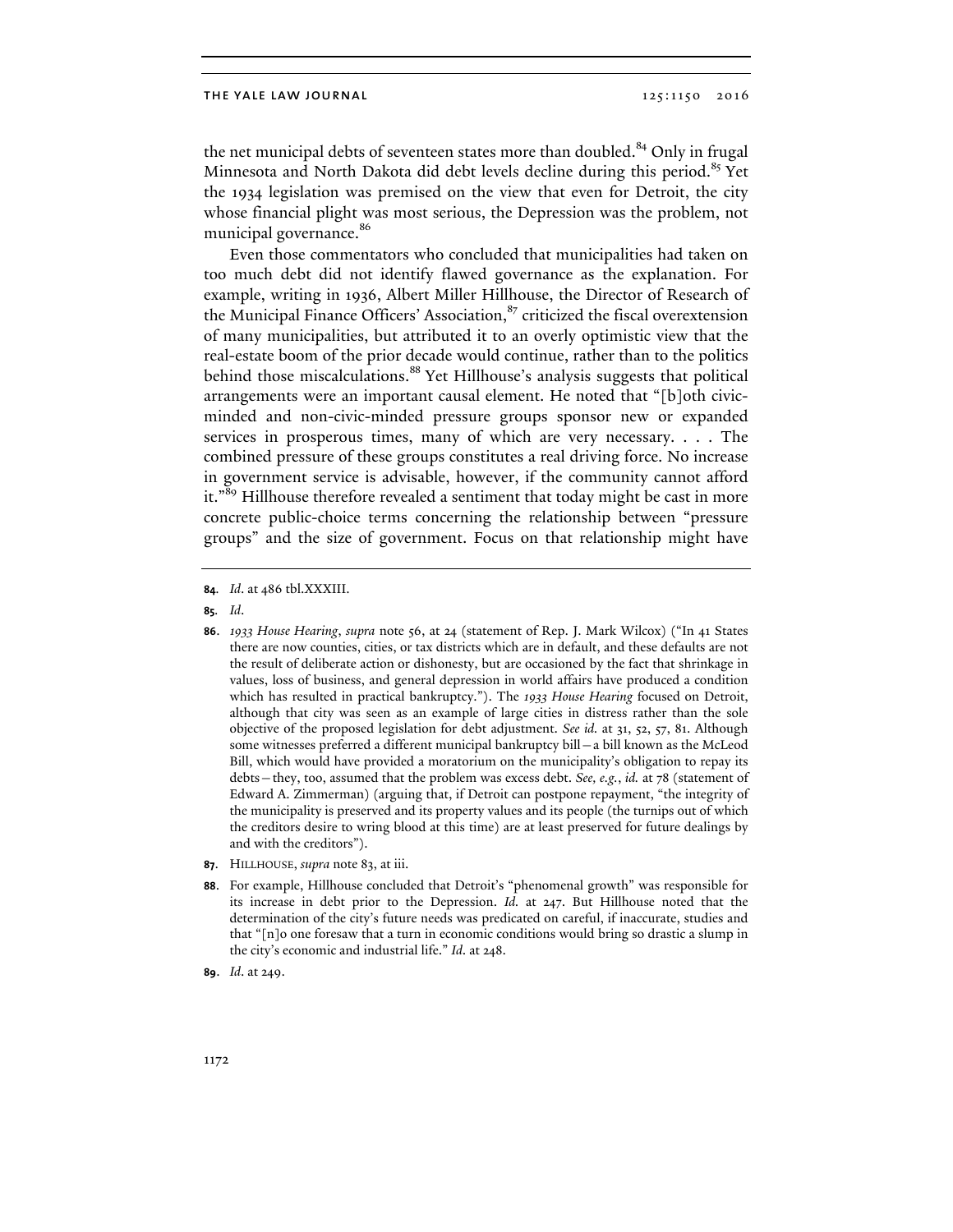allowed more direct attention to solutions that could forestall municipal distress, even in times of widespread economic crisis. But there appears to have been little consideration of the possibility that the design of governmental decision making could reduce recidivism, much less that the bankruptcy process should be the means for accomplishing that objective.

# *B.* Ashton *to Congress to* Bekins

In *Ashton v. Cameron County Water Improvement District No. 1*, <sup>90</sup> the Supreme Court invalidated the 1934 municipal bankruptcy law, based on an extraordinarily broad interpretation of the Tenth Amendment as precluding any federal authority over municipalities, and on the grounds that the Act violated the Contracts Clause.<sup>91</sup> The opinion has largely been discredited.<sup>92</sup> The statute provided that only voluntary petitions by the distressed municipality were cognizable in bankruptcy.<sup>93</sup> Moreover, the statute rejected any federal intent to limit or impair the power of states, including "the power to require the approval by any governmental agency of the State of the filing of any petition hereunder and of any plan of readjustment," and denied the right to file a bankruptcy petition to any political subdivision over which the state had assumed supervision or control.<sup>94</sup> These provisions led Justice Cardozo to conclude in his dissent in *Ashton* that the statute "has been framed with sedulous regard to the structure of the federal system."95 Nevertheless, the *Ashton* majority opinion endorsed a view of federalism so strict that Congress could not enact a bankruptcy law that covered municipalities even with the consent of the state.<sup>96</sup> That position was taken on the non sequitur that such consent would constitute a violation of state sovereignty and an unlawful enlargement of the powers of Congress, notwithstanding that states "may voluntarily consent to be sued; [and] may permit actions against [their]

- **95**. 298 U.S. at 538 (Cardozo, J., dissenting).
- **96**. *Id.* at 531 (majority opinion).

**<sup>90</sup>**. 298 U.S. 513 (1936).

**<sup>91</sup>**. *Id.* at 531.

**<sup>92</sup>**. *See, e.g.*, *In re* City of Stockton, 478 B.R. 8, 17-18 (Bankr. E.D. Cal. 2012) (stating that, although particular statutory terms might violate constitutional principles, the Supreme Court subsequently "repudiated" *Ashton*'s structural objection to municipal bankruptcy); McConnell & Picker, *supra* note 8, at 452 ("Even granting the underlying constitutional premise of dual federalism (which is no longer given strict application), the *Ashton* decision seems unnecessary and misguided.").

**<sup>93</sup>**. Act of May 24, 1934, Pub. L. No. 251, 48 Stat. 798, *invalidated by* Ashton v. Cameron Cty. Water Improvement Dist. No. 1, 298 U.S. 513 (1936).

**<sup>94</sup>**. § 80, 48 Stat. at 802-03.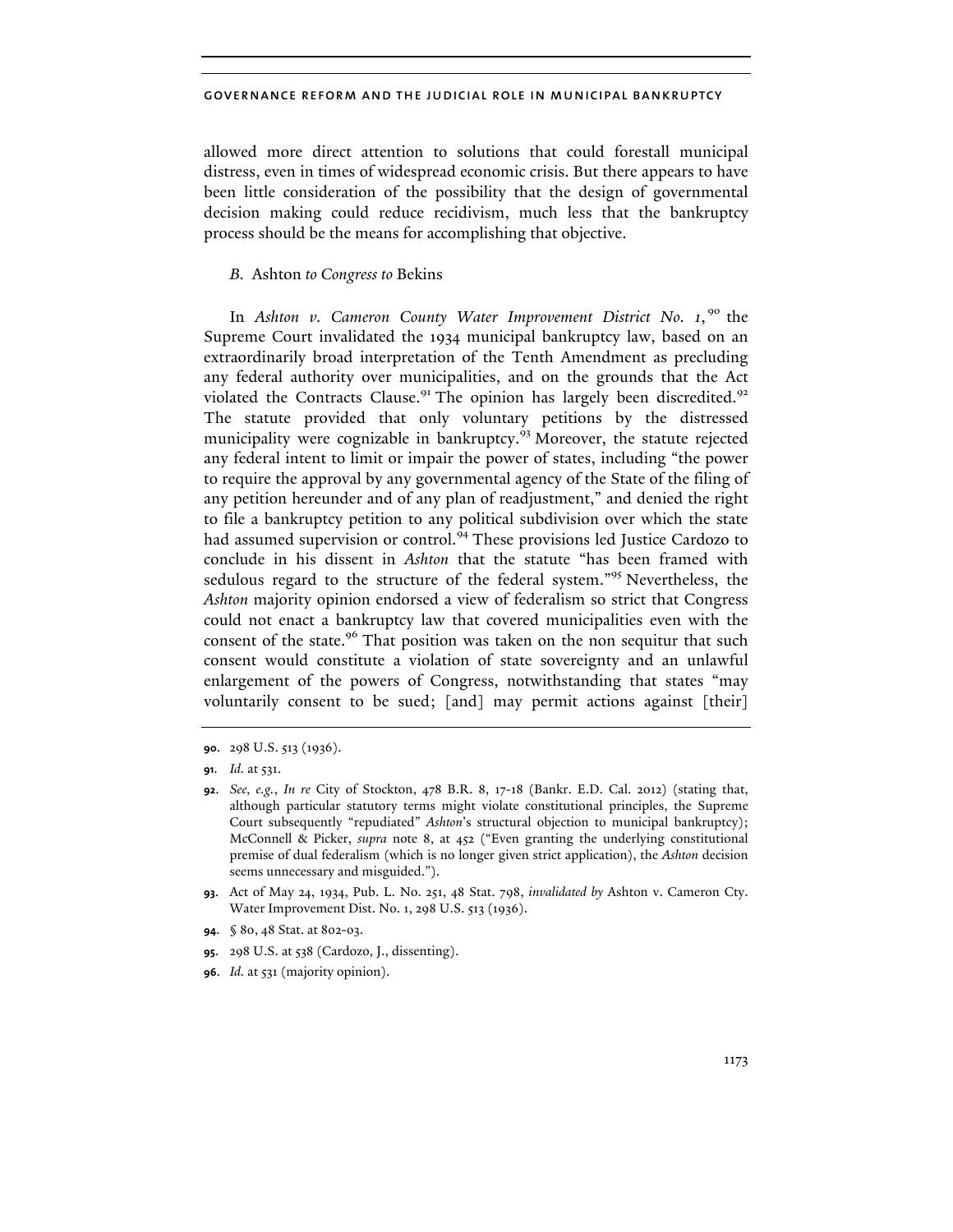political subdivisions to enforce their obligations" without violating that same principle.<sup>97</sup> To permit Congress to legislate bankruptcy proceedings for a political subdivision of the state would be tantamount, the Court concluded, to permitting Congress to tax states or their political subdivisions, an activity that all understood as violating constitutional principles of federalism.

Congress responded by essentially reenacting the law that the Supreme Court had invalidated. The revised statute itself changed little, other than to exclude counties and to include a legislative history that acknowledged the "sweeping character" of the holding in *Ashton* and effectively rejected it.<sup>98</sup> Nevertheless, Congressman Wilcox went to lengths to indicate the narrow scope of the legislation, its limited impact on the states, and the voluntary nature of the municipal bankruptcies it authorized.<sup>99</sup> Given the continued requirement that a majority of creditors agree to a composition in order to obtain relief, Wilcox indicated that the bill constituted "purely and simply a composition, acceptable to the petitioning district and the majority creditors, and that no governmental function is involved."<sup>100</sup> Wilcox stressed that "this is not a bill designed to superimpose the will of Congress onto the will of the municipality or the district."<sup>101</sup> Nor was it a bill "to dictate to a municipality or taxing unit how it should operate its business."<sup>102</sup> Wilcox emphasized the composition aspect because, as he read *Ashton,* the decision was predicated on a mistaken belief that Congress was "imposing its will on a municipality."<sup>103</sup> The new bill, in Wilcox's view,

made it plain enough that neither the Court nor the Congress nor anybody has any right or power to say to any municipality, after it goes

**99**. *1937 House Hearing*, *supra* note 98, at 32 (statement of Rep. J. Mark Wilcox).

- **101***. Id*. (statement of Rep. J. Mark Wilcox).
- **102***. Id*. at 145 (statement of Rep. J. Mark Wilcox).
- **103***. Id*. at 146 (statement of Rep. J. Mark Wilcox).

**<sup>97</sup>**. *Id*.

**<sup>98</sup>**. *See* Act of Aug. 16, 1937, Pub. L. No. 75-302, §81, 50 Stat. 653, 654 (not including counties on its list of the types of municipalities permitted to file for bankruptcy). Wilcox was unable to contain his displeasure with the Supreme Court ruling in *Ashton*, calling it "the most illadvised, ill-considered, and utterly ridiculous opinion ever rendered by any court in the history of modern jurisprudence." *Hearing on H.R. 2505, H.R. 2506, H.R. 5403 and H.R. 5969 Before the Subcomm. on Bankr. and Reorg. of the H. Comm. on the Judiciary*, 75th Cong. 24 (1937) (statement of Rep. J. Mark Wilcox) [hereinafter *1937 House Hearing*]. Wilcox went on to note that he had difficulty drafting a bill that conformed to the ruling in *Ashton* without making changes in the invalidated Act because "the original act is a perfect answer to every argument made by Mr. Justice McReynolds" in that case. *Id*.

**<sup>100</sup>***. Id.* at 144 (statement of Rep. J. Mark Wilcox).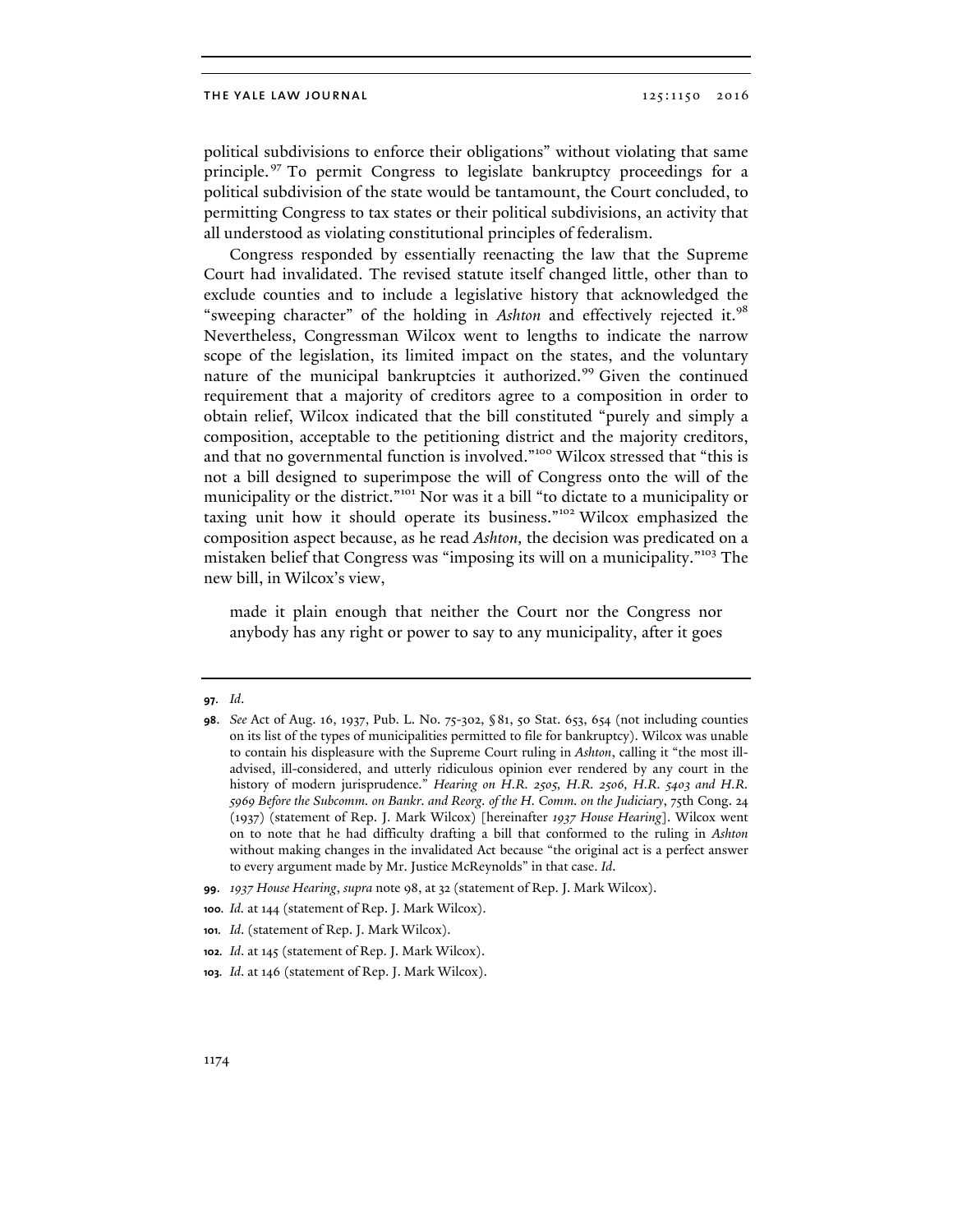into court, "We will order you to do thus and so", [sic] or "We are going to change your method of payment, or your system of taxation," or anything else.<sup>104</sup>

Thus, Wilcox was concerned about meeting the *Ashton* opinion on its own terms, not arguing that it was wrong as a constitutional matter.

Only two years after the Court decided *Ashton*, it upheld the "new" law in United States v. Bekins.<sup>105</sup> State consent, which had been deemed insufficient in the 1934 law, formed the primary basis on which the Supreme Court upheld the revised version of the legislation.<sup>106</sup> Wilcox's effort at clarification obviously was successful, as the Court concluded that the new law

expressly avoids any restriction on the powers of the States or their arms of government in the exercise of their sovereign rights and duties. No interference with the fiscal or governmental affairs of a political subdivision is permitted. The taxing agency itself is the only instrumentality which can seek the benefits of the proposed legislation. No involuntary proceedings are allowable, and no control or jurisdiction over that property and those revenues of the petitioning agency necessary for essential governmental purposes is conferred by the bill.<sup>107</sup>

Virtually all commentators have concluded that the differences in the two statutes were solely cosmetic, and that politics—the Supreme Court's famous "switch-in-time"—rather than changes in legislative language explains the shift from *Ashton* to *Bekins*. <sup>108</sup> The availability of a federal forum for debt

**<sup>104</sup>***. Id*. at 146-47 (statement of Rep. J. Mark Wilcox).

**<sup>105</sup>**. 304 U.S. 27 (1938).

**<sup>106</sup>**. Ironically, the state-consent requirement was arguably less expansive in the 1937 Act than in the 1934 Act (neither of which explicitly required state consent). But the Supreme Court concluded that the distinctions were immaterial. *See id.* at 49.

**<sup>107</sup>***. Id.* at 51.

**<sup>108</sup>***.* The "switch-in-time" term is often used to refer to the Supreme Court's upholding of New Deal legislation after President Roosevelt proposed increasing the number of Justices. Indeed, during the hearings on the 1937 legislation, Representative Walter Chandler suggested to Representative Wilcox that "[w]e might accomplish the things that you have in mind by enlarging the size of the Court." *1937 House Hearing*, *supra* note 98, at 33 (statement of Rep. Walter Chandler, Chairman, Subcomm. on Bankr. & Reorganization). For recent commentary attributing the Court's shift in *Bekins* to the switch-in-time, see, for example, Daniel J. Goldberg, *Municipal Bankruptcy: The Need for an Expanded Chapter IX*, 10 U. MICH. J.L. REFORM 91, 94 (1976); Thomas Moers Mayer, *State Sovereignty, State Bankruptcy, and a Reconsideration of Chapter 9*, 85 AM. BANKR. L.J. 363, 369-71 (2011); and Michael W. McConnell, *Extending Bankruptcy Law to States*, *in* WHEN STATES GO BROKE: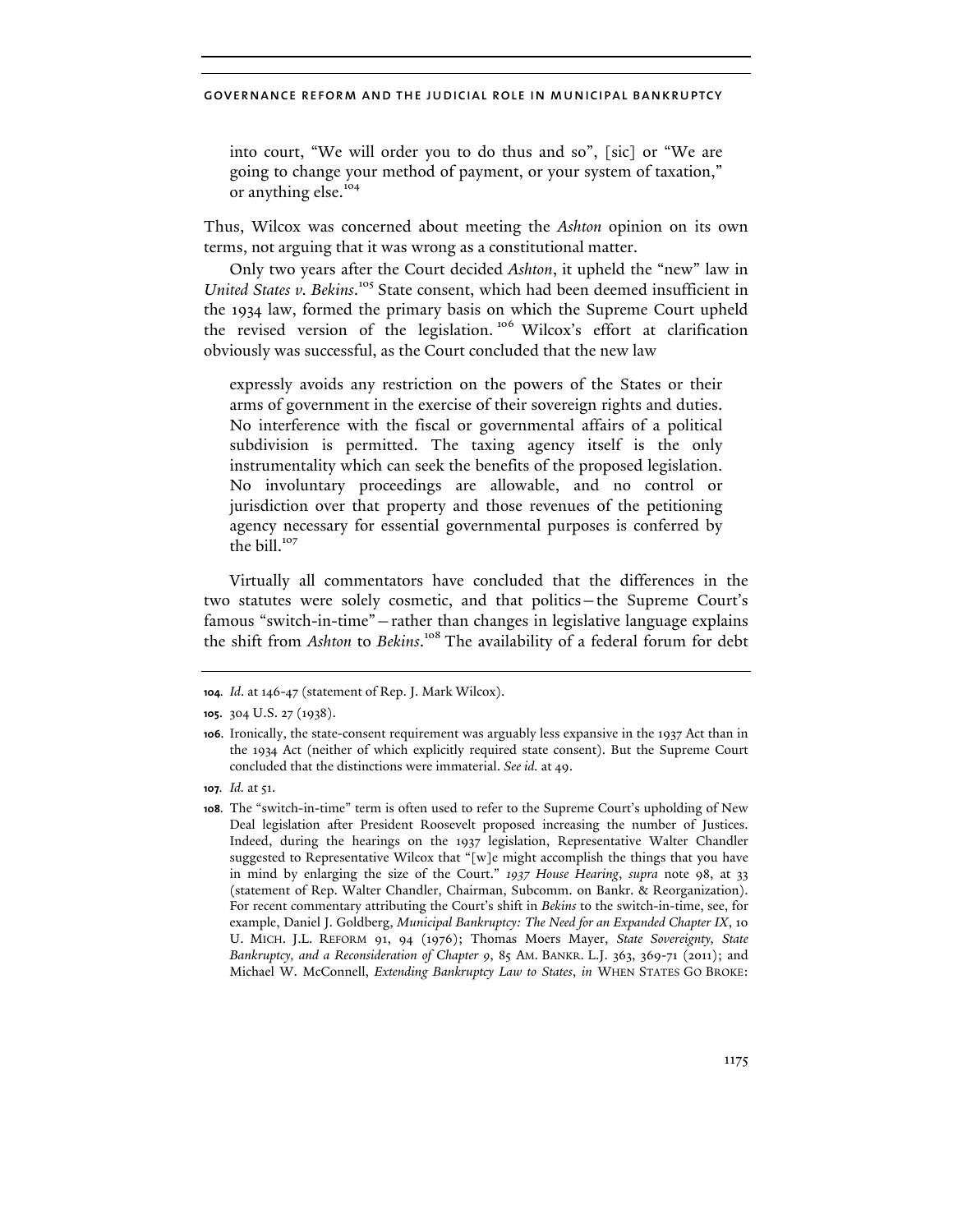adjustment to overcome the Contracts Clause obstacle for states was represented as an example of federal-state cooperation rather than one of conflict. <sup>109</sup> But even *Bekins* said little about the constitutional scope of municipal bankruptcy. While the Court emphasized that the law did not "impinge on the sovereignty of the State" and allowed the state to maintain control of "its fiscal affairs," the opinion also stressed that sovereignty includes the capacity to make contracts in which the states "give consents upon which the other contracting party may rely with respect to a particular use of governmental authority."110

Of course, even more has changed in the balance struck by principles of federalism since *Bekins*. While direct taxation of states remains outside the congressional purview, congressional regulation and taxation of state fiscal activities have been upheld.<sup>111</sup> Though the parameters of congressional authority to regulate state policies through the Commerce Clause remain murky,<sup>112</sup> the more specific nature of the Bankruptcy Clause has systematically been held to grant Congress substantial authority over the scope of bankruptcy proceedings, even where the results of those proceedings affect states or their subdivisions.<sup>113</sup>

#### *C. New York City and the 1970s Amendments*

The next major period of municipal bankruptcy reform came four decades later.<sup>114</sup> Whereas the distress that prompted the original municipal bankruptcy

- **112**. We discuss the Supreme Court's commandeering and unconstitutional conditions jurisprudence *infra* Section IV.C.
- **113**. *See, e.g.*, Cent. Va. Cmty. Coll. v. Katz, 546 U.S. 356, 379 (2006) (upholding the application of the Federal Bankruptcy Code in an action between a debtor and a state agency).
- **114**. In 1946, Congress added a provision designed to overrule the Supreme Court's decision in *Faitoute Iron & Steel Co. v. City of Asbury Park*, 316 U.S. 502 (1942), which had held that a New Jersey law altering an insolvent municipality's obligations to creditors did not conflict with Congress's bankruptcy power. Congress's new provision, which is now part of §903,

THE ORIGINS, CONTEXT, AND SOLUTIONS FOR THE AMERICAN STATES IN FISCAL CRISIS 230 (Peter Conti-Brown & David Skeel eds., 2012).

**<sup>109</sup>**. *Bekins*, 304 U.S. at 53-54. The theme of municipal bankruptcy as a form of federal-state cooperation was pervasive in the municipal bankruptcy literature in the 1930s. For a discussion of the theme, see generally Juliet M. Moringiello, *Goals and Governance in Municipal Bankruptcy*, 71 WASH. & LEE L. REV. 403, 446-53 (2014).

**<sup>110</sup>**. *Bekins*, 304 U.S. at 51-52.

**<sup>111</sup>**. *See, e.g.*, South Carolina v. Baker, 485 U.S. 505 (1988) (upholding federal regulations limiting the tax exemption on municipal debt to instruments issued in a specified form); Willcuts v. Bunn, 282 U.S. 216 (1931) (allowing federal taxation of capital gains on municipal bonds).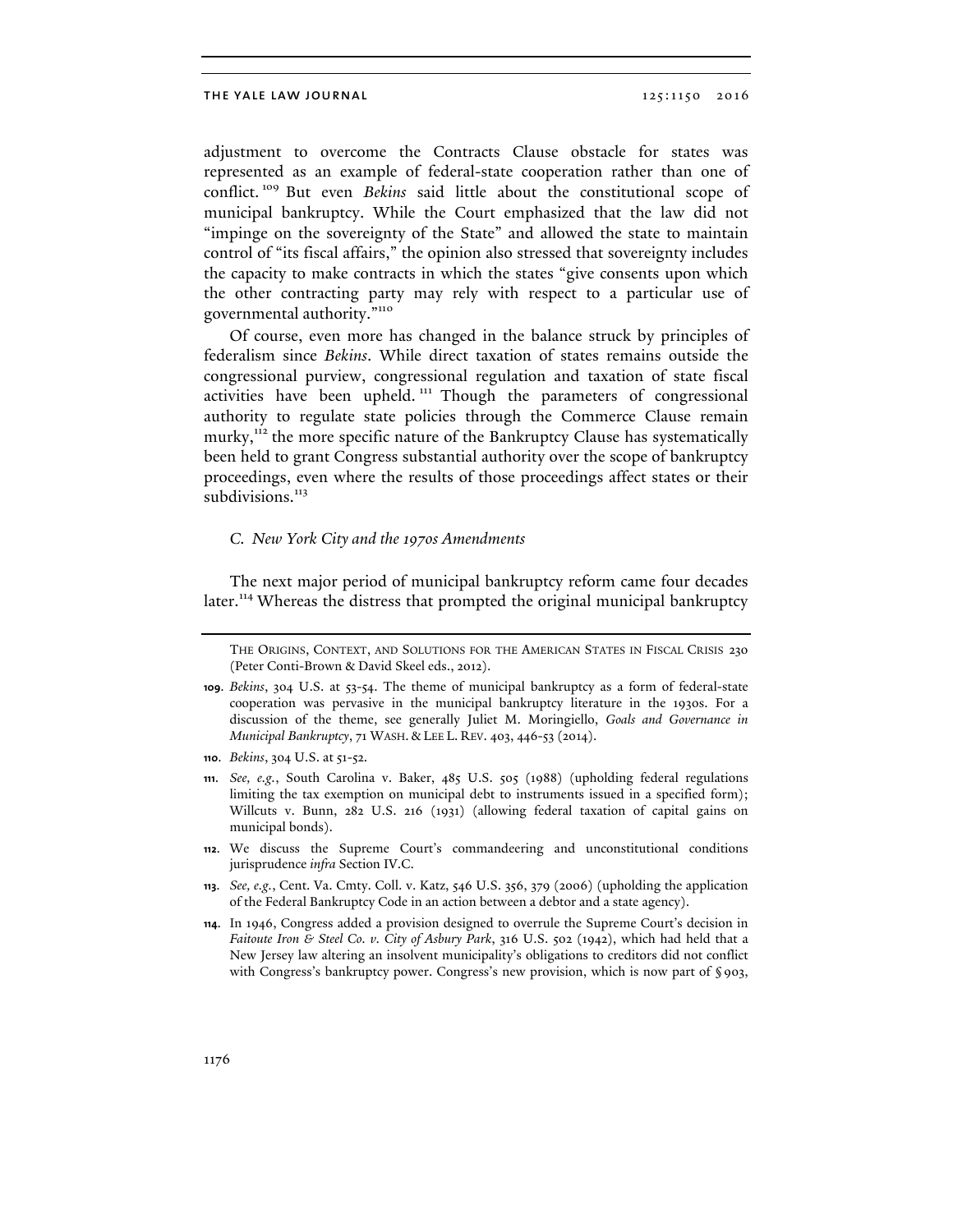law was nationwide, the 1970s crisis centered on a single city: New York City. Inefficient and interest-group-dominated municipal governance was widely recognized as a root cause of New York City's financial distress.<sup>115</sup> New York City had long lived beyond its means, in large part to cement political support by traditional politically influential groups. Fiscal distress increased as the civilrights movement empowered new groups to demand a share of municipal resources that they had previously been denied and to which city officials acceded without reducing other expenditures. Total city spending rose fortyseven percent in a two-year period in the mid-1960s, largely as a consequence of previously negotiated settlements with public labor unions.<sup>116</sup> Spending on welfare doubled in the same period, and Medicaid spending quadrupled.<sup>117</sup> While spending stabilized in subsequent years and new revenue sourcesincluding additional state grants—brought some budgetary stability, by the end of the decade, recession made spending levels unsustainable. The city's response, however, was not to attempt to undo obligations but to obfuscate their costs, which were "pasted over with new taxes, gimmicks, and wishful thinking." <sup>118</sup> At bottom, New York City's predicament stemmed from a governance structure that tolerated or encouraged generous expenditures to politically influential groups, fostered by a politically entrenched budgetary system. The New York City crisis of the 1970s raised the issue of governance reform much more directly than the 1930s deliberations had.

Starting in 1974, state and local officials in New York actively intervened, ultimately establishing several different oversight boards and providing \$2.3 billion in rescue financing.<sup>119</sup> New York Governor Hugh Carey, who had

- **117**. *Id.*
- **118**. *Id.* at 145.

limits state restructuring laws. 11 U.S.C. § 903 (2012). The restriction figures prominently in Puerto Rico's current debt crisis but is less salient to the issues that concern us in this Article. For an overview of the 1946 amendment and the Puerto Rico crisis, see, for example, Stephen J. Lubben, *Puerto Rico and the Bankruptcy Clause*, 88 AM. BANKR. L.J. 553, 568-78  $(2014).$ 

**<sup>115</sup>**. Donna E. Shalala & Carol Bellamy, *A State Saves a City: The New York Case*, 1976 DUKE L.J. 1119, 1122-23.

**<sup>116</sup>**. CHARLES R. MORRIS, THE COST OF GOOD INTENTIONS: NEW YORK CITY AND THE LIBERAL EXPERIMENT, 1960-1975, at 138 (1980).

**<sup>119</sup>**. In late 1974, a group of financial leaders formed the Financial Community Liaison Group (FCLG) with the encouragement of Mayor Abe Beame. Intended to consolidate the advice of the financial community, the FCLG had no formal authority and a perceived lack of democratic accountability and proved ineffectual as a result. In early 1975, the state legislature established the Municipal Assistance Corporation (MAC). The MAC was given control over New York City's sales tax and securities fees, as backing for its issuance of new bonds. This gave the MAC significant funding authority—and thus valuable carrots to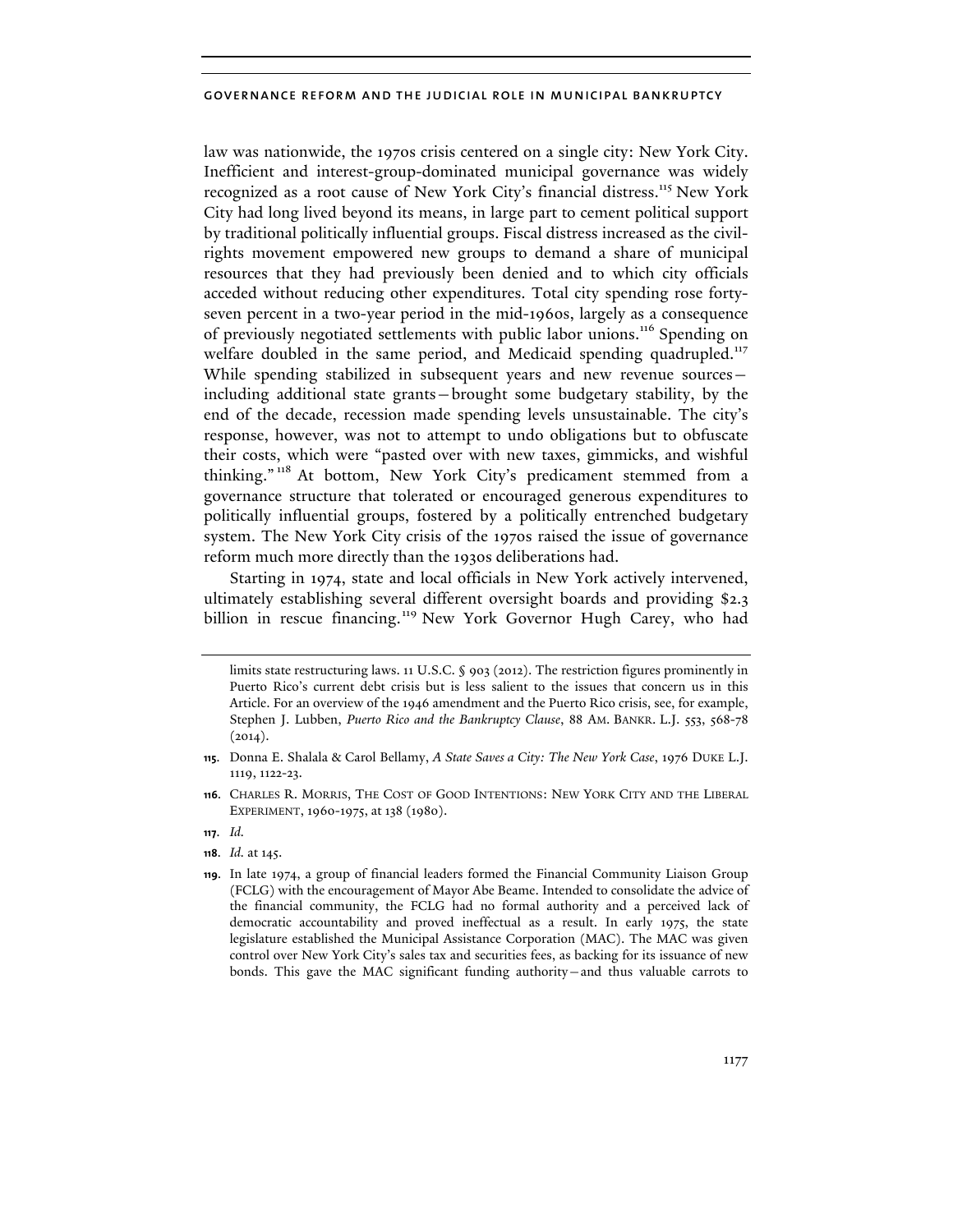previously been a congressman for many years, made several trips to Washington to lobby for federal assistance for New York City.<sup>120</sup> President Ford balked, insisting in remarks at the National Press Club on October 29, 1975 that the real responsibility for New York City's crisis lay with the city itself and grumbling that responsibility was being dumped on the federal government.<sup>121</sup> Rather than a federal bailout, Ford concluded, New York City should consider filing for municipal bankruptcy.122 The *New York Daily News* summed up his remarks with the now famous headline: "FORD TO CITY: DROP DEAD."123

Several weeks before Ford's remarks, the House Judiciary Committee held the first of a series of hearings on proposed amendments to the municipal bankruptcy provisions in the bankruptcy laws. Although a major bankruptcy reform effort that would culminate in overhaul of the entire bankruptcy statute in 1978 was well underway, the impetus for the October 1975 hearings was the New York City crisis. A recurring question was whether New York City could plausibly use the existing municipal bankruptcy laws to restructure its obligations. Every witness who raised the question agreed that it would be impossible for New York City to obtain the approval of fifty-one percent of its creditors in time for a bankruptcy filing, as required by the then-current municipal bankruptcy provisions.<sup>124</sup>

- **120**. LACHMAN & POLNER, *supra* note 119, at 150-55.
- **121**. *Id.* at 155-56.
- **122**. *Id*. at 155.
- **123**. Frank Van Riper, *Ford to City: Drop Dead*, N.Y. DAILY NEWS, Oct. 30, 1975, at A1.
- **124**. Even a representative of municipal creditors, who would have favored retention of the fiftyone percent approval requirement, acknowledged this: "It is I think fairly clear from a reading of the newspapers presently and a review of the New York City situation that it would be very difficult to obtain the approval of 51 percent of the creditors in sufficient time

entice reform—but relatively little direct oversight power. That came with a third intervention, the state's enactment of the Financial Emergency Act, which created the Emergency Financial Control Board (EFCB). In addition to launching the EFCB, the legislation provided for \$750 million in state rescue funding as part of a \$2.3 billion rescue package, codified a recent New York City wage freeze, and established a special deputy comptroller for the city to report to State Comptroller Arthur Levitt. Under the terms of its enactment, the EFCB was authorized to devise and approve a three-year budget to return the city to solvency, to exercise veto power over city borrowing, to supervise the use of all city revenues, to file for bankruptcy and propose a reorganization plan, and to implement the wage freeze. Among the best accounts of the drama are ROBERT W. BAILEY, THE CRISIS REGIME: THE MAC, THE EFCB, AND THE POLITICAL IMPACT OF THE NEW YORK CITY FINANCIAL CRISIS 1-12 (1984); SEYMOUR P. LACHMAN & ROBERT POLNER, THE MAN WHO SAVED NEW YORK: HUGH CAREY AND THE GREAT FISCAL CRISIS OF 1975, at 75-166 (2011); and MARTIN SHEFTER, POLITICAL CRISIS/FISCAL CRISIS: THE COLLAPSE AND REVIVAL OF NEW YORK CITY 127-37 (1985).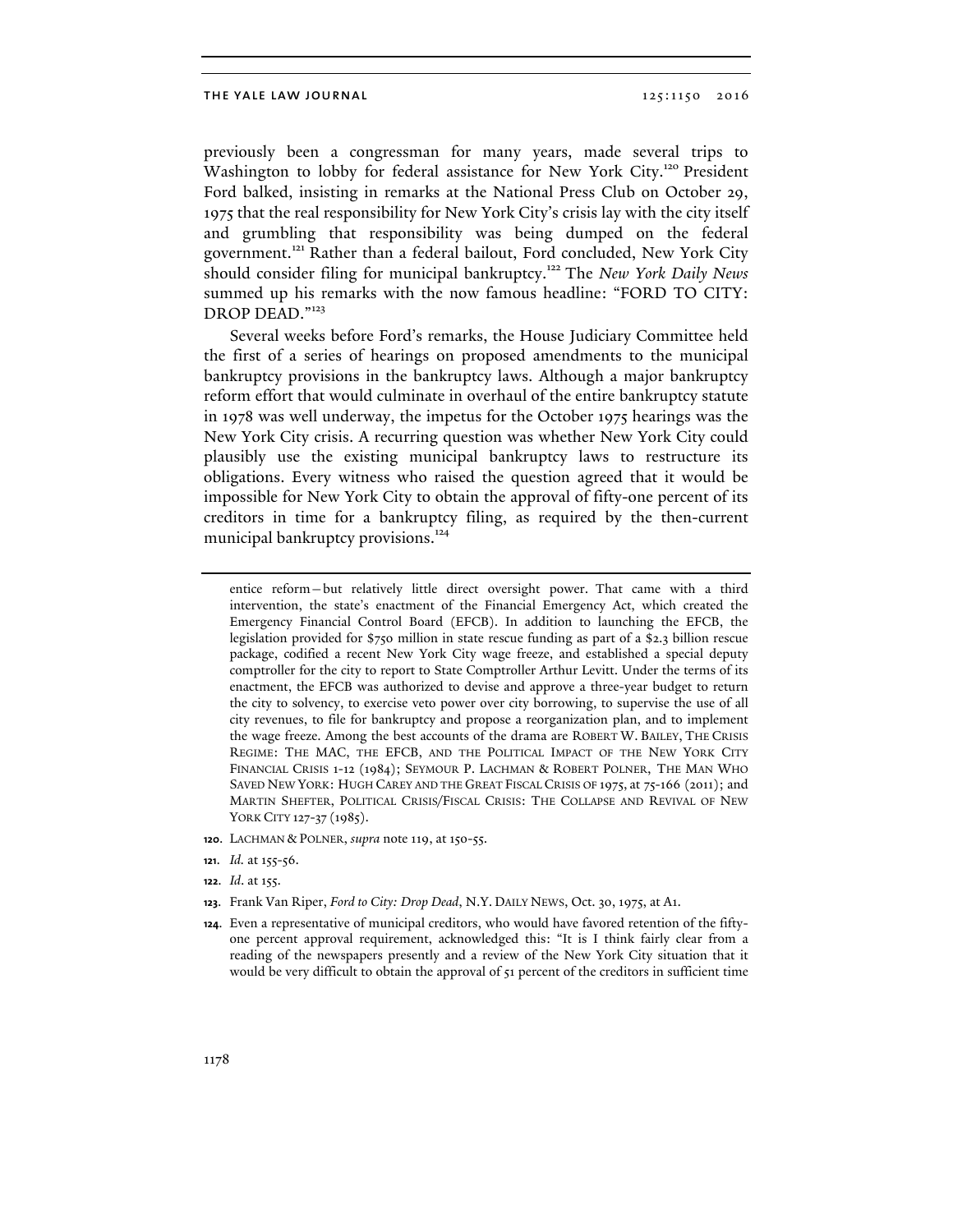Two developments in the hearings are particularly revealing of the relationship between bankruptcy and municipal governance. First, several weeks after the initial hearing, the Ford Administration proposed that Congress enact a new, separate Chapter XVI designed solely for major cities like New York.<sup>125</sup> The new chapter, which was considered in a hearing two days after Ford's National Press Club remarks, would have applied only to cities with at least one million residents.<sup>126</sup> It also would have eliminated the fifty-one percent creditor-approval prerequisite for eligibility, while retaining the requirement that the city file a preliminary restructuring proposal with its bankruptcy petition.<sup>127</sup> Finally, the new chapter would have required the municipality to show explicitly how it would balance its revenues and costs going forward.<sup>128</sup>

Then-Assistant Attorney General Antonin Scalia, who testified on behalf of the proposal, emphasized that the new chapter would ensure "more substantial use of Federal judicial authority in overseeing reestablishment of the fiscal integrity of the petitioning city." <sup>129</sup> Scalia contended that active judicial intervention was essential for an effective financial restructuring of a substantial city and that enacting a separate chapter for big cities would minimize the risk of constitutional objections. Because the default of a large city "might seriously disrupt banking, financial and commercial activities nationwide," Scalia reasoned, Congress could draw on the Commerce Clause as well as the Bankruptcy Clause for authority.<sup>130</sup>

**126**. S. 2597, 94th Cong. §803(a) (1975).

- **128**. S. 2597 §804(b)*.*
- **129**. *1975 Senate Hearing (Part III)*, *supra* note 125, at 199 (statement of Antonin Scalia, Assistant Att'y Gen. of the United States).
- **130**. *Id.* at 207 (statement of Antonin Scalia, Assistant Att'y Gen. of the United States).

to enable the city to avail itself of the protections of the Bankruptcy Act." *Hearings on S. 235 and S. 236 Part II Before the Subcomm. on Improvements in Judicial Mach. of the S. Comm. on the Judiciary*, 94th Cong. 688 (1975) (statement of Haven N.B. Pell, Attorney, Kutak Rock Cohen Campbell Garfinkle & Woodward) [hereinafter *1975 Senate Hearing (Part II)*].

**<sup>125</sup>**. A transmittal letter from President Gerald Ford and the text of the proposed Chapter XVI are reprinted in *Hearing on S. 235, S. 236, S. 582 and S. 2597 Before the Subcomm. on Improvements in Judicial Mach. of the S. Comm. on the Judiciary*, 94th Cong. 186-192 (1975) [hereinafter *1975 Senate Hearing (Part III)*].

**<sup>127</sup>**. *Id.* §804(b). Then-Assistant Attorney General Antonin Scalia defended the requirement that the municipality file a plan at the outset of the case as necessary to prevent filing by a city that was not serious about addressing its obligations. *See, e.g.*, *1975 Senate Hearing (Part III)*, *supra* note 125, at 209 (statement of Antonin Scalia, Assistant Att'y Gen. of the United States) (noting that the creditors' right to challenge the initial plan as inadequate would ensure that the municipality was genuinely committed to restructuring by "render[ing] the risk of a frivolous plan not worth the taking").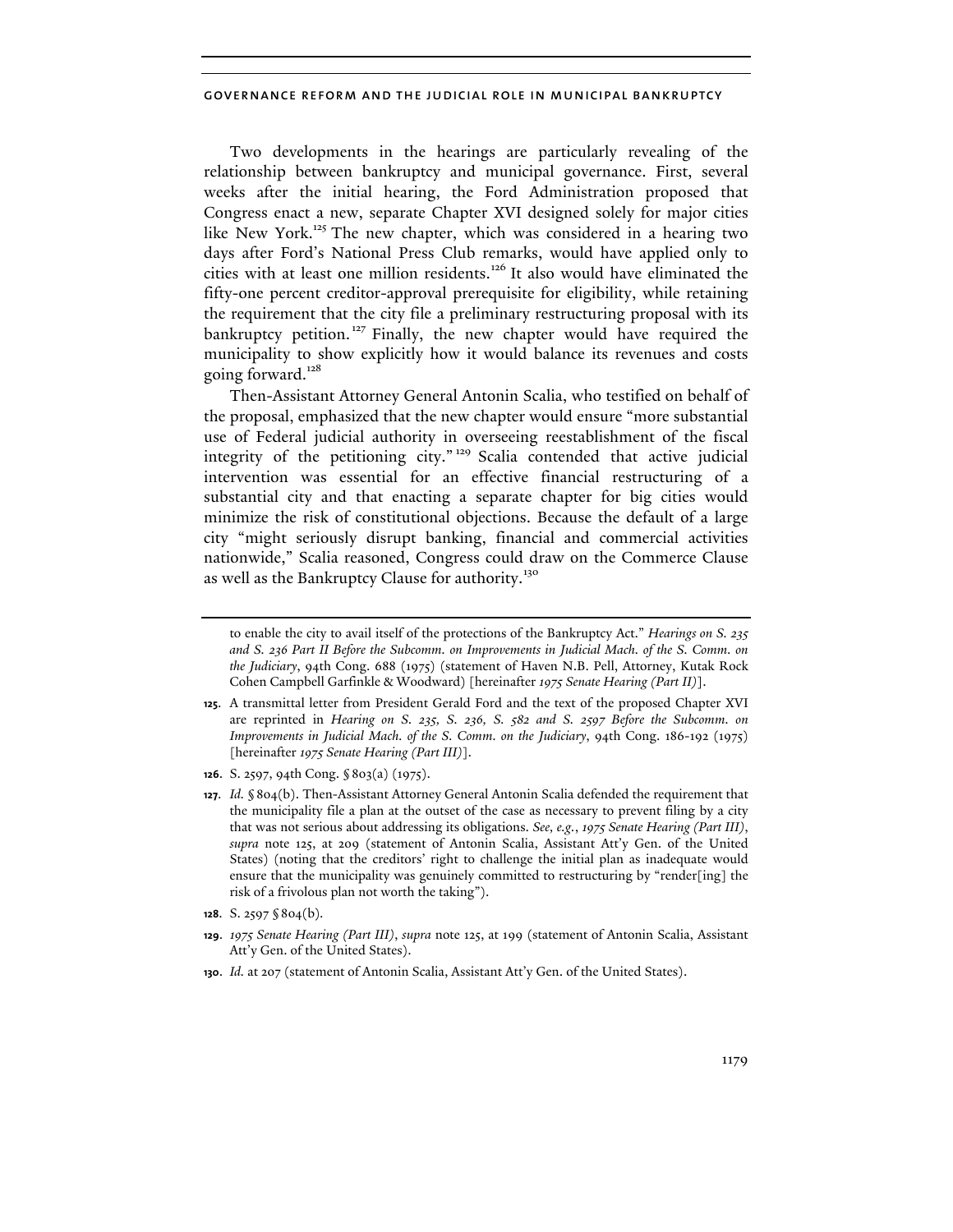The second relevant feature of the hearings was a repeated emphasis on the need for municipal bankruptcy to facilitate governance reform. The most interesting proposal in this regard came from Judge Patchan, a bankruptcy judge in Cleveland. Patchan's proposal had two parts. The first was greater flexibility for courts to shape the restructuring process. "With due regard for state sovereignty," he said, "the federal courts should be granted a more active role within the design of the municipal bankruptcy chapter of the Act presently contemplated by Congress."<sup>131</sup> Patchan maintained that "where the debtor alone cannot design a workable plan or where functional restructuring is needed, the court should serve as a catalyst to bring necessary parties together to produce such a plan."<sup>132</sup> He advocated that the court be given continuing jurisdiction to ensure that the municipality carried out its restructuring plan.<sup>133</sup>

Patchan's second proposal sought to facilitate governance reform that a municipal debtor might not be able to carry out on its own. "I would suggest," Patchan told the lawmakers, "that consideration be given to a means by which State officials, or local officials outside the debtors' administration, can be brought into the formulation of a plan and given standing in court. In that way the city may gain necessary State house support for possible restructuring of local government functions."<sup>134</sup> Patchan proposed that the bankruptcy judge be authorized to form a committee of relevant officials and to give the committee the power to propose a restructuring plan.<sup>135</sup>

Another witness, representing the then-new municipal bond insurance business, offered a less fully developed proposal for governance reform.

- **132**. *1975 Senate Hearing (Part III)*, *supra* note 125, at 230 (statement of Judge Joseph Patchan).
- **133**. *Id.* at 230-31 (statement of Judge Joseph Patchan) ("Retention of jurisdiction until substantial compliance with plan should be mandatory. . . . Unless there is mandatory retention of jurisdiction there is little assurance that succeeding city administrations will honor a demanding plan.").
- **134**. *1975 House Hearings*, *supra* note 131, at 649 (statement of Judge Joseph Patchan).
- **135**. *Id.* at 650 (statement of Judge Joseph Patchan). Judge Patchan also anticipated a key point we will make *infra* Section II.D about the unique governance issues of large cities:

We have, however, the equivalent of chapter XI [the bankruptcy provisions for small businesses] for a small city and small local governmental taxing units here, and needed is the capability to handle and help large cities, the equivalent perhaps of chapter X [the bankruptcy provisions for large corporations] for larger entities, which may need pervasive treatment. Neither the present law, nor the provisions of the proposed bills which are before you provide sufficiently for the larger cities; there are additional provisions required.

*Id.* at 649 (statement of Judge Joseph Patchan).

**<sup>131</sup>***. Bankruptcy Act Revision: Hearing on H.R. 31 and H.R. 32 Before the Subcomm. on Civil & Constitutional Rights of the H. Comm. on the Judiciary*, 94th Cong. 647 (1975) (statement of Judge Joseph Patchan) [hereinafter *1975 House Hearings*].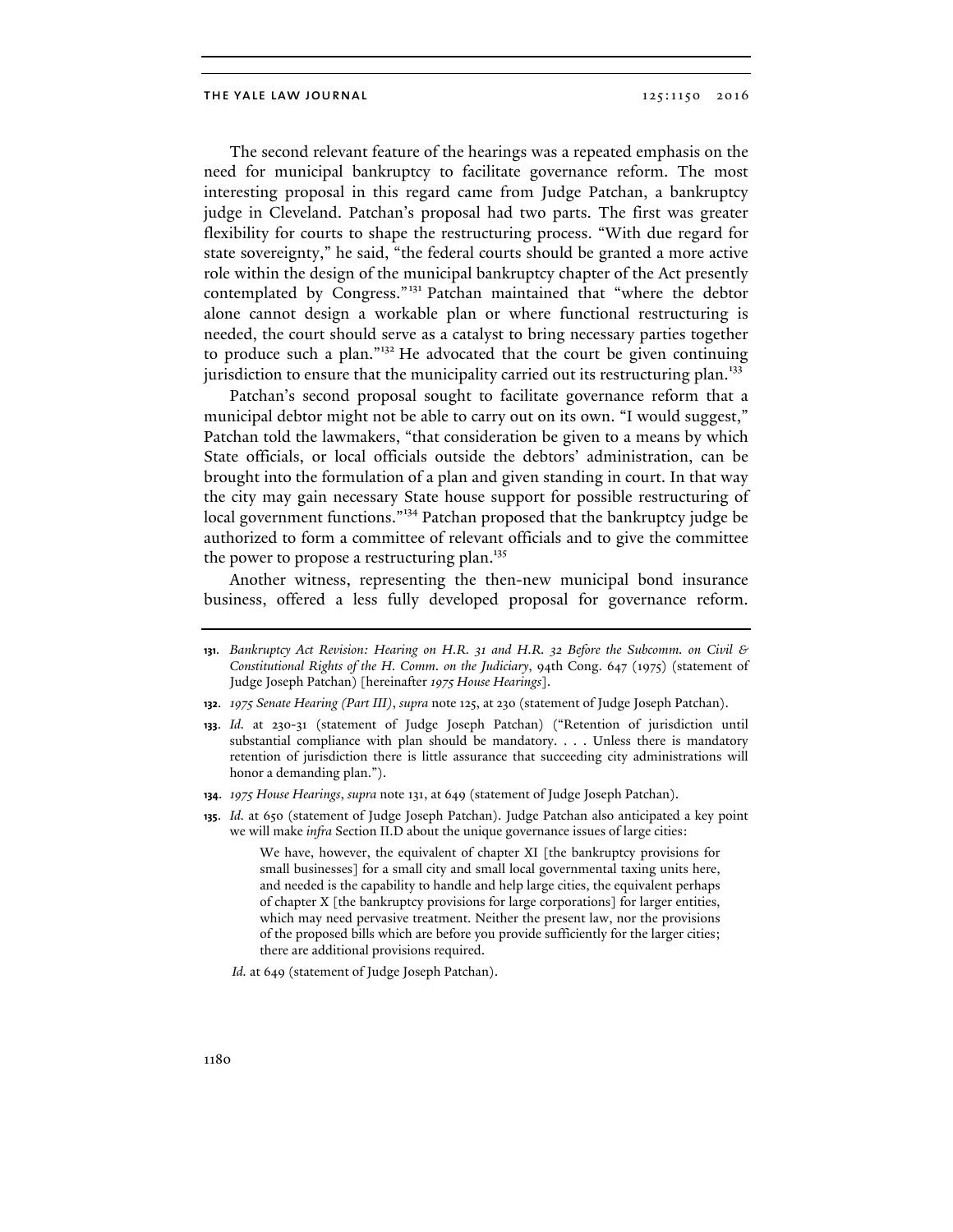Referring explicitly to the New York City crisis, he argued that the "bankruptcy judge should have the benefit of the expertise of an advisory board similar to the 'Big Mac' board to assist him in evaluating the likelihood of success of a [restructuring] plan."<sup>136</sup>

Neither lawmakers nor the witnesses in the hearings seemed to doubt that Congress had the authority to include provisions like these in its municipal bankruptcy amendments. Then-Assistant Attorney General Scalia, who extolled the proposed Chapter XVI as assuring federal judicial oversight, as noted earlier, was confident that the new chapter would be constitutionally sound. <sup>137</sup> Harvard Law professor Vern Countryman, who dismissed the proposed Chapter XVI as pointless "shadow-boxing" between President Ford and New York officials, was especially insistent that any state sovereignty concerns were overstated.<sup>138</sup>

But the focus quickly shifted away from New York and its governance issues. The New York City crisis was moving too fast to be resolved by a hastily drafted new bankruptcy chapter, and it was far from clear that the proposed Chapter XVI would have been adequate in any event. Persuaded that the enactment of a moratorium law by the state of New York reflected an acknowledgment by New York City that it was in default, President Ford announced his support for more than two billion dollars in federal loan guarantees for New York several weeks later.<sup>139</sup> Congress enacted the necessary legislation shortly thereafter, and the President signed it on December 15, 1975.<sup>140</sup>

With New York's immediate cash crunch averted, lawmakers scrapped the proposal for a new Chapter XVI and set aside the more ambitious governanceoriented proposals. Congress did, however, enact the most extensive reforms to the existing municipal bankruptcy laws since the 1930s. The signature change

- **138**. *See id.* at 234, 237 (statement of Vern Countryman, Professor, Harvard Law School) (complaining that the proposal "defer[s] too much to outmoded notions of state sovereignty").
- **139**. *See, e.g.*, LACHMAN & POLNER, *supra* note 119, at 164 (describing the Ford Administration's conclusions "that the Moratorium Act was tantamount to a declaration of voluntary default" and that "the state and city were jointly facing up to their years of fiscal irresponsibility").
- **140**. New York City Seasonal Financing Act of 1975, Pub. L. No. 94-143, 89 Stat. 797 (codified as amended at 31 U.S.C. §§1501-1510 (2012)); *see* Shalala & Bellamy, *supra* note 115, at 1131.

**<sup>136</sup>**. *1975 Senate Hearing (Part II)*, *supra* note 124, at 690 (statement of Haven N.B. Pell, Attorney, Kutak Rock Cohen Campbell Garfinkle & Woodward); *see also supra* note 119 and accompanying text (describing the functions of the MAC board).

**<sup>137</sup>**. Scalia based his confidence on the fact that the proposed chapter would be premised on both the Bankruptcy Clause and the Commerce Clause. *1975 Senate Hearings (Part III)*, *supra* note 125, at 199 (statement of Antonin Scalia, Assistant Att'y Gen. of the United States).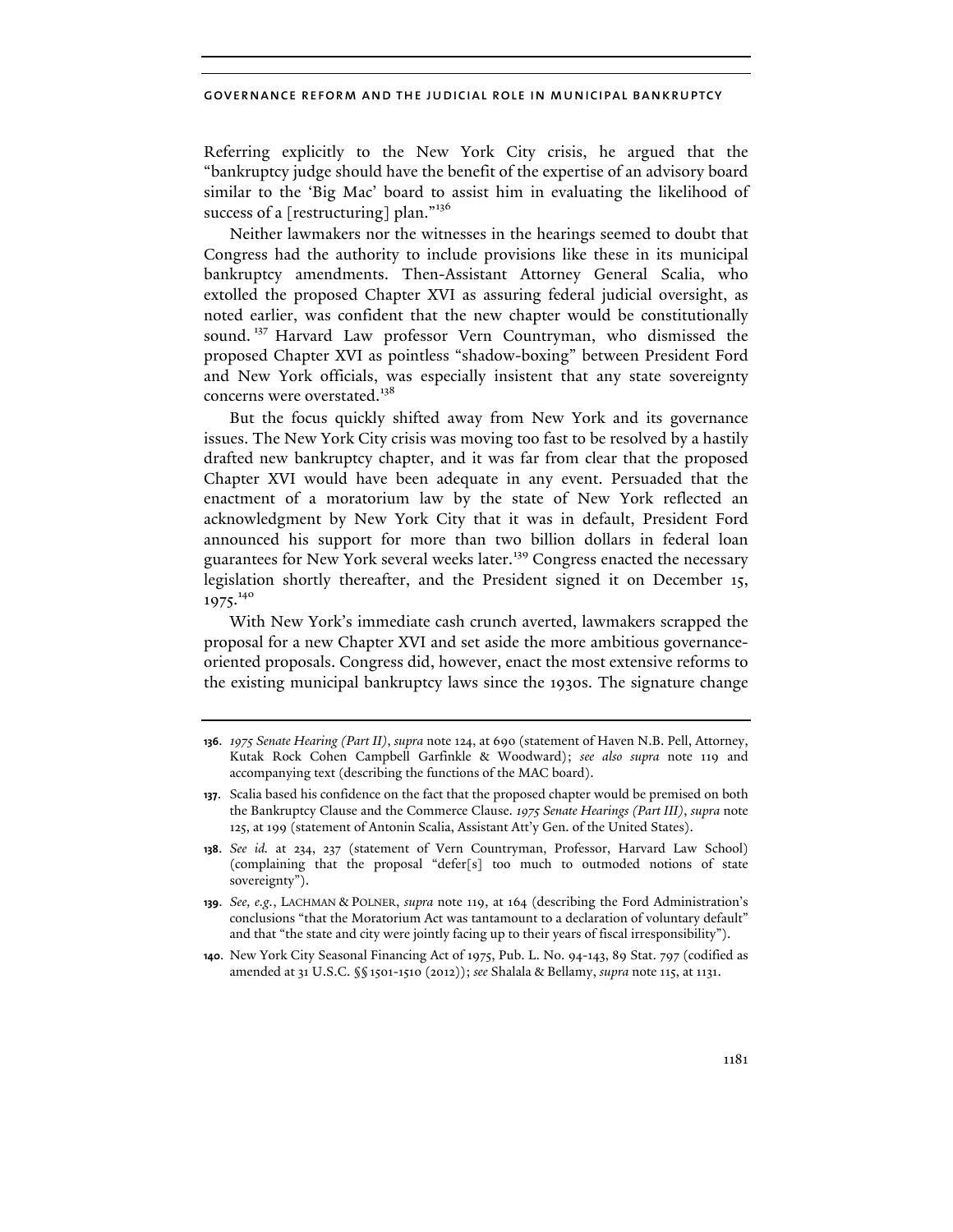was the removal of the requirement that a municipality secure the approval of fifty-one percent of its creditors to an initial restructuring proposal before filing.<sup>141</sup> Congress made a number of other important changes as well, one of which explicitly authorized municipal debtors to assume or reject collective bargaining agreements and other executory contracts.<sup>142</sup>

# *D. Selection Bias in Municipal Bankruptcy Filings*

In one sense, the historical evidence described in Section II.B and Section II.C only deepens the mystery we are trying to solve: if lawmakers understood the importance of governance reform, and assumed that municipal bankruptcy could be used for this purpose, why do we see so little of it in actual Chapter 9 cases? Lingering concerns about constitutionality no doubt played some role, but we think the heart of the explanation lies elsewhere.

The first thing to note is that significant obstacles remained, even after 1976, for a municipality that wished to file for Chapter 9. Federal bankruptcy courts were available only to those municipalities whose states authorized a Chapter 9 petition, and even today, only half the states have granted the requisite permission.<sup>143</sup> Although they no longer were required to secure fiftyone percent approval before filing for bankruptcy, municipal debtors still had to demonstrate, among other things, that they were insolvent, which is uniquely defined for Chapter 9 purposes to mean failure to pay debts as they become due or inability to pay debts as they become due. <sup>144</sup> Since municipalities have access to tax revenues, the insolvency requirement can be very difficult to meet, even for a municipality in dire financial straits. For example, Bridgeport, Connecticut's effort to adjust debts in bankruptcy during a period of extreme fiscal distress foundered on the court's determination that

**144**. 11 U.S.C. §101(32)(C).

**<sup>141</sup>**. *See* Bankruptcy Act, Pub. L. No. 94-260, 90 Stat. 315 (1976), *repealed by* Bankruptcy Reform Act of 1978, Pub. L. No. 95-598, 92 Stat. 2549.

**<sup>142</sup>**. *See id.* §82(b)(1), 90 Stat. at 316 (codified as amended at 11 U.S.C. §904 (2012)).

**<sup>143</sup>**. *See* CHAPMAN & CUTLER LLP, MUNICIPALITIES IN DISTRESS? HOW STATES AND INVESTORS DEAL WITH LOCAL GOVERNMENT FINANCIAL EMERGENCIES app. B (2012) (identifying twelve states as unconditionally authorizing municipalities to file for Chapter 9, and fifteen more as permitting Chapter 9 under specified conditions). The state-consent requirement was changed from a "general" to a "specific" authorization in 1994. Bankruptcy Reform Act of 1994, Pub. L. No. 103-394, § 402, 108 Stat. 4106, 4141 (codified at 11 U.S.C. § 109(c)(2)). The change appears to have been the result of a desire to resolve a split among federal courts as to whether express statutory authorization by state law was necessary in order for a municipality to file for bankruptcy. *See* 140 CONG. REC. H10,771 (daily ed. Oct. 4, 1994) (statement of Rep. Brooks).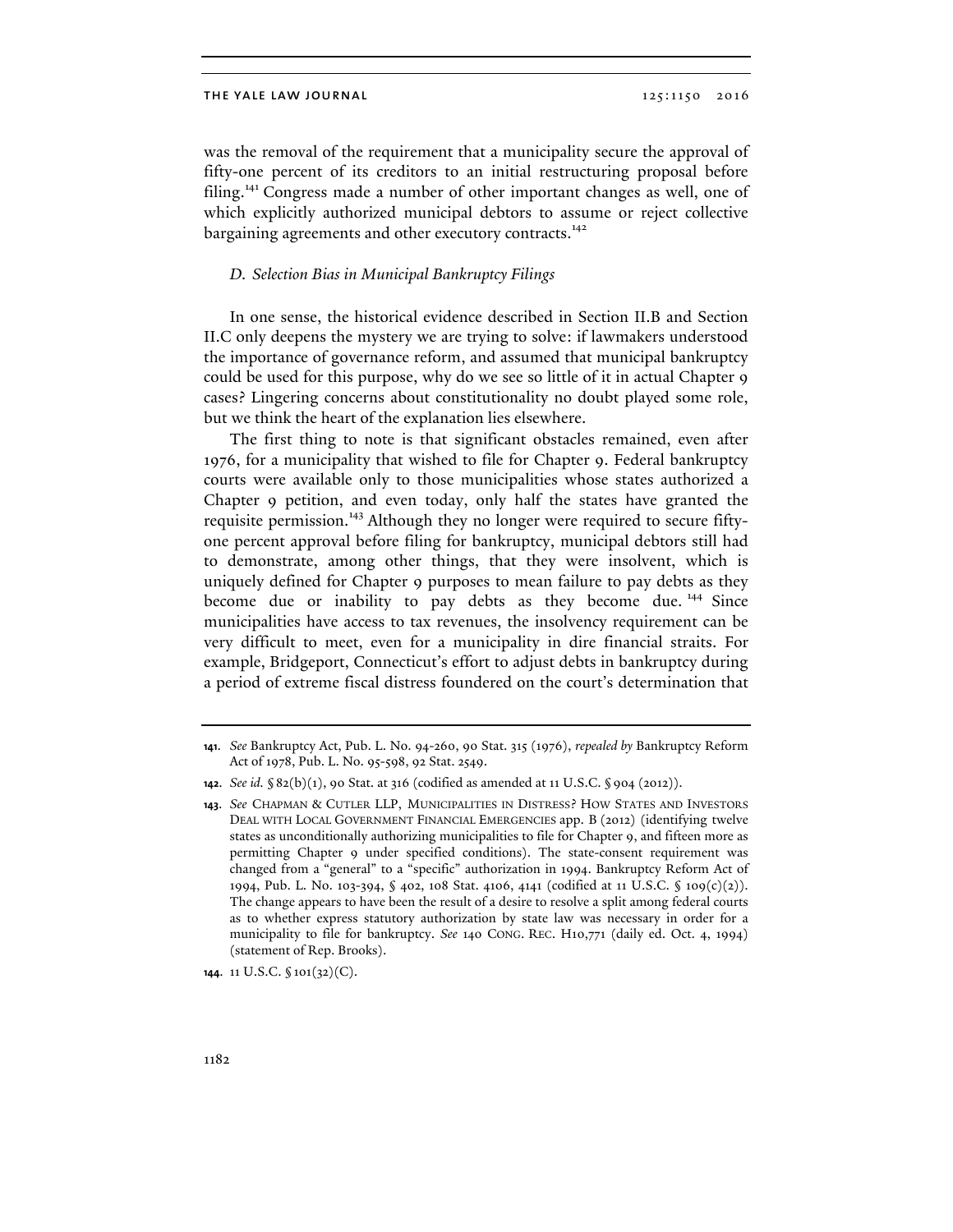the city was not insolvent because it was still capable of borrowing and had not yet run out of cash.<sup>145</sup> The stigma of a bankruptcy filing also has a chilling effect, especially for large and complex municipalities. No mayor wants to be the one who has put his or her city in bankruptcy.

Due to these obstacles, together with states' ability to intervene in a variety of ways, there has long been a striking (and oft-noted) selection bias in actual municipal bankruptcy cases. Until recently, financially distressed sewer and water districts filed for Chapter 9, but substantial cities simply did not.<sup>146</sup> Of the 650 or so municipalities that filed for bankruptcy between 1997 and 2009, the vast majority have been special districts, such as irrigation districts that failed to attract expected development or small towns crippled by a lawsuit or unexpected catastrophe.<sup>147</sup> Thus, financial infeasibility, rather than dysfunctional governance, motivated these bankruptcy petitions. Until the recent spate of municipal bankruptcies, the only large jurisdiction other than Bridgeport that had sought the protection of Chapter 9 was Orange County, California, which suffered from its treasurer's losing bets on derivatives contracts.148

Much more than constitutional concerns, this selection bias explains why governance has figured more prominently in legislative debates than in actual cases. To return to our Chapter 11 analogy, the parallel situation would arise in the corporate context if the only firms that filed for Chapter 11 were small restaurants and other closely held corporations, not large businesses like Chrysler or United Airlines. When a closely held corporation files for Chapter 11, it ordinarily is either reorganized with its existing owners intact, or liquidated.<sup>149</sup> Governance reform plays little or no role. It is only with more complex businesses that we see the carefully calibrated governance reforms described in Part I.

The same logic applies in Chapter 9. Because the municipalities that filed for bankruptcy before 2008 tended to be special districts, it is hardly surprising that we do not find efforts to use Chapter 9 to effect governance reform. While

**<sup>145</sup>***. In re* City of Bridgeport, 129 B.R. 332, 337-38 (Bankr. D. Conn. 1991); *see also* ROBERT S. AMDURSKY ET AL., MUNICIPAL DEBT FINANCE LAW: THEORY AND PRACTICE 428 (2d ed. 2013).

**<sup>146</sup>**. *See* Kimhi, *supra* note 2, at 359-60, 359 n.43.

**<sup>147</sup>**. *See* CHAPMAN & CUTLER LLP, *supra* note 143, at 49; Kimhi, *supra* note 2, at 359 n.44.

**<sup>148</sup>**. *See In re* County of Orange, 183 B.R. 594, 597-98 (Bankr. C.D. Cal. 1995); MARK BALDASSARE, WHEN GOVERNMENT FAILS: THE ORANGE COUNTY BANKRUPTCY 2 (1998).

**<sup>149</sup>**. *See generally* Elizabeth Warren & Jay Lawrence Westbrook, *The Success of Chapter 11: A Challenge to the Critics*, 107MICH. L. REV.603, 636-37 (2009) (presenting evidence that, although most small corporate debtors liquidate in Chapter 11, a significant percentage of small corporate debtors that can plausibly reorganize do reorganize).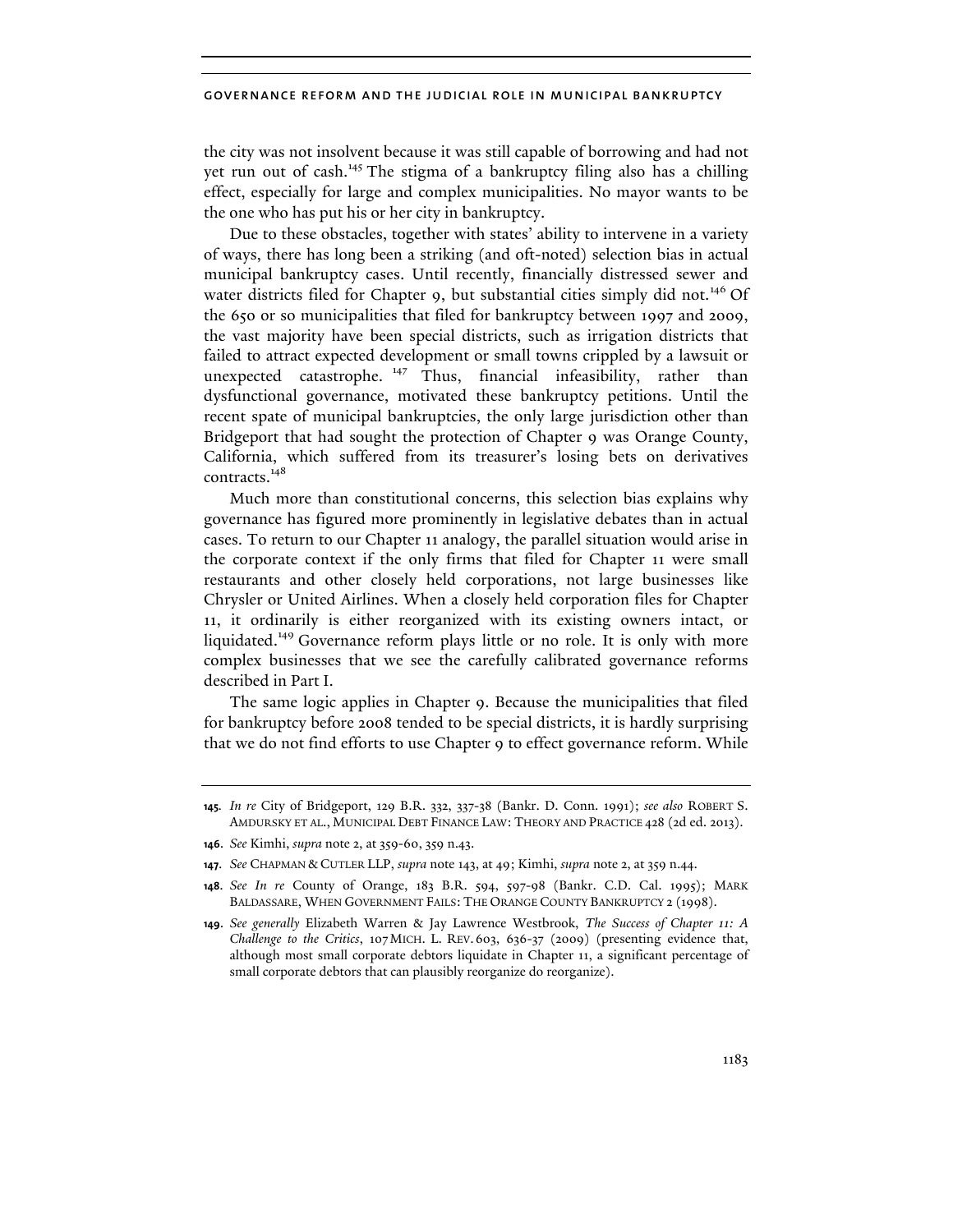filings by substantial municipalities still make up a small fraction of Chapter 9 petitions,<sup>150</sup> the frequency of filings by such entities has increased.<sup>151</sup> Because the financial distress of many municipalities stems in large part from obligations such as pensions that cannot easily be restructured outside of bankruptcy, additional filings can reasonably be anticipated.<sup>152</sup>

We draw two conclusions, one descriptive and one normative, from Chapter 9's new prominence as a restructuring option for substantial cities. First, we predict that, as more cities make use of Chapter 9, there will be increased pressure to include substantial governance reform as part of the reorganization process. Second, we believe that governance reform should be indeed, must be—incorporated into Chapter 9. We take up the latter point in Part III.

# **iii. an affirmative case for governance reform**

As discussed in Part II, problems with the city's governance are nearly always a major factor when a substantial city falls into financial distress. In this Part, we take a closer look at some of the governance tendencies that can exacerbate a city's financial difficulties and stymie efforts to reverse a downward spiral. Not only can Chapter 9 governance reform counteract these tendencies, but a restructuring plan that does not address the governance dysfunction may be destined to fail. Indeed, to put the point more strongly, if a city's governance dysfunctions are severe, a bankruptcy judge should not confirm a restructuring plan that leaves the governance crisis unaddressed.

#### *A. Fragmented Governance as a Source of Distress*

The most common governance problem—our principal focus in the discussion that follows—is a fragmented local decision-making structure.<sup>153</sup>

**<sup>150</sup>**. *See* CHAPMAN & CUTLER LLP, *supra* note 143, at 50 (noting that, of the 262 filings between 1980 and early 2012, only five have involved municipalities of significance).

**<sup>151</sup>**. For a partial list of recent filings by substantial municipalities, see *supra* notes 1-2 and accompanying text.

**<sup>152</sup>**. Pension obligations frequently constitute contracts under state law, meaning that the Contracts Clause of the Federal Constitution restricts the capacity of the state to impose any change that would reduce fiscal distress. Thus, only federal bankruptcy intervention can effectively force an adjustment of the debts owed to pensioners. *See, e.g.*, *In re* City of Detroit, 524 B.R. 147, 272 (Bankr. E.D. Mich. 2014); Amy B. Monahan, *State Fiscal Constitutions and the Law and Politics of Public Pensions*, 2015 U. ILL. L. REV. 117.

**<sup>153</sup>**. *See* WALLACE S. SAYRE & HERBERT KAUFMAN, GOVERNING NEW YORK CITY: POLITICS IN THE METROPOLIS 710-12 (1960); Robert P. Inman & Michael A. Fitts, *Political Institutions and*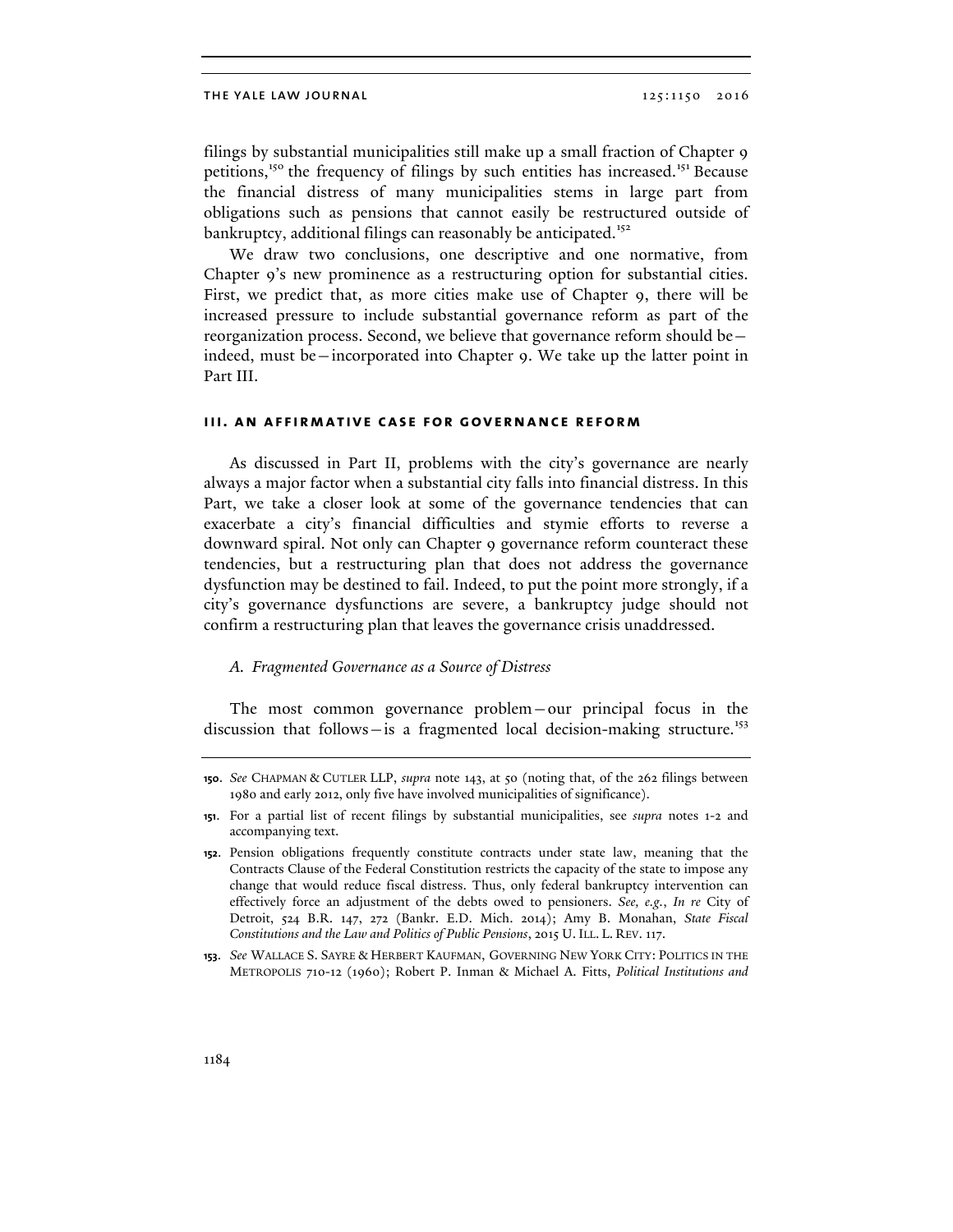One of us has recently considered the fragmentation issue in a related context.<sup>154</sup> We therefore only summarize the issue here. We begin by briefly describing four general patterns of municipal governance fragmentation, then consider how a bankruptcy court could counteract the fragmentation.

In a fragmented budgetary system, fiscal policy is decentralized in a manner that allows decision makers to determine expenditures without simultaneously internalizing their costs.<sup>155</sup> As a result, the municipal budget takes on the characteristics of a common pool from which various actors can obtain benefits, while sharing the costs with other participants. Because those who utilize the common resource fail to internalize the full costs of their activity, there is a tendency for overuse.<sup>156</sup> In the municipal context, the misalignment between costs and benefits through fragmentation could arise from any of numerous sources.

First, different branches of the municipal bureaucracy could have authority over spending and be inattentive to the manner in which their spending decisions affect the overall budget. The mayor, for instance, may wish to concentrate spending on a small number of projects each of which, as a consequence of scale, has a high expected value for the municipality. Citycouncil members may prefer to spend the same amount of money on numerous small projects, each of which has a positive, but relatively low expected value within a member's district, and the aggregate of which does not equal the expected value of the smaller number of large projects favored by the mayor. Departments within the municipality may have interests in maximizing their share of the municipal budget rather than providing efficient service. If their costs are opaque to legislators, bureaus may obtain a level of funding in excess of that preferred by the median legislator or the median voter.<sup>157</sup>

- **154**. *See* Gillette, *supra* note 31, at 1420-133.
- **155**. *See* Roberto Perotti & Yianos Kontopoulos, *Fragmented Fiscal Policy*, 86 J. PUB. ECON. 191, 194 (2002).
- **156**. In the standard example, fishermen overfish an area because each fisherman obtains the benefit of his full catch while sharing the costs with other fishermen. The tragedy-of-thecommons nomenclature is attributed to Garrett Hardin, *The Tragedy of the Commons*, 162 SCI. 1243 (1968).
- **157**. *See* William A. Niskanen, *Bureaucrats and Politicians*, 18 J.L. & ECON. 617, 630-35 (1975) (summarizing studies that suggest the monopoly power of governments and bureaus increases expenditures above what is preferred by the median legislator or median voter).

*Fiscal Policy: Evidence from the U.S. Historical Record*, 6 J.L. ECON. & ORG. 79, 81-82 (1990); Omer Kimhi, *A Tale of Four Cities—Models of State Intervention in Distressed Localities Fiscal Affairs*, 80 U. CIN. L. REV. 881, 892-93, 914-17 (2012); Kimhi, *supra* note 2, at 378-79; Guntram B. Wolff, *Fiscal Crises in U.S. Cities: Structural and Non-Structural Causes* (ZEI, Working Paper No. B 28-2004, 2004), http://www.econstor.eu/dspace/bitstream /10419/39523/1/478945442.pdf [http://perma.cc/5KUY-TGU6].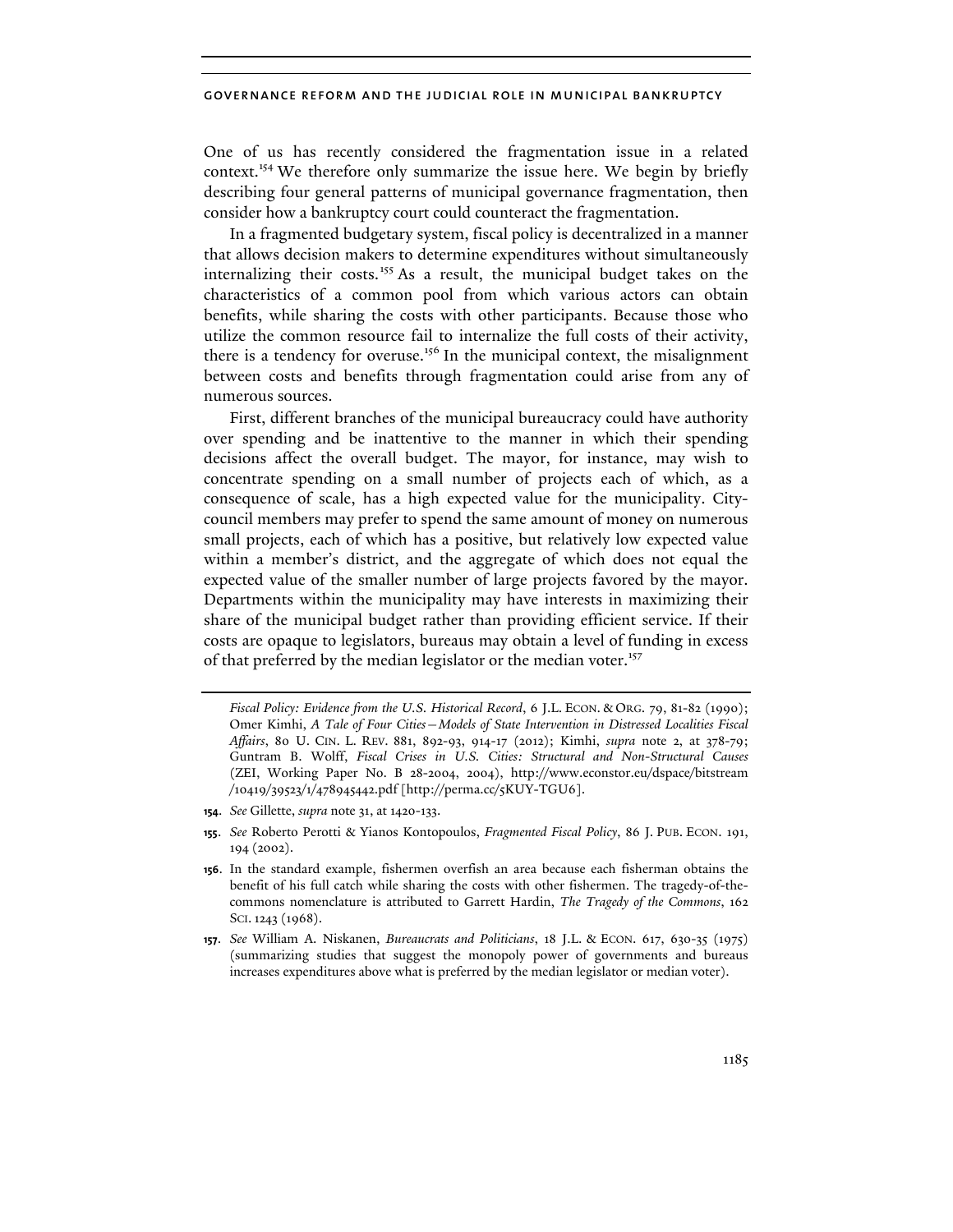#### THE YALE LAW JOURNAL 125:1150 2016

Second, different individuals *within* a governmental branch could have authority over spending and engage in negative-sum logrolling to support each other's favored projects, notwithstanding that those projects do not return net local fiscal benefits. Trades among city-council members in order to favor projects for the districts from which they are elected may take this form. The desire of city-council members to appeal to constituents within their respective districts and the subsequent tendency for logrolling suggests that city expenditures per capita will increase with the number of districts. Barry Weingast, Kenneth Shepsle, and Christopher Johnsen formalized this effect with the law of  $1/n$ , which assumes that a citywide tax is used to finance a project in a specific district.<sup>158</sup> As the share of the project's cost in the district decreases, the law of 1/*n* predicts that the number and cost of projects will increase.<sup>159</sup> Subsequent empirical work by Reza Baqir;<sup>160</sup> Laura Langbein, Philip Crewson, and Charles Brasher;<sup>161</sup> and John Charles Bradbury and E. Frank Stephenson<sup>162</sup> supported the existence of a positive relationship between council size and expenditures. More recently, however, Lynn MacDonald has attempted to control for the possibility that the relationship between council size and spending is endogenous, and has concluded that the relationship is "not definitively positive."<sup>163</sup> Of course, even empirical work that does not support the law of  $1/n$  does not necessarily indicate the absence of adverse effects from decentralized districts. Within a fixed budget, if expenditures are used for projects that do not have positive citywide effects, fiscal stability could suffer. New York City's fiscal crisis, for example, was not simply a function of

**159**. *Id.*

- **161**. Laura I. Langbein, Philip Crewson & Charles Niel Brasher, *Rethinking Ward and At-Large Elections in Cities: Total Spending, the Number of Locations of Selected City Services, and Policy Types*, 88 PUB. CHOICE 275, 285 (1996). The authors find, however, that the relationship between spending and district representation varies with different kinds of projects. Those projects that are appealing to all constituents throughout the city receive more expenditures regardless of the system for electing council members, while projects that may be undesirable but that are demanded by a concentrated group tend to receive more funding where districts exist. *Id.* at 289-90. The authors suggest that attention to different types of projects explains some conflicting findings about the relationship between city-council size and spending in other literature. *Id.*
- **162**. John Charles Bradbury & E. Frank Stephenson, *Local Government Structure and Public Expenditures*, 115 PUB. CHOICE 185 (2003).
- **163**. Lynn MacDonald, *The Impact of Government Structure on Local Public Expenditures*, 136 PUB. CHOICE 457, 470 (2008).

**<sup>158</sup>**. Barry R. Weingast, Kenneth A. Shepsle & Christopher Johnsen, *The Political Economy of Benefits and Costs: A Neoclassical Approach to Distributive Politics*, 89 J. POL. ECON. 642, 654 (1981).

**<sup>160</sup>**. Reza Baqir, *Districting and Government Overspending*, 110 J. POL. ECON. 1318 (2002).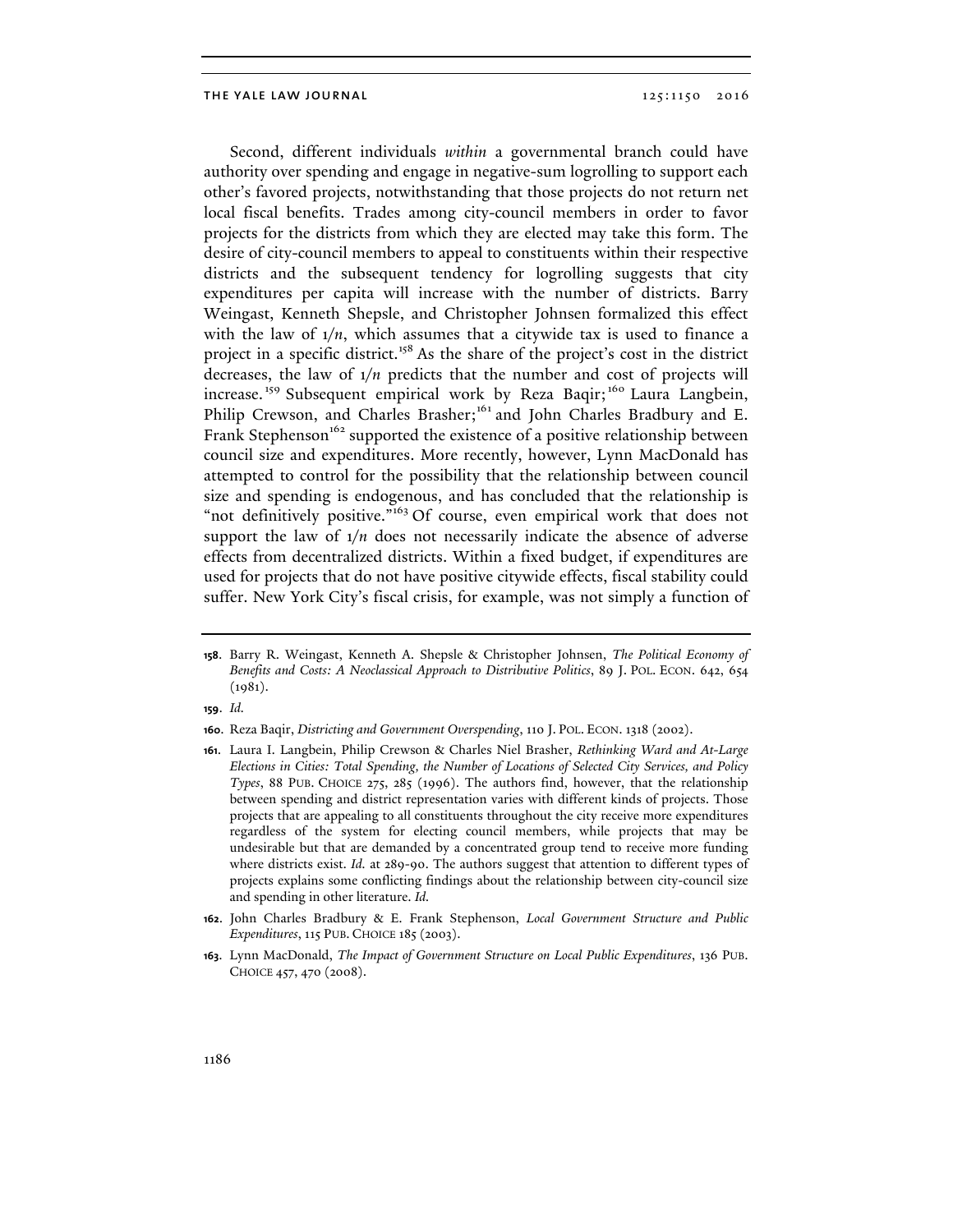high expenditures, but also of the use of expenditures for groups that had substantial political power and did not necessarily represent the interests of the city at large.<sup>164</sup> In addition, the empirical work also does not distinguish between healthy and distressed localities; it is plausible that the effects of the law of  $1/n$  are more pronounced in distressed cities than in the average city within the studies.

Third, bureaucrats with expenditure authority who do not coordinate may make budgetary decisions that either duplicate efforts or conflict with each other. If both the city council and the mayor's office form subdivisions for tasks such as city planning or environmental review, the different constituencies of those offices could generate more redundancy and conflict than collaboration. The consequences for the fiscal condition of municipalities have been captured in accounts of cities such as New York and Chicago.<sup>165</sup> Fragmentation in budget making and expenditures in those cities tends to generate redistribution of wealth to groups that are able to influence the entity with expenditure authority, and the plethora of such authorities leads to increases in the size of government.<sup>166</sup>

Even after its bankruptcy, Detroit's governance appears to reflect the third type of fragmentation, burdening the city's decision making with costly redundancies. Although the causes of Detroit's decline over the second half of the twentieth century are multifaceted, fragmented governance and reduced budgetary flexibility may have diluted the city's capacity to adjust to the decline of the auto industry, white flight, and other challenges.<sup>167</sup> For example, Detroit's separate planning departments report separately to the mayor's office and to the city council. This arrangement invites review of plans both by the mayor, who is responsible to the city as a whole, and by individual city-council members, who consider the interests of particular electoral districts. Similarly, while Detroit's City Charter provides for an office of corporation counsel, the charter also authorizes the city to obtain the opinion or advice of an attorney in any matter pending before it, and to retain an attorney to represent the council in a matter where there exists a conflict of interest with another branch of

**166***. Cf.* Baqir, *supra* note 160, at 1318-20.

**<sup>164</sup>**. *See, e.g.*, SHEFTER, *supra* note 119, at 95-96 (documenting expenditures made to civil-service unions in order to ensure that public-employee strikes would not interfere with an electoral campaign).

**<sup>165</sup>**. *See id.* at 127-37; *see also* ESTER R. FUCHS, MAYORS AND MONEY: FISCAL POLICY IN NEW YORK AND CHICAGO (1992) (discussing effects of mayoral authority on the ability of cities to withstand fiscal shocks); SAYRE & KAUFMAN, *supra* note 153 (discussing the role of political groups and agencies in influencing government activity).

**<sup>167</sup>**. For an account of Detroit's decline even prior to its recent fiscal crisis and bankruptcy, see THOMAS J. SUGRUE, THE ORIGINS OF THE URBAN CRISIS (1996).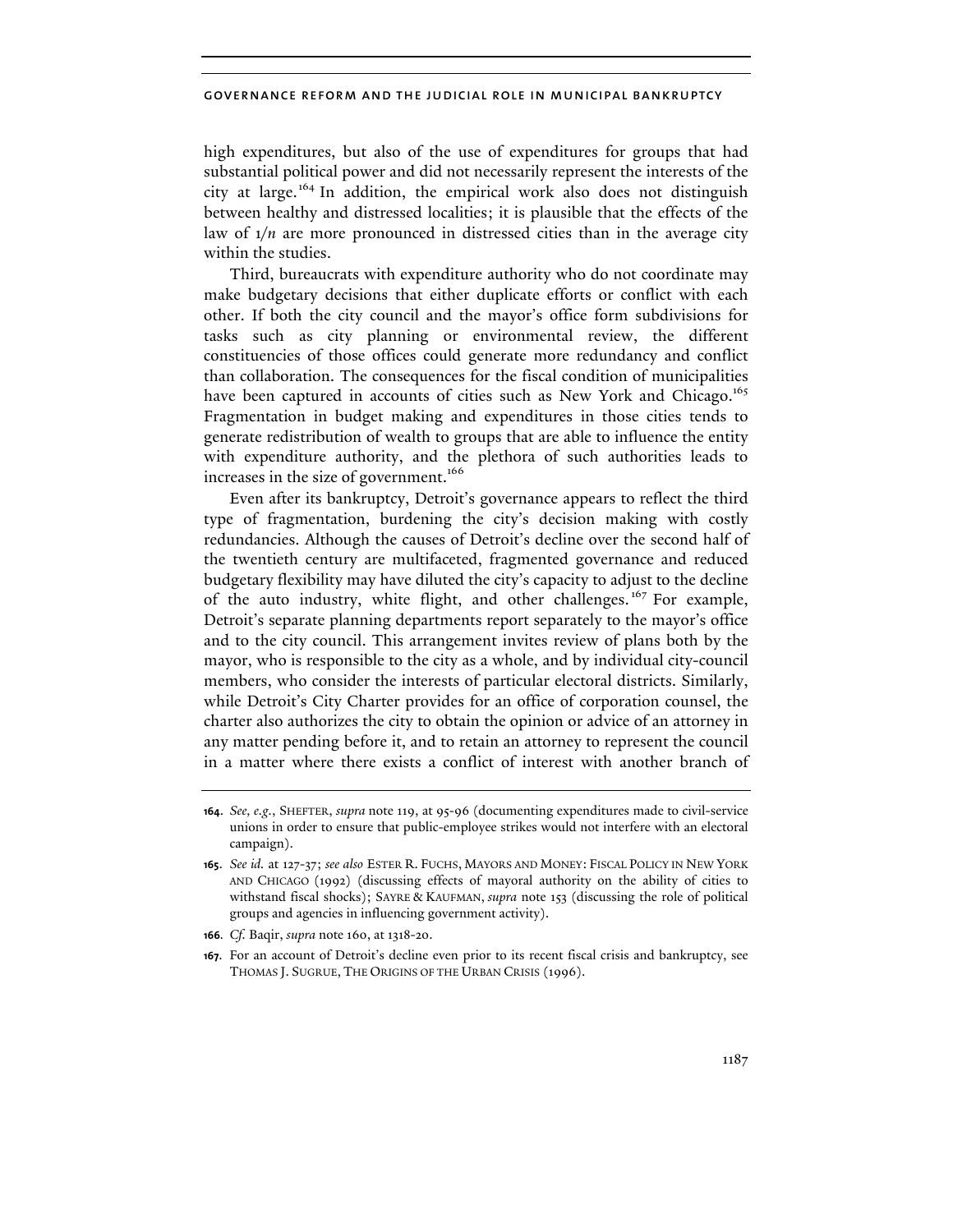government.<sup>168</sup> Although the charter seems to envision that additional legal assistance will be obtained only in special circumstances, the city council created a permanent legal division that frequently conflicts with the Office of Corporation Counsel.<sup>169</sup>

The process for selecting Detroit's police chief reflects a fourth form of fragmentation in that it decentralizes appointive authority over city officials, with equally dire implications for Detroit's financial health. The empirical literature on business mobility reveals that crime rates figure prominently in firms' decisions to move or expand their business, though they lag behind cost factors in significance.<sup>170</sup> This evidence suggests that low crime rates contribute to municipal fiscal health.<sup>171</sup> Courts are well aware of the link between effective policing and municipal financial health. In both the Detroit and Stockton bankruptcy cases, for instance, the bankruptcy judge pointed to cutbacks of police services as evidence of municipal crisis.<sup>172</sup> Thus, one might conclude that the selection of the person charged with choosing among plausible policing strategies (e.g., aggressive quality-of-life enforcement, community policing, or increasing police presence) could significantly affect a municipality's fiscal stability. Perhaps for this reason, city charters in major cities tend to confer on the mayor the exclusive authority to appoint or to nominate the chief of police.<sup>173</sup> Detroit's City Charter, by contrast, substantially constrains the

**<sup>168</sup>**. DETROIT, MICH., CODE pt. 1 §4-121 (2012); *see id.* § 7.5-312 (providing for a special counsel in the instance of a conflict of interest with the Inspector General).

**<sup>169</sup>**. *See* Report on the Elimination of Redundancy in City Government 13 (2013) (unpublished manuscript) (on file with author).

**<sup>170</sup>**. *See* Lisa L. Love & John L. Crompton, *The Role of Quality of Life in Business (Re)Location Decisions*, 44 J. BUS. RES. 211, 219 (1999).

**<sup>171</sup>**. For evidence of particular policing strategies that have proven effective, see, for example, John E. Eck & Edward R. Maguire, *Have Changes in Policing Reduced Violent Crime? An Assessment of the Evidence*, *in* THE CRIME DROP IN AMERICA 207 (Alfred Blumstein & Joel Wallman eds., 2000); and Rafael Di Tella & Ernesto Schargrodsky, *Do Police Reduce Crime? Estimates Using the Allocation of Police Forces After a Terrorist Attack*, 94 AM. ECON. REV. 115  $(2004).$ 

**<sup>172</sup>**. *See, e.g*., *In re* City of Stockton, 493 B.R. 772, 789-90 (Bankr. E.D. Cal. 2013) ("The evidence demonstrates that the police department has been decimated. The crime rate has soared."); *In re* City of Detroit, 504 B.R. 191, 213 (Bankr. E.D. Mich. 2013)*. See also* Bankruptcy Act, Pub. L. No. 94-260, 90 Stat. 315 (1976), *repealed by* Bankruptcy Reform Act of 1978, Pub. L. No. 95-598, 92 Stat. 2549.

**<sup>173</sup>**. *See e.g.*, DENVER, COLO., CODE §2.2.6(a) (2015) (with confirmation by city council); ATLANTA, GA., CODE pt. 1 §3-305(a) (2015) (with confirmation by city council); INDIANAPOLIS, IND., CODE, §181-501(e) (2015); BALT., MD., CITY CHARTER art. IV §6(a) (2014) (with confirmation by city council); N.Y.C., N.Y., CHARTER, ch. 18  $\S$ 431(a) (2009); CLEVELAND, OHIO, CODE ch. 25 §116 (2005); PITTSBURGH, PA., CODE, art. 2 §209 (2009) (subject to approval by city council).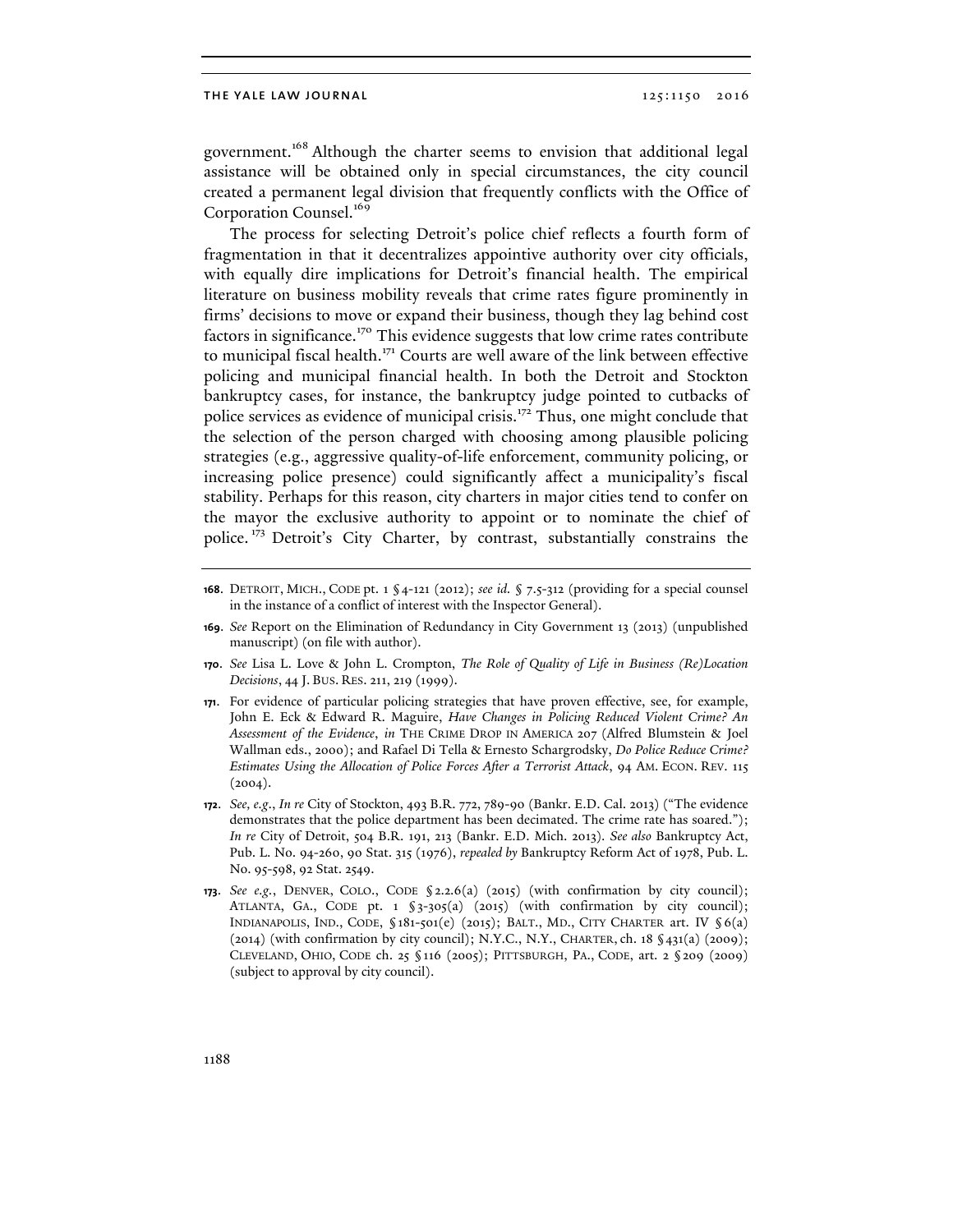selection of that official. Detroit's charter provides for a Board of Police Commissioners consisting of eleven members, seven of whom are elected from the City's council districts.<sup>174</sup> The Board's responsibilities include establishing policies, rules, and regulations for the police department and approving the departmental budget.<sup>175</sup> Perhaps most importantly, the Board identifies candidates for the city's chief of police, and the mayor may only select the chief from the list that the board submits.<sup>176</sup>

Even in the abstract, this arrangement suggests that the mayor has limited control over the selection of policing strategies. In practice, the fragmentation is even more severe, because the Board has traditionally been heavily populated by commissioners who are themselves former police officers.<sup>177</sup> While the experience that they bring to the office may sometimes ensure greater understanding of the competing policies, there is also some risk that commissioners whose background involves policing will identify with the preferences of police officers rather than with the policies that would best serve the municipality.

It is unlikely that internal politics would generate reform of any of these structural inducements to fiscal excess. Bureaus that benefit from serving client groups can be expected to resist centralization of budgets that would limit their discretion or their funding.<sup>178</sup> City-council members will rarely abandon practices that allow them to provide services to constituents who maximize electoral chances or post-public service opportunities. Mayors are not inclined to welcome oversight of their decisions. For example, even when the New York City Charter was amended after the fiscal crisis of the 1970s to create the

- **175***.* DETROIT, MICH., CODE pt. 1 §7-803 (2012).
- **176***. Id.* §7-805.

**<sup>174</sup>**. *See* DETROIT, MICH., CODE pt. 1 §7-802 (2012). The City Charter actually provides that the Board consists of eleven members, "seven of whom shall be elected from each non at-large district." Notwithstanding the linguistic challenge presented by the City Charter language, the understanding is that one member shall be elected from each of the seven council districts. *See Board of Police Commissioners*, CITY DET., http://www.detroitmi.gov/Boards /BoardOfPoliceCommissioners [http://perma.cc/2H3G-SDSS] (listing eleven current police commissioners).

**<sup>177</sup>**. The *2014 Annual Report of the Detroit Board of Police Commissioners* indicates that five of the seven district representatives on the Detroit Board of Police Commissioners (Commissioners Willie Bell, Lisa Carter, Richard Shelby, Reginald Crawford, and Ricardo Moore) are former police officers. There are also four commissioners appointed by the mayor, none of whom appears to be a former police officer. *See* DETROIT BD. OF POLICE COMM'RS, 2014 ANNUAL REPORT, http://corktownconnection.org/448-detroit-board-of -police-commissioners-2014-annual-report [http://perma.cc/7HMP-8SAA].

**<sup>178</sup>**. *See* Niskanen, *supra* note 157, at 618-19.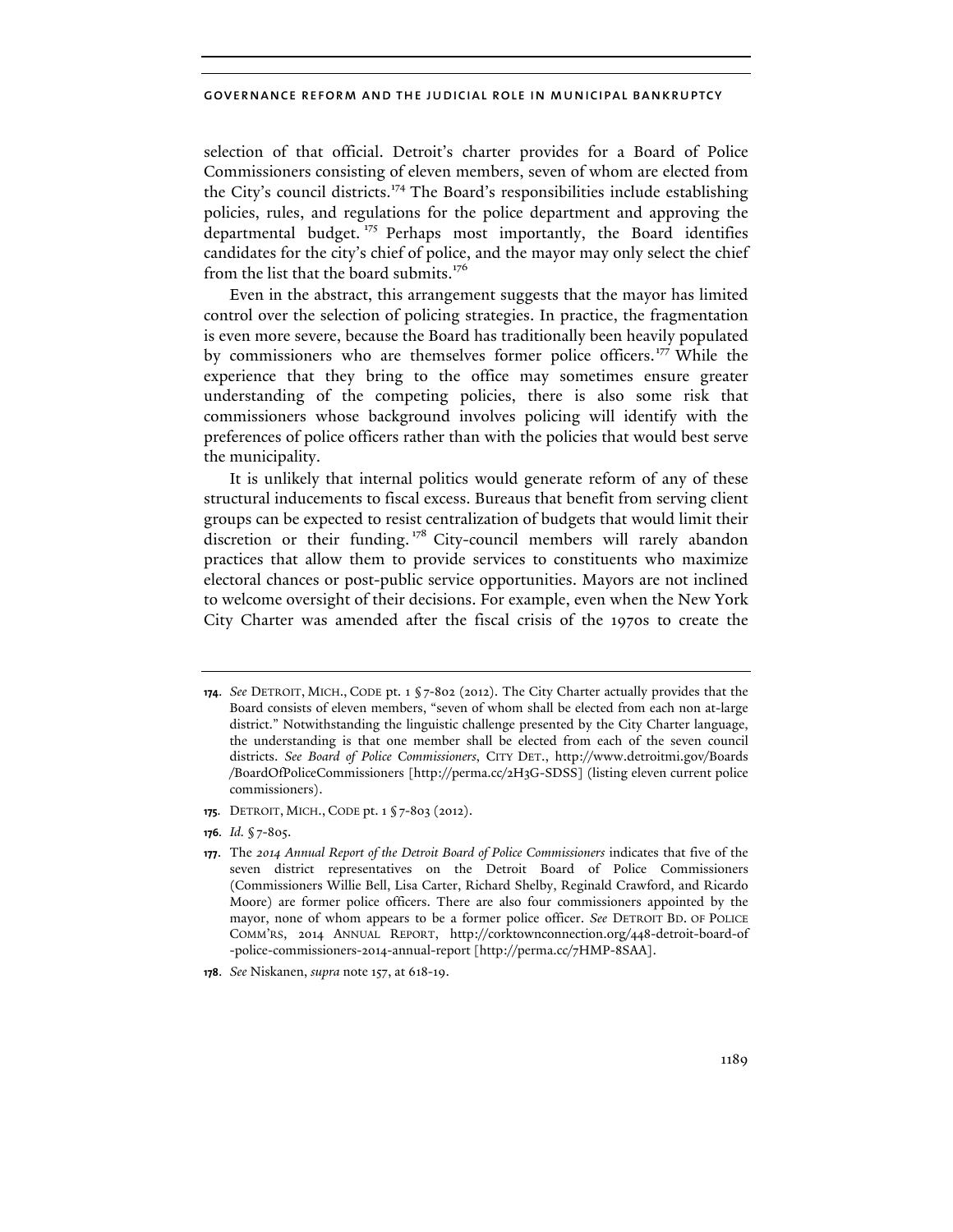Independent Budget Office (IBO), successive mayors sought to defund it<sup>179</sup> and provided funding only after losing court battles over withheld funding.<sup>180</sup> Entrenched political authority that favors fragmented decision making means that any reforms would have to emerge from some third party that has the authority to restructure governing institutions.

Under the approach we advocate, a bankruptcy judge could play this role when the consequences of fragmentation have become sufficiently severe that a municipality files for bankruptcy. A bankruptcy judge who construed Chapter 9 as including governance reform could induce revision of the city charter in a manner that defragmented municipal decision making by, for example, placing appointive power over the police department exclusively within the mayor's jurisdiction.

Alternatively, assume fiscal distress has been generated by negative-sum logrolling among city-council members, each of whom has secured funding for projects within his or her district at the expense of overall local welfare. At least three changes in institutional design could reduce the problem. First, the city council could be elected on an at-large basis rather than by district. Second, the number of city-council members could be reduced. Third, the mayor could be given a strong veto power that would permit her to deny funding to a project that appeared inconsistent with municipal welfare. Entrenchment could frustrate intramural efforts to enact any of these (or other meaningful) antilogrolling reforms. Again, a bankruptcy judge could spur redesign of municipal governance by encouraging one of these (or some other) reforms.<sup>181</sup>

More radically, a court could encourage a more thorough alteration of the existing form of government. Cities in the United States typically take either a council-manager form of government or a mayor-council form of

**<sup>179</sup>**. Lynne A. Weikart, *Monitoring the Fiscal Health of America's Cities*, *in* HANDBOOK OF LOCAL GOVERNMENT FISCAL HEALTH 387, 396-97 (Helisse Levine et al. eds., 2013).

**<sup>180</sup>***. See, e.g.*, N.Y. Pub. Interest Research Grp. v. Dinkins, 632 N.E.2d 1255, 1259 (N.Y. 1994); N.Y. Pub. Interest Research Grp. v. Giuliani, 644 N.Y.S.2d 38, 39 (App. Div. 1996).

**<sup>181</sup>**. The choice among these alternatives would need to take into account factors such as the potential effect on minority representation. If replacing council districts with an at-large approach would reduce the likelihood of minority candidates being elected, for example, one of the other alternatives might be preferable. At least that is the case if one values the possibility that minority groups may have distinct interests that should be represented in the deliberative process of legislatures, even if representation takes the form of vote trading. *See* Lynn A. Baker, *Direct Democracy and Discrimination: A Public Choice Perspective*, 67 CHI.- KENT L. REV. 707, 727-28 (1991); Pamela S. Karlan, *Maps and Misreadings: The Role of Geographic Compactness in Racial Vote Dilution Litigation*, 24 HARV. C.R.-C.L. L. REV. 173, 181-82 (1989); Binny Miller, *Who Shall Rule and Govern? Local Legislative Delegations, Racial Politics, and the Voting Rights Act*, 102 YALE L.J. 105, 192 (1992).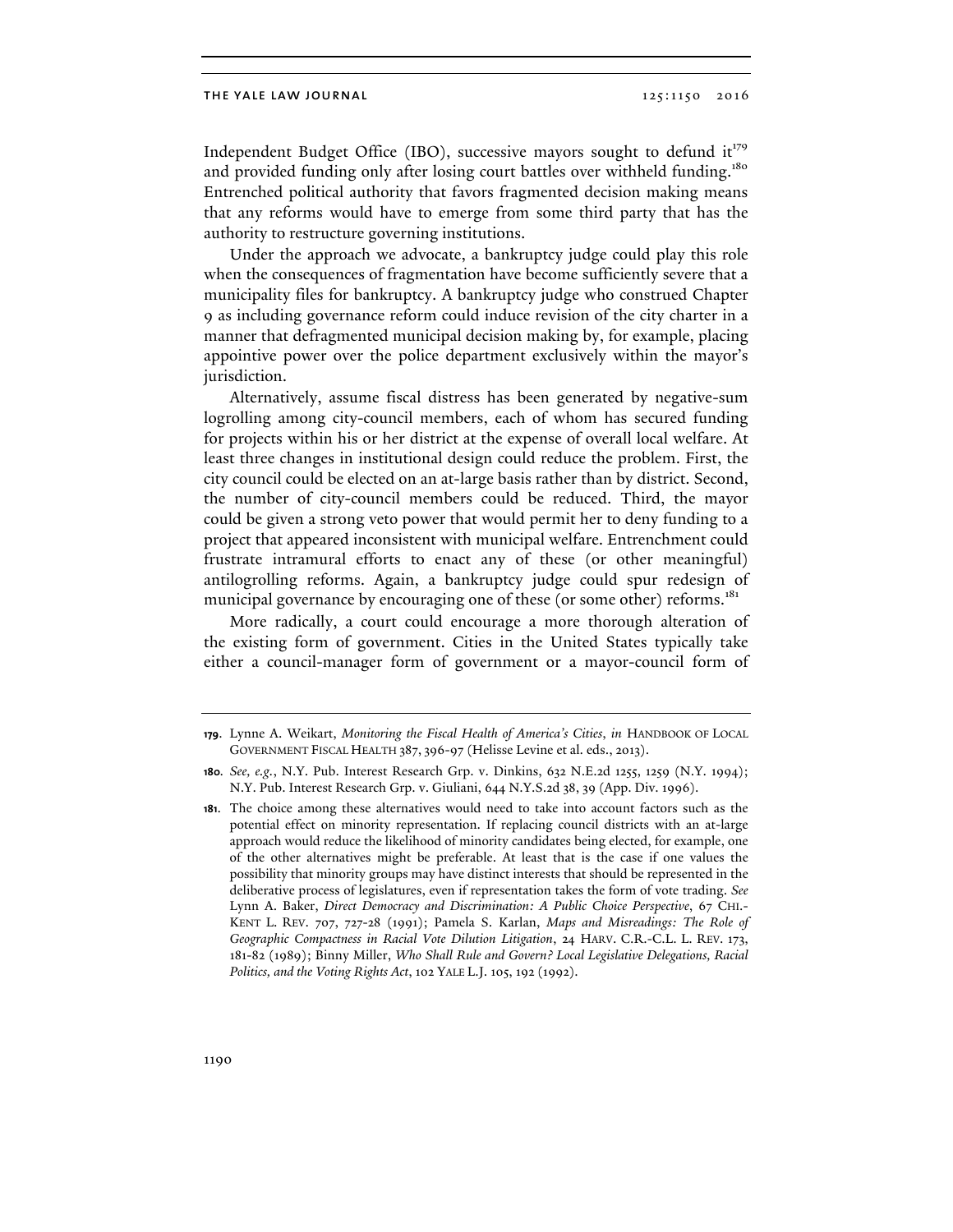government.<sup>182</sup> The former involves an elected council that hires a professional city manager. The city may have a mayor, but the council retains authority over policy and budget.<sup>183</sup> In the mayor-council form of government, both the mayor and council are elected. The mayor serves as chief executive and may have substantial administrative, budgetary, and appointive authority, as well as veto power over legislative enactments.<sup>184</sup>

The literature concerning the comparative fiscal performance of these forms of government is equivocal. It is not clear whether different methodologies, the different time periods in the studies, or some other variable explains these differences. There is theoretical support for each of the findings.<sup>185</sup> Stephen Coate and Brian Knight find that mayor-council forms of government have approximately nine percent lower per capita spending, and that spending falls following switches from council manager to mayor council and rises following switches in the other direction.<sup>186</sup> Lynn MacDonald concluded from a twenty-year study of political structure and fiscal-policy outcomes that council-manager cities had lower spending in the 1980s, but the effect disappeared in later years.<sup>187</sup> Earlier studies ran the gamut from showing higher spending under mayor-council forms of government,<sup>188</sup> to lower spending under that structure,<sup>189</sup> to the absence of any effect.<sup>190</sup>

Mayors who are elected citywide and have veto power may resist expenditures that only benefit a specific district. Managers may better control spending because they are not subject to political pressures from interest groups. But managers may spend as much as or more than mayors because managers are accountable to council members who may be subject to pressures

- **188**. *See, e.g.*, Bernard H. Booms, *City Governmental Form and Public Expenditure Levels*, 19 NAT'L TAX J. 187, 192 (1966).
- **189**. *See, e.g.*, Edgar L. Sherbenou, *Class, Participation, and the Council-Manager Plan*, 21 PUB. ADMIN. REV. 131, 134 (1961).

**<sup>182</sup>**. BAKER ET AL., *supra* note 20, at 55.

**<sup>183</sup>**. *Id.*; *see also* Stephen Coate & Brian Knight, *Government Form and Public Spending: Theory and Evidence from U.S. Municipalities*, 3 AM. ECON. J. 82, 82 (2011).

**<sup>184</sup>**. BAKER ET AL., *supra* note 20, at 55.

**<sup>185</sup>**. For discussion of the various theories that underlie various findings, see Coate & Knight, *supra* note 183, at 83-84.

**<sup>186</sup>**. *Id*. at 83.

**<sup>187</sup>**. MacDonald, *supra* note 163, at 468.

**<sup>190</sup>**. *See, e.g.*, Kevin T. Deno & Stephen L. Mehay, *Municipal Management Structure and Fiscal Performance: Do City Managers Make a Difference?*, 53 S. ECON. J. 627, 639 (1987); Kathy Hayes and Semoon Chang, *The Relative Efficiency of City Manager and Mayor-Council Forms of Government*, 57 S. ECON. J. 167, 176 (1990).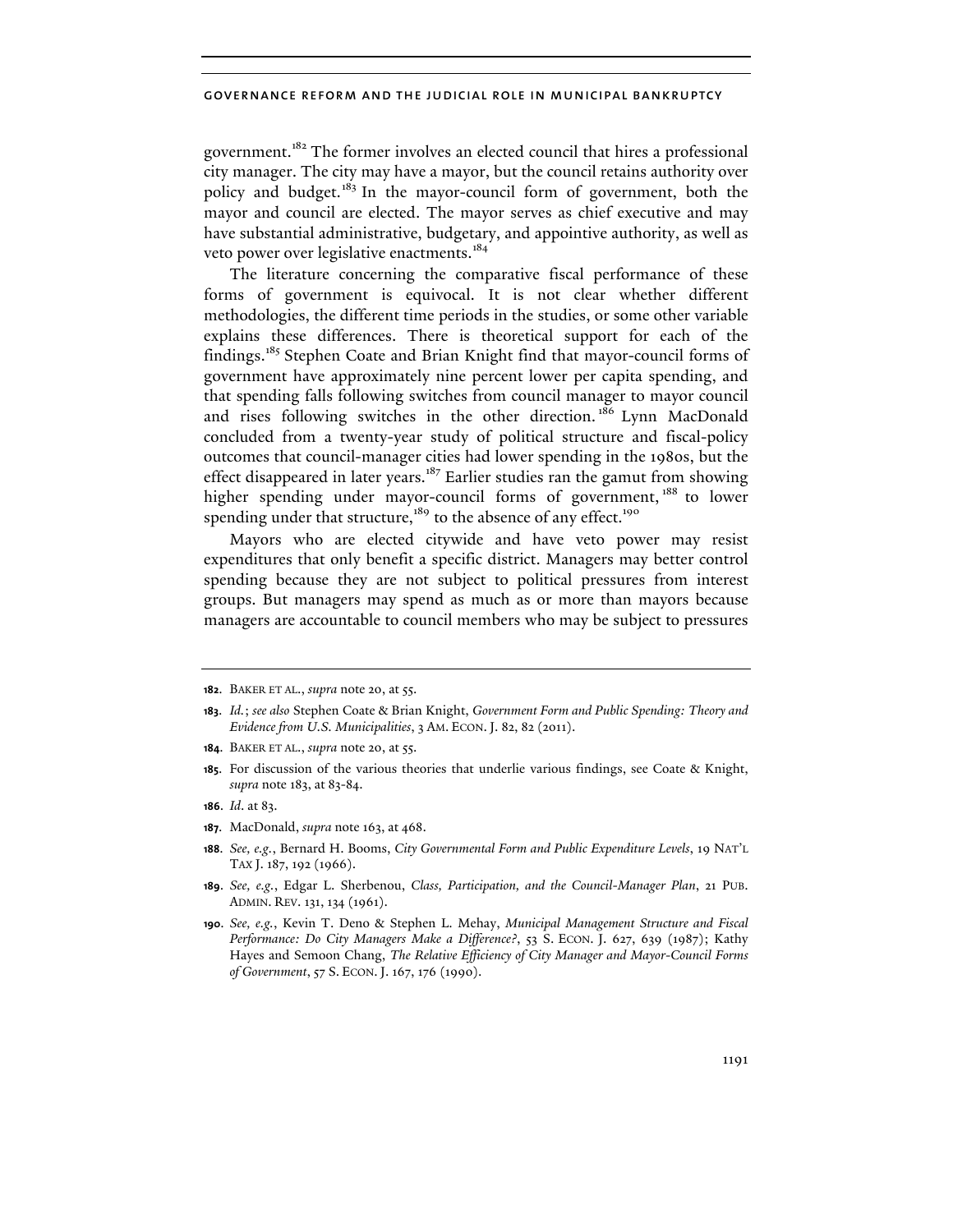from those same groups.<sup>191</sup> The variations in these studies, however, should not preclude judicial consideration of a switch in government in a particular bankruptcy case. The studies consider cities generally, and it remains plausible that more systematic differences between forms of government exist for cities that are fiscally distressed. Given the theoretical explanations for why one form of government may be more fiscally stable than another, a court that concluded that the variables that generate high expenditures were present in a distressed city with one form of government could reasonably contemplate inducing a switch to the alternative. For example, a court that concluded that a manager exercised little discretion over implementation of council policies, and that those policies reflected disproportionate expenditures to groups that provided electoral support to legislators, might exert pressure for adoption of a strong mayor-council structure that permitted centralized budgeting and executive vetoes.<sup>192</sup>

In other contexts, a bankruptcy court might be convinced that the locality has too few, rather than too many, mechanisms for constraining fiscal profligacy. A bankruptcy judge could condition plan confirmation on the appointment of a financial control board that provided expertise in reviewing (and perhaps approving) city budgets and that increased the transparency of the budgetary process. Puerto Rico's recent proposal for restructuring the debt of the commonwealth and some of its public corporations included creation of a control board that would oversee the budgetary process and be authorized to levy sanctions for noncompliance with approved budgets.<sup>193</sup> As we have noted, New York City revised its City Charter to create the IBO.<sup>194</sup> That nonpartisan agency issues a forecast of revenue and spending for the coming year, performs a comprehensive review of the mayor's preliminary budget, and creates an analysis of the executive budget that focuses on changes from the preliminary budget. The IBO also issues detailed fiscal briefs on critical issues facing the city, prepares technical background papers, and outlines annual budget options for increasing revenue and saving costs.<sup>195</sup> The objectivity of the Office is

**<sup>191</sup>**. *See* Deno & Mehay, *supra* note 190, at 628.

**<sup>192</sup>**. *Cf.* Richard C. Feiock & James Clingermayer, *Municipal Representation, Executive Power, and Economic Development Policy Activity*, 15 POL'Y STUD. J. 211, 214-15 (1986) (noting that cities with strong mayors, characterized by veto power and weak councils, have greater capacity to initiate economic-development policies).

**<sup>193</sup>***. See Puerto Rico Fiscal and Economic Growth Plan*, WORKING GROUP FOR FISCAL & ECON. RECOVERY P.R. 53-54 (2015), http://assets.documentcloud.org/documents/2388398/puerto -ricos-debt-plan.pdf [http://perma.cc/G4SL-3SQ6].

**<sup>194</sup>**. *See supra* text accompanying notes 179-180.

**<sup>195</sup>**. For descriptions of the work of the IBO, see N.Y.C. INDEP. BUDGET OFF., http://www.ibo .nyc.ny.us [http://perma.cc/NV2A-2BRQ].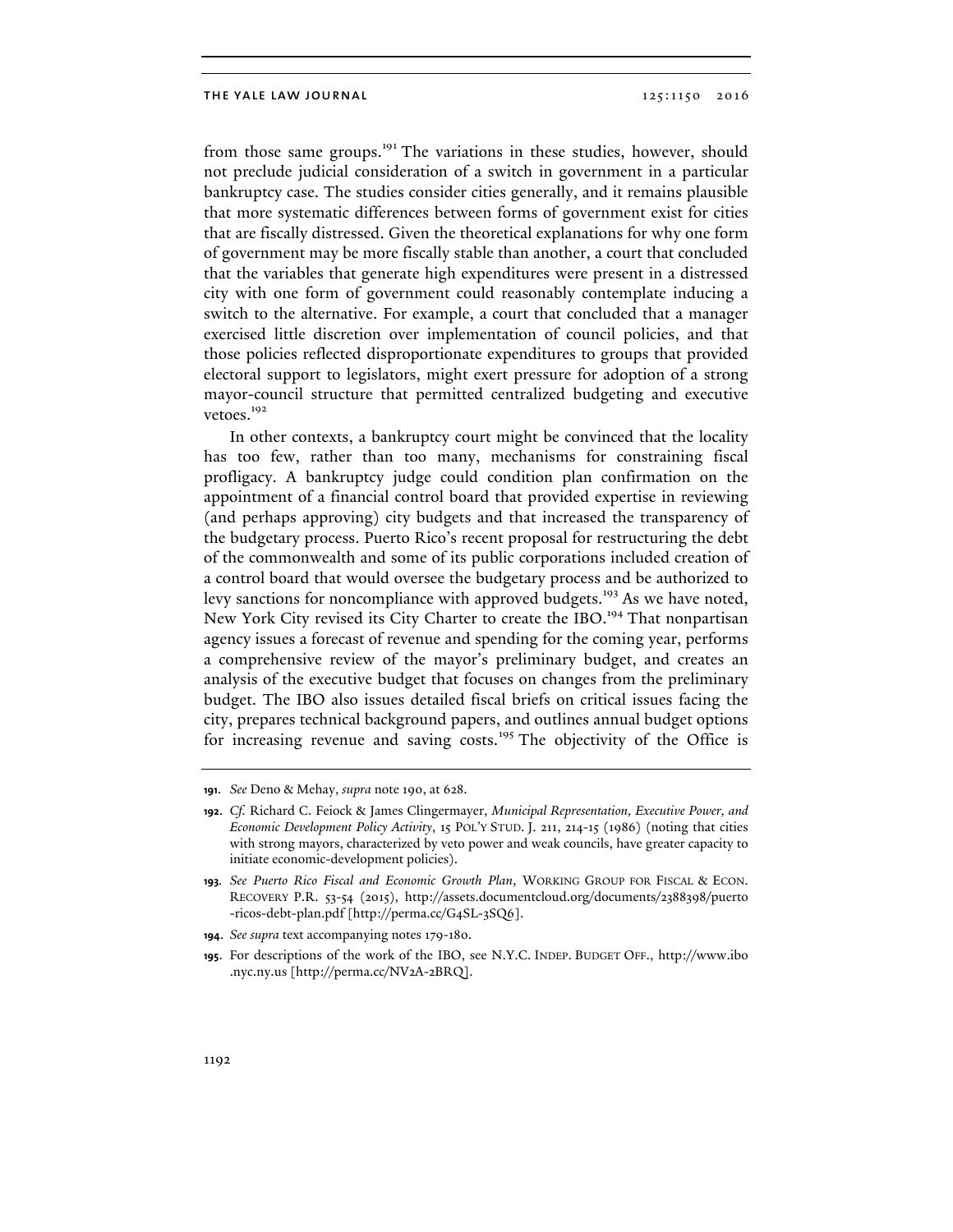enhanced by a complicated process for appointment of a director that inhibits capture by any particular group within the city. <sup>196</sup> In addition, the independence and professionalism of the IBO are secured by a requirement that it receive funding in proportion to the budget office of the mayor.<sup>197</sup> While the success of the New York City IBO may be a function of its capacity to draw from a substantial talent pool of individuals with expertise in public finance, a bankruptcy judge plausibly could conclude that another municipality had sufficient access to human capital to make a similar body an effective agent for analyzing and publicizing budgetary issues as a municipality seeks to escape fiscal distress postbankruptcy.

To the extent that municipal distress is attributable to a temporal misalignment of costs and benefits of municipal expenditures, a bankruptcy court could demand structural reforms of institutions that exacerbate the externalization of costs to future residents. For example, several commentators have suggested that municipal difficulties arise from the use of defined benefit pension plans, rather than defined contribution plans, for municipal employees.<sup>198</sup> If elected officials can obtain electoral support by offering substantial pension benefits to public-sector unions, while deferring the related costs to a later time, they may resist reform.<sup>199</sup> A bankruptcy court that concluded that these incentives substantially contributed to the fiscal distress of an insolvent municipality might condition confirmation on the adoption of a local ordinance to require that future contracts with public sector unions permit only defined contribution plans. The State of Michigan imposed a similar requirement on the City of Detroit when it agreed to provide state funding in return for the creation of a state advisory board prior to the City's filing for bankruptcy.<sup>200</sup> One term of that agreement was that any future collective-bargaining agreement would provide that newly hired employees of the city would have "a defined contribution retirement health care benefit."<sup>201</sup>

**199***. See* Monahan, *supra* note 152, at 128-29.

**<sup>196</sup>**. N.Y.C., N.Y., CITY CHARTER §259(a) (2004).

**<sup>197</sup>**. *Id.* §259(b).

**<sup>198</sup>**. *See, e.g.*, T. Leigh Anenson et al., *Reforming Public Pensions*, 33 YALE L. & POL'Y REV. 1, 51 (2014); Christine Sgarlata Chung, *Zombieland/The Detroit Bankruptcy: Why Debts Associated with Pensions, Benefits, and Municipal Securities Never Die . . . and How They Are Killing Cities Like Detroit*, 41 FORDHAM URB. L.J. 771, 784, 846 (2014); Natalya Shnitser, *Funding Discipline for U.S. Public Pension Plans: An Empirical Analysis of Institutional Design*, 100 IOWA L. REV. 663, 668 (2015).

**<sup>200</sup>***. See Financial Stability Agreement*, CITY DET. & MICH. DEP'T TREASURY 4-5 (2012), http:// www.michigan.gov/documents/treasury/Detroit\_Fiscal\_Stability\_Agreement\_382287\_7.pdf [http://perma.cc/3ZYN-A8UV].

**<sup>201</sup>**. *Id*. Annex D.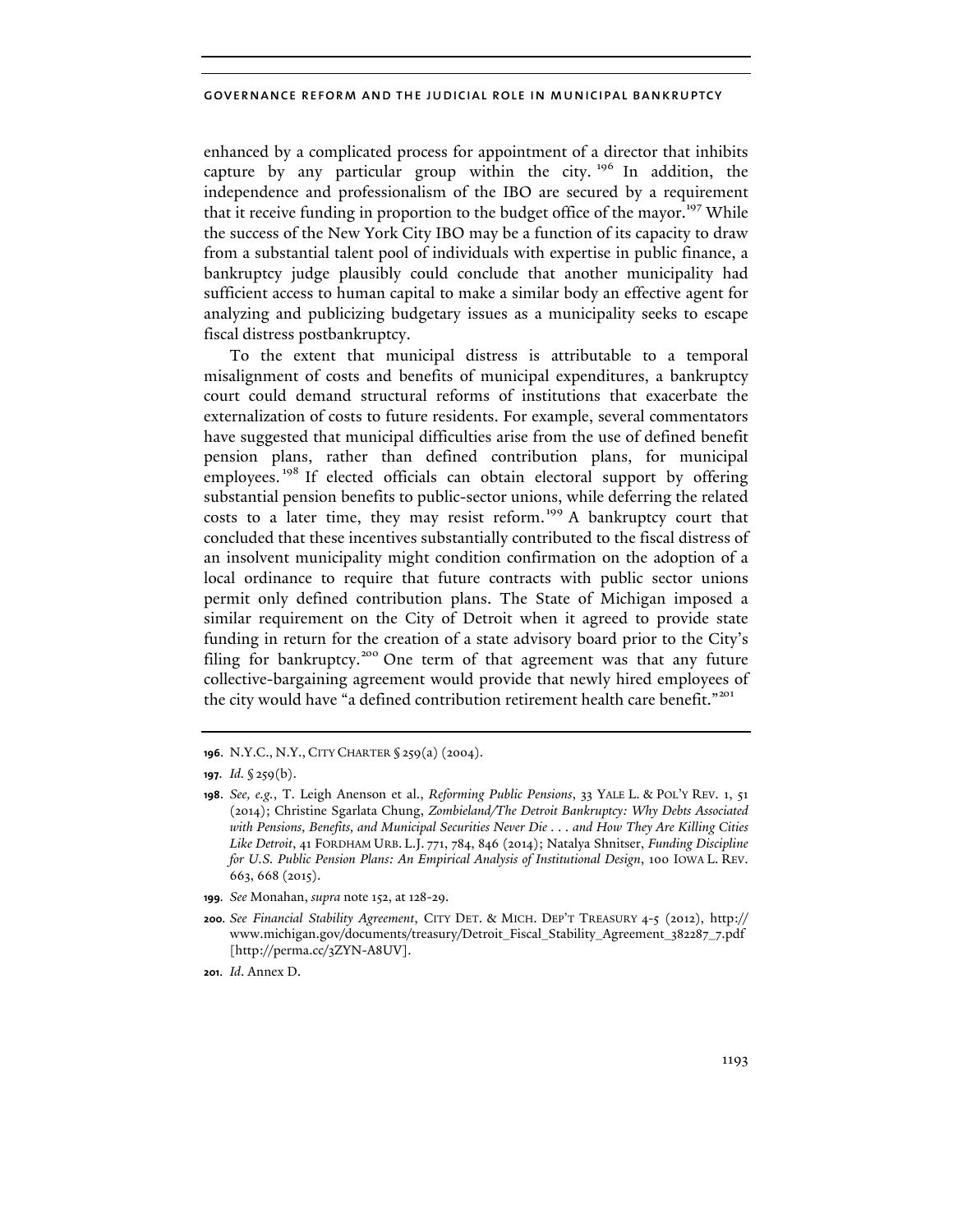Although the bankruptcy court has less authority over a city's relationship with the surrounding communities, a judge also could spur regional reform in some contexts, such as sewer and water services that encompass the city and nearby counties.<sup>202</sup> A regional water arrangement was one of the few structural governance reforms that was in fact achieved in the Detroit bankruptcy case.<sup>203</sup>

Finally, one could also imagine a bankruptcy court encouraging more creative reform. For example, some municipalities have permitted groups within the locality to form business improvement districts (BIDs) or neighborhood improvement districts that allow firms or neighbors to fund a higher level of public services than the municipality provides generally and to impose assessments on recalcitrant members if a majority or supermajority approves.<sup>204</sup> These districts are controversial,<sup>205</sup> but there is at least some evidence that they reduce crime<sup>206</sup> and, at least for well-funded BIDs, increase commercial property values.<sup>207</sup> They plausibly discourage exit, because they ensure that members can use fees for services from which they benefit directly in the same way that they would if they emigrated to less redistributive suburbs. A bankruptcy court might conclude that such efforts are worth undertaking in an effort to revitalize a city and, where that is the case, could expect the municipality to enact the legislation necessary to establish the districts.

- **205**. *See* Briffault, *supra* note 29, at 371; Gillette, *supra* note 29, at 1190.
- **206**. *See* Leah Brooks, *Volunteering To Be Taxed: Business Improvement Districts and the Extra-Governmental Provision of Public Safety*, 92 J. PUB. ECON. 388 (2008); John MacDonald et al., *The Effect of Business Improvement Districts on the Incidence of Violent Crimes*, 16 INJ. PREVENTION 327 (2010); Amy Ellen Schwartz et al., *What Do Business Improvement Districts Do for Property Owners?*, 99TH ANN. CONF. ON TAX'N 431 (2006).
- **207**. Ingrid Gould Ellen et al., *The Impact of Business Improvement Districts on Property Values: Evidence from New York City*, 2007 BROOKINGS-WHARTON PAPERS ON URB. AFF. 1, 29.

**<sup>202</sup>**. Gerald Frug is the best known proponent of regionalization. *See, e.g.*, Gerald E. Frug, *Beyond Regional Government*, 115 HARV. L. REV. 1763 (2002).

**<sup>203</sup>**. *See, e.g.*, Nathan Bomey & Matt Helms, *Detroit, Suburbs OK Regional Water Deal; \$50 Million Yearly to Upgrade System*, DET. FREE PRESS (Sept. 9, 2014), http://archive .freep.com/article/20140909/NEWS01/309090084/Detroit-bankruptcy-water-deal [http:// perma.cc/CZ6G-TBMC].

**<sup>204</sup>**. BIDs exist in forty-eight states; major cities that have adopted BIDs include Chicago, Houston, Los Angeles, New York City, and Philadelphia. *See* JERRY MITCHELL, BUSINESS IMPROVEMENT DISTRICTS AND THE SHAPE OF AMERICAN CITIES 3 (2009); Leah Brooks, *Unveiling Hidden Districts: Assessing the Adoption Patterns of Business Improvement Districts in California*, 60 NAT'L TAX J. 5, 6 (2007).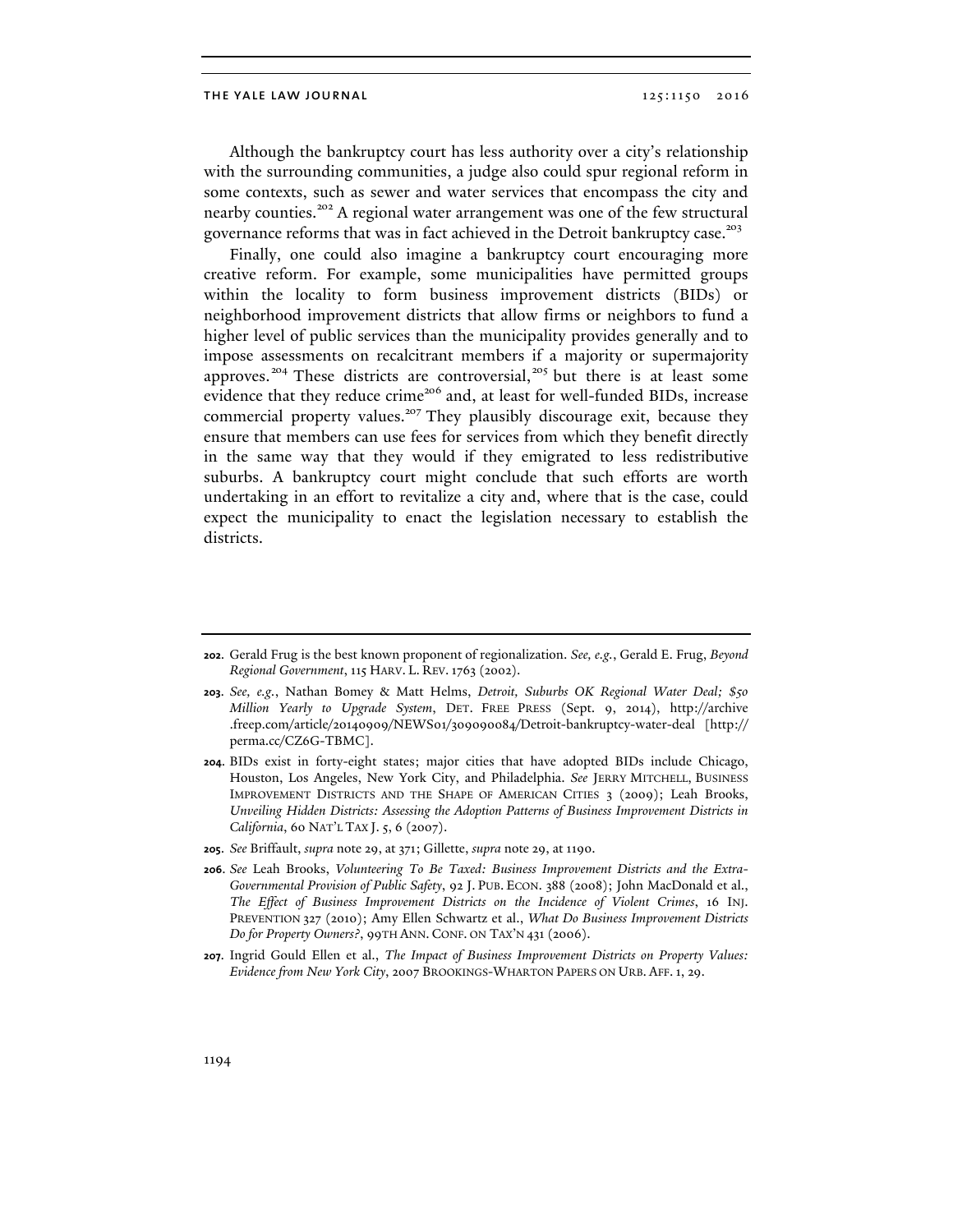## *B. Bankruptcy as a Governance Corrective*

In this Section, we propose that the current Bankruptcy Code, and in particular, the requirement that a plan of adjustment be "feasible,"<sup>208</sup> provides the doctrinal basis for a bankruptcy court serving as a catalyst for governance reform. Before explaining that issue more fully, we note that bankruptcy filings may alter political dynamics that frustrate reform, even without judicial prodding for specific organizational structures.

First, although a city's leadership may be reluctant to endorse reform under ordinary conditions, given the political costs of challenging beneficiaries of the existing system, fiscal distress that is severe enough to require a bankruptcy filing is likely to diminish the leverage of proponents of the status quo; and a mayor who files for bankruptcy may feel that there is little more to lose, given the political costs she will already have incurred by declaring the need for bankruptcy. If the state has special provisions for distressed cities and local officials have been replaced by an emergency manager, as in Detroit,<sup>209</sup> the willingness to pursue structural reform may be even greater. Bankruptcy may thus create political opportunities that did not previously exist. Indeed, one benefit of permitting structural reform in bankruptcy may be that the existence of the option makes its exercise unnecessary since the locality may prefer to restructure on its own rather than risk external imposition.<sup>210</sup>

Second, and relatedly, bankruptcy can centralize decision-making authority and diffuse opposition. Outside of bankruptcy, a proposal to change governance arrangements would need to be vetted with the city's voters and with the officials that would be affected, even if neither had formal veto power over reform. From their perspective, reform may have significant downsides and little immediate upside. In bankruptcy, the reforms can be included as part

**<sup>208</sup>**. 11 U.S.C. §943(b)(7) (2012).

**<sup>209</sup>**. MICH. COMP. LAWS §§141.1547(1)(b), 141.1549(2) (2014); *see also* Kevyn D. Orr, *Emergency Manager City of Detroit, Order No. 1: Restoration of Salary and Benefits of Mayor and City Council* (Mar. 25, 2013), http://www.detroitmi.gov/Portals/0/docs/EM/Order1.pdf [http:// perma.cc/7BZA-ME8A].

**<sup>210</sup>**. Recent evidence of this possibility may be apparent in the current efforts of Puerto Rico to restructure its debt. As we noted above, *supra* text accompanying note 193, the plan advanced by a working group created by the Governor of the Commonwealth recommended a control board that would be authorized to approve or disapprove a five-year fiscal and economic growth program, assess budgetary compliance with the plan, and impose "severe" sanctions for failure to comply. The board would also be authorized to "[i]mplement[] structural reforms that restore economic growth and competitiveness." WORKING GROUP FOR FISCAL & ECON. RECOVERY P.R., *supra* note 193, at 54. While the scope of that authority is not made clear, it could certainly include the possibility of governmental restructuring. *See id.* at 54-56.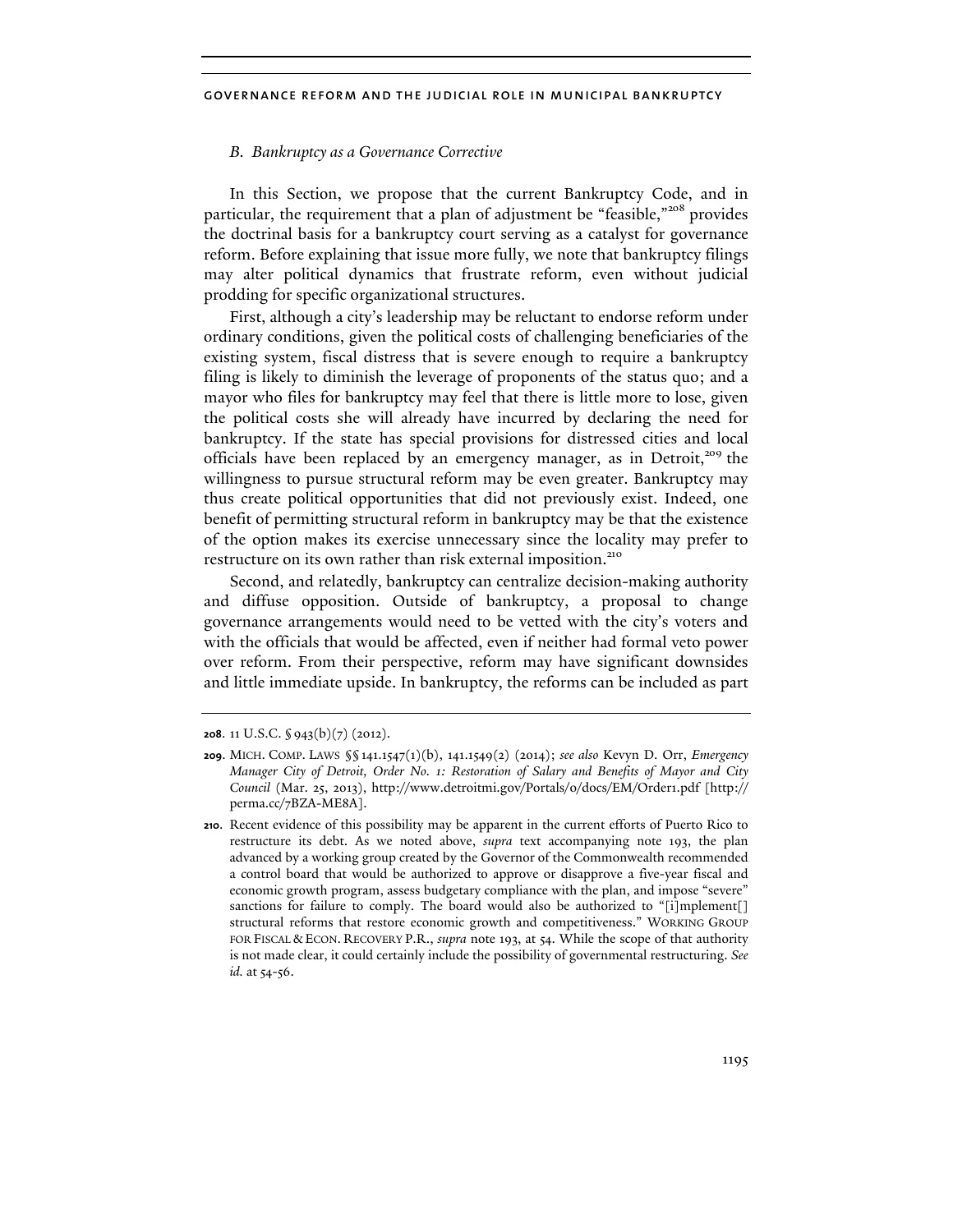of a single package that also includes a substantial reduction of the city's debt load. For voters especially, reform may be more palatable as part of the combined proposal. Overall, incorporation of governance into municipal bankruptcy would considerably strengthen the hand of city leaders who wish to effect reform (and weaken the hand of leaders who are themselves an impediment to reform), since city leaders could rightly say that they have no choice but to include governance reform in their restructuring proposal.<sup>211</sup>

Suppose, however, that the municipal decisionmakers are reluctant to pursue reform, even after the municipality has filed for bankruptcy. How can the bankruptcy court intervene? Chapter 9 makes clear that the debtor alone has authority to file a plan of adjustment.<sup>212</sup> Thus, under current law, the bankruptcy court would not be entitled to dictate the terms of structural reform. Nevertheless, the bankruptcy court is permitted to confirm the plan only if it satisfies certain criteria, and courts can use those criteria to induce—or effectively compel—debtors to propose desirable reforms. $^{213}$  Some legislative history suggests that plan-confirmation standards would incorporate the principles of cases in which courts considered whether the debtor was

**212**. *Id.* §941. The statutory provisions of §1121, which authorizes other parties to propose plans under some circumstances in Chapter 11, are not incorporated into Chapter 9. *See id.* §901(a) (omitting § 1121 in the sections incorporated into Chapter 9 from elsewhere in the Bankruptcy Code).

**<sup>211</sup>**. An analogy might be drawn to the reactions of city officials who have been subjected to the state imposition of financial control boards. In at least some situations, local officials have conceded that control boards provided political cover for taking unpopular actions. *See, e.g.*, DAVID R. BERMAN, LOCAL GOVERNMENT AND THE STATES 116–17 (2003) (describing use of a Pennsylvania control board to provide political cover for local officials to make unpopular decisions); Mike DeBonis, *D.C. Still Haunted by Federal Takeover*, WASH. POST (Jan. 31, 2011), http://www.washingtonpost.com/wpdyn/content/article/2011/01/30 /AR2011013004444.html [http://perma.cc/75EW-CREY] (recounting former District of Columbia Mayor Marion Barry's conclusion that the financial control board "was able to do some things that needed to be done that, politically, [Barry] would not do, would not do, would not do," including among other things firing about two thousand human-service workers). One might be concerned that the ability to circumvent normal political processes for political restructuring could induce city officials to enter Chapter 9 too readily. The eligibility requirements for Chapter 9, however, serve as a substantial safeguard against its abuse. In particular,  $\S$  109(c)(3) of the Bankruptcy Code requires a municipality to prove insolvency as a prerequisite to entering Chapter 9. 11 U.S.C.  $\int$  109(c)(3).

**<sup>213</sup>**. *See, e.g.*, Fano v. Newport Heights Irrigation Dist., 114 F.2d 563 (9th Cir. 1940). In *Fano*, the appellate court rejected a plan of adjustment that did not impose tax-rate increases on district residents, given the absence of a showing that the district had inadequate taxing power. The court concluded that the failure to impose such increases and placement of the entire burden of adjustment on bondholders meant that the plan did not satisfy the requirements that the plan be "equitable," "fair," or in the "best interest of the creditors." *Id*. at 565-66.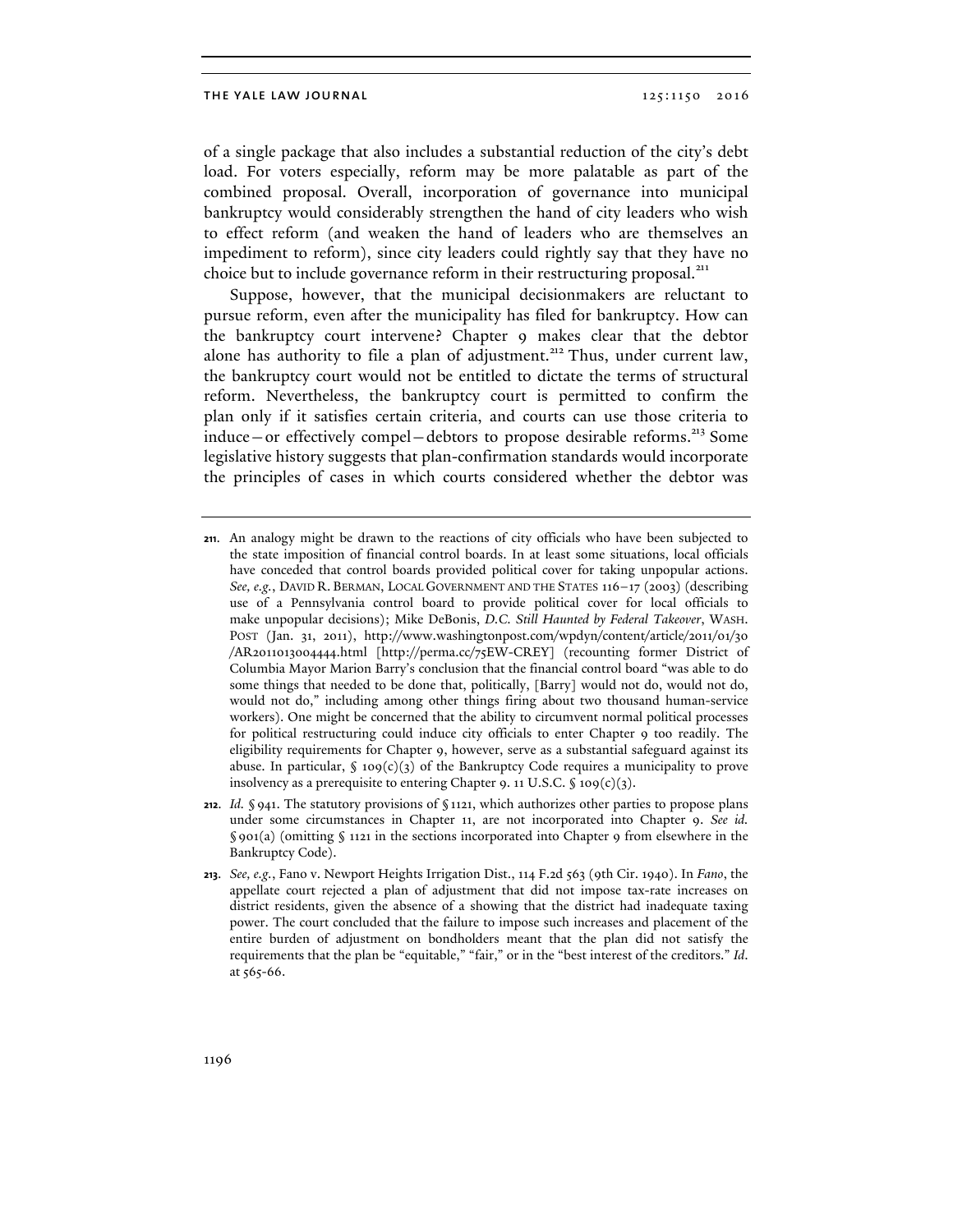making full use of its taxing powers.<sup>214</sup> While isolated statements in the legislative history of what is now Chapter 9 are not by themselves strong evidence that courts can mandate municipal tax increases, $^{215}$  both the logic and language of Chapter 9 suggest that a bankruptcy judge can reject a plan that fails to address obvious governance dysfunction.

McConnell and Picker concluded that the requirement that a plan be "in the 'best interests of the creditors'" provides the most obvious basis for judicial leverage but were skeptical that the clause was intended to give the court broad discretion to second-guess the city's financial arrangements.<sup>216</sup> We focus instead on the requirement that a proposed restructuring plan cannot be approved unless it is "feasible."217 If fragmented governance has contributed to fiscal irresponsibility in the first instance, then a bankruptcy judge cannot properly conclude that the debtor's restructuring plan is feasible if it leaves in place a political structure that threatens to return the municipality to insolvency. Even if the municipality adjusts its balance sheet dramatically, dysfunctional governance will encourage a prompt return to fiscal profligacy. Indeed, this very risk became an issue in the Detroit bankruptcy proceedings. The bankruptcy judge appointed an independent expert to assess the feasibility of Detroit's restructuring proposal. The expert defined feasibility in terms of the following question:

**<sup>214</sup>**. *See* 124 CONG. REC. 34,003 (1978) (statement of Sen. DeConcini) (invoking *Fano*); 124 CONG. REC. 32,403 (1978) (statement of Rep. Edwards) (same).

**<sup>215</sup>**. *See* Kevin A. Kordana, *Tax Increases in Municipal Bankruptcies*, 83VA. L. REV.1035, 1060-63  $(1997).$ 

**<sup>216</sup>**. McConnell & Picker, *supra* note 8, at 474-75. The meaning of the phrase is somewhat ambiguous in municipal bankruptcies. It is taken from the private sphere, where it has been interpreted to mean that creditors will not receive less from the plan than they would through liquidation. *Id*. at 465. But given that municipalities cannot be liquidated by creditors, the meaning of the phrase remains amorphous. Courts have given it narrow scope, concluding that it means only that a proposed plan provide a better alternative for creditors than what they already have. Since creditors can neither propose a plan nor liquidate municipal assets, they "already have" very little. Hence, a proposed plan of almost any sort is likely to make them better off. *See, e.g.*, *In re* City of Detroit, 524 B.R. 147, 212-13 (Bankr. E.D. Mich. 2014); *In re* Mount Carbon Metro. Dist., 242 B.R. 18, 34 (Bankr. D. Colo. 1999).

**<sup>217</sup>**. 11 U.S.C. §943(b)(7). In the Detroit bankruptcy, the court interpreted feasibility to require that the debtor "will be able to sustainably provide basic municipal services to the citizens . . . and to meet the obligations contemplated in the Plan without the significant probability of a default." *In re City of Detroit*, 524 B.R. at 222; *see also In re Mount Carbon Metro. Dist.*, 242 B.R. at 35 (defining feasibility as "whether it is probable that the debtor can both pay prepetition debt and provide future public services at the level necessary to its viability as a municipality").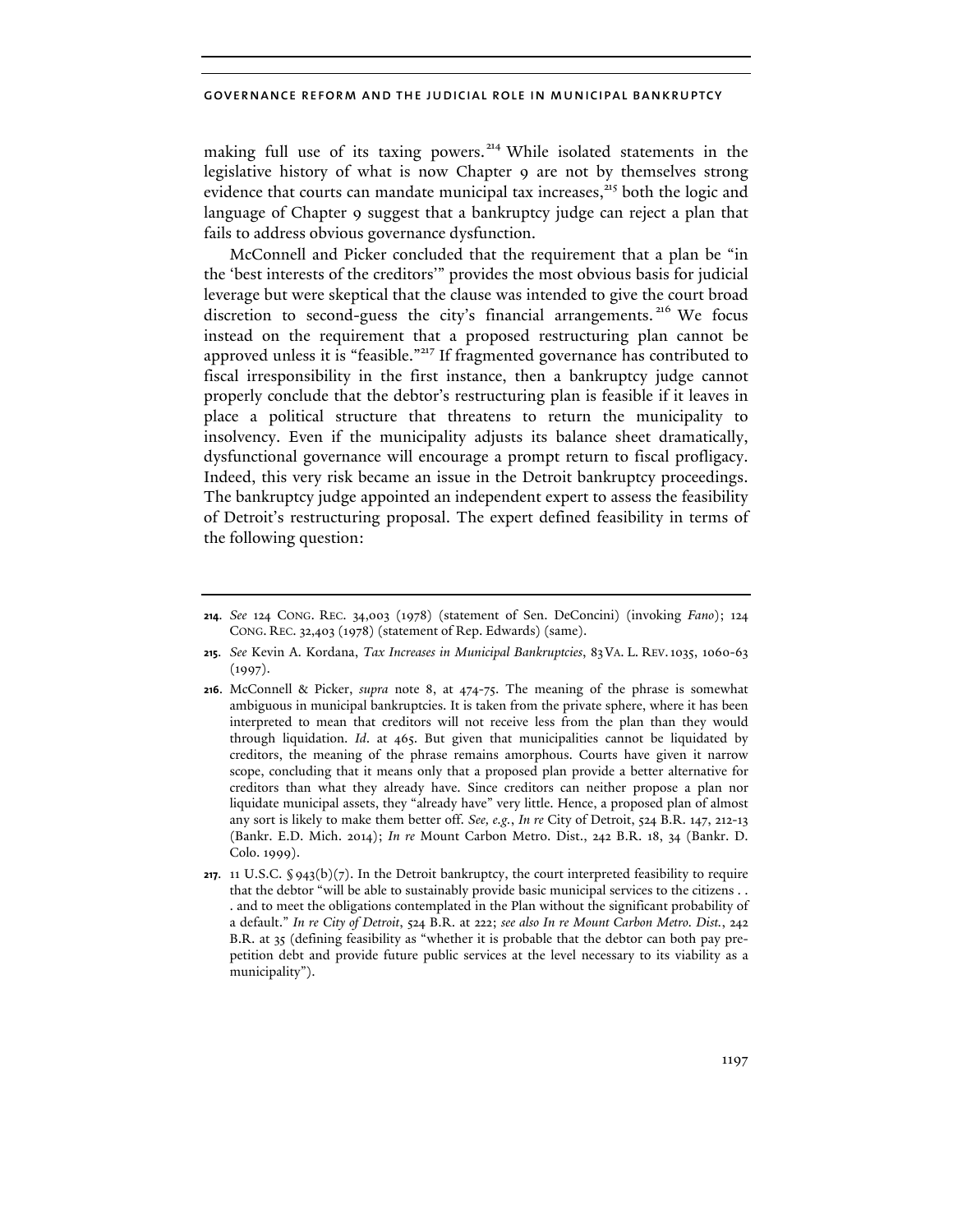Is it likely that the City of Detroit, after the confirmation of the Plan of Adjustment, will be able to sustainably provide basic municipal services to the citizens of Detroit and to meet the obligations contemplated in the Plan without the significant probability of a default? $218$ 

Although the feasibility expert concluded that Detroit's plan met this standard, she raised concerns about Detroit's failures to incorporate governance reform into the restructuring. "This bankruptcy has been largely focused on deleveraging the City," she noted, "often to the exclusion of fixing the City's broken operations."<sup>219</sup> As a result, she concluded, "[T]he operational restructuring that often occurs with commercial reorganizations will be left largely to Mayor Duggan and his managers for the post confirmation period."<sup>220</sup> Implicit in that statement was a view that, absent additional governance reform, there remained serious questions about the feasibility of Detroit's restructuring. A perceived lack of authority to address those issues, rather than their irrelevance, perhaps explains why the independent expert and ultimately the bankruptcy judge deferred to local officials to redress some of the core causes of Detroit's distress.

At first glance, there may seem to be a temporal mismatch between the feasibility requirement and concerns about the consequences of poor governance. "Feasibility," on this understanding, would be concerned only with short-term financial viability; while the effects of poor governance are likely to fester over multiple years of deficits, mismanagement, and inappropriate expenditures before crisis reemerges.<sup> $221$ </sup> Thus, governance reforms that are intended to forestall long-term distress might seem to be a poor fit for a test that focuses on the near future. Indeed, even the parties themselves may not seem to have incentives to respond to judicial

**<sup>218</sup>**. Expert Report of Martha E.M. Kopacz Regarding the Feasibility of the City of Detroit Plan of Adjustment at 13, *In re City of Detroit*, 524 B.R. 147 (No. 13-53846) (emphasis omitted).

**<sup>219</sup>***. Id.* at 23.

**<sup>220</sup>***. Id.* at 26.

**<sup>221</sup>**. The much-debated phenomenon of repeat Chapter 11 filings—so-called Chapter 22s—in the 1990s might seem to confirm this perspective. But the repeat filings were quite controversial. *Compare* LYNN M. LOPUCKI, COURTING FAILURE (2005) (condemning the repeat filings, and attributing them in part to bankruptcy judges' lax interpretation of the feasibility requirement), *with* Kenneth Ayotte & David A. Skeel, Jr., *An Efficiency-Based Explanation for Current Corporate Reorganization Practice*, 73 U. CHI. L. REV. 425 (2006) (reviewing LOPUCKI, *supra*) (offering an efficiency-based rationale for the pattern). Repeat filings appear to have become much less common since the 1990s. *See* Douglas G. Baird, *Chapter 11's Expanding Universe*, 87 TEMP. L. REV. 975 (2015). Moreover, many of the corporate debtors that filed a second Chapter 11 case were liquidated, which is not a realistic option for a substantial municipal debtor.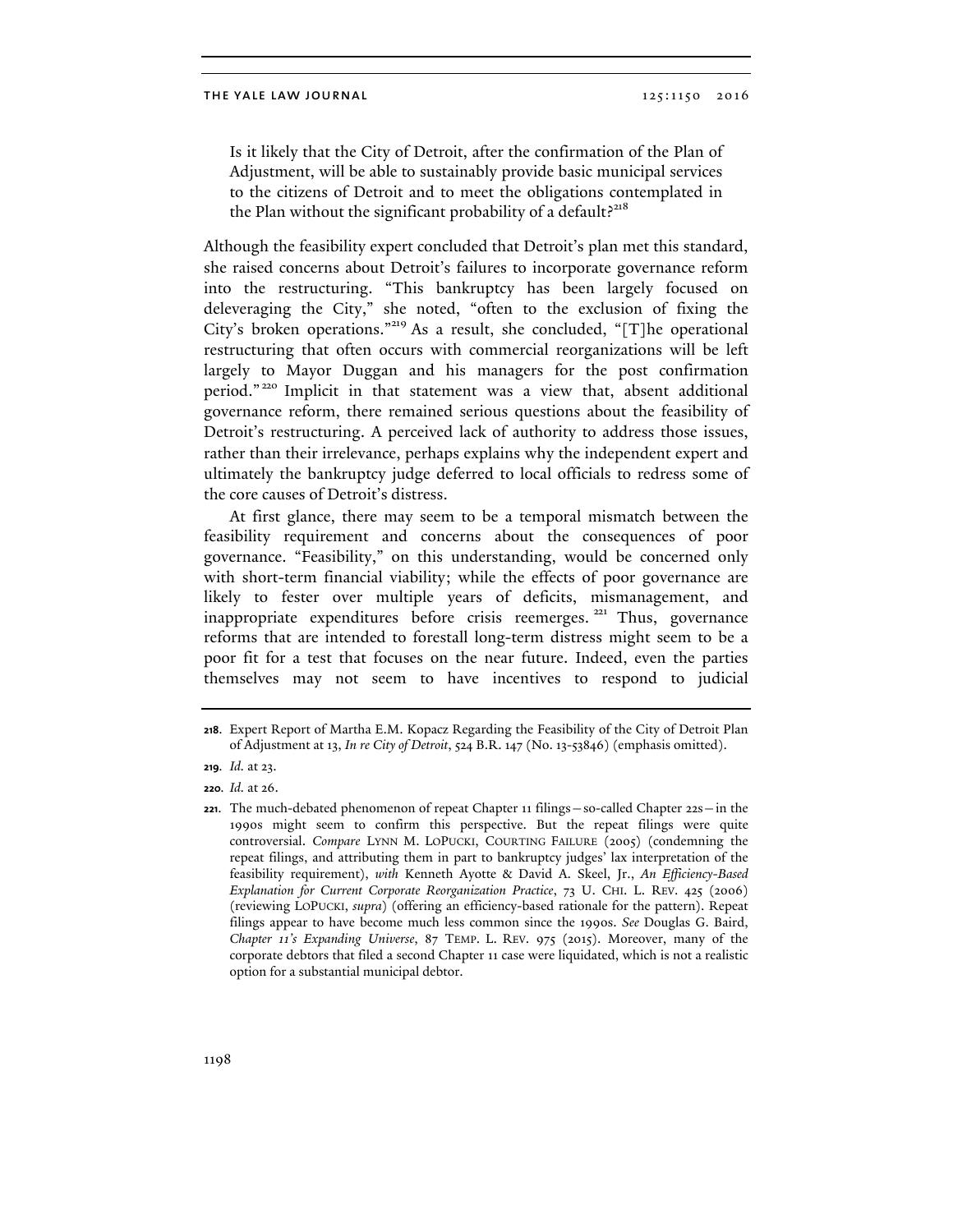recommendations of long-term governance restructuring because they receive no benefit from the effort.<sup>222</sup>

But feasibility for a municipality inherently requires attention to long-term financial solvency. The need to consider the long term is most obvious where restructuring existing obligations entails deferring payments rather than simply eliminating them. New York State's efforts to restructure New York City debt, for example, included an exchange of short-term notes for bonds with a maturity of up to twenty years.<sup>223</sup> Detroit issued \$1.28 billion of new bonds, with maturities ranging from eight to thirty years, as part of its plan of adjustment.<sup>224</sup> Confirmation of a plan that restructures existing debt or requires the issuance of new long-term debt implies that the debtor will be able to make debt service payments when due. A plan cannot be considered genuinely feasible if it extends maturities but does nothing to increase the probability that payments will be forthcoming at the new maturity date. Creditors who accept extended maturities will expect the municipality to take measures to avoid the need for additional adjustment during the period when their bonds are outstanding. The same is true of other stakeholders, such as pensioners, whose obligations may have been adjusted in bankruptcy, but who remain entitled to postbankruptcy payments into the long-term future for services already rendered.<sup>225</sup> Given their long-term stake, creditors who are the beneficiaries of restructured obligations have good reason to respond to judicial suggestions or even to offer recommendations for restructuring without judicial prompting once it becomes apparent that there is legal authority for incorporating such measures into a plan.

**<sup>222</sup>**. For a discussion of the concern that public officials consider short-term, electoral effects of policies rather than long-term effects that may better serve constituents, see Claire S.H. Lim, *Preferences and Incentives of Appointed and Elected Public Officials: Evidence from State Trial Court Judges*, 103 AM. ECON. REV. 1360 (2013); William D. Nordhaus, *The Political Business Cycle*, 42 REV. ECON. STUD. 169, 182 (1975); and Edward A. Zelinsky, *Tax Incentives for Economic Development: Personal (and Pessimistic) Reflections*, 58 CASE W. RES. L. REV. 1145, 1149 (2008).

**<sup>223</sup>**. *See* Flushing Nat'l Bank v. Mun. Assistance Corp., 379 N.Y.S.2d 978, 982 (Sup. Ct. 1976), *aff'd*, 382 N.Y.S.2d 764 (App. Div. 1976), *rev'd on other grounds*, 358 N.E.2d 848 (N.Y. 1976).

**<sup>224</sup>**. *See* Caitlin Devitt, *Leaving Bankruptcy, Detroit Takes on \$1.28B of New Debt*, BOND BUYER (Dec. 11, 2014), http://www.bondbuyer.com/news/regionalnews/leaving-bankruptcy -detroit-takes-on-1b-of-new-debt-1068692-1.html [http://perma.cc/VN92-88D6].

**<sup>225</sup>**. Under Detroit's debt-adjustment plan, Detroit pension beneficiaries' pensions were restructured, but some of the (modest) reductions will be restored if the pension plans hit specified funding targets in the future. *See* Supplemental Opinion Regarding Plan Confirmation, Approving Settlements, and Approving Exit Financing at 37, *In re* City of Detroit, 524 B.R. 147 (Bankr. E.D. Mich. 2014) (No. 13-53846).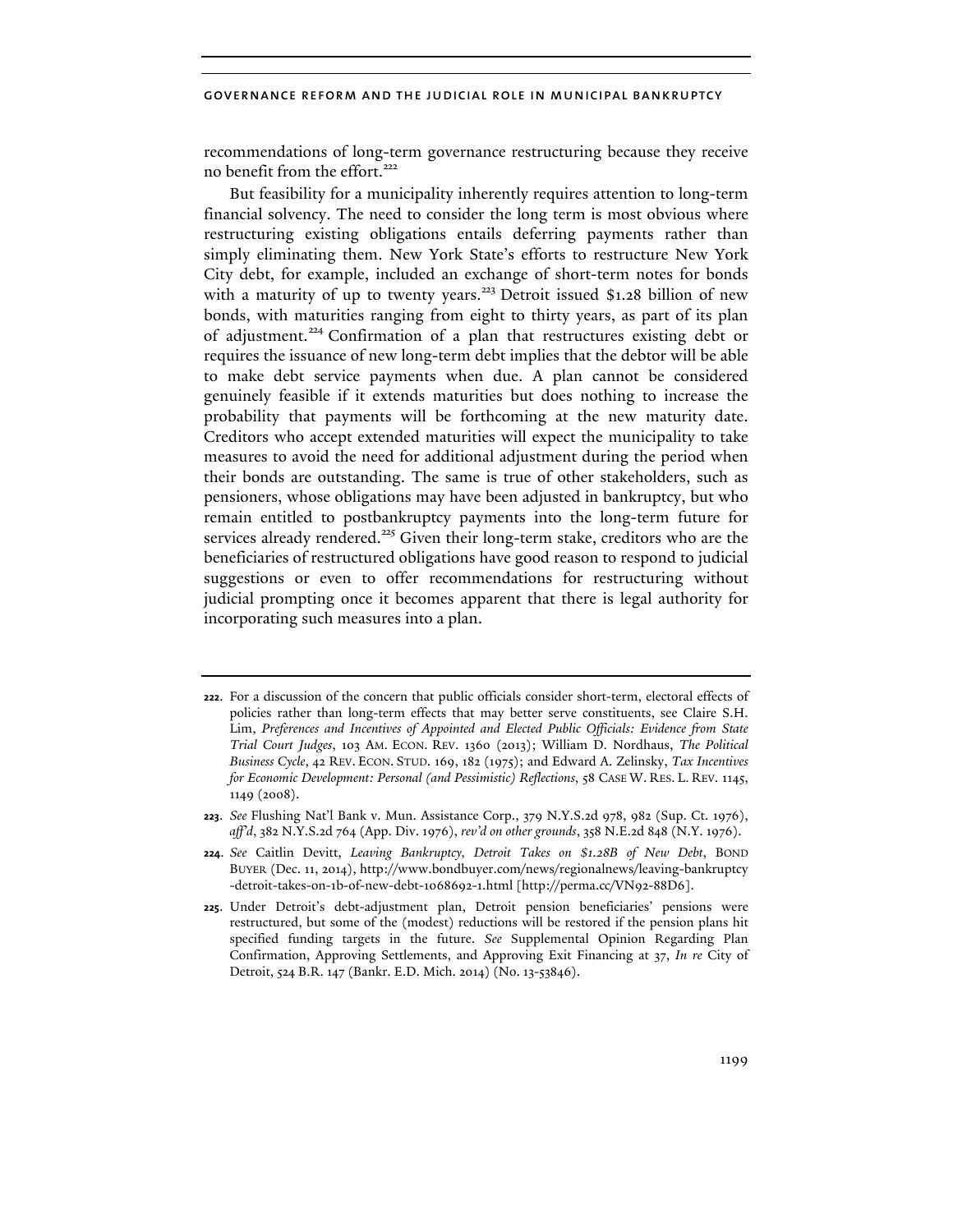Once we recognize that municipal bankruptcy is not solely intended to restructure debt but to permit revival of municipal services, $226$  the case for a long-term view of feasibility becomes even stronger. As the court in the Detroit bankruptcy noted, "feasibility" in the municipal context includes not simply avoiding default but also the ability "to sustainably provide basic municipal services to the citizens of Detroit  $\dots$ ."<sup>227</sup> Just as degradation of services from poor governance is likely to occur slowly, emergence from service-delivery insolvency also takes time. Reestablishing a tax base after a long period of depopulation, rebuilding dilapidated infrastructure, and scaling up a municipal workforce that may have been decimated during a period of fiscal distress require long-term arrangements.<sup>228</sup> As in the case of extended-debt obligations, if feasibility involves obligations that can only be satisfied in the long term, it is appropriate to include within the remedial scheme measures that themselves will return benefits on a similarly extended time horizon.

While we recognize that our proposal varies significantly from the common understanding of the pure debt adjustment function of Chapter 9 and could conflict with a broad interpretation of § 904's prohibition of nonconsensual judicial interference with any of the debtor's political or governmental powers, our proposal is less radical than it initially appears. First, as we have noted, it is commonly recognized that bankruptcy courts have the capacity to do indirectly what they cannot do directly by refusing to confirm plans that do not include details such as tax increases that the municipality might otherwise reject.<sup>229</sup>

Second, as discussed more fully in Part IV, the structural interventions that we propose reflect a difficult but manageable balance between state and federal law.<sup>230</sup> Chapter 9 itself imposes a limitation on the ability of federal bankruptcy law to trump state law. Section  $943(b)(4)$  allows confirmation of a plan only if, among other things, "the debtor is not prohibited by law from taking any action necessary to carry out the plan."<sup>231</sup> Thus, without amendment of that

**<sup>226</sup>**. *See supra* text accompanying notes 26-29.

**<sup>227</sup>**. *In re City of Detroit*, 524 B.R. at 222.

**<sup>228</sup>**. During Bridgeport, Connecticut's bankruptcy proceedings, the City's Chief of Police testified that there were 341 police officers of the 430 necessary to provide adequate service. *See In re* City of Bridgeport, 129 B.R. 332, 335 (Bankr. D. Conn. 1991). The court in the Stockton, California bankruptcy concluded that there was service-delivery insolvency based on testimony that the city's workforce had decreased by twenty-five percent from 2008 to 2011 and that the police department had about 1.10 officers per one thousand residents, compared to a national standard of 2.7 per one thousand residents. *See In re* City of Stockton, 493 B.R. 772, 780-81 (Bankr. E.D. Cal. 2013).

**<sup>229</sup>***. See, e.g.*, Kordana, *supra* note 215, at 1042-43; McConnell & Picker, *supra* note 8, at 474.

**<sup>230</sup>**. *See infra* Sections IV.A, IV.B, IV.C*.*

**<sup>231</sup>**. 11 U.S.C. §943(b)(4) (2012).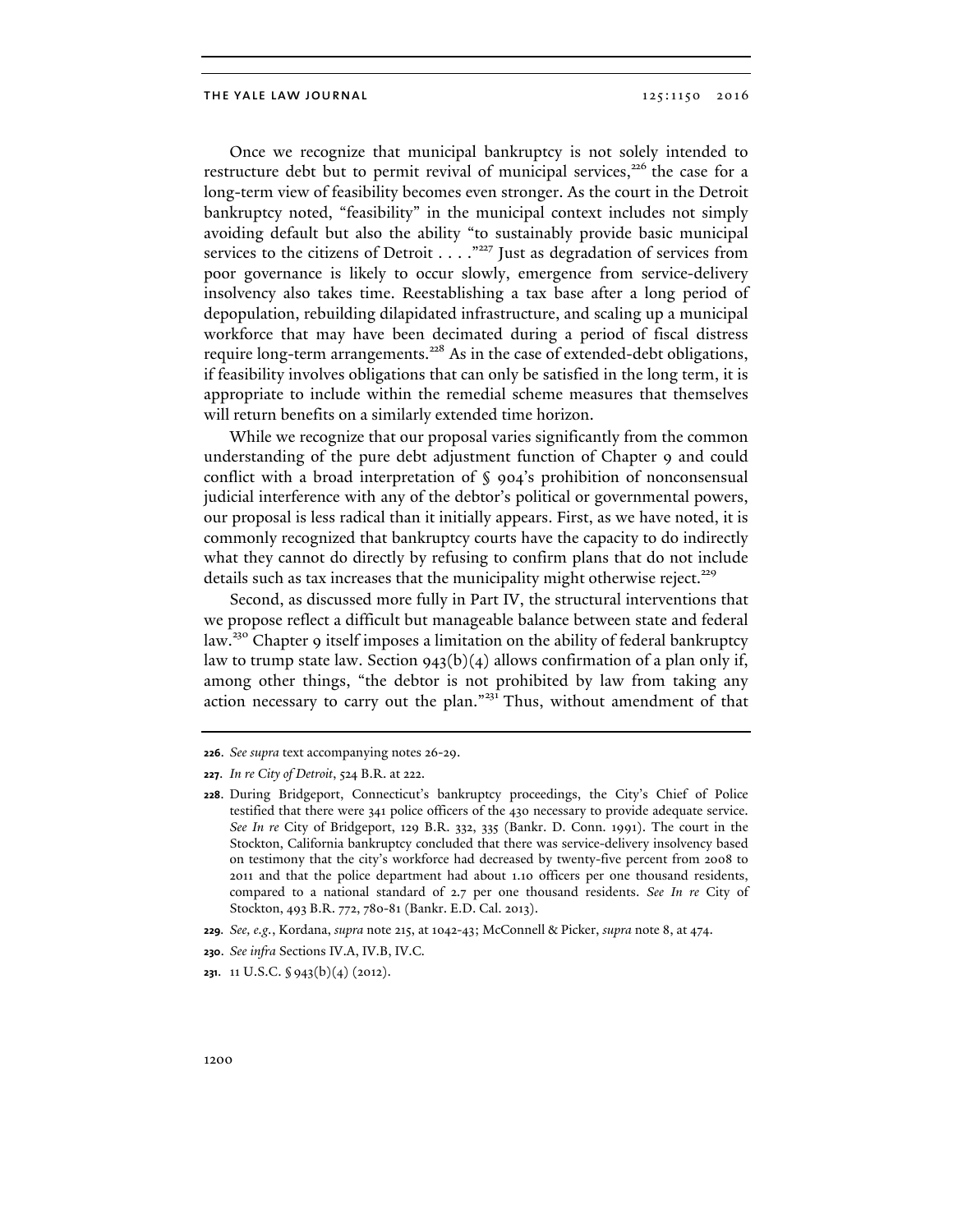provision, a court could not, for example, require a municipality to adopt an atlarge election system for the local legislature if state statutes require such elections to occur by districts.

But assume that the locality's decision to use district elections were embodied in the city charter rather than in a state statute. Would  $\S$  943(b)(4) also prevent judicial modification of that document as a condition of plan confirmation? Here, a municipal debtor appears to have more flexibility, especially if the restructuring plan requires that governance reforms will only be implemented if the city charter is amended through the ordinary charter amendment process. $^{232}$  Of course, that course of action, which may include a voter referendum, $^{233}$  provides opportunities for those who benefit from the status quo to oppose reforms. But they may have difficulty doing so without revealing their self-interested positions and without at least providing opportunities for proponents of reform to explain why proposed amendments were included in the Chapter 9 plan.

Third, structural requirements imposed by the bankruptcy court need not be permanent. That is because municipal governance structures, at least for home-rule municipalities, tend to be imposed through the same city charters that may have to be amended in order to implement proposed reforms. While charters essentially form the constitution for the municipality, they are typically subject to amendment far more readily than are constitutions of more centralized governments. Thus, what is accomplished through the bankruptcy process can be undone if opponents of reform are able to gather sufficient support for the pre-bankruptcy regime. To be sure, as we have just noted, state law frequently requires substantial effort, including voter approval, in order to amend a city charter.<sup>234</sup> Some charters also contain temporal limitations on amendment or revision.<sup>235</sup> The result is that structural reforms imposed by the

**<sup>232</sup>**. As discussed more fully *infra* note 252, in the *Stockton* case, the court suggested in dicta that ordinary amendment processes would need to be followed. Opinion Regarding Confirmation and Status of CalPERS at 35-36, *In re* City of Stockton, No. 12-32118-C-9 (Bankr. E.D. Cal. Feb. 4, 2015), *amended by* 526 B.R. 35 (Bankr. E.D. Cal. Feb. 27, 2015).

**<sup>233</sup>***. See, e.g.*, CAL. CONST. art. XI, §3(a); MO. CONST. art. 6, §32(a); OHIO CONST. art. XVIII, §9; TEX. CONST. art. 11, §5(a); COLO. REV. STAT. ANN. §31-2-210 (West 2002); FLA. STAT. ANN. §166.031(2) (West 2000); MICH. COMP. LAWS §117.21(1) (2015); N.Y. MUN. HOME RULE LAW §§36(5)(d), 37(13) (McKinney 1994); 53 PA. STAT. AND CONS. STAT. ANN. §13110 (West 1998).

**<sup>234</sup>***. See, e.g.*, CAL. CONST. art. XI, §3(a) (voter approval required); MO. CONST. art. 6, §32(a) (voter approval required); OHIO CONST. art. XVIII, §9; R.I. CONST. art. 13, §8 (voter approval required); COLO. REV. STAT. ANN. §31-2-210 (West 2002) (voter approval required); FLA. STAT. ANN. §166.031(2) (West 2000) (voter approval required); 53 STAT. AND CONS. STAT. ANN. §13110 (West 1998) (voter approval required).

**<sup>235</sup>***. See, e.g.*, MICH. COMP. LAWS. §117.18 (2015); W. VA. CODE ANN. §8-4-7 (LexisNexis 2012).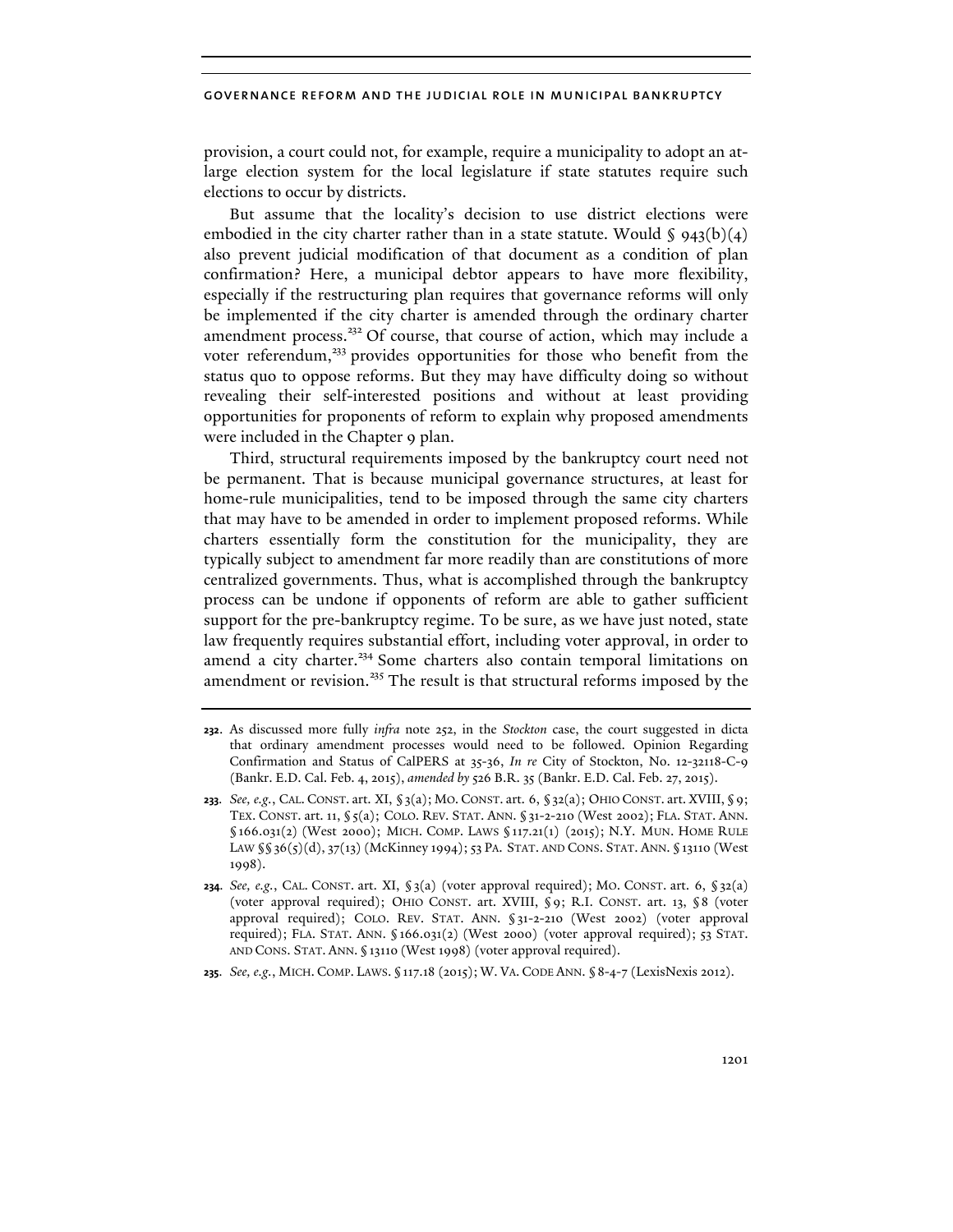bankruptcy court could not be undone without difficulty but would also be subject to their own reform should they prove to be less desirable than anticipated. They would however be subject to amendment and revision just as any other matter addressed within the city charter.<sup>236</sup>

# **iv. objections to governance reform in chapter 9**

We have outlined what we think is a compelling case that governance reform needs to be added to the Chapter 9 menu, and indeed, that a substantial municipality often will not be able to propose a feasible reorganization plan in the absence of governance reform. In this Part, we address potential objections to such a major shift from the conventional understanding of municipal bankruptcy. We focus first in this Part on the structure of Chapter 9 itself. Several key provisions in Chapter 9 seem to limit its scope to financial restructuring. We take up each of these provisions, concluding that they reflect the conventional wisdom but do not preclude governance reform. We also address a weighty constitutional objection to our proposal: the argument that governance reform would violate the unconstitutional conditions doctrine, even if Chapter 9 purported to allow it. The final two Sections consider two important practical objections: (1) the question whether bankruptcy judges are competent to induce or oversee governance reform; and (2) the possibility that the prospect of governance reform will discourage Chapter 9 filings.

# *A. Bankruptcy Courts Cannot Interfere with Municipal Powers*

When the original municipal bankruptcy laws were challenged in the 1930s, much of the discussion centered on claims of impermissible interference with the prerogatives of the states as protected by the Tenth Amendment.<sup>237</sup> (The other principal concern, the constitutional prohibition against impairment of contracts, is implicated by a city's restructuring of its debt but not by the governance reforms we advocate here.) Three different

**<sup>236</sup>**. It also would be possible to include a sunset provision providing, for instance, that the governance reforms would be reversed after five or ten years unless the citizens of the city explicitly voted to retain the reforms.

**<sup>237</sup>**. In *Bekins*, the case that upheld the 1937 municipal bankruptcy law, the Court quoted the assurance in the House Report that the law "expressly avoids any restriction on the powers of the States or their arms of government in the exercise of their sovereign rights and duties. No interference with the fiscal or governmental affairs of a political subdivision is permitted." United States v. Bekins, 304 U.S. 27, 51 (1938) (quoting H.R. REP. NO. 75-517  $(1937)$ .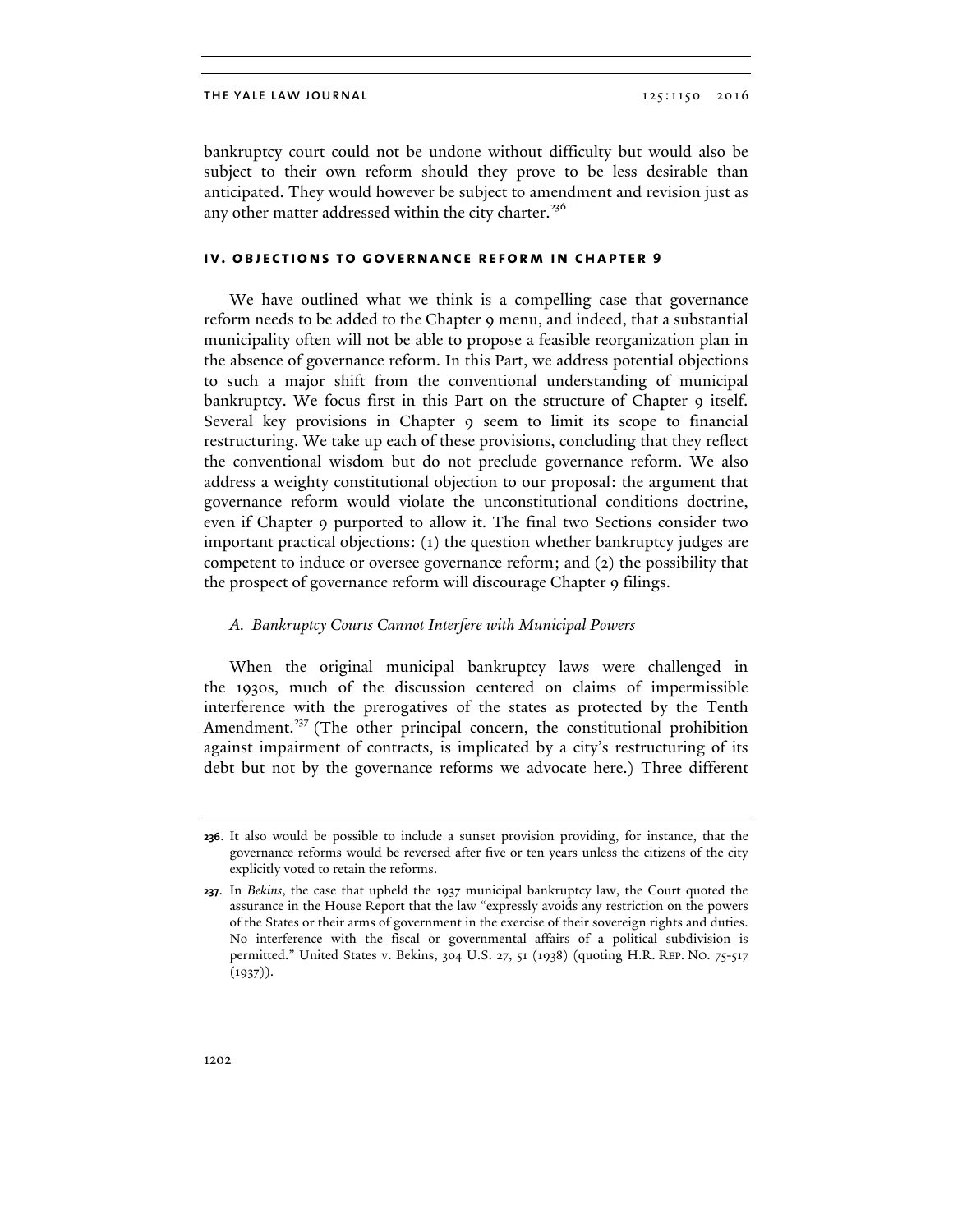provisions of Chapter 9 are designed to assuage these concerns.<sup>238</sup> The first prohibits a municipality from filing for bankruptcy unless its state explicitly authorizes it or municipalities like it to do so.<sup>239</sup> The second prohibits the use of Chapter 9 to limit or impair a state's control over its municipalities.<sup>240</sup> And the third prohibits the bankruptcy court from interfering with a municipality's political or governmental powers, property or revenues, or use of income producing property "unless the debtor consents or the plan so provides."<sup>241</sup> Our proposal implicates only the third of these protections.

On first glance, the restriction on bankruptcy court authority over the municipality's political or governmental powers seems to preclude precisely the kinds of reforms we have advocated. But there are several responses to that criticism. First, as Steven Walt and Richard Hynes have demonstrated, the constraint that  $\zeta$  904 imposes is less absolute than it initially appears.<sup>242</sup> For example, notwithstanding § 904, the court is still entitled "to appoint a trustee to exercise  $\dots$  avoidance powers if the municipality refuses to do so<sup> $n_{43}$ </sup> and to determine whether the debtor is permitted to secure "post-petition financing with collateral,"<sup>244</sup> each of which interferes with the debtor's property and powers. Although those exceptions exist pursuant to explicitly delineated authority in the Bankruptcy Code, they at least dilute any claim that the constitutional principles embodied in § 904 mandate a strict separation of bankruptcy powers and state sovereignty.

- **239.** 11 U.S.C. § 109(c)(2) (2012).
- **240**. 11 U.S.C. §903 (2012) ("This chapter does not limit or impair the power of the State to control by legislation or otherwise, a municipality of or in such State . . . ."). Section 903 does qualify this noninterference principle in a very important way, prohibiting state restructuring ("composition") laws and the enforcement of judgments entered under such laws. For discussion of this qualification, see *supra* note 114.
- **241**. 11 U.S.C. §904 (2012). Chapter 9 also permits only voluntary filings, which precludes a municipality from being thrown into bankruptcy by its creditors. 11 U.S.C.  $\sqrt{109(c)(4)}$  $(2012).$
- **242**. Richard M. Hynes & Steven D. Walt, *Pensions and Property Rights in Municipal Bankruptcy*, 33 REV. BANKING & FIN. L. 609, 624-27 (2014) (arguing for a "moderate understanding of section 904" that allows a court to interfere with a municipality's use of assets or "undo political decisions" in some situations).
- **243***. Id.* at 624 (citing 11 U.S.C. §926(a) (2012)). For a description of a trustee's avoiding powers, see 11 U.S.C.  $\S$   $\S$   $\S$   $\S$ 44-548 (2012), incorporated into Chapter 9 by 11 U.S.C.  $\S$   $\S$   $901(a)$  (2012).
- **244**. Hynes & Walt, *supra* note 242, at 625 (citing 11 U.S.C. §364(c) (2012)). Section 364(c) is incorporated into Chapter 9 by 11 U.S.C. §901(a) (2012).

**<sup>238</sup>**. Still other provisions address these concerns indirectly. Chapter 9 does not create an "estate" overseen by the bankruptcy court, for instance, and the court authorization is not required when the city sells assets. 11 U.S.C.  $\gamma$  901(a) (2012) (not incorporating  $\gamma$ 363 (sales) or  $\gamma$ 541 (estate)).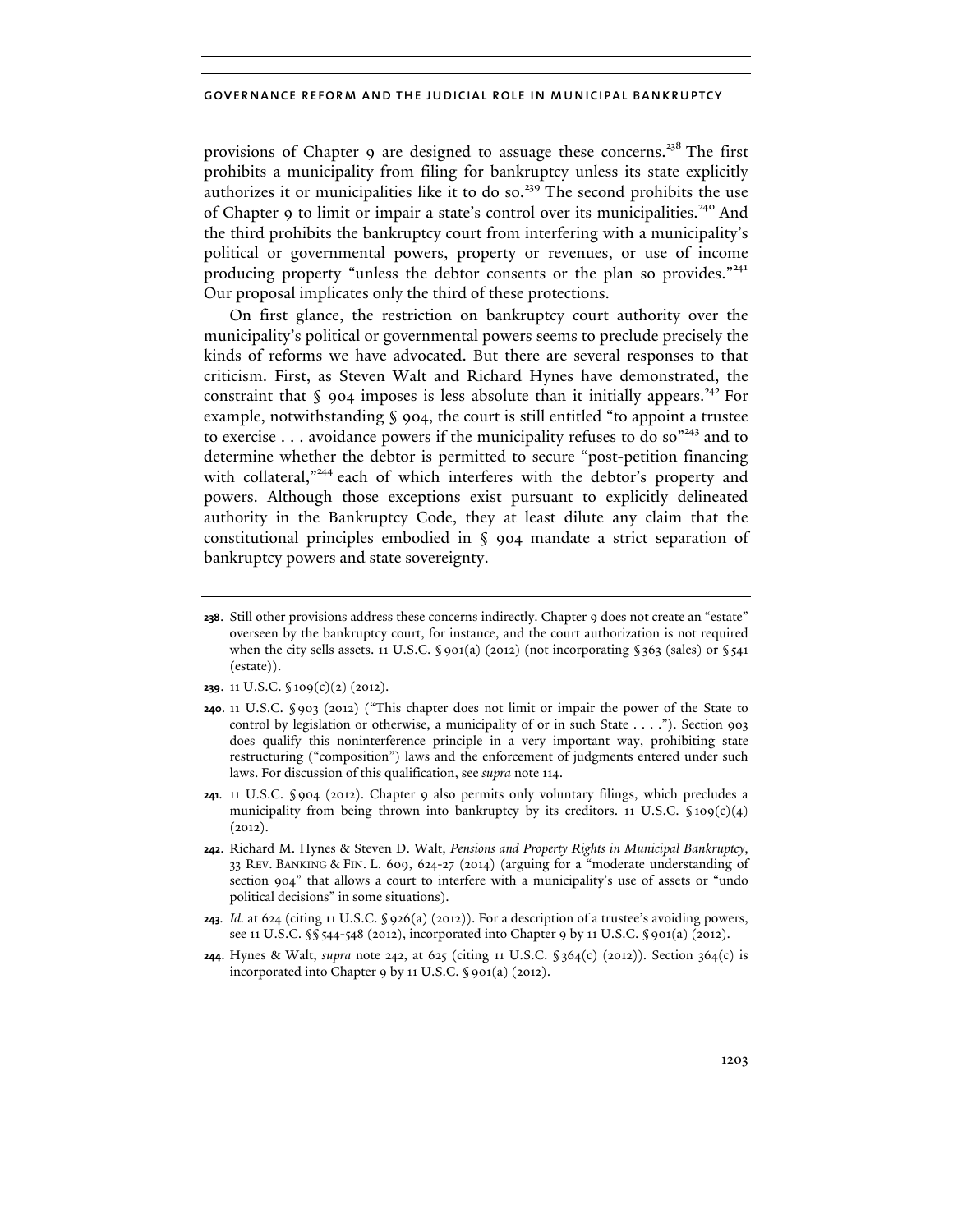Second, and much more importantly, the noninterference provision includes a large escape hatch that could make major governance reforms possible in many cases. If the "debtor consents" to the interference or if "the plan so provides," the prohibition does not apply.<sup>245</sup> The first term-debtor consent—seems to contemplate consent by the debtor at any point in the bankruptcy case. For example, shortly after Detroit filed for bankruptcy, the bankruptcy court appointed a fee examiner to oversee Detroit's bankruptcy lawyers' fees. Detroit consented to this oversight that might otherwise have been deemed to interfere with Detroit's political or governmental powers.<sup>246</sup> Because only the debtor itself can propose a restructuring plan, $47$  the debtor's consent also is a prerequisite to the use of the plan to effect changes that might otherwise be viewed as interference with political or municipal powers. The escape hatch thus gives the bankruptcy court the power to implement governance reforms so long as the debtor agrees to the changes.

In the bankruptcy context, debtor consent has multiple features. We first address the question of who among various elected officials has the authority to speak on behalf of the debtor. We then turn to the possibility that broader popular consent would be required to enact particular reforms. The issue of which elected officials speak for the debtor may seem superfluous. If elected officials have resisted efforts to restructure their government prior to bankruptcy, it is unlikely that they would consent to a procedure that allowed the bankruptcy court to motivate the same results that those officials have eschewed. Nevertheless, there may be circumstances in which the resistance of local officials matters less. Where, prior to bankruptcy, governance of the municipality has been turned over to a state-appointed financial control board, entrenchment will serve as less of a constraint. For instance, under Michigan law, Detroit's emergency manager had sweeping, unilateral authority that

**<sup>245</sup>**. 11 U.S.C. §904 (2012).

**<sup>246</sup>***. See, e.g.*, Steven Church, *Detroit Fee Examiner Gets Paid To Second-Guess Bills*, BLOOMBERG NEWS (Oct. 21, 2013), http://www.bloomberg.com/news/articles/2013-10-21 /detroit-fee-examiner-gets-paid-to-second-guess-bills [http://perma.cc/3EKX-EVYS]. As Melissa Jacoby has analyzed in careful detail, the consent exception enabled the Detroit bankruptcy judge to exercise extensive control over the Detroit restructuring process. Jacoby, *supra* note 51. We share Jacoby's discomfort with some of the actions taken by the bankruptcy judge and his chief mediator in the Detroit case—especially the secretive maneuvering by the mediator—and question some of the rulings made in the case. *See, e.g.*, David Skeel, *The Meaning of Detroit*, 22 NAT'L AFF. 3, 21-22 (2015). But in our view, a bankruptcy judge's unwillingness to confirm a restructuring plan that fails to address obvious governance dysfunction does not undermine the legitimacy of the debtor's decision to propose a plan that includes governance reform.

**<sup>247</sup>**. 11 U.S.C. §941 (2012) explicitly states that "[t]he debtor shall file a plan."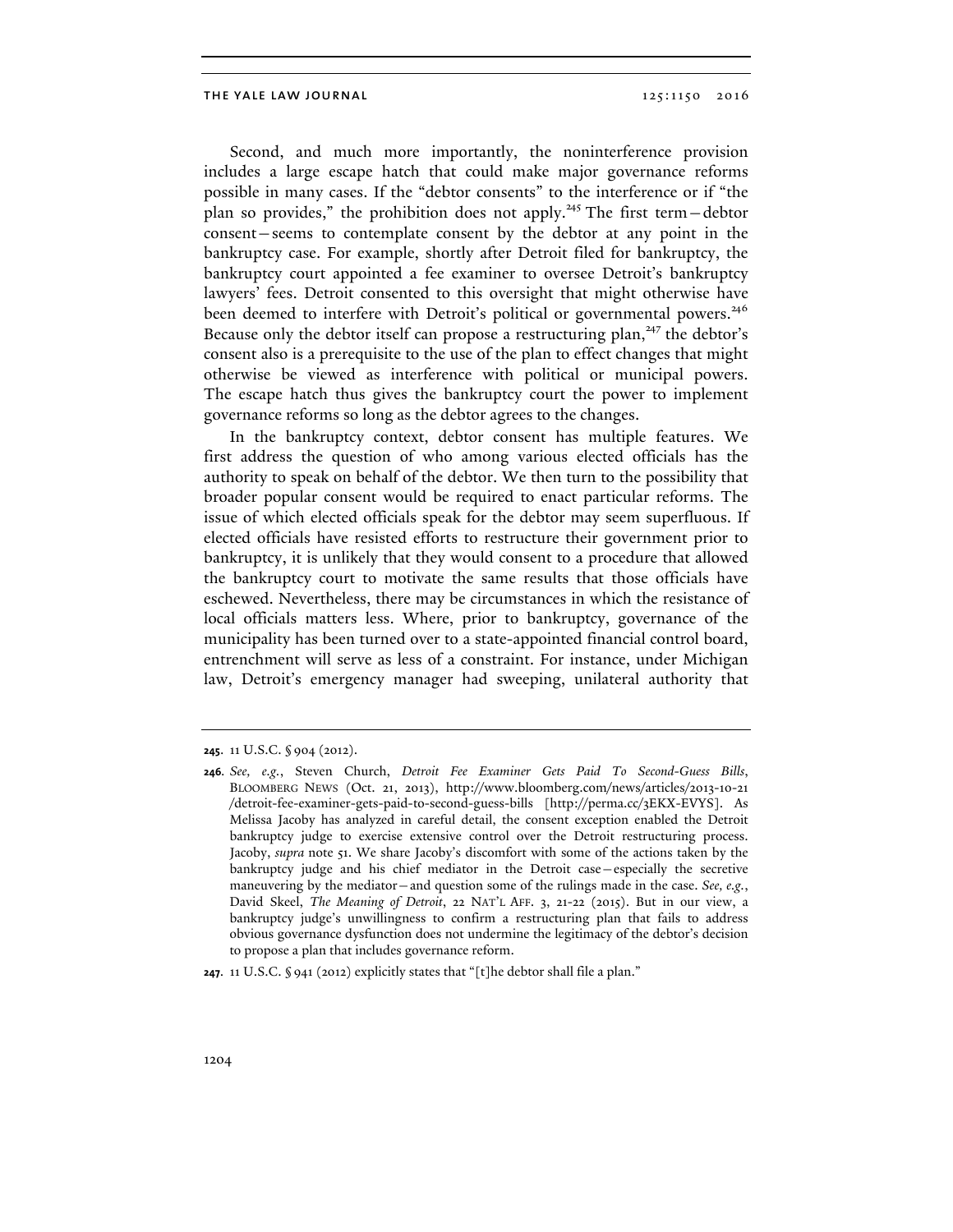displaced both the mayor and city council.<sup>248</sup> As a result, neither fractured authority nor entrenchment was a concern in Detroit's bankruptcy. Similarly, under New York law, an emergency control board that has been appointed to oversee a municipality can file a petition under Chapter 9.<sup>249</sup>

One could also imagine that a mayor who both had unequivocal authority to give the requisite consent under § 904 and believed that bankruptcy courts would use that provision to strengthen mayoral authority would consent to judicial intervention. But if a municipal debtor has both a mayor and a city council, the question of which one can provide the necessary "consent" for purposes of § 904 may depend on state law that dictates the division of local powers between local executives and legislatures. To answer the related question of whether the proper city officials had filed a bankruptcy petition in the case involving Harrisburg, Pennsylvania, for example, the court relied on state law and the local city charter to conclude that only the mayor had authority to file the petition.<sup>250</sup> Consent is less likely to be forthcoming where the proposed "interference" affects the incumbents themselves in ways that they perceive as threatening their authority.

As we have suggested above, where structural reforms affect city charter provisions, the issue of consent becomes more complicated, not necessarily because of entrenchment but because consent under state law could be interpreted to require the same charter commission and electoral process that is necessary to amend or revise a charter outside of bankruptcy. Indeed, even if the official who speaks for the municipality in bankruptcy agreed to include charter reform in the plan, it is not clear that such consent would bind the municipality, since that official would have had no authority to restructure the municipality's governance structure outside of bankruptcy.

One plausible technical solution to the obstacle of popular consent may exist in current law. Among the provisions of Chapter 11 incorporated into Chapter 9 is  $\int$  1123(a)(5).<sup>251</sup> That provision authorizes the debtor to make charter amendments in its reorganization plan, subject only to bankruptcy's plan confirmation process. One could, therefore, interpret the reference to "charter" to apply to municipal as well as corporate organic documents and allow bankruptcy law to circumvent state law restrictions on charter revision. We recognize, however, that this interpretation is aggressive (and perhaps normatively objectionable). Chapter 9 also contains a democracy-preserving

**<sup>248</sup>**. *See* MICH. COMP. LAWS ANN. §141.1549(2) (West 2012).

**<sup>249</sup>***. See* N.Y. LOCAL FIN. LAW §85.80 (McKinney 2009).

**<sup>250</sup>***. In re* City of Harrisburg, 465 B.R. 744, 764-65 (Bankr. M.D. Pa. 2011).

**<sup>251</sup>***. See* 11 U.S.C. §901(a) (2012) (incorporating §1123(a)(5)).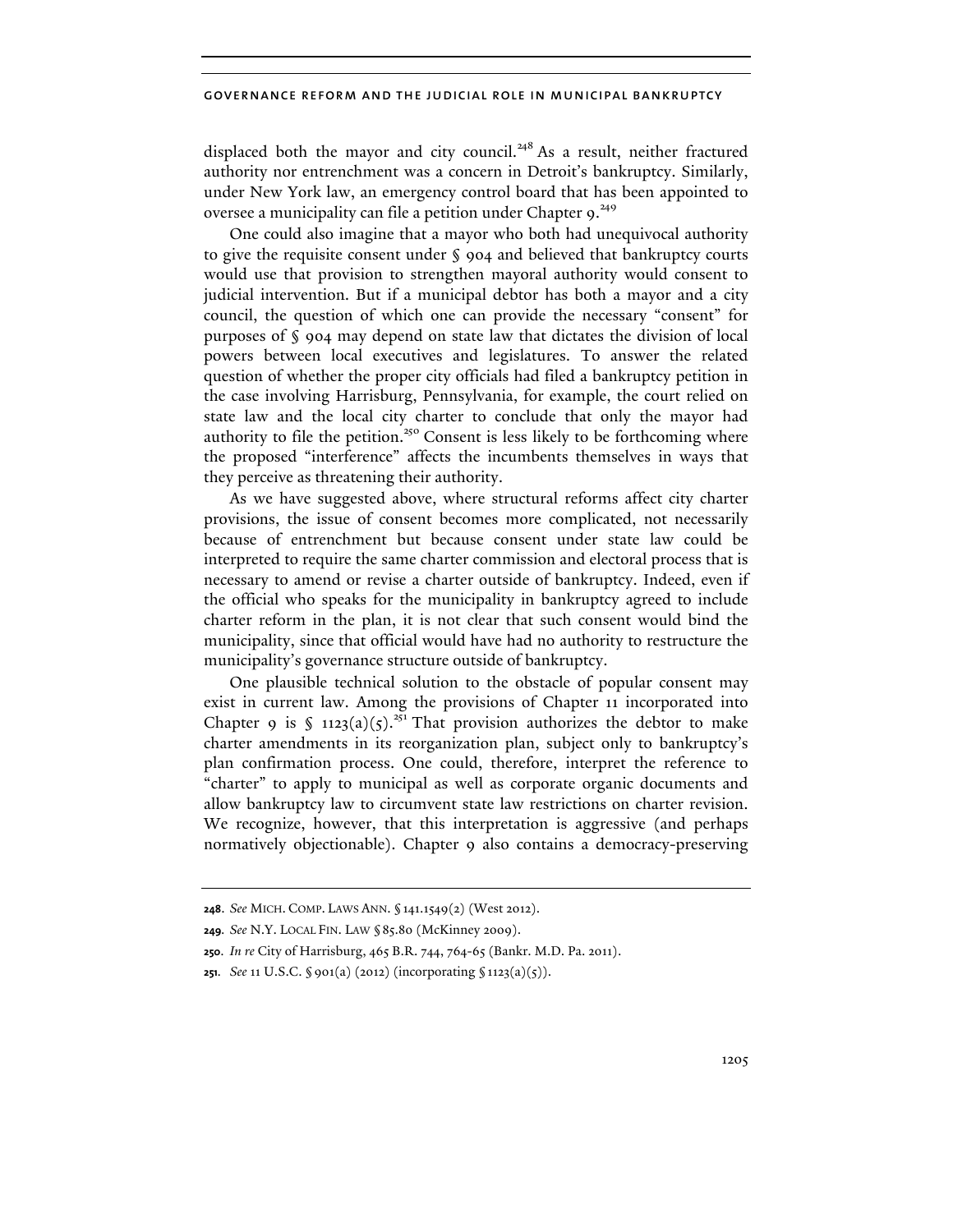provision that allows a plan to be confirmed only if "regulatory or electoral approval necessary under applicable nonbankruptcy law in order to carry out any provision of the plan has been obtained, or such a provision is expressly conditioned on such approval  $\ldots$ .  $\frac{352}{2}$  Presumably that provision requires that any restructuring proposal in a reorganization plan must be approved through a local referendum when the same proposal would have required a referendum outside the bankruptcy context. Alternatively, the potential for impasse may suggest the need for more explicit avenues for reform. These could include express amendment of Chapter 9 to trump city charter amendment provisions, or, perhaps more palatably, to require submission of governance reform proposals to the normal charter revision process.

Perhaps the more important constraint on  $\zeta$  904 is the capacity of the bankruptcy judge to withhold confirmation of a plan that fails to incorporate certain measures that the court deems necessary for fiscal success. As we have already noted, the authority to withhold confirmation permits a bankruptcy court to do indirectly what  $\zeta$  904 prohibits being done directly.<sup>253</sup> A court required to consider the feasibility of a plan and the best interests of creditors prior to confirmation<sup>254</sup> could conclude that continuing the existing municipal governance structure substantially increased the probability of recidivism or impeded the delivery of services. The court could therefore deny confirmation of a plan that failed to restructure. This veto power increases the likelihood that each of the relevant decision makers will consent to needed reforms.

# *B. Only the "Adjustment of Debts" Is Permitted in Chapter 9*

The second statute-based objection to governance reform is semantic but equally serious. Unlike Chapter 11, which explicitly contemplates governance reform, one might contend that Chapter 9 only provides for financial restructuring. Whereas Chapter 11's title is "Reorganization," Chapter 9 is called "Adjustment of Debts of a Municipality." Similarly, Chapter 11 says

**<sup>252</sup>**. 11 U.S.C. §943(b)(6) (2012). The question is whether this requirement would apply to charter changes included in the plan itself, or only to steps taken subsequently. A recent decision in the Stockton bankruptcy suggests, in dicta, that  $\frac{6}{4}$ (b)(6) applies both to the initial plan and to post-confirmation efforts to carry out the plan. *See In re* City of Stockton, No. 12-32118-C-9, 526 B.R. 35, 54 (Bankr. E.D. Cal. Feb. 4, 2015) (distinguishing "basic requirements of government and political polity," which must be honored, from "financial and employment relations," which are governed by bankruptcy).

**<sup>253</sup>***. See supra* text accompanying notes 245-247.

**<sup>254</sup>**. 11 U.S.C. §943(b)(7) (2012) (providing for court confirmation if "the plan is in the best interests of creditors and is feasible").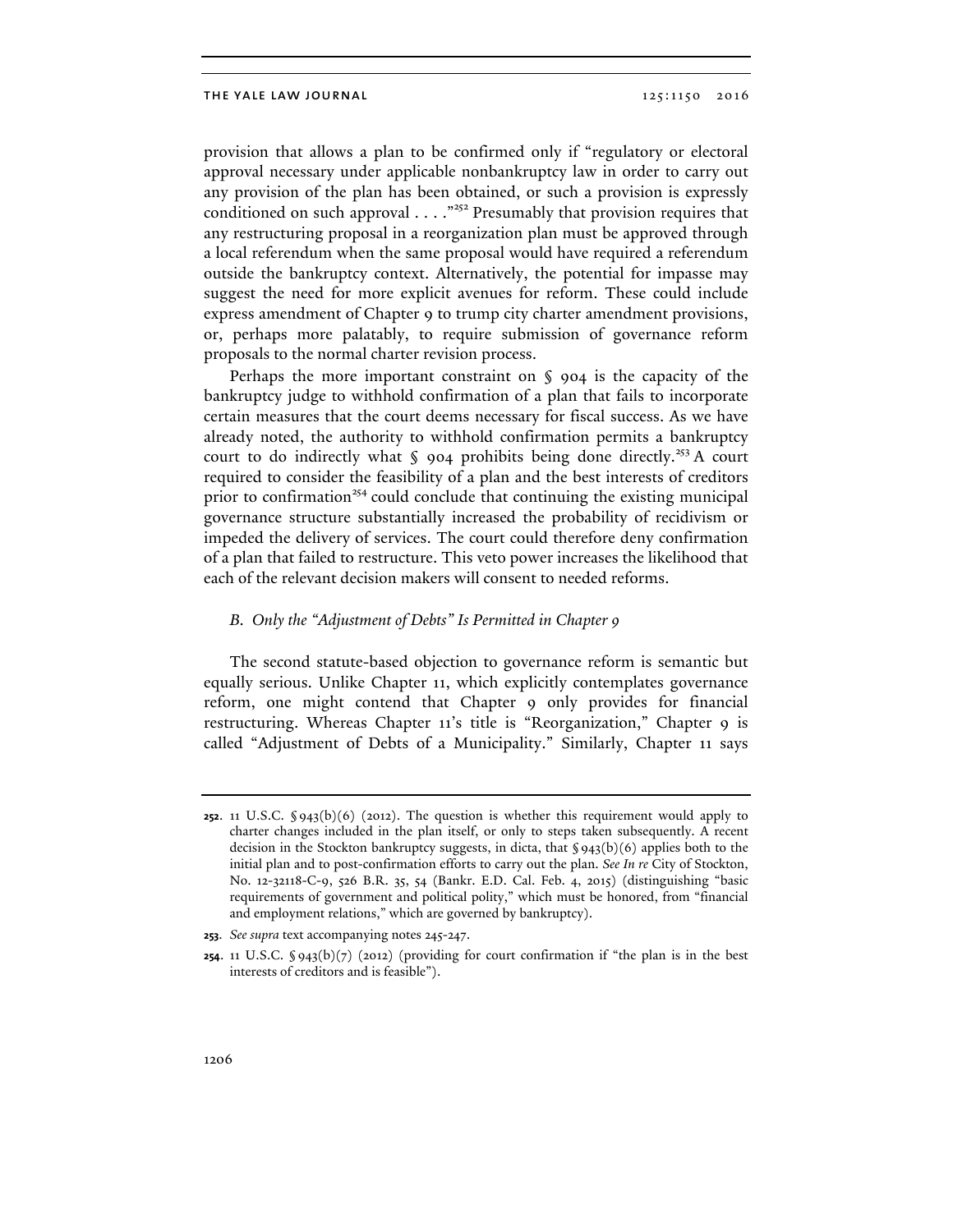simply that the debtor may file a "plan,"<sup>255</sup> whereas Chapter 9 states that "[t]he debtor shall file a plan for the adjustment of the debtor's debts."<sup>256</sup> This language seems to envision that a Chapter 9 debtor will restructure only its balance sheet, not its governance.

Although balance sheet restructuring has traditionally been Chapter 9's focus, which is reflected in the references to "adjustment of debts," these labels do not preclude governance reform. The first thing to note is that the "adjustment of debts" language is a legacy of the concerns that shaped the original municipal bankruptcy laws. As discussed earlier, $257$  the drafters' principal concern in the 1930s was enabling stressed municipalities to restructure their bond debt, at a time when it was unclear whether Congress's bankruptcy powers extended at all to public entities such as a municipality. It is therefore unsurprising that the principal provision of the earliest act referred to "municipal-debt readjustments."<sup>258</sup> Lawmakers were reluctant to use the word "bankruptcy" or words such as "reorganization" that connoted bankruptcy, and they wanted the new law to seem as narrow as possible. With only minor modifications,<sup>259</sup> this label has been retained, even as the key concerns in municipal bankruptcy have evolved.

The historical origins of the term do not justify a conclusion that Chapter 9 permits governance reform, of course. But they provide a context for thinking about several other considerations that do seem to make that case. First, as we have been emphasizing throughout this Article, effective, long-term fiscal rehabilitation of the municipality, for the benefit of both residents and creditors, may not be possible unless it includes governance reform as well as adjustment of current debts. Debt adjustment and governance reform may go hand-in-hand. The adjustment of a municipality's debts may in this sense imply governance reform as well.

The second consideration is the noninterference provision we considered in the prior Section.<sup>260</sup> As we have seen, even if construed broadly, the provision does not forbid a bankruptcy court from "interfering" with a

**<sup>255</sup>**. 11 U.S.C. §1121(a) (2012).

**<sup>256</sup>**. 11 U.S.C. §941 (2012). The headings were within the congressionally-enacted statute and were not simply added during the codification process. *See* Bankruptcy Reform Act of 1978, Pub. L. No. 95–598, 92 Stat. 2549 (1978).

**<sup>257</sup>***. See supra* Section II.A.

**<sup>258</sup>**. Act of May 24, 1934, Pub. L. No. 73-251, §80, 48 Stat. 798, 798-803.

**<sup>259</sup>**. One of the minor modifications was dropping the "re" from municipal debt "readjustment." For example, the current title of Chapter 9 is "Adjustment of Debts of a Municipality." *See* 11 U.S.C. §901 (2012).

**<sup>260</sup>**. 11 U.S.C. §904 (2012).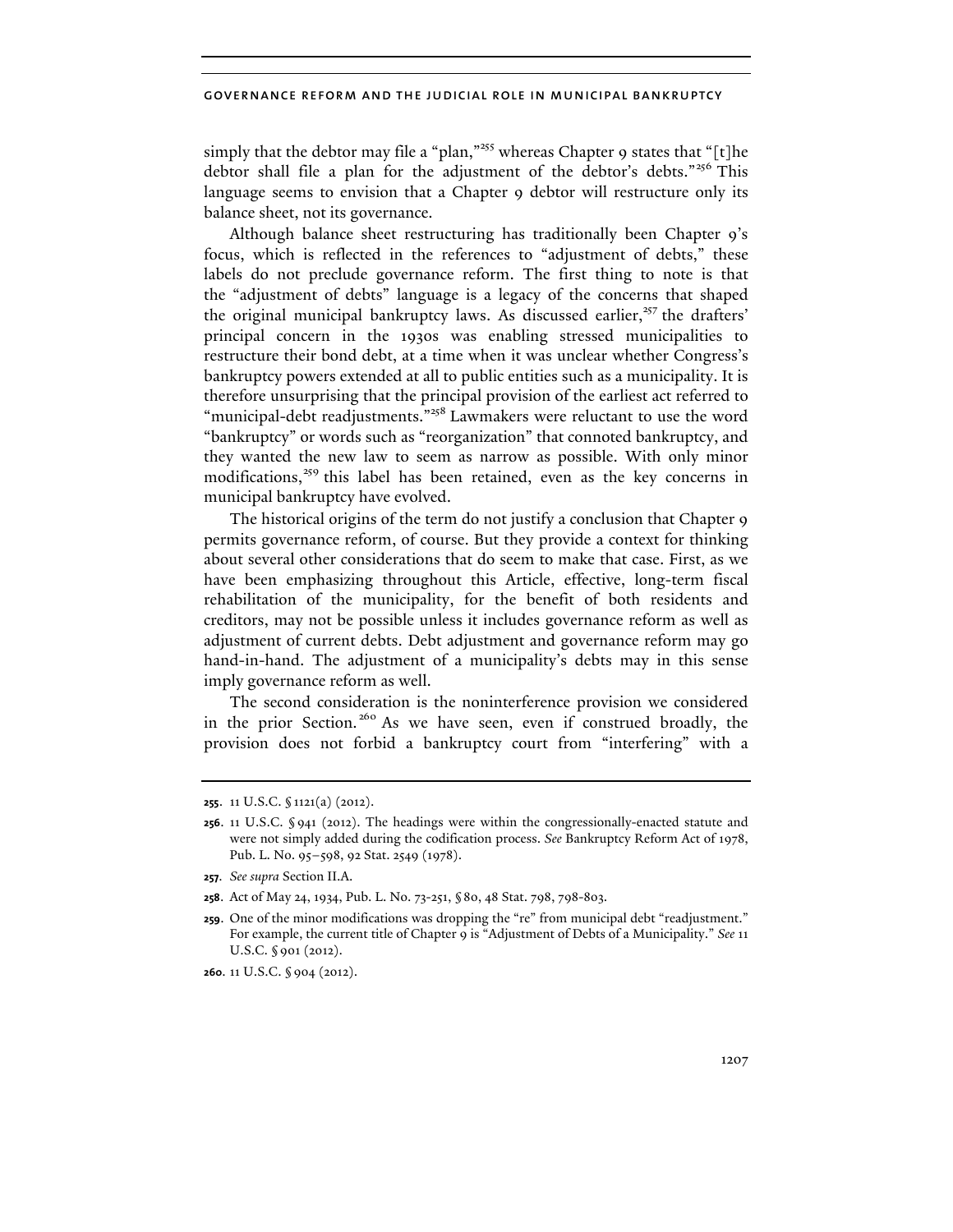municipal debtor's political or governmental powers under all circumstances.<sup>261</sup> It only precludes interference to which the debtor has not consented and that is not contained in the restructuring plan. This suggests that, notwithstanding the ostensibly restrictive language in the title, the technical language of Chapter 9 does not foreclose efforts to address the debtor's municipal political or governmental structure through the plan for adjustment. Even if  $\S$  904 is read to limit the conditions under which courts may "interfere," the fact that some such conditions exist belies the notion that the language of "debt adjustment" alone restricts the court or the plan to fiscal issues, narrowly defined.

### *C. Commandeering and Unconstitutional Conditions*

The Chapter 9 provisions that have occupied our attention in the last two Sections were designed to ensure that Chapter 9 does not interfere with state sovereignty under the Tenth Amendment and related constitutional protections. But perhaps the provisions do not go far enough. Even if permitted by Chapter 9, governance reform could be challenged as commandeering or as imposing unconstitutional conditions on state and local decisionmakers, under a line of Supreme Court cases that have taken on heightened significance after the first major Affordable Care Act case, *National Federation of Independent Business v. Sebelius (NFIB).* <sup>262</sup> The concern that governance reform would violate the Constitution, even if Chapter 9 permits it, is the most serious obstacle to our proposed rethinking of municipal bankruptcy.

Eighty years ago, state sovereignty questions cast a cloud over all of Chapter 9. Elements of that claim remain. Objectors to Detroit's eligibility for municipal bankruptcy, for example, contended that Chapter 9 violated the requirement of the Bankruptcy Clause that bankruptcy laws be "uniform."<sup>263</sup> Even if Chapter 9 itself is no longer in jeopardy, the prospect that it might be used to reform municipal governance introduces a new complication.

**<sup>261</sup>**. *See supra* Section IV.A.

**<sup>262</sup>**. 132 S. Ct. 2566 (2012) (holding that Congress may not "penalize States that choose not to participate in that new program by taking away their existing Medicaid funding").

**<sup>263</sup>**. *In re* City of Detroit, 504 B.R. 97, 136 (Bankr. E.D. Mich. 2013). More recently, Judge Thomas Bennett, the bankruptcy judge who oversaw the Chapter 9 case of Jefferson County, Alabama, has pointed out that the municipal bankruptcy framework upheld by the Supreme Court in *Bekins* was much narrower and less intrusive than current the Chapter 9 framework and speculated that the consent by a municipal debtor that files for Chapter 9 bankruptcy may not be sufficient to satisfy state sovereignty concerns with some of the provisions of Chapter 9. Thomas B. Bennett, *Consent: Its Scope, Blips, Blemishes, and a*  Bekins *Extrapolation Too Far*, 37 CAMPBELL L. REV. 3, 9 (2015).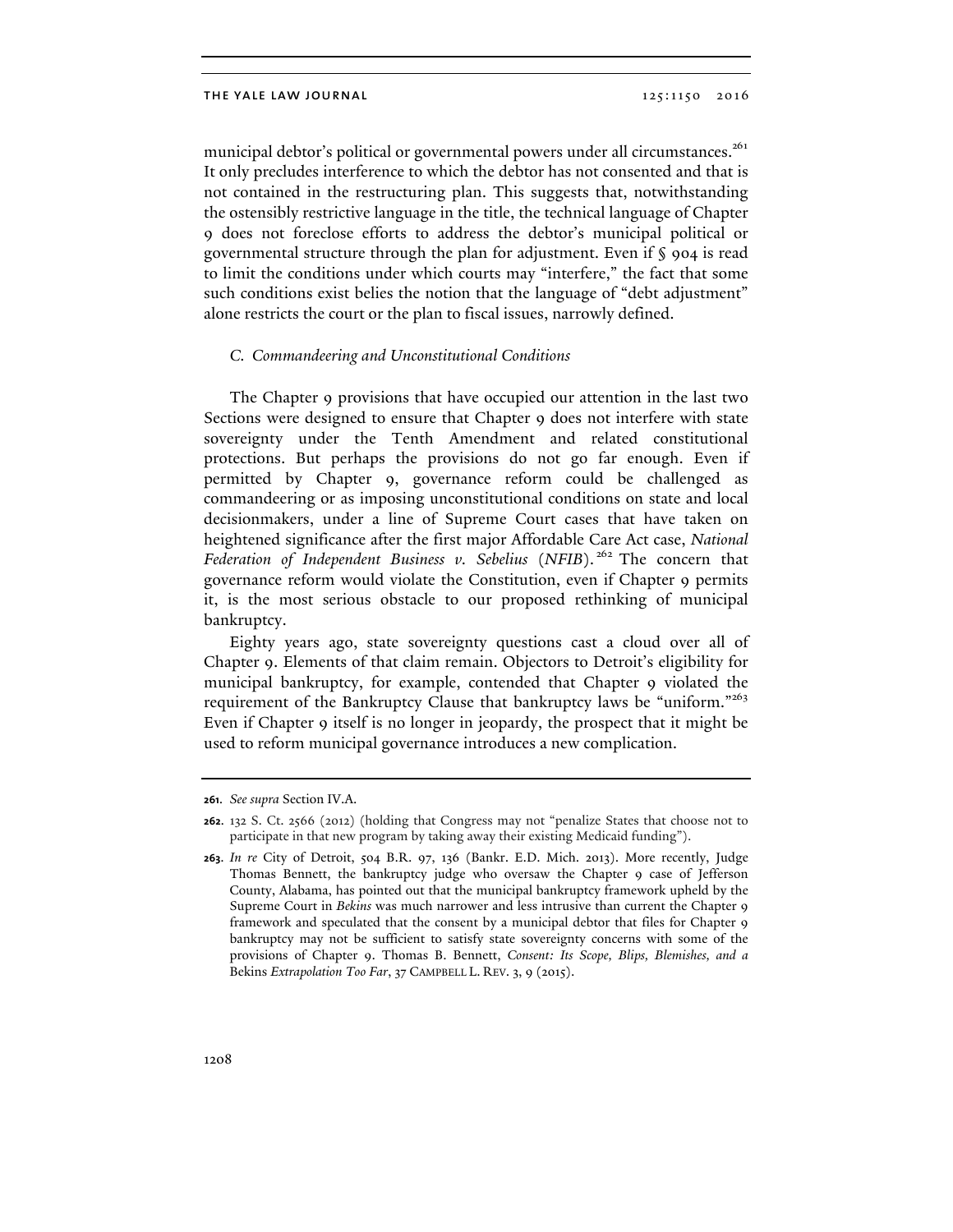In *New York v. United States*, <sup>264</sup> Justice O'Connor identified two general principles that run through this line of cases. First, Congress can attach conditions when it directs funds to the states under its Spending Clause powers, so long as the conditions are sufficiently related to the purposes of the funding.<sup>265</sup> Second, Congress also can give states the option either to regulate in accordance with federal standards or to face preemption.<sup>266</sup> In each case, federal influence on state decision making is permissible if "the residents of the State retain the ultimate decision as to whether or not the State will comply." $267$ 

Prior to *NFIB*, the Court routinely upheld federal legislation that imposed conditions on state decisionmakers when it involved federal spending, since "Congress has no obligation to use its Spending Clause power to disburse funds to the States,"268 while casting a colder eye on federal intervention in other contexts.<sup>269</sup> In *NFIB*, Chief Justice Roberts made clear that the anticommandeering principle imposes limits—in practice, not just in theory—even on Congress's power to attach strings to its funding programs: "The legitimacy of Congress's exercise of the spending power . . . rests on whether the State voluntarily and knowingly accepts the terms of the 'contract.'"<sup>270</sup> The Court concluded that the healthcare law's extension of Medicaid benefits to new recipients, which gave states the option either to carry out the extension or to forfeit all of their federal funding under the existing Medicaid program, did not meet this standard. "In this case," the Chief Justice wrote, "the financial

**267**. *Id.* at 168.

**<sup>264</sup>**. 505 U.S. 144 (1992).

**<sup>265</sup>**. *Id.* at 167 (citing South Dakota v. Dole, 483 U.S. 203, 206-08 (1987)). *New York v. United States* involved both Spending Clause and non-Spending Clause challenges. *Id.* at 154. The Court upheld under the Spending Clause a provision of the Low-Level Radioactive Waste Policy Amendments Act of 1985 that gave escrowed funds to states that complied with the statute's radioactive waste requirements. But the Court found that the "take title" provision of the law, which offered states a choice of either accepting ownership of waste or regulating according to the instructions of Congress, unconstitutionally commandeered the legislative processes of the States by compelling them to enact and enforce a federal regulatory program. *Id.* at 175-77.

**<sup>266</sup>**. *Id.*

**<sup>268</sup>**. Coll. Sav. Bank v. Fla. Prepaid Postsecondary Educ. Expense Bd., 527 U.S. 666, 686 (1999).

**<sup>269</sup>**. New York v. United States, 505 U.S. 144 (1992). In *Printz v. United States*, 521 U.S. 898 (1997), a pure commandeering case, the Court struck down the gun control statute known as the Brady Handgun Violence Prevention Act, which instructed the chief law enforcement officer of each local jurisdiction to conduct background checks on prospective handgun purchasers.

**<sup>270</sup>**. Nat'l Fed'n Indep. Bus. v. Sebelius, 132 S. Ct. 2566, 2602 (2012).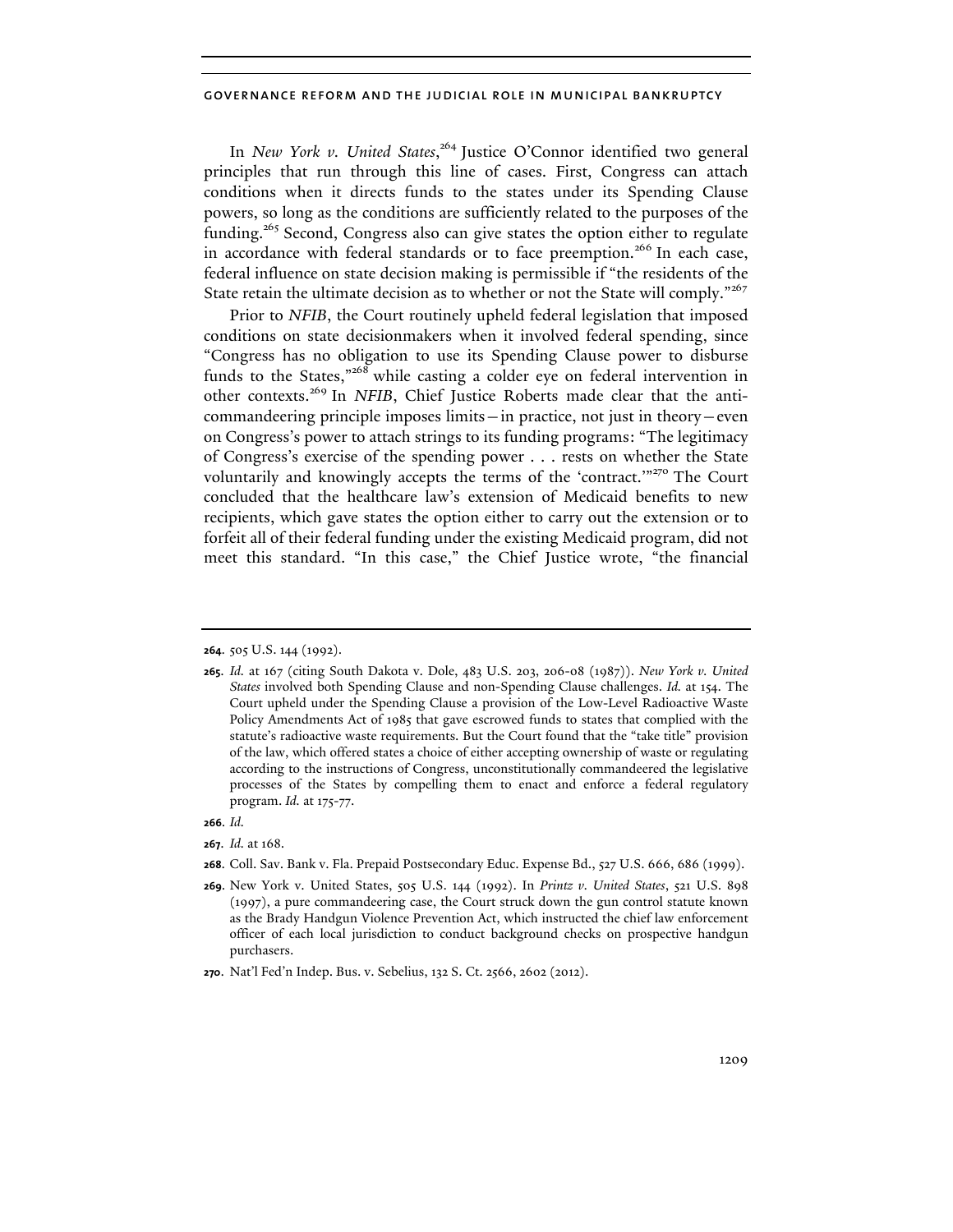'inducement' Congress has chosen is much more than 'relatively mild encouragement' $-$ it is a gun to the head."<sup>271</sup>

If we are reading the implications of *NFIB* correctly,<sup>272</sup> the same general principles apply in Spending Clause and other commandeering cases, although the Court presumably will continue to apply them more forcefully outside of the Spending Clause context. Since Congress enacted Chapter 9 under the Bankruptcy Clause, not the Spending Clause, governance reform could be subject to particularly skeptical review. Yet in many respects, Chapter 9 functions quite similarly to federal spending, and congressional conduct pursuant to the Spending Clause therefore provides the best analogy to Congress's authority under the Bankruptcy Clause. Although Congress does not disburse funds from the federal treasury under Chapter 9, discharge from debt gives municipalities financial resources they could not obtain outside of bankruptcy. The discharge therefore provides municipalities with the functional equivalent of a direct grant that the federal government is not obligated to provide to distressed municipalities.<sup>273</sup> Assume, for example, that Congress offered a financially distressed municipality a grant sufficient to pay its outstanding debts, but the grant was contingent on the municipality's adoption of a form of government that was understood to reduce the risk of fiscal profligacy. If the Supreme Court precedents suggest that such a conditional grant would fall outside the realm of commandeering, then adjustments in bankruptcy that had the same effect should be treated no differently.<sup>274</sup>

In both the spending and the general commandeering contexts, the Court seems most concerned that states have a genuine option whether or not to accept the incursion on their lawmaking authority. The Court's principal objection to the Medicaid extension was the severe penalty it exacted on states

**<sup>271</sup>**. *Id*. at 2604.

**<sup>272</sup>**. Always an "if" with the unconstitutional conditions cases. For a top scholar's refreshingly candid perplexity with the cases, see Frederick Schauer, *Too Hard: Unconstitutional Conditions and the Chimera of Constitutional Consistency*, 72 DENV. U. L. REV. 989 (1995).

**<sup>273</sup>**. In *Florida Prepaid*, the Court characterized interstate compact cases, such as *Petty v. Tennessee-Missouri Bridge Commission*, 359 U.S. 275 (1959), as analogous to the Spending Clause, since states cannot form interstate compacts unless Congress expressly agrees. 527 U.S. at 686. Municipal bankruptcy is quite similar.

**<sup>274</sup>**. As discussed below, the analogy is not perfect. One important difference is that Congress is not required to make payments when it provides a discharge, and thus does not fully internalize the cost. In this sense, Chapter 9 is more like a decision on interstate compacts.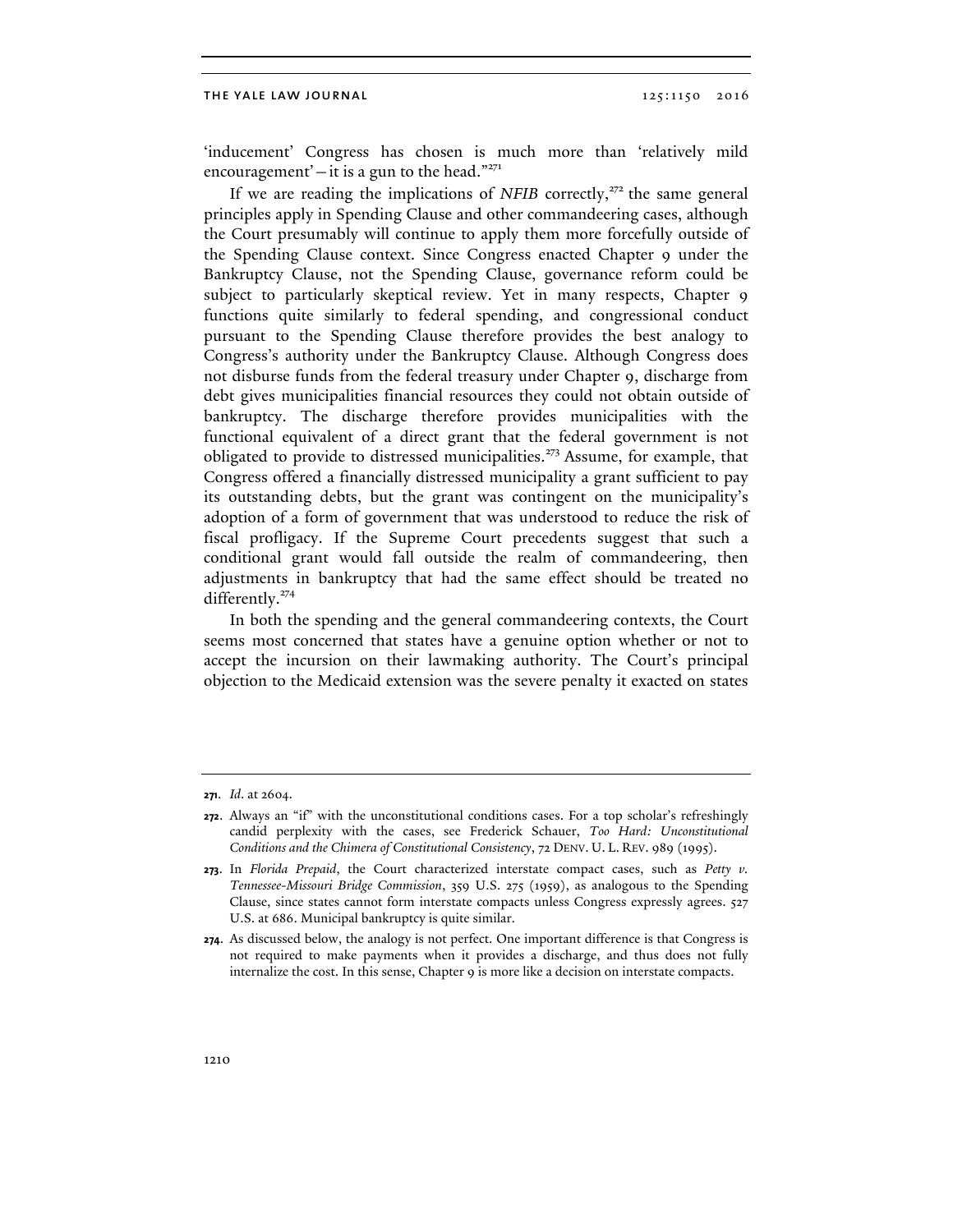that declined to embrace the extension.<sup>275</sup> Included in the Court's distinction between coercion and legitimate consent is a concern (much criticized by commentators but oft-repeated by the Court) that the absence of genuine consent also could undermine political accountability by making it difficult to determine whether state or federal decision makers are responsible.<sup>276</sup> "[W]here the Federal Government directs the States to regulate, it may be state officials who will bear the brunt of public disapproval, while the federal officials who devised the regulatory program may remain insulated from the electoral ramifications of their decision."<sup>277</sup>

With Chapter 9 governance reform, state and local officials have far more authority–a more legitimate choice–than with the federal initiatives the Court has struck down as commandeering. Most obviously, a municipality cannot even file for Chapter 9 unless authorized to do so by state law.<sup>278</sup> Once a state does authorize its municipalities to file, only a municipality itself can invoke Chapter 9; creditors are prohibited from throwing a city into Chapter 9 involuntarily.<sup>279</sup> States' actual behavior underscores the absence of any federally-imposed obligation that states feel to confer the requisite authority. Only half of the states have enacted the requisite authorization, and of those, more than half have imposed conditions on a municipality's right to file for

- **276**. Mitchell Berman points out, for instance, that "a federal offer that gives states 'no choice' but to accept [and thus seems to implicate the Court's concerns about compulsion] threatens accountability *less* than does an offer that puts substantial pressure on the states but leaves them some choice in the matter." Mitchell N. Berman, *Conditional Spending and the Conditional Offer Puzzle*, *in* THE AFFORDABLE CARE ACT DECISION: PHILOSOPHICAL AND LEGAL IMPLICATIONS 257, 261 (Fritz Allhoff & Mark Hall eds., 2014).
- **277**. *Nat'l Fed'n Indep. Bus*., 132 S. Ct. at 2602 (quoting New York v. United States, 505 U.S. 144, 169 (1992)); *see also* Samuel R. Bagenstos, *The Anti-Leveraging Principle and the Spending Clause afte*r NFIB 101 GEO. L.J. 861, 880-81 (2013); Andrew B. Coan, *Commandeering, Coercion, and the Deep Structure of American Federalism*, 95 B.U. L. REV. 1, 13-15 (2015); Nicole Huberfeld, Elizabeth Weeks Leonard & Kevin Outterson, *Plunging into Endless Difficulties: Medicaid and Coercion in* National Federation of Independent Business v. Sebelius, 93 B.U. L. REV. 1, 34 (2013) ("Cooperative federalism programs have been criticized for obscuring political accountability; the federal government enacts the programs but leaves states bearing the brunt of any political opposition to program operations and costs.").
- **278**. 11 U.S.C. §109(c)(2) (2012) (permitting municipalities to alternatively be authorized by "a governmental officer or organization empowered by State law").
- **279**. *See* 11 U.S.C. §901 (2012) (listing the Bankruptcy Code provisions that apply in Chapter 9 and omitting 11 U.S.C. §303, the provision authorizing involuntary bankruptcy).

**<sup>275</sup>**. *See Nat'l Fed'n Indep. Bus*., 132 S. Ct. at 2604 ("A State that opts out of the Affordable Care Act's expansion in health care coverage thus stands to lose not merely 'a relatively small percentage' of its existing Medicaid funding, but *all* of it.").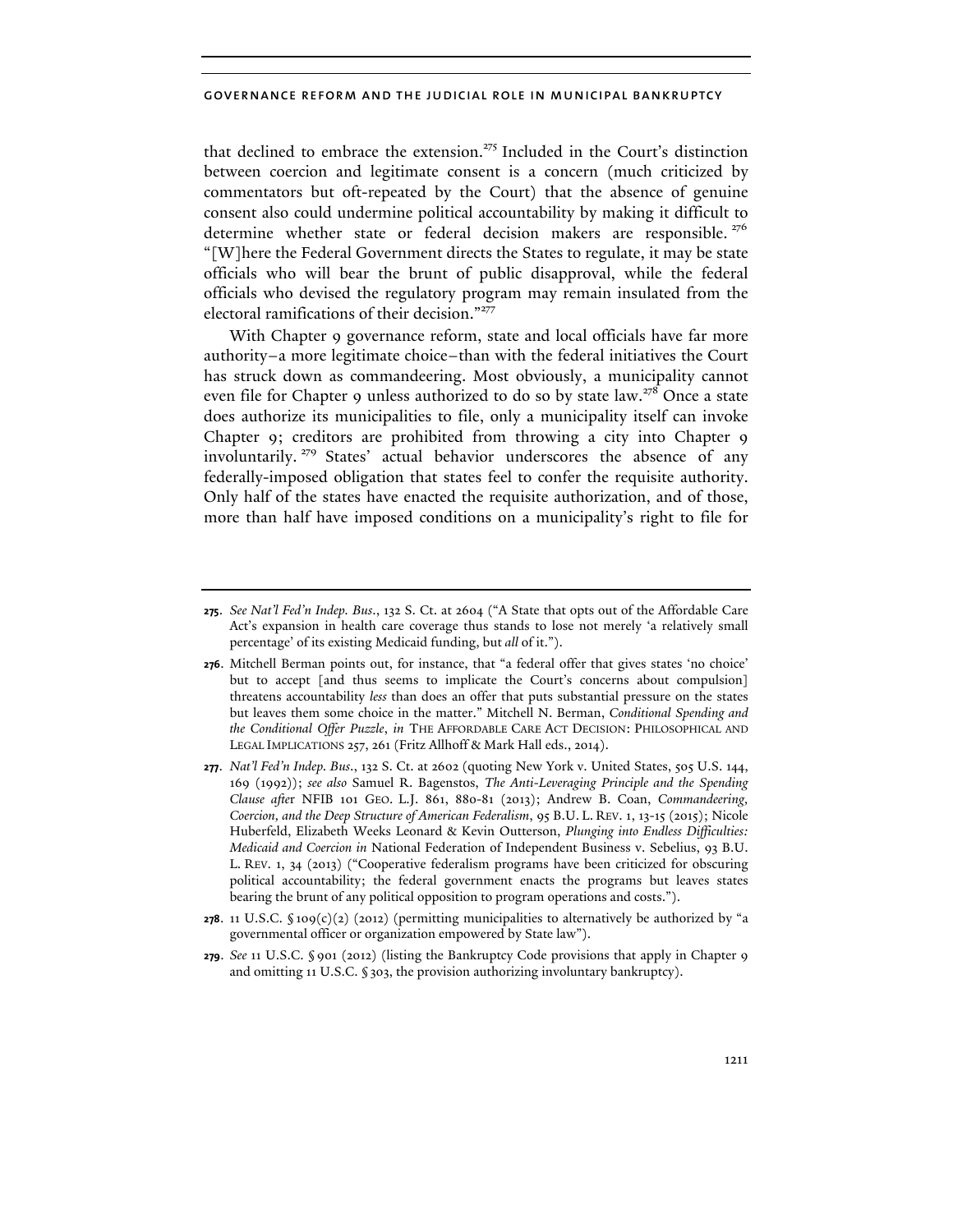Chapter 9.<sup>280</sup> Only *after* its state has authorized municipal bankruptcy, and *after* a city voluntarily files for bankruptcy, would the city face a more constrained choice: either reform its governance or run the risk that the bankruptcy judge will decline to approve the city's debt adjustment plan. Even this choice is more meaningful than the state's options under the Medicaid extension in *NFIB*, since a municipality that declined to implement governance reform would not be forced to give up federal benefits it had previously enjoyed.

Under nearly any ordinary understanding of coercion and consent, the governance reform proposals we have advocated neither coerce nor compel state and local decision makers.<sup>281</sup> Even if one accepted the proposition that federal taxation for federal programs could impose the same constraints on states as direct commandeering by crowding out the states' capacity to raise their own taxes for their own purposes, $282$  conditions imposed on a debt

**<sup>280</sup>**. *See, e.g.*, CHAPMAN AND CUTLER LLP, *supra* note 143, at 51 (noting that twelve states provide unconditional authorization, twelve other states authorize filing conditioned on additional state action, and three other states grant "limited authorization").

**<sup>281</sup>**. Under the definition of coercion Mitchell Berman advocates in his recent critiques of the Supreme Court's case law, Chapter 9 governance reform is a closer call than it is under the Court's treatment of the term. Berman defines coercion as improper pressure on a state's exercise of its rights, and frames one dimension of the inquiry in terms of whether Congress would wish to supply a benefit even without the inducement it has attached. *See* Berman, *supra* note 276, at 268. In an important new article, Einer Elhauge develops a somewhat similar theoretical framework, distinguishing between contrived threats and uncontrived warnings. *Contrived Threats v. Uncontrived Warnings: A General Solution to the Puzzles of Contractual Duress, Unconstitutional Conditions, and Blackmail*, 83 U. CHI. L. REV. (forthcoming 2016) (manuscript at 21) (on file with authors). In the Chapter 9 context, this could be construed as asking whether Congress would provide a Chapter 9 discharge even if municipalities did not reform their governance. The answer could be "yes," although Congress also might be reluctant to offer the discharge to a substantial city whose failure to reform its governance undermines the prospects for a successful recovery. *See* Mitchell N. Berman, *Coercion, Compulsion, and the Medicaid Expansion: A Study in the Doctrine of Unconstitutional Conditions*, 91 TEX. L. REV. 1283, 1343-44 (2013) ("Even if Congress would have some affirmative reason to provide an offered benefit notwithstanding the state's noncompliance with a condition, non-provision of the benefit does not amount to a proscribed penalty if the reasons that militate against providing the benefit, and that Congress treats as overriding, do not depend upon making the state's exercise of its rights more costly.").

**<sup>282</sup>**. The dissenters in *National Federation of Independent Businesses* relied on the relationship between federal and state taxation as part of their argument for invalidating the Affordable Care Act. Nat'l Fed'n Indep. Bus., 132 S. Ct. at 2662 n.13 (Scalia, J., dissenting). Similar arguments previously appeared in the academic literature. *See, e.g.*, Matthew D. Adler & Seth F. Kreimer, *The New Etiquette of Federalism:* New York*,* Printz*, and* Yeskey, 1998 SUP. CT. REV. 71, 107; Lynn A. Baker, *Conditional Federal Spending After* Lopez, 95 COLUM. L. REV. 1911, 1935-47 (1995); Lynn A. Baker & Mitchell N. Berman, *Getting off the Dole: Why the*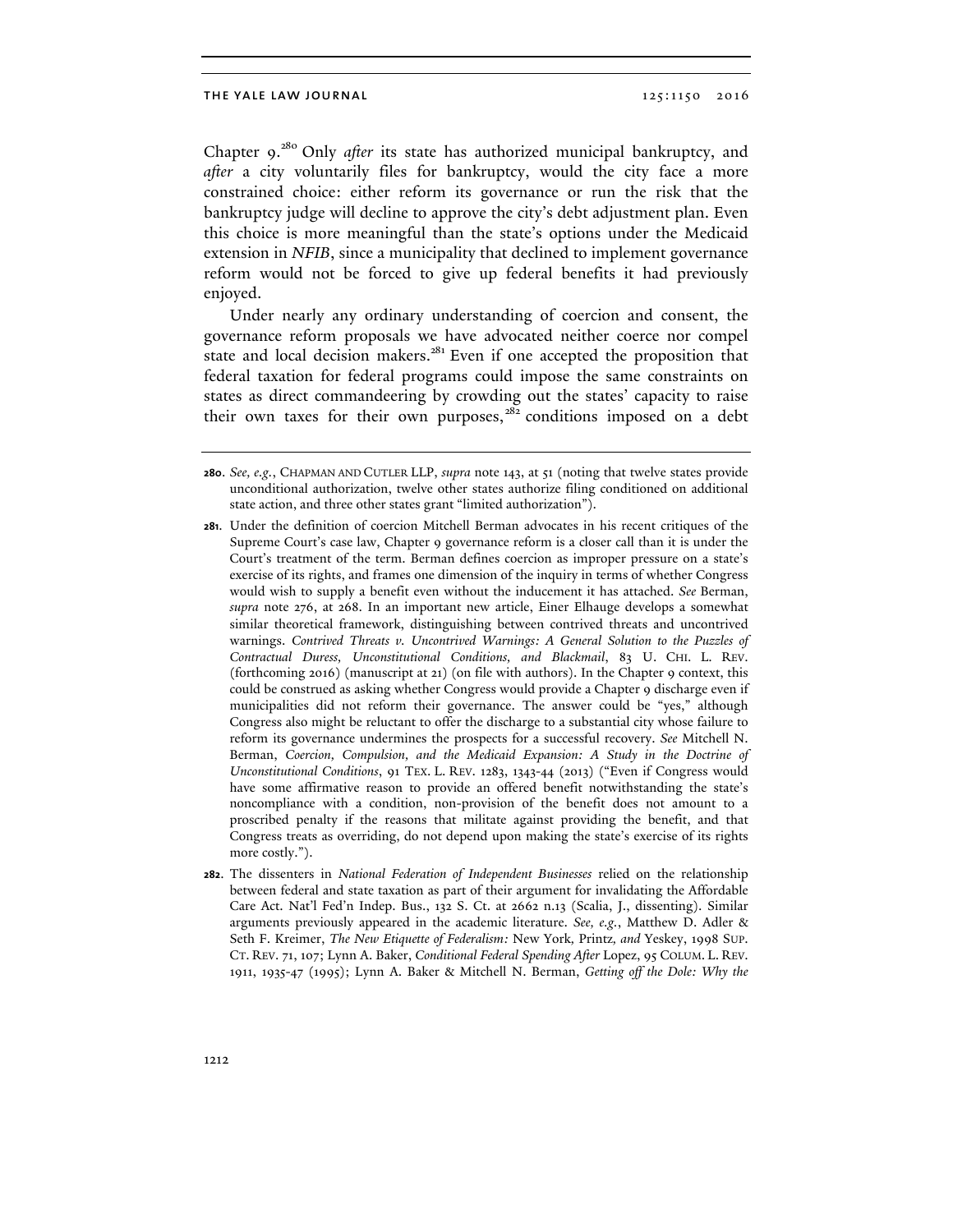adjustment plan in bankruptcy do not entail any federal taxation. Governance reform, at least where related to the risk of profligacy, also is directly related to Chapter 9's financial objectives and thus does not raise germaneness concerns.<sup>283</sup> Finally, by their very nature, conditions created by a federal judge on a case-by-case basis to fit the circumstances of an individual municipality in a Chapter 9 proceeding (itself an infrequent phenomenon) impose a much lower threat to federalism principles than congressional action that simultaneously applies to all states and their political subdivisions. To the extent that the value of federalism lies in experimentation and variety in the provision of goods, services, or government institutions, $284$  or in the capacity of those with different preferences to sort themselves into hospitable jurisdictions,<sup>285</sup> little is lost should federal action induce a single municipality to alter its governance structure.

Nevertheless, and notwithstanding our analogy to the Spending Clause, there are dissimilarities between federal grants and federally approved debt adjustment, and these dissimilarities point in different directions with respect to the legitimacy of federal intervention in restructuring local governments. As commentators have argued, spending from a federal treasury subject to a budget constraint assumes a zero-sum quality that requires legislators to internalize the costs of their decisions because they must pay for even conditional spending by either sacrificing other budget items or raising taxes. <sup>286</sup> In theory, spending from a fixed budget also induces potential recipients to monitor overall spending to ensure that they obtain a fair share of expenditures. Either argument indicates that there are political limits to the federal government's capacity to pursue its own policies at the expense of the states. Federal bankruptcy control over municipalities, however, does not have the same zero-sum quality. Thus, there is greater risk of federal overstepping of

- **283**. *See, e.g.*, Baker, *supra* note 282, at 1966-74; Elhauge, *supra* note 281, at 49-50 (discussing germaneness and characterizing non-germane conditions as likely to be impermissible threats).
- **284**. *See* New State Ice Co. v. Liebmann, 285 U.S. 262, 311 (1932) (Brandeis, J., dissenting) ("It is one of the happy incidents of the federal system that a single courageous State may, if its citizens choose, serve as a laboratory; and try novel social and economic experiments without risk to the rest of the country.").
- **285**. *See* McConnell, *supra* note 23, 1501-07.
- **286**. *See, e.g.*, Brian Galle, *Getting Spending: How to Replace Clear Statement Rules with Clear Thinking About Conditional Grants of Federal Funds*, 37 CONN. L. REV. 155, 185-91 (2004).

*Court Should Abandon Its Spending Doctrine, and How a Too-Clever Congress Could Provoke It To Do So*, 78 IND. L.J. 459 (2003); Michael C. Dorf & Charles F. Sabel, *A Constitution of Democratic Experimentalism*, 98 COLUM. L. REV. 267, 430-31 (1998). For doubts that federal taxation has a negative effect on state revenue raising, see Brian Galle, *Does Federal Spending "Coerce" States? Evidence from State Budgets*, 108 NW. U. L. REV. 989 (2014).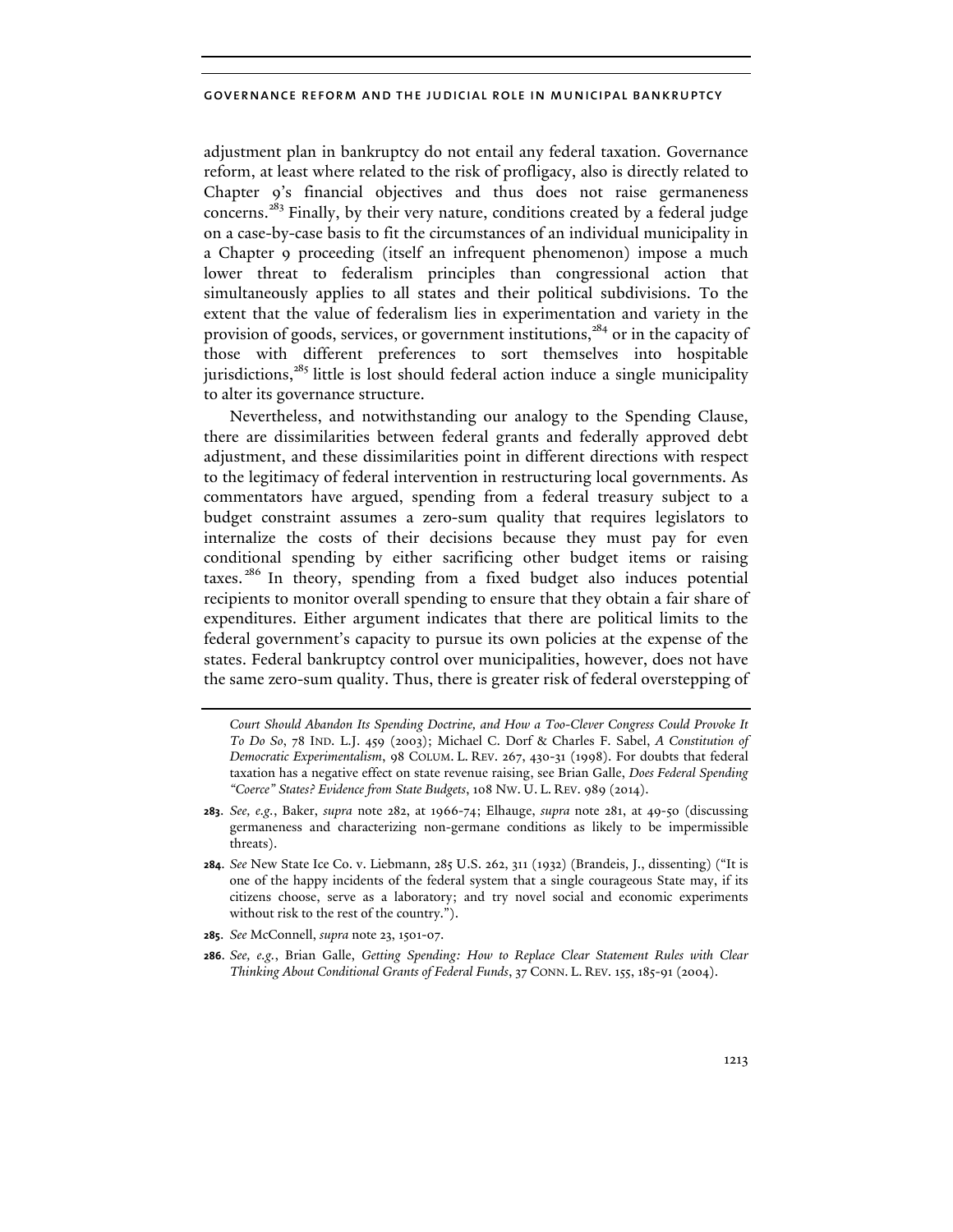boundaries. On the other hand, the availability to states of alternatives to federal bankruptcy dilutes the claim that the federal government is commandeering an operation in which states could not otherwise engage on their own terms. States remain free to deal with municipal insolvency by negotiating with creditors for consensual adjustments or providing assistance, perhaps accompanied by financial control boards or other arrangements that address the problem of moral hazard that might otherwise imperil bailouts. These mechanisms may be less efficient and more costly than federal bankruptcy law. But the experiences of municipalities that resolved substantial financial distress without bankruptcy—such as New York City, Philadelphia, and Cleveland—demonstrate that viable, if less desirable, alternatives to federal involvement exist. $287$ 

We acknowledge, however, that two additional considerations could make our case a closer call. The first is political accountability. Suppose a bankruptcy judge threatened to deny confirmation unless a city reformed its governance, but did not provide any specific guidance. If the city proposed, for example, to privatize its sanitation department by contracting with private providers as part of its debt adjustment plan, city voters might not know for sure whether to treat city officials or the federal bankruptcy judge as responsible for the new governance framework. Interestingly, these accountability concerns counsel in favor of giving bankruptcy judges authority to mandate governance reform directly, rather than relying on their indirect power under current law to veto a plan that lacks governance reform as infeasible.<sup>288</sup> Either way, so long as bankruptcy judges are explicit about their expectations for governance reform, the lines of accountability seem sufficiently clear to assuage concerns about blurred responsibility. Moreover, Chapter 9 governance reform is subject to an important check that is entirely absent under true commandeering: as noted earlier, if municipal voters do not like the governance reform, they could remove it after the bankruptcy case. Any reforms would be fully reversible, subject only to the constraints that state law or the city charter put on governance change. We anticipate that such reversals would be infrequent, both because of the stickiness of the new status quo and because, if the governance reform does translate into fiscal responsibility, residents will prefer

**<sup>287</sup>**. *See Actions Taken by Five Cities to Restore Their Financial Health: Hearing Before the Subcomm. on D.C. of the H. Comm. on Gov't Reform & Oversight*, 104th Cong. (1995) (recounting efforts taken by states and localities to deal with fiscal distress in Chicago, Cleveland, New York City, Philadelphia, and Yonkers).

**<sup>288</sup>**. "[I]n such a case," as Justice O'Connor put it in *New York v. United States*, "it is the Federal Government that makes the decision in full view of the public, and it will be public officials that suffer the consequences if the decision turns out to be detrimental or unpopular." 505 U.S. 144, 168 (1992).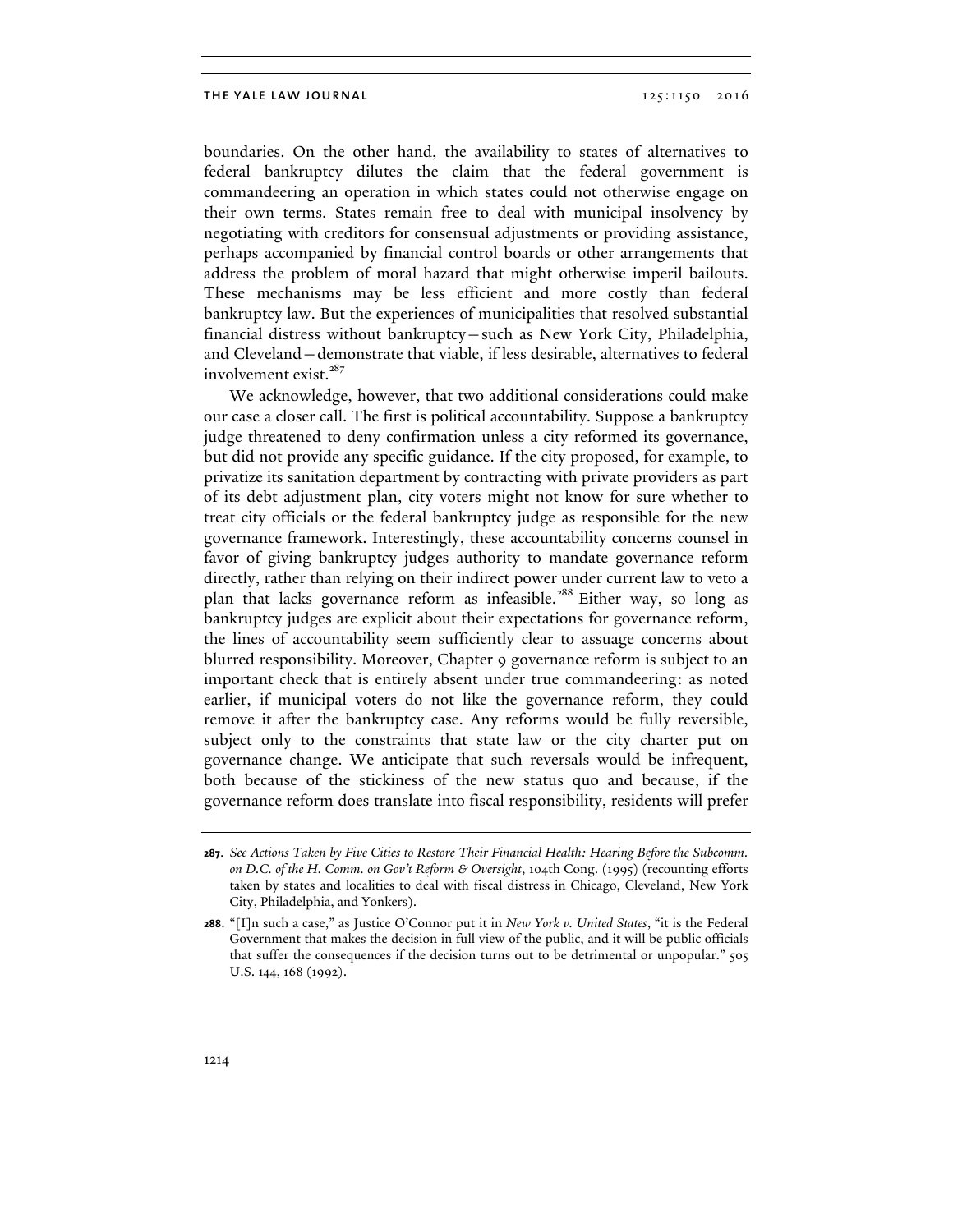it to the prior government structure. But the possibility of reversal does retain some autonomy for the municipality, which is lacking in the commandeering decisions.

Despite these protections, one might still worry that the rights bankruptcy interferes with are so important that even meaningful state and local consent to the reforms are not sufficient. "Where Congress exceeds its authority relative to the States," Justice O'Connor explained in *New York v. United States*, "the departure from the constitutional plan cannot be ratified by the 'consent' of state officials."289 Indeed, *Ashton* was predicated in part on the proposition that "[n]either consent nor submission by the States can enlarge the powers of Congress."<sup>290</sup> The right of the state to determine the governance structure of its cities could be seen, in a sense, as inalienable.<sup>291</sup>

In our view, this final objection is the most serious concern with our governance proposal. The first thing to note in response is that courts have traditionally been less deferential to local governments than state governments. The Supreme Court has long construed the Eleventh Amendment as prohibiting lawsuits against states and state officials, for instance, but not against local officials.<sup>292</sup> In other areas as well, the Court has adopted a less deferential approach to local government. Municipalities are "persons" for purposes of civil rights liability under 42 U.S.C. § 1983;<sup>293</sup> states are not.<sup>294</sup> Further, states enjoy broader antitrust immunity than their political subdivisions.<sup>295</sup> It is also important to point out once again that deep financial distress is emblematic of the failure of a city's democratic processes. Displacement of those processes in an effort to restore the financial stability

- **292**. *See, e.g.*, Monell v. Dep't of Soc. Serv, 436 U.S. 658, 690 n.54 (1978); Mt. Healthy City Sch. Dist. Bd. of Educ. v. Doyle, 429 U.S. 274, 280-81 (1977).
- **293**. *See Monell*, 436 U.S. at 658.
- **294**. *See* Will v. Mich. Dep't of State Police, 491 U.S. 58, 71 (1989).
- **295**. *Compare* Town of Hallie v. City of Eau Claire, 471 U.S. 34, 40 (1985) (holding a municipality enjoys antitrust immunity only if the state has clearly authorized a restraint), *with* Parker v. Brown, 317 U.S. 341, 351 (1943) (holding the Sherman Act does not apply to states).

**<sup>289</sup>**. *Id.* at 182. The Court has made similar statements in other cases. *See, e.g.*, Bond v. United States, 131 S. Ct. 2355, 2364 (2011).

**<sup>290</sup>**. Ashton v. Cameron Cty. Water Improvement Dist. No.1, 298 U.S. 513, 531 (1936).

**<sup>291</sup>**. We borrow this characterization from a classic article by Seth Kreimer. *See* Seth F. Kreimer, *Allocational Sanctions: The Problem of Negative Rights in a Positive State*, 132 U. PA. L. REV. 1293, 1378 (1984). Although she critiques the inalienability concept, Kathleen Sullivan incorporates somewhat similar concerns into her theory of unconstitutional conditions. *See* Kathleen M. Sullivan, *Unconstitutional Conditions*, 102 HARV. L. REV. 1413, 1489-1504 (1989) (advocating an emphasis on preserving private ordering, ensuring evenhandedness, and preventing constitutional caste).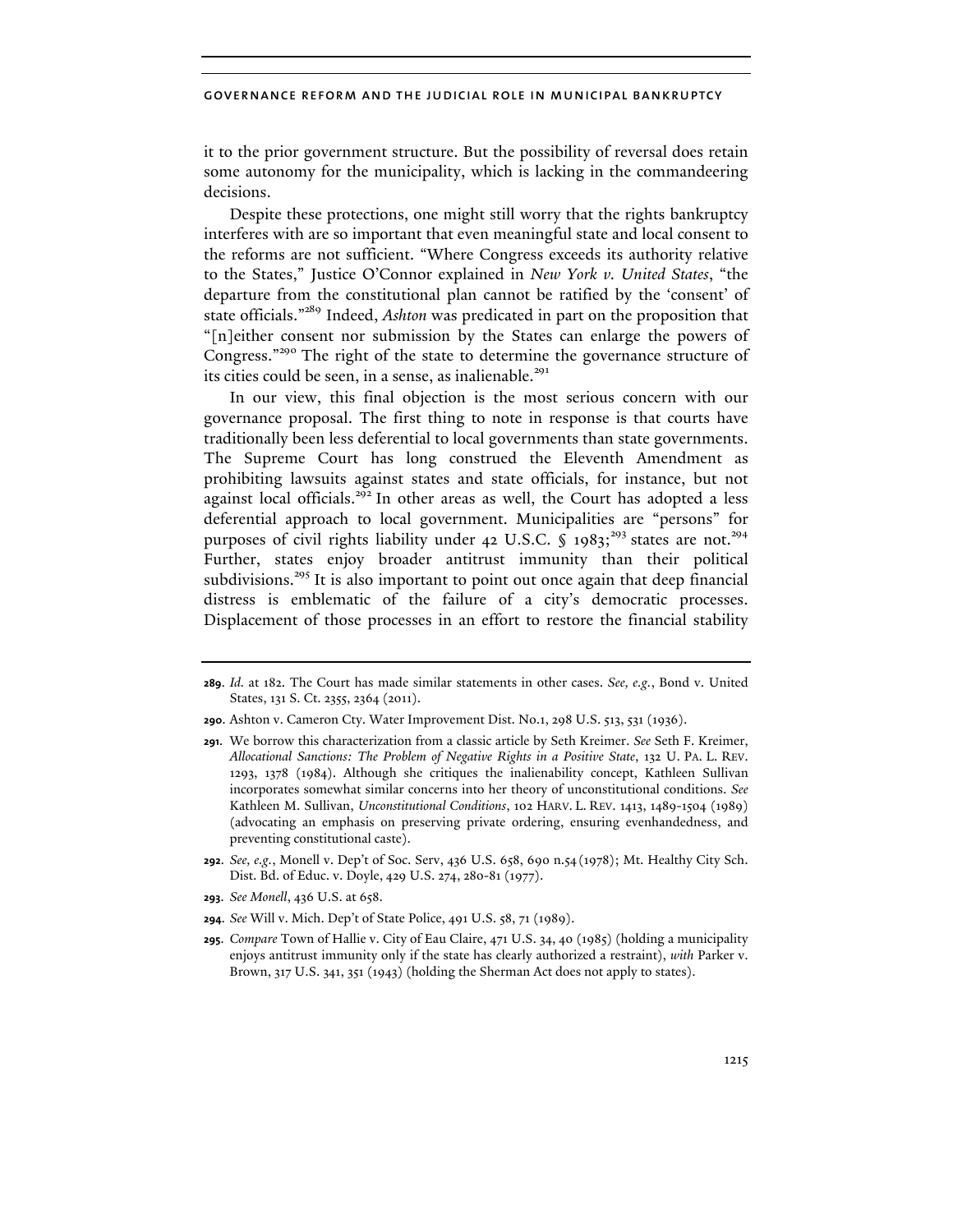that a well-functioning democracy would pursue arguably is far less problematic than it might be with a city that is already providing the local public goods that localities are created to deliver.<sup>296</sup>

## *D. Will Bankruptcy Judges Make Matters Worse?*

Even if governance reform is legally permissible under both Chapter 9 and the Constitution, some might raise prudential objections, arguing that bankruptcy court intervention could do more harm than good. The first reason for skepticism concerns an empirical difficulty. Even if it is appropriate to use Chapter 9 for structural reform where governance issues are a cause of bankruptcy, are bankruptcy judges competent to distinguish cases in which fiscal distress emerges from internal dysfunction rather than exogenous circumstances? It is, for example, plausible that Detroit's decline was caused as much by the exit of the auto industry, an increase in energy prices that drove industry to the Sun Belt, and high labor costs as by municipal policies.<sup>297</sup> One might question whether courts can disaggregate the various causes of fiscal distress or distinguish symptom from cause. Given that judicial intervention would interfere with democratic governance, restructuring would be appropriate only when political failure was clearly a major contributor to fiscal failure.

Despite their limitations, bankruptcy judges will often be able to determine whether fiscal instability is due to some exogenous event or to political dysfunction. The bankruptcy filing in Harrisburg, Pennsylvania, for example, was precipitated by an investment in a failed incinerator project that did not

**<sup>296</sup>**. Arguably cutting the other way is the novelty of our proposal to use Chapter 9 to achieve governance reform. *See* Kreimer, *supra* note 291, at 1359 (identifying the historical status quo as one of three baselines courts should take into account in assessing whether conditions are permissible). But cities with substantial governance problems have not filed for bankruptcy in the past, so the governance issues that concern us also are quite new.

**<sup>297</sup>**. Population changes suggest that the decline of Detroit was not fully attributable to exit induced by external forces. The population of Detroit declined from 951,270 in 2000 to 680,250 in 2014. *See State & County QuickFacts: Detroit (City), Michigan*, U.S. CENSUS BUREAU (Dec. 2015), http://quickfacts.census.gov/qfd/states/26/2622000.html [http:// perma.cc/7FGX-P73Y] (estimating population in 2014); *American Fact Finder*, U.S. CENSUS BUREAU (2000), http://factfinder.census.gov/faces/tableservices/jsf/pages/productview .html [http://perma.cc/4JS5-TW89] (providing population in 2000). But the population of Oakland County, which borders Detroit, increased from 1,194,156 to 1,237,868 during the same period. *State & County QuickFacts: Oakland County, Michigan*, U.S. CENSUS BUREAU (Sept. 2015), http://quickfacts.census.gov/qfd/states/26/26125.html [http://perma.cc/QW46 -SF6Q]. Exit from Detroit did not necessarily mean exit from the metropolitan area.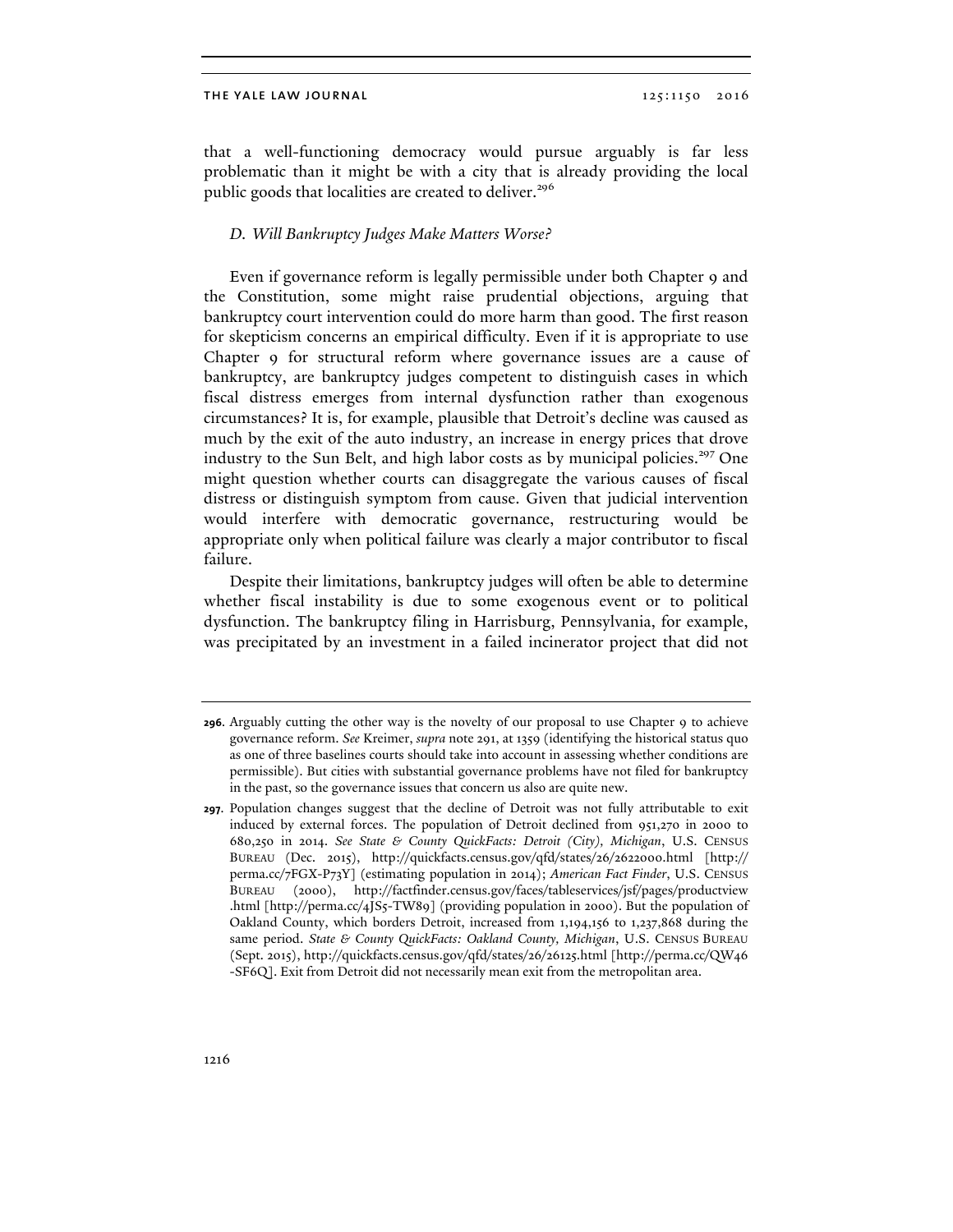necessarily reflect broad-based fiscal impropriety.<sup>298</sup> But even municipalities that suffer exogenous shocks have opportunities to recover or to adjust to new circumstances. Failure to do so may be a consequence of entrenched decisionmaking structures rather than of the initial event.

Some evidence of political dysfunction may be inferred where bankruptcy has been preceded by a period of decline in tax revenues and population without offsetting reductions in expenditures and with heavy reliance on borrowing. Some evidence suggests that high debt levels and high spending levels are correlated with political relationships rather than with structural factors outside the control of city officials.<sup>299</sup> Therefore, increasing debt-torevenue ratios or increasing deficits over a period of years may demonstrate a lack of political will to confront long-term distress in order to serve short-term interests. Increases in workforce or expenditures to groups that have an advantage in organizing may also be indicia that politics rather than resident demand has been driving unsustainable budgetary decisions.<sup>300</sup> For example, at the height of its fiscal crisis in 1976, New York City's municipal public employment levels and labor costs per capita were significantly above those of virtually all other major municipalities (with the exception of the District of Columbia), perhaps indicating the strength of interest groups rather than service demand.<sup>301</sup> Detroit's decline was characterized by inefficiencies in the delivery of municipal services—such as reduced collection rates of property taxes, redundancy in municipal functions, mismanagement of grant funding,

- **298**. *See* Sabrina Tavernise, *Governor Moves To Take Fiscal Control of Pennsylvania's Capital*, N.Y. TIMES (Oct. 20, 2011), http://www.nytimes.com/2011/10/21/us/governor-corbett-ofpennsylvania-moves-to-take-control-of-harrisburg.html [http://perma.cc/D3MD-JGHK]. The bankruptcy of Jefferson County, Alabama may be a closer case. That petition was also precipitated by a singular event—debt issued to finance construction and repair of a county sewer system as required by a consent decree entered into to abate pollution. But both the disrepair that necessitated the new construction and the financing necessary to remediate it were characterized by political dysfunction, including graft and fraud by county commissioners. For a brief history, see *In re* Jefferson County, 474 B.R. 228, 237-40 (Bankr. N.D. Ala. 2012).
- **299**. *See* Guntram B. Wolff, *Fiscal Crises in U.S. Cities: Structural and Non-Structural Causes* 11 (Ctr. for European Integration Studies, Univ. of Bonn, Working Paper No. B 28-2004, 2004), http://repec.org/res2004/Wolff.pdf [http://perma.cc/58SV-2QCU] (purporting to demonstrate that extreme fiscal outcomes are the result of nonstructural factors such as mismanagement, union-power in public administrations, and weak mayors).
- **300**. *See* Robert P. Inman, *How to Have a Fiscal Crisis: Lessons from Philadelphia*, 85 AM. ECON. REV. 378, 383 (1995) (attributing fiscal decline in Philadelphia to two factors: an increasingly poor population and rising public-employee compensation).
- **301**. *See* SHEFTER, *supra* note 119, at 118-19. Shefter also finds that "[a]gain with the exception of Washington, municipal labor costs relative to the local economy loomed from 1.4 to 6.9 times greater in New York than in any of the nation's other major cities." *Id*. at 119.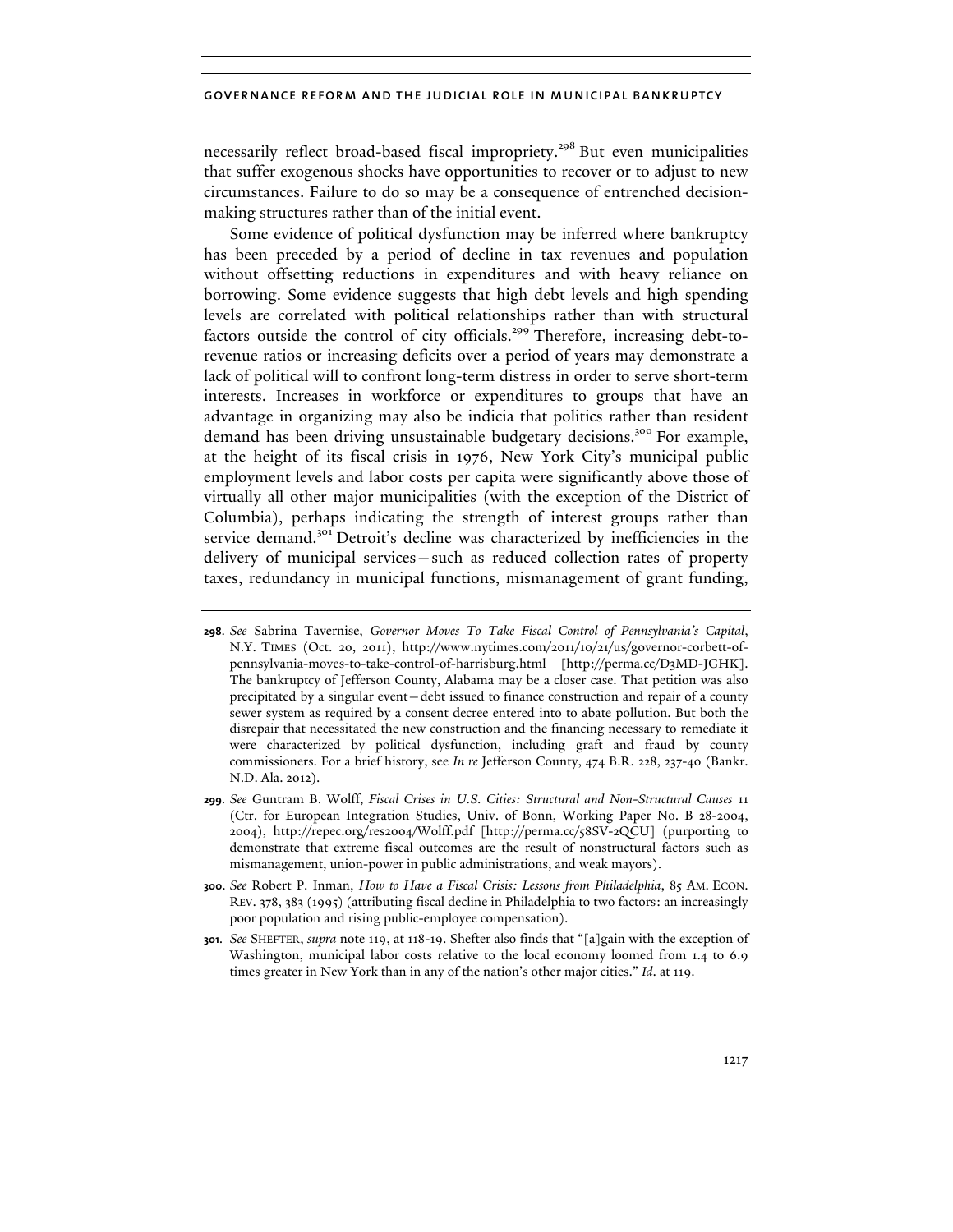and public employee work rules based on seniority—rather than simply insufficient revenues.<sup>302</sup> Therefore, it appears that, notwithstanding frequent ambiguity about the causal relationship between governance and fiscal distress, even a court wary of interfering with municipal structures would be able to identify situations in which the link is sufficiently clear to justify remedial efforts.

Causation difficulties, however, do not exhaust the potential objections to allocating the responsibility to bankruptcy courts. A second difficulty involves the unintended consequences of any proposed governance reform. In this version of the "grass is greener" fallacy, the court may compare an existing, failed governance structure with an untried but romantic one. It is plausible that courts desirous of doing *something* to address a distressed city's political dysfunction could advocate structural reform that is ill-suited to the situation. We have, for example, indicated that the empirical literature on the relationship between government structure and fiscal performance is not monolithic.<sup>303</sup> Thus, it is plausible that a recommended reorganization will not have the anticipated effects.

The variety of governance structures in both private and public realms suggests that no costless version of governance exists. Instead, different structures generate different costs and benefits. As we have noted, centralized governance promotes unified decision making in a manner that considers the interests of all constituents and thus avoids the adverse effects of fragmentation.<sup>304</sup> But centralization simultaneously creates a risk of political monopoly and disenfranchisement of those with minority views, and those features can also lead to problematic financial effects. Centralized local governments, for example, can direct public expenditures to a political base even though the overall effect is to dilute the financial stability of the locality as a whole.<sup>305</sup> There is a risk that the institutions selected to address the governance failures to which a bankruptcy judge attributes fiscal distress will simply generate new difficulties that are different from, but not necessarily less serious than, those that the court purports to remedy.

Even institutional structures that increase financial stability may generate offsetting costs in terms of democratic governance or misallocation of resources

**<sup>302</sup>**. *See Proposal for Creditors*, CITY OF DETROIT 61-78 (2013), http://archive.freep.com/assets /freep/pdf/C4206913614.pdf [http://perma.cc/9XMH-GD5R].

**<sup>303</sup>**. *See supra* notes 161-165, 186-191 and accompanying text.

**<sup>304</sup>**. *See supra* Section III.A.

**<sup>305</sup>**. *See* Edward L. Glaeser & Andrei Shleifer, *The Curley Effect: The Economics of Shaping the Electorate*, 21 J.L. ECON. & ORG. 1 (2005) (recounting episodes of redistribution to favored groups).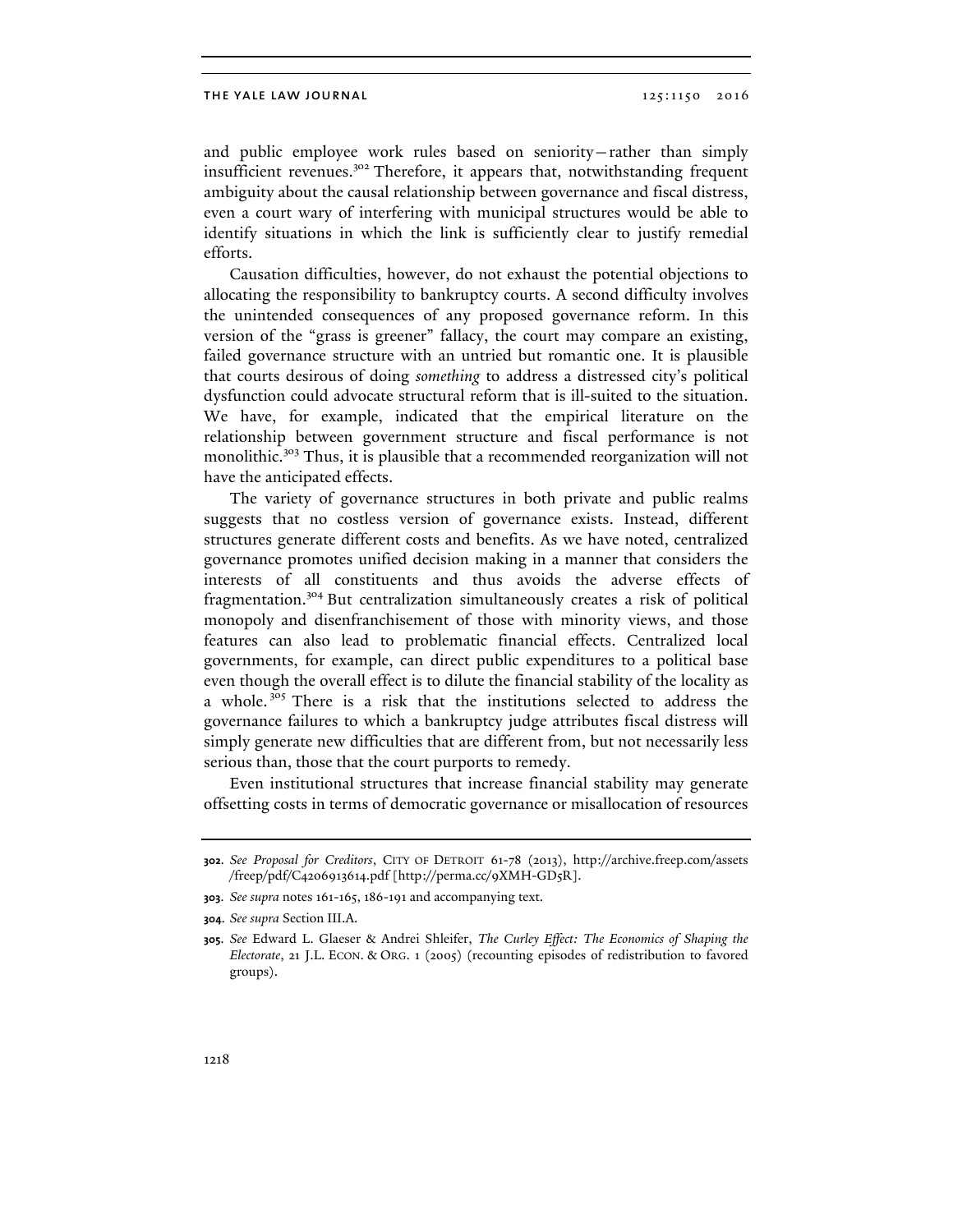to a new, but no more deserving, class of favored beneficiaries. A strong mayor may have the capacity to eliminate expensive projects that the majority of residents find too costly, but may also eliminate projects that the majority supports.<sup>306</sup> Some structural reforms could frustrate positive change by handing power to a group disinclined to implement it, such as if at-large council members turned out to favor the status quo more than those elected from districts.

While we acknowledge the risk, it is also important to recognize that similar uncertainties underlie restructuring of firms under Chapter 11.<sup>307</sup> Moreover, a court that induces consideration of structural reforms can hear arguments and evidence about existing political dysfunction and the propriety of reorganization in a particular case, shedding light on issues that Chapter 9 cases currently ignore, even in spite of their relevance to fiscal stability. Where a locality suffers political conditions sufficiently dysfunctional to precipitate debt adjustment in bankruptcy and sufficiently entrenched to resist internal reform, it may be desirable to accept the risk of unintended consequences over the certainty of structurally induced fiscal distress.

## *E. Will Governance Reform Discourage Bankruptcy Filings?*

A final concern is that the prospect of governance reform might have a chilling effect on municipal bankruptcy filings. Municipalities may be more reluctant to file for Chapter 9 relief because those who are currently charged with making that decision will be disinclined to initiate a process that could dilute their authority. Relatedly, states, which have full discretion to prevent their municipalities from filing for Chapter 9 relief, could be reluctant to grant the requisite specific authority<sup>308</sup> necessary to allow even a willing municipality to enter Chapter 9 because the state prefers to maintain control over the

**<sup>306</sup>**. Indeed, some commentators use that possibility to explain the continued existence of both mayor-council and council-manager forms of local government. *See* Coate & Knight, *supra*  note 183, at 83.

**<sup>307</sup>**. There is, for example, a substantial debate in the literature concerning the fiscal effects of staggered terms for boards of directors. *See, e.g.*, Lucian A. Bebchuk & Alma Cohen, *The Costs of Entrenched Boards*, 78 J. FIN. ECON. 409, 410, 430 (2005) (finding staggered boards established in corporate charter reduce firm value more than those established in bylaws); Morgan J. Rose, *Heterogeneous Impacts of Staggered Boards by Ownership Concentration*, 15 J. CORP. FIN. 113, 115, 127 (2009); Lucian A. Bebchuk et al., *Staggered Boards and the Wealth of Shareholders: Evidence from Two Natural Experiments* 23 (Nat'l Bureau of Econ. Research, Working Paper No. 17127, 2011), http://nber.org/papers/w17127 [http://perma.cc/SXL7 -ZHZN].

**<sup>308</sup>**. *See* 11 U.S.C. §109(c)(2) (2012).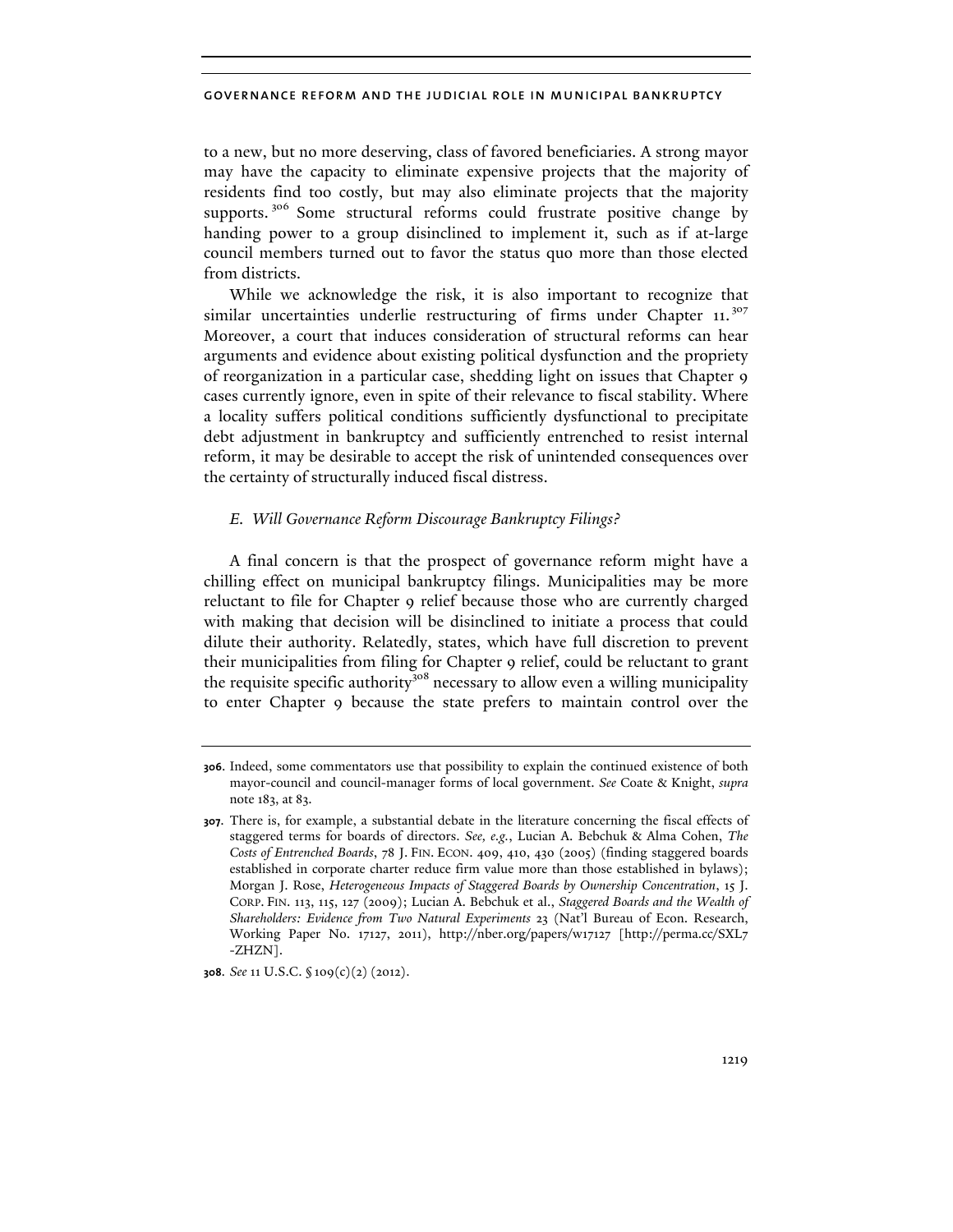#### THE YALE LAW JOURNAL 125:1150 2016

governance of its political subdivisions. In either case, the effect would be to deny a fiscally distressed municipality the benefits from debt adjustment only available in Chapter 9. Perhaps it would be preferable to permit the limited relief available under the current regime and hope that recidivism will not occur rather than to risk municipal or state avoidance of an imperfect, but useful, debt adjustment process.

Although these concerns are real, we doubt that the risk of governance restructuring within bankruptcy would alter the calculus of either municipal or state officials concerning the decision to enter or permit a Chapter 9 filing. From the perspective of municipal officials, the possibility of diminished power looms large. But the officials of a municipality that is on the cusp of bankruptcy face a highly uncertain future; if debt adjustment is necessary to avoid further deterioration of the local economy and subsequent deterioration of officials' political future, then even self-interested officials may consider Chapter 9 to be the best alternative, notwithstanding the possibility of restructuring. As we noted above with respect to the possibility of obtaining consent under  $\zeta$  904, to the extent that the local executive would be the beneficiary of centralized decision making that we have associated with fiscal stability, a mayor is likely to prefer restructuring that would permit consolidation of budgetary decisions under his or her auspices to the status quo.<sup>309</sup> City council members, who are more likely to lose patronage and power under any movement toward a strong mayor system, might be more likely to oppose a Chapter 9 filing that risks restructuring.<sup>310</sup> In at least some cases, any objections of the city council will be irrelevant because other parties have the relevant authority when the municipality faces sufficient distress to warrant a Chapter 9 petition. New York, Michigan, and Rhode Island, for example, may place fiscally distressed localities under the supervision of a financial control board or emergency manager.<sup>311</sup> Once appointed, those authorities may recommend to state officials that the local government be authorized to file a Chapter 9 petition, as Detroit's emergency manager did,<sup>312</sup> or may directly file such a petition.<sup>313</sup>

**<sup>309</sup>**. *See supra* text accompanying note 250.

**<sup>310</sup>**. A brief review of authorizing statutes suggests that the legislative body of the municipality typically must vote to permit a bankruptcy filing. Pennsylvania is thus an exception in this regard, since it has enacted a special framework for distressed cities of the first class that ultimately vests the filing decision with the governor. 53 PA. STAT. AND CONS. STAT. ANN. §12720.211(b) (West 1998).

**<sup>311</sup>**. MICH. COMP. LAWS ANN. §141.1549 (West 2013); N.Y. LOCAL FIN. LAW §85.80 (McKinney 2009); 45 R.I. GEN. LAWS §45-9-7 (2009).

**<sup>312</sup>**. MICH. COMP. LAWS ANN. §141.1558(1) (West 2013).

**<sup>313</sup>**. N.Y. LOCAL FIN. LAW §85.80 (McKinney 2009).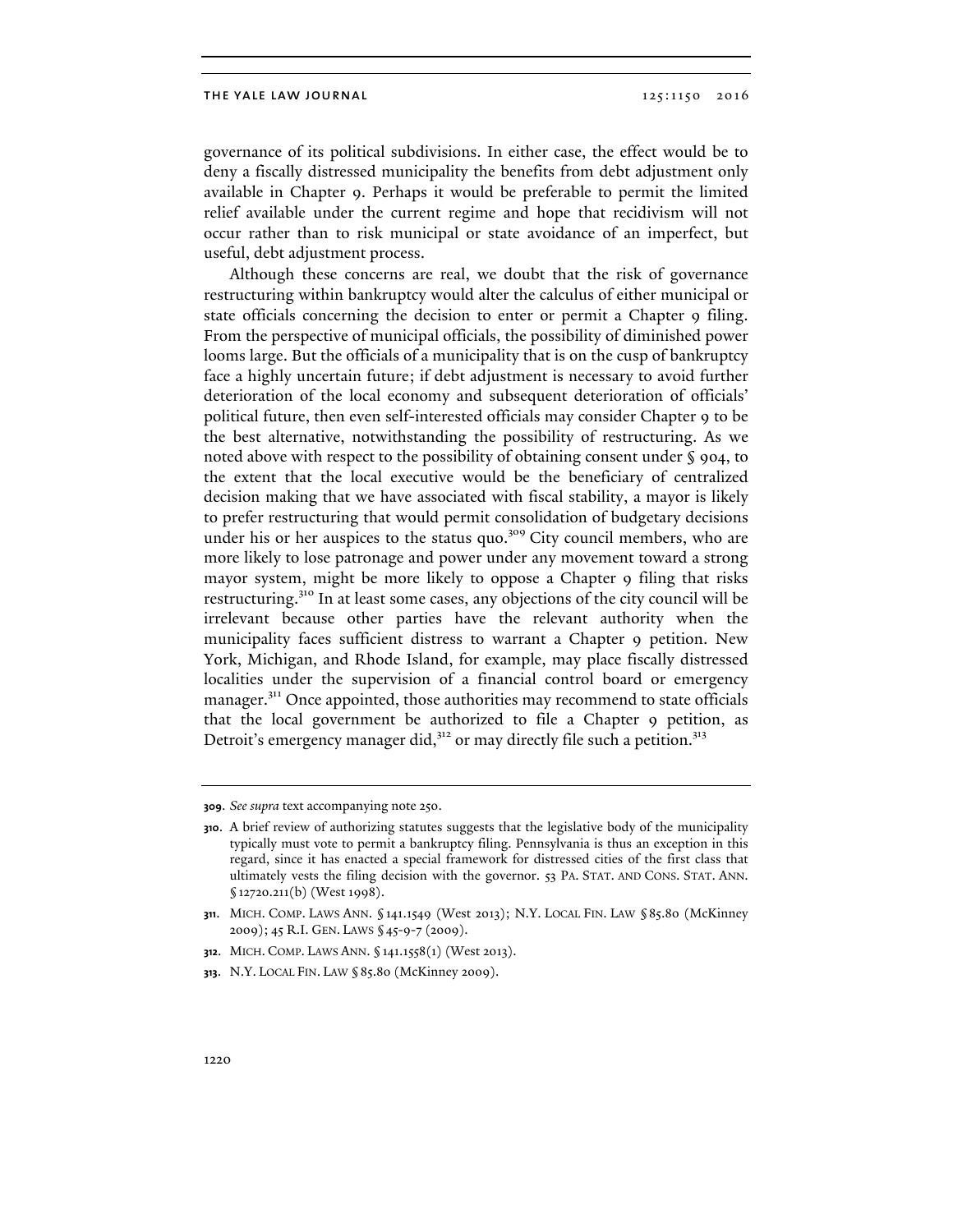Moreover, if governance restructuring were otherwise considered an appropriate role for a federal bankruptcy court, the potential tendency of city councils to avoid filings in order to retain authority could be overcome by an amendment to the Bankruptcy Code that placed filing authority in the hands of the local executive.

To be sure, a state may consider such intervention to be an intrusion on its own prerogative to determine the governance structure of its political subdivisions and forbid its municipalities from filing for Chapter 9. But the political economy of municipal fiscal distress is more complicated. The experiences of Detroit and New York City reveal that state officials may be reluctant to interfere with municipal political processes because local officials and constituencies may blame state officials for the diminution of local autonomy.<sup>314</sup> State officials, therefore, may prefer that any such diminution be imposed by a third party. The ability of state officials to "blame" a federal bankruptcy judge for redesigning institutions that enhance local (and state) fiscal stability may be sufficiently attractive to make Chapter 9 more appealing rather than less.<sup>315</sup>

Moreover, the threat that municipal restructuring poses to the state's plenary authority over its political subdivisions is perhaps more limited than initially appears to be the case. As we discuss below, the state retains the capacity to impose governance structures that render bankruptcy court intrusion unnecessary.<sup>316</sup> Even within bankruptcy, the state is likely to play a significant role in formulating the plan that the debtor municipality submits for confirmation. In addition to its other authority over a municipality, the state will typically be the source of substantial capital infusions that will be necessary to make any plan feasible.<sup>317</sup> Of course, the state's plenary authority over its localities survives bankruptcy so that the state presumably could also

**316**. *See infra* Part V.

**<sup>314</sup>**. *See, e.g.*, JONATHAN SOFFER, ED KOCH AND THE REBUILDING OF NEW YORK CITY 120 (2010) (reporting that Koch's reaction to the imposition of a financial control board was "if I were the Mayor, I would never have gone along with it: I don't think I could have accepted a state of affairs that made me one-seventh of a mayor."); Chris Savage, *The Scandal of Michigan's Emergency Managers*, THE NATION (Feb. 15, 2012), http://www.thenation.com/article/166297 /scandal-michigans-emergency-managers [http://perma.cc/2XYX-FNKV].

**<sup>315</sup>**. This suggests that some state officials may actually prefer that bankruptcy judges be given explicit authority to require governance change—or at the least, that judges clearly signal the governance changes they believe to be necessary to a feasible restructuring plan.

**<sup>317</sup>**. *See* Gillette, *supra* note 31, at 1414-16. Under the terms of the proposed plan for adjusting the debts of Detroit, the State of Michigan contributed \$98.8 million to the city's General Retirement System and \$96 million to the city's Police and Fire Retirement System. *In re* City of Detroit, 524 B.R. 147, 170 (Bankr. E.D. Mich. 2014).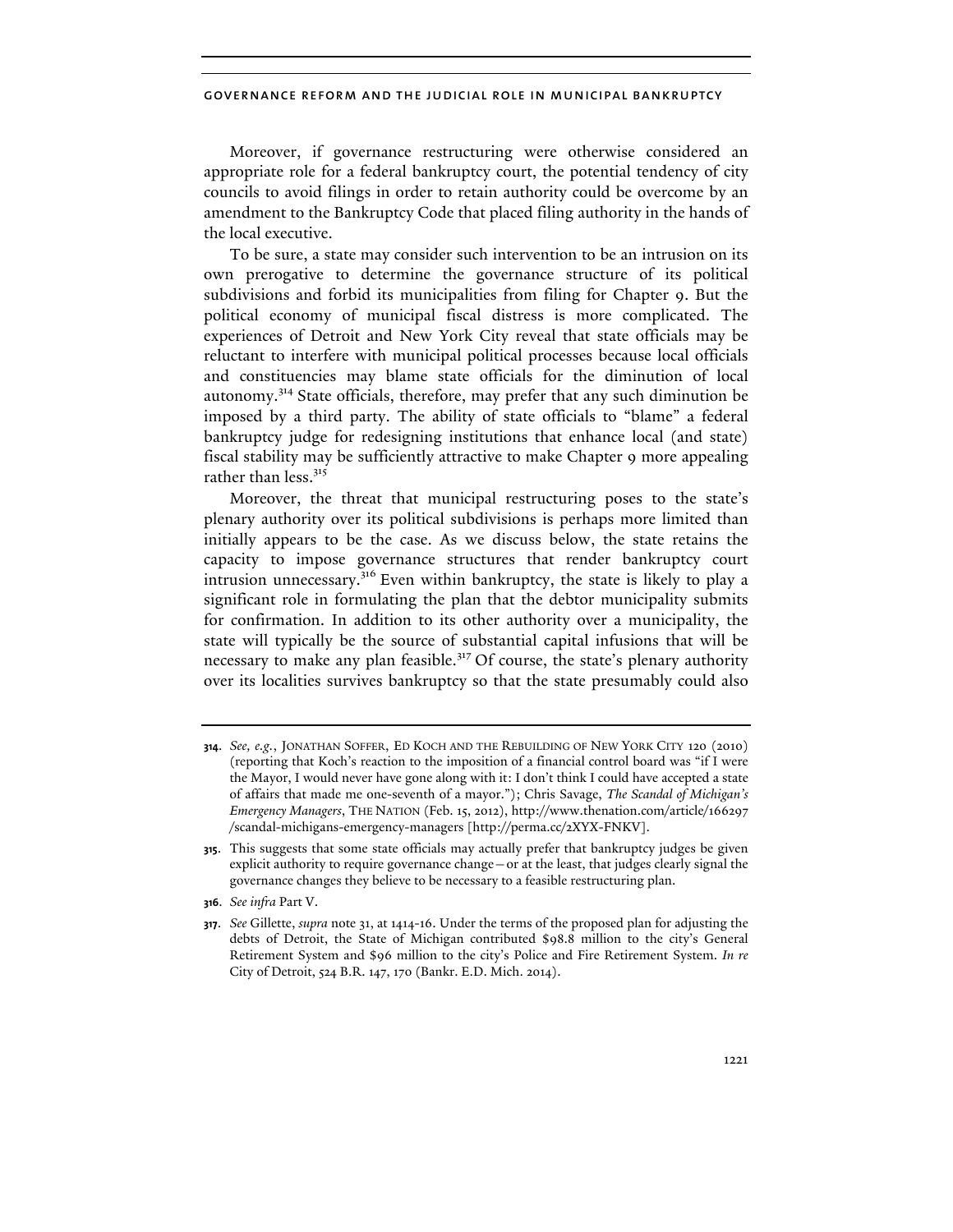intervene subsequent to the municipality's exit from bankruptcy to readjust the local governance structure. As a result, any action taken by the bankruptcy court that conflicted with state preferences could be temporary.

The state might not object for yet another reason as well. The state could effectively pre-empt federal bankruptcy court intervention if the state itself took action that addressed governance issues in fiscally distressed localities. Indeed, one benefit of allowing a federal bankruptcy court to restructure municipal governance is that the threat of judicial intervention could induce states to act more expeditiously in addressing local structural defects and thus avoid the need for a bankruptcy court to take any measures. In short, the very presence of the power to restructure municipal governance in bankruptcy could render its exercise superfluous.

That possibility, however, raises a related question: If states have the capacity to alter municipal governance structures, why not leave that task to the state and limit the bankruptcy court to the traditional role of adjusting debts? It is to that question that we next turn.

### **v. why not the state?**

In this Part, we address the capacity of states, rather than bankruptcy courts, to restructure dysfunctional local governments. We begin by acknowledging that states have political and institutional advantages over courts for this purpose. But we contend that there will be occasions when the state is disabled from exploiting those advantages. Restrictions on state intervention result from two sources. First, legal doctrines that define the relationship between the state and its political subdivisions may prevent state interference with local governmental structures. Those doctrines typically arise from principles of home rule that grant municipal governments immunity from state interference with respect to local internal organization. Second, the political economy of state intervention may render it difficult for states to intervene in local institutional design, even when the state has the legal authority to do so.

If governance restructuring is vital to municipal fiscal health, the natural question to ask is why the state, rather than a federal bankruptcy court, is not the appropriate entity to impose governance restructuring in the face of recalcitrant local officials. After all, standard legal doctrine provides that states can exercise plenary power over their political subdivisions, constrained only by federal or state constitutional law.<sup>318</sup> State legislatures, which deal with local

**<sup>318</sup>**. *See* BAKER, GILLETTE & SCHLEICHER, *supra* note 20, at 245-56.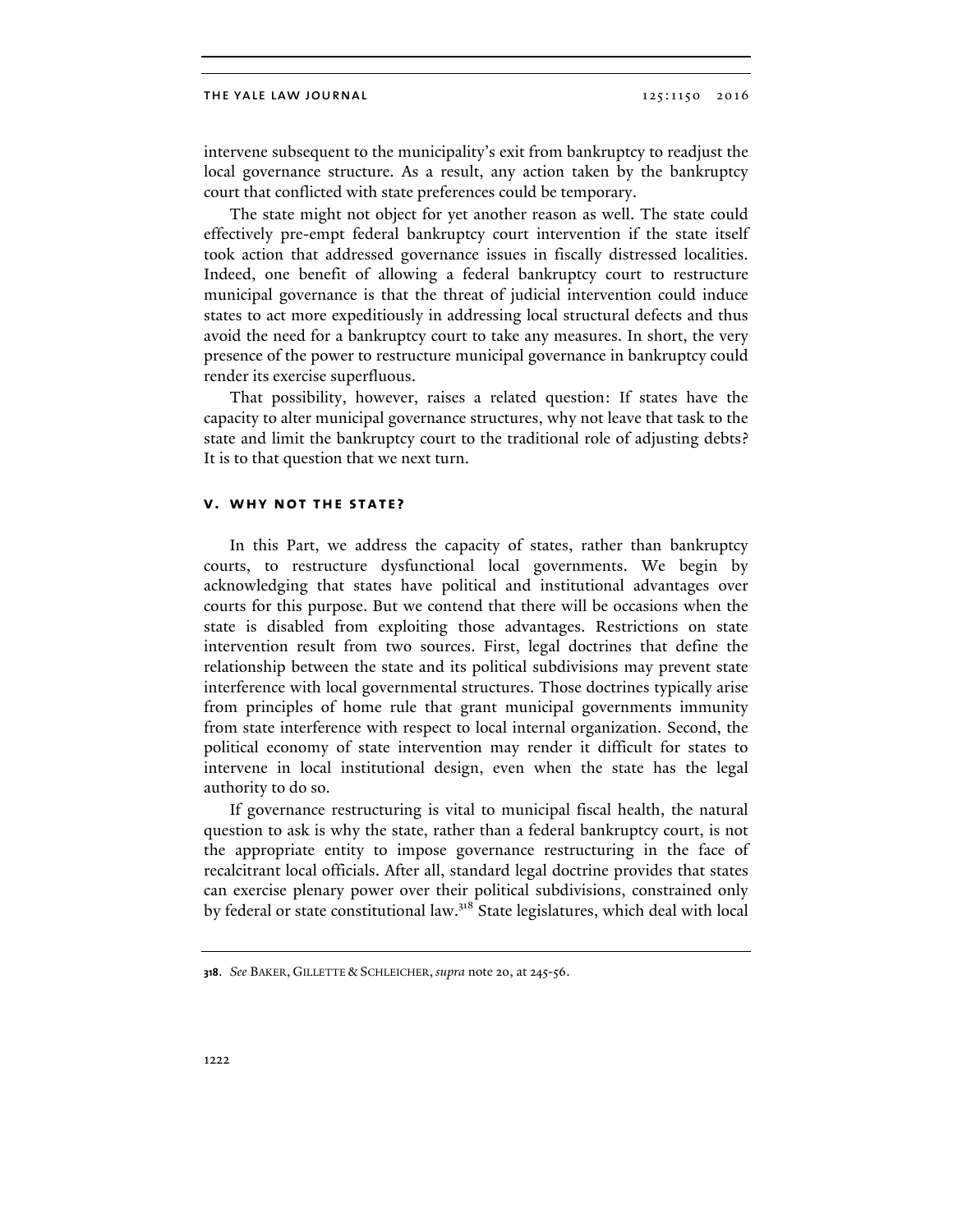governmental powers on a regular basis, appear to have a comparative advantage over courts, including federal bankruptcy courts, in designing institutions that affect the welfare of municipal residents. As Omer Kimhi has argued, the state is well positioned to deal with municipal fiscal distress because it has greater control over the socioeconomic or political causes of crisis and has the capacity, by conditional bailout, direct state takeovers, or the imposition of local governance mechanisms, to resolve it.<sup>319</sup> Moreover, to the extent that local fiscal distress threatens to spill over to other jurisdictions in the state—either by reducing the faith of credit markets in the fiscal health of neighboring jurisdictions or by threatening consequences in the metropolitan economy – the state has the appropriate motivation to intervene.<sup>320</sup> Finally, it is more consistent with principles of federalism to permit the state to dictate forms of governance than to invite the intervention of a federal bankruptcy court.

For each of these reasons, it is preferable that the state design and dictate structural change for municipalities. We are concerned, however, with the very common case in which the state has not addressed the question of institutional design in the face of fiscal distress.<sup>321</sup> If inaction is the consequence of a deliberate decision that state intervention would entail costs in excess of the benefits of enhanced fiscal stability, there may be little reason for a federal bankruptcy court to revisit the inquiry. If, however, the state's inaction is motivated by factors unrelated to questions of institutional design, then it may be desirable to have a third party, such as a federal bankruptcy court, induce appropriate structural change. Of course, ad hoc explanations for state inaction in a particular case are difficult to discern and thus invite courts to engage in messy speculation about state political processes. To determine whether or not bankruptcy courts should abstain from municipal governance reform we

**<sup>319</sup>**. *See* Kimhi, *supra* note 27, at 664-72. On bailouts, see Robert P. Inman, *Transfers and Bailouts: Enforcing Local Fiscal Discipline with Lessons from U.S. Federalism*, *in* FISCAL DECENTRALIZATION AND THE CHALLENGE OF HARD BUDGET CONSTRAINTS 35, 48-49 (Jonathan A. Rodden et al. eds., 2003). On state takeovers, see Gillette, *supra* note 31. State constitutions and statutes permit the legislature to dictate the terms of or amend city charters. *See, e.g.*, MICH. COMP. LAWS. ANN. §117.3 (West 2012) (mandatory provisions in city charters); City of Ecorse v. Peoples Cmty. Hosp. Auth., 58 N.W.2d 159 (Mich. 1953). Some restrictions may arise when home rule authority is deemed to affect the form of government. *See infra* text accompanying notes 332-342.

**<sup>320</sup>**. *See* Gillette, *supra* note 31, at 1416-19.

**<sup>321</sup>**. We are not, for example, aware of any efforts by the state to restructure local governments in well-publicized cases of fiscal distress, such as Detroit or Vallejo. Financial control boards in New York City imposed budgeting requirements on New York City, but did not otherwise reorganize the city government.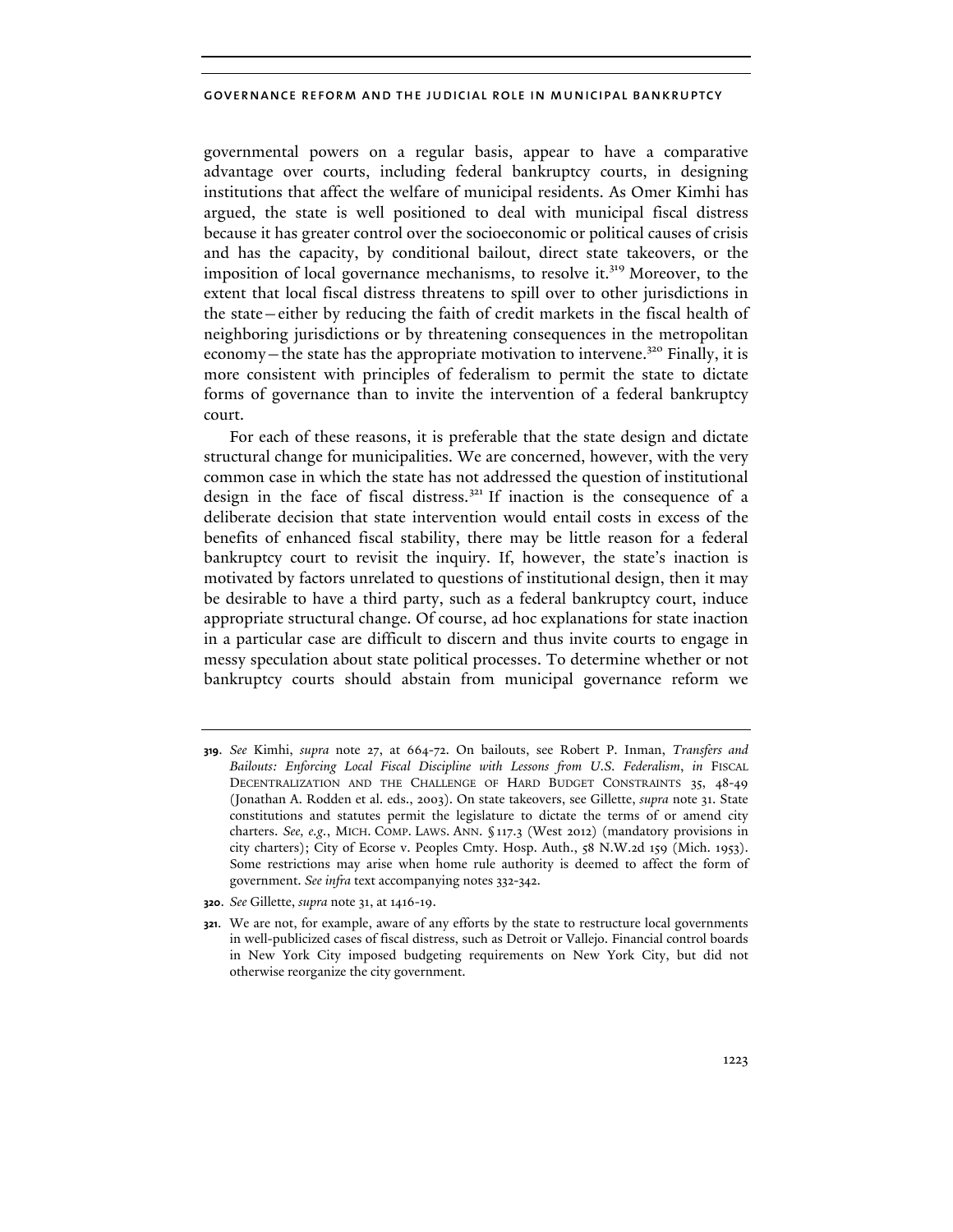therefore will need to consider what, as a general matter, explains state inaction rather than what occurred in a particular case.

For two very different reasons, states may often fail to impose appropriate governance structures on a fiscally distressed municipality. The first, a relatively benign story, involves legal doctrines that dictate the relationships between the state and its political subdivisions.<sup>322</sup> These doctrines limit the state's authority to intervene, although the constraints are much weaker than might initially seem to be the case. The second, perhaps a more complicated and malign explanation, involves the political economy of those same relationships.<sup>323</sup> The political impediments are much more significant, and confirm the need for bankruptcy court intervention.

Our discussion of state intervention focuses on the capacity of state legislatures to restructure local government. In theory, state courts with authority to resolve municipal distress could make restructuring part of a state insolvency process and perhaps circumvent some of the political economy obstacles that we attribute to legislatures. Indeed, McConnell and Picker argued for displacement of federal municipal bankruptcy law with state municipal bankruptcy law.<sup>324</sup> We have little disagreement about the institutional capacity of a state bankruptcy regime to address matters of municipal governance. But, as McConnell and Picker recognized, current law restricts that option since the Bankruptcy Code limits states' ability to enact laws that impose debt adjustments on unwilling creditors.<sup>325</sup> McConnell and Picker concluded that elimination of that provision would permit states to enact their own adjustment laws.<sup>326</sup> They rejected the obvious response that the Contracts Clause precludes states from impairing the obligation of contract.<sup>327</sup> We are less certain. McConnell and Picker relied on the Supreme Court's decision in *Faitoute Iron & Steel v. City of Asbury Park*, which upheld a state municipal insolvency statute against a Contracts Clause challenge on the grounds that the law created no impairment if it allowed a creditor a greater probability of recovery than would otherwise have been possible.<sup>328</sup> A debt adjustment plan that promises a creditor of a bankrupt municipality something

- **326**. McConnell & Picker, *supra* note 8, at 479-80.
- **327**. *Id*. U.S. CONST. art. I, §10, cl. 1.
- **328**. 316 U.S. 502, 508, 511 (1942).

**<sup>322</sup>**. *See infra* Section V.A.

**<sup>323</sup>***. See infra* Section V.B.

**<sup>324</sup>**. *See* McConnell & Picker, *supra* note 8, at 479.

**<sup>325</sup>**. 11 U.S.C. §903(1) (2012) ("[A] State law prescribing a method of composition of indebtedness of such municipality may not bind any creditor that does not consent to such composition").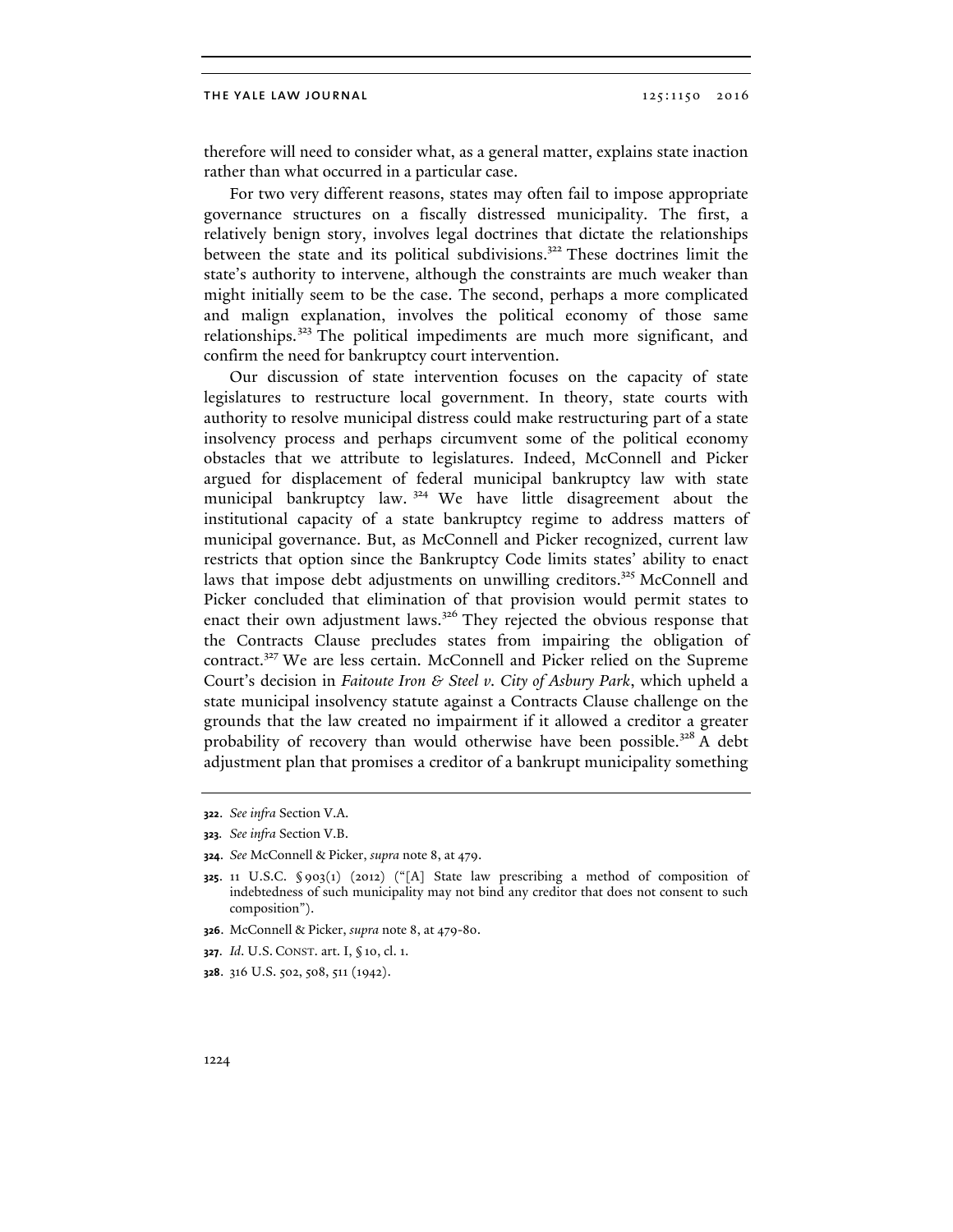rather than the nothing that would otherwise be forthcoming will satisfy that standard. But subsequent Contracts Clause jurisprudence allows such exceptions only in the face of a "broad, generalized economic or social problem."329 Certainly the Great Depression, during which Asbury Park fell into insolvency, qualified. Fiscal distress that imperils the solvency of a major city and threatens substantial national effects might similarly qualify. But it is less certain that distress attributed to the profligate pension arrangements of a city with less national importance would. <sup>330</sup> In any event, the ad hoc determination that would be required concerning the constitutionality of impairment in a particular situation makes a state municipal restructuring law too uncertain to be a basis for reliance.

McConnell and Picker may stand on stronger ground when they contend that state insolvency laws in effect at the time municipal distress materializes would not violate the Contracts Clause because those laws become part of subsequently negotiated contracts.<sup>331</sup> But that solution requires initial legislative intervention of the type that, in this Part, we suggest has a low likelihood of materializing prior to the fiscal crisis that it is intended to redress. Indeed, to the extent that state legislatures have recently addressed the possibility of municipal insolvency, they have demonstrated more sympathy for creditors than municipalities by granting bondholders liens that would arguably withstand reduction even in federal bankruptcy proceedings. $332$  We thus concentrate on the capacity and incentives of legislators to require structural reform outside of municipal debt adjustment.

- **329**. Allied Structural Steel Co. v. Spannaus, 438 U.S. 234, 250 (1978). While the Court has allowed a broader range of impairments for private contracts, it has not done so with respect to public contracts. *See* Exxon Corp. v. Eagerton, 462 U.S. 176 (1983); Energy Reserves Grp., Inc. v. Kan. Power & Light Co., 459 U.S. 400 (1983).
- **330**. *See In re* City of Stockton, 493 B.R. 772, 779 (Bankr. E.D. Cal. 2013). One might contend that the pension crisis was exacerbated by the fiscal crisis that began in 2008, and that the crisis created an exogenous shock equivalent to the Great Depression for purposes of the Contracts Clause. But to the extent that the pension crisis has been a function of unrealistic assumptions concerning returns, preceded the fiscal crisis of 2008, and has had varying effects depending on the practices of various states and cities, it is more difficult to grant it the same status as the Great Depression. *See The Trillion Dollar Gap: Underfunded State Retirement Systems and the Roads to Reform*, PEW CTR. ON THE STATES, 1-2 (2010), http:// www.pewtrusts.org/~/media/legacy/uploadedfiles/pcs\_assets/2010/trilliondollargapunderf undedstateretirementsystemsandtheroadstoreformpdf.pdf [http://perma.cc/A75H-HKHG] (summarizing the gap between value of obligations to retirees and available funding as of 2008).
- **331**. *See* McConnell & Picker, *supra* note 8, at 480.
- **332**. *See, e.g.*, 45 R.I. GEN. LAWS §45-12-1 (2009) (granting bondholders of general obligations issued by cities and towns in Rhode Island first lien on ad valorem taxes upon all the taxable property).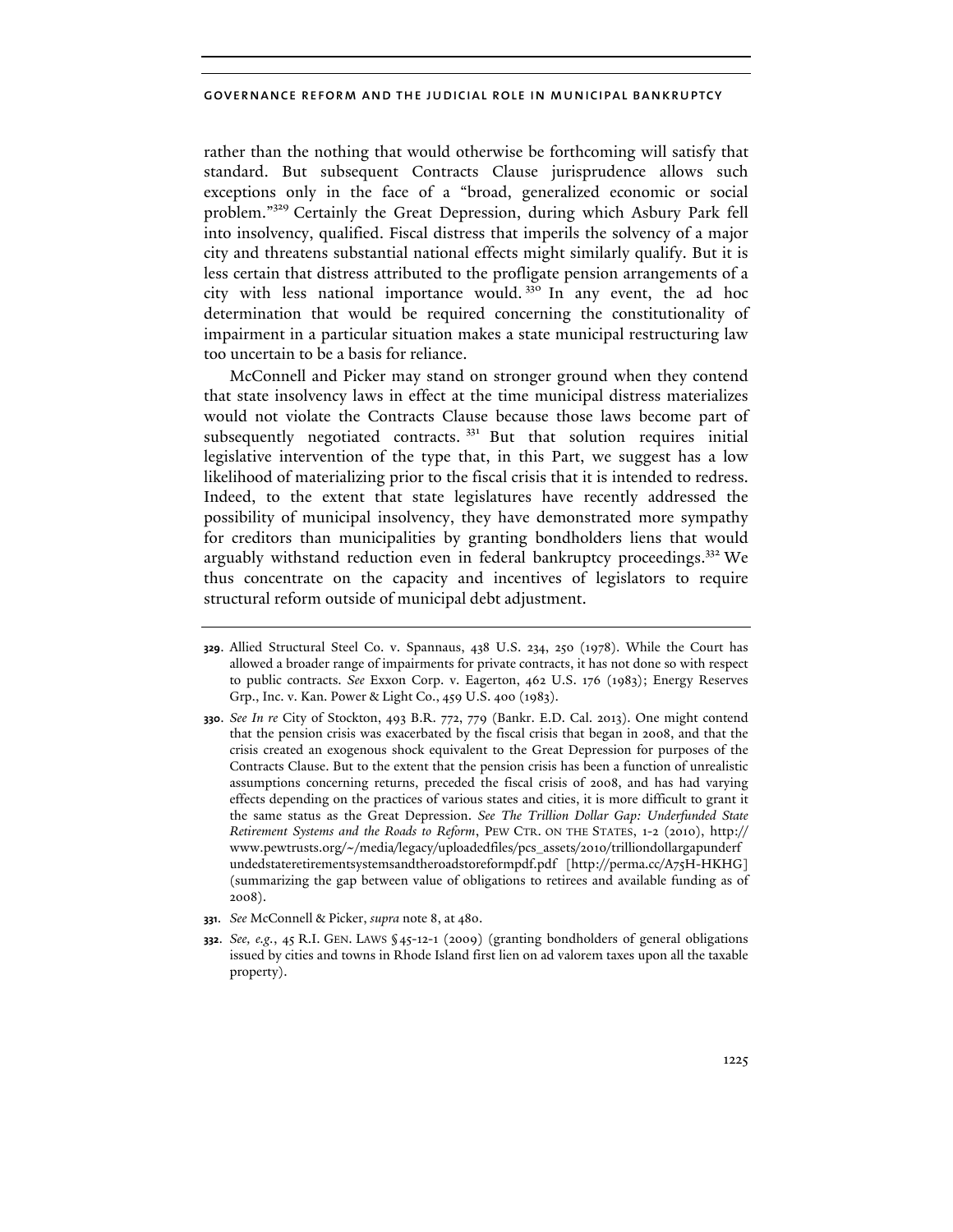# *A. Doctrinal Constraints on State Design of Municipal Governance*

Notwithstanding the traditional view that a state can exercise plenary power over its political subdivisions, state constitutional doctrines place constraints on the state's interference with local autonomy.<sup>333</sup> A legislature that respected those constraints and thus refused to restructure municipal institutions of governance may simply be adhering to a settled allocation of responsibility between states and their political subdivisions. Violation of those constraints by dictating forms of governance could be seen as imposing costs on local autonomy in excess of the benefits of redressing even a serious fiscal crisis.

The most powerful limitation on state authority gives municipalities the authority to exercise home rule in the design of their own governance structures. Home rule, however, is not a monolithic concept. In some jurisdictions, it provides a municipality only with initiative authority; the municipality can legislate in an area designated as "local concern" or "municipal affairs" even without prior legislative authorization.<sup>334</sup> In other jurisdictions, home rule authority provides a broader level of local autonomy by immunizing the locality from state intervention, again with respect to matters denominated as involving purely "municipal affairs."335 In the first set of jurisdictions, the exercise of home rule is always subject to state intervention; there is no area in which the locality is entitled to trump a conflicting state statute. In such a jurisdiction, the state could always impose a form of government on one of its municipalities, even if the municipality preferred an alternative. For example, Michigan's Home Rule City Act requires a city charter to contain provisions for the election of specified officers for specified terms.<sup>336</sup> A municipality that preferred a different set of local officials, or different terms for them, would be unable to trump the state, notwithstanding home rule status. State inaction in such a jurisdiction cannot be explained as a function of a doctrinal requirement that the state be excluded from designing municipal institutions.

In the second set of jurisdictions, there is a stronger claim that home rule status precludes the state from intervening in matters that involve an insufficient degree of statewide concern. If the structure of municipal

**<sup>333</sup>**. *See* BAKER, GILLETTE & SCHLEICHER, *supra* note 20, at 245-87 (discussing a state's plenary power over municipalities and exceptions).

**<sup>334</sup>**. *See, e.g.*, N.Y. CONST. art. IX, §2(c); GA. CODE ANN. §36-35-3 (2012).

**<sup>335</sup>**. *See, e.g.*, CAL. CONST. art. XI, §5(a); COLO. CONST. art. XX, §6.

**<sup>336</sup>**. *See* Public Act No. 7, 2012 Mich. Legis. Serv. 7 (West) (amending MICH. COMP. LAWS ANN. §§117.3-117.4 (West 2015)).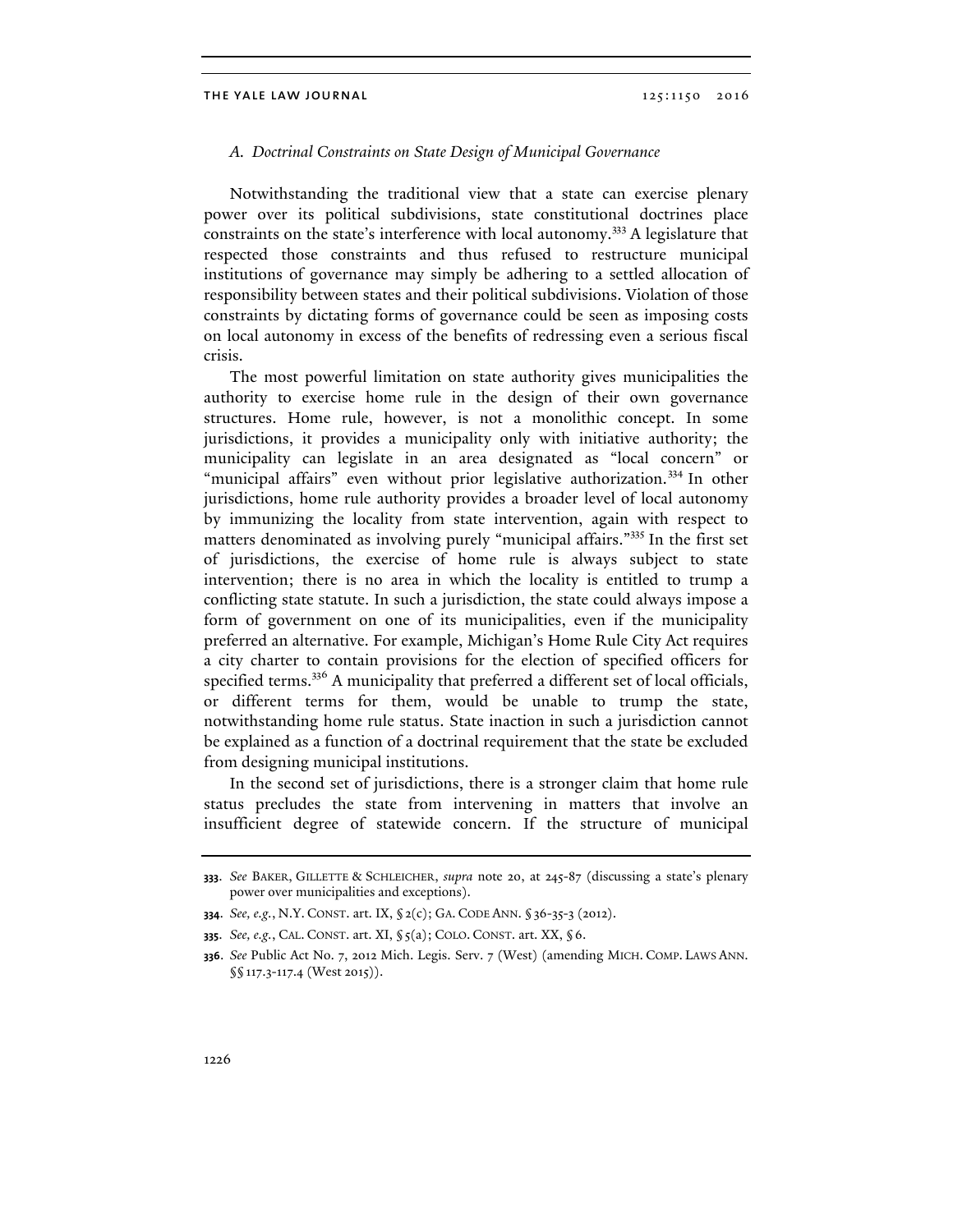governance falls into that category, then municipal choices trump the state's, as several courts have held. The Arizona Supreme Court recently opined that, notwithstanding general ambiguity about the dividing line between matters of state concern and local concern, it "is absolutely clear that charter city governments enjoy autonomy with respect to structuring their own governments."<sup>337</sup> Thus, a state statute that provided for partisan ballots did not displace a municipal charter requirement of non-partisan elections;<sup>338</sup> a state prohibition on partisan elections did not bar local partisan elections for charter cities;<sup>339</sup> and a local residency requirement for political candidates trumped a more stringent state statute.<sup>340</sup> Other states have similarly concluded that the governance structures of home rule municipalities, at least insofar as they involve elections, trump conflicting state laws.<sup>341</sup> The New Mexico Supreme Court concluded that a state statute that dictated a set number of city commissioners did not bind home rule municipalities.<sup>342</sup>

None of these decisions, however, have been rendered in the face of an effort to impose institutions on a municipality that faces fiscal distress. Distress could alter the calculus because home rule authority is limited to matters of local concern, and fiscal distress may entail extramural effects. At least in part for this reason, courts have permitted states to alter the governance structure of home rule municipalities by appointing receivers or financial control boards, although these courts have also emphasized the temporary nature of the intervention.<sup>343</sup> It is somewhat unclear whether a state that otherwise grants localities full autonomy with respect to its local affairs would be permitted to dictate institutional design of a more longstanding nature for a municipality if the state made capital infusions or if the municipality's fiscal distress led to higher borrowing costs elsewhere in the state.

In addition to home rule limitations, constraints on special legislation may seem to restrict a state's authority. Most state constitutions preclude the

**<sup>337</sup>**. City of Tucson v. State, 273 P.3d 624, 628 (Ariz. 2012).

**<sup>338</sup>**. Strode v. Sullivan, 236 P.2d 48, 54 (Ariz. 1951).

**<sup>339</sup>**. *City of Tucson*, 273 P.3d at 628.

**<sup>340</sup>**. Triano v. Massion, 513 P.2d 935, 939 (Ariz. 1973).

**<sup>341</sup>**. *See, e.g.*, *Ex parte* Boalt, 260 P. 1004, 1010 (Or. 1927) (concluding that the election of a municipal judge was of purely local concern).

**<sup>342</sup>**. State *ex rel.* Haynes v. Bonem, 845 P.2d 150, 158 (N.M. 1992). A New Mexico appellate court subsequently concluded that a state statute that imposed term limits on city counselors was prohibited by a state constitutional clause that established qualifications for elective office. Cottrell v. Santillanes, 901 P.2d 785, 787 (N.M. Ct. App. 1995). To the same effect, see *Hoerger v. Spota*, 997 N.E.2d 1229, 1231 (N.Y. 2013).

**<sup>343</sup>**. *See, e.g.*, Powers v. Sec'y of Admin., 587 N.E.2d 744, 748 (Mass. 1992); Moreau v. Flanders, 15 A.3d 565, 578 (R.I. 2011).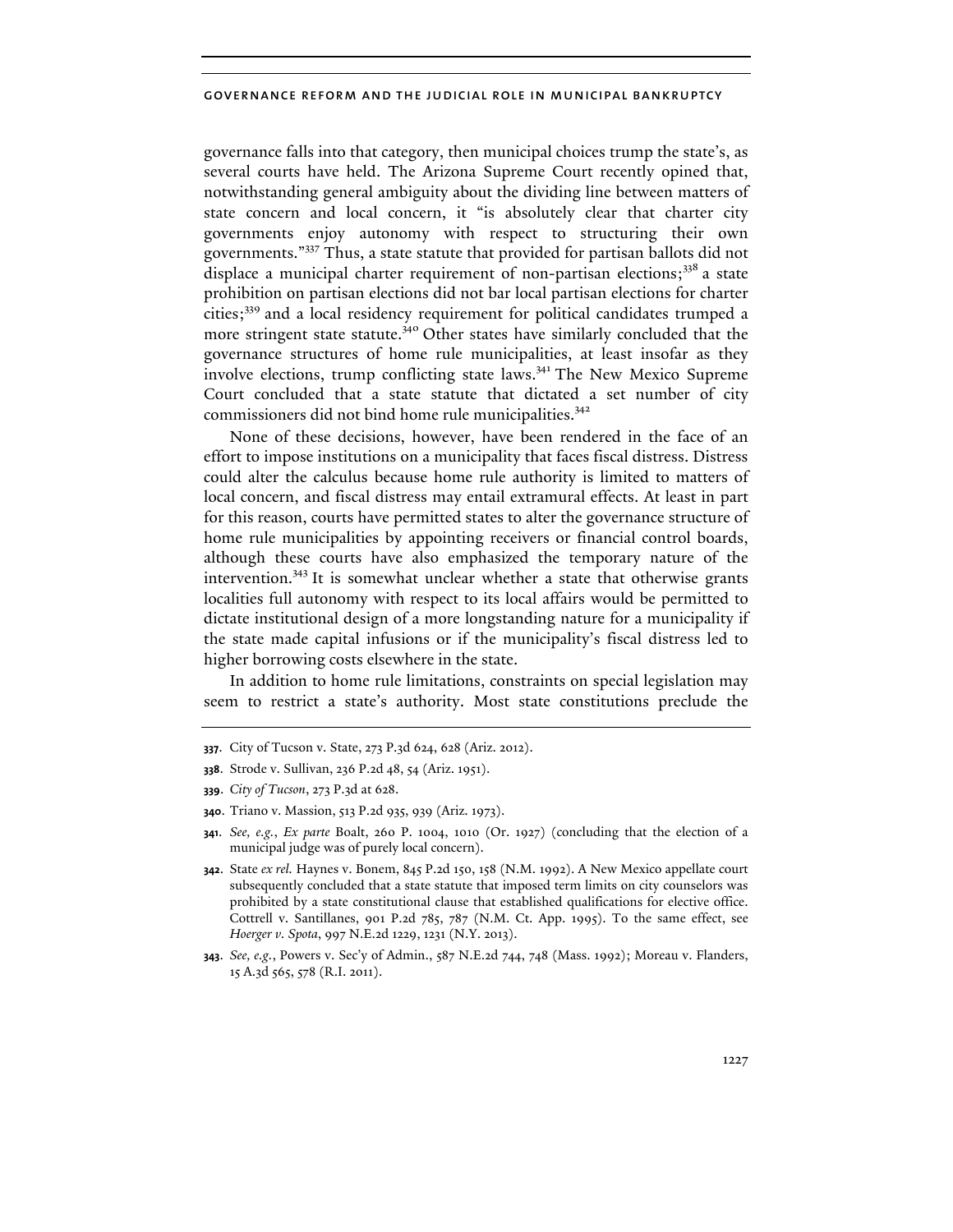enactment of special legislation that imposes unique burdens affecting only some of the state's political subdivisions.<sup>344</sup> The aversion to imposition of unique burdens is implicit in those constitutions that permit special legislation to be enacted only if the affected locality agrees. The Michigan Constitution, for example, only permits special legislation if it has been approved by twothirds of "members elected to and serving in each house and by a majority of the electors voting thereon in the district affected."<sup>345</sup> The consent prerequisite in the Michigan constitutional clause, which has common analogues in other state constitutions,<sup>346</sup> effectively precludes the legislature from enacting laws that will specially burden a particular locality. The special legislation prohibition seems to limit the capacity of the legislature to tailor a governance structure to those municipalities that suffer fiscal distress.

Nevertheless, like home rule, the special legislation prohibition serves as a relatively weak constraint. Courts have systematically allowed legislatures to enact legislation that affects only a subset of municipalities as long as the classification is rationally related to a permitted state purpose. $347$  In this sense, special legislation analysis essentially follows equal protection analysis under the federal Constitution. Thus, legislation that imposes government structures on municipalities that have required state financial assistance, that have been placed into receivership, or that fail to maintain a balanced budget for a particular period of time could arguably avoid invalidation, even though they apply only to a class of municipalities. Moreover, both courts and state constitutions have occasionally allocated to the legislature itself the capacity to determine whether proposed legislation is "special" within the meaning of the prohibition.<sup>348</sup> Thus, fear of invalidation is unlikely to restrain a legislature

**347**. *See* John M. Winters, *Classification of Municipalities*, 57 NW. U. L. REV. 279, 286-87 (1962).

**<sup>344</sup>**. *See, e.g.*, Justin R. Long, *State Constitutional Prohibitions on Special Laws*, 60 CLEV. ST. L. REV. 719, 721 n.6 (2012) (listing state constitutional provisions); Anthony Schutz, *State Constitutional Restrictions on Special Legislation as Structural Restraints*, 40 J. LEGIS. 39, 48 nn.38-41 (2013) (same).

**<sup>345</sup>**. MICH. CONST. art. IV, §29.

**<sup>346</sup>**. *See* MASS. CONST. amend. art. LXXXIX, §8; MINN. CONST. art. XII, §2; N.Y. CONST. art. IX,  $\S_2(b)(2)$ .

**<sup>348</sup>**. *See, e.g.*, N.J. State Bar Ass'n v. State, 902 A.2d 944, 954-55 (N.J. Super. Ct. App. Div. 2006); Lake Cty. Bd. of Elections & Registration v. Millender, 727 N.E.2d 483, 487 (Ind. Ct. App. 2000). The Illinois Constitution of 1970, on the other hand, explicitly allocates the determination of whether legislation is "special" to the judiciary. ILL. CONST. art. IV, §13. The prior version of the state constitution had conferred on the legislature final constitutional authority for determining whether legislation could be general. *See In re* Belmont Fire Prot. Dist., 489 N.E.2d 1385, 1387-88 (Ill. 1986).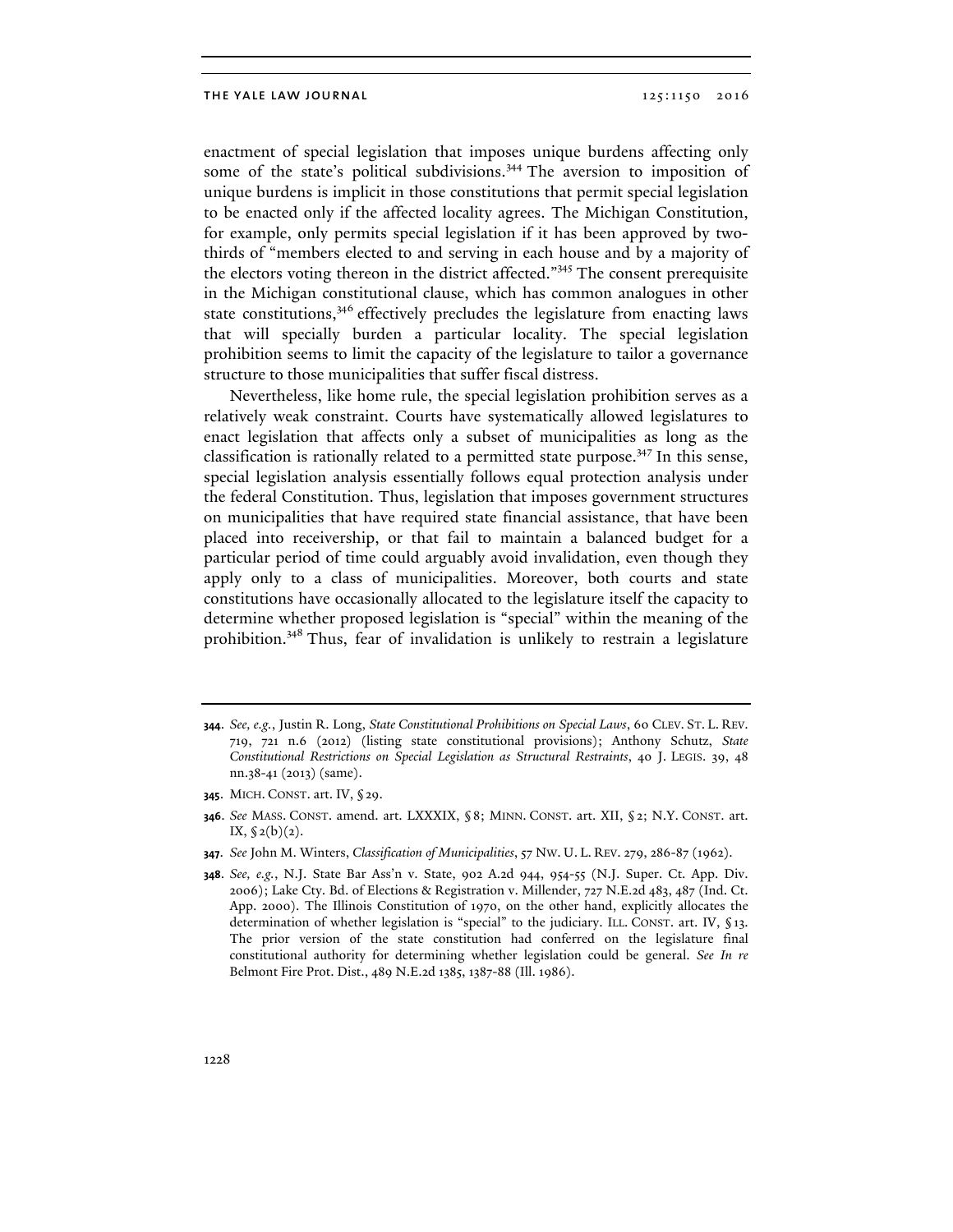otherwise convinced of the propriety of intervention in the governance of a distressed municipality.

The limited scope of the special legislation prohibition may have conflicting implications for a state's ability to require governance reform in distressed municipalities. On the one hand, the state's ability to circumvent the constitutional limitation through creative classification suggests that there is less need to rely on bankruptcy courts to reform dysfunctional governance structures. On the other hand, statutory reforms that appear directed at an individual locality necessarily raise questions about legislative motivation and are more susceptible to judicial invalidation. A recent example involves legislation enacted by the Michigan legislature in the wake of Detroit's efforts to exit bankruptcy proceedings. One of those laws required a city with a population of six hundred thousand or more to establish the position of chief financial officer, to be appointed by the mayor subject to the approval of the governing body of the city, and if applicable, any financial review commission that has authority over budgetary matters in the city.<sup>349</sup> At the time that the legislation was enacted, Detroit's population was just under seven hundred thousand, but had been falling substantially in the four years prior.<sup>350</sup> The next largest city in Michigan has a population of less than two hundred thousand.<sup>351</sup> Thus the population figure appears to be a substitute for inserting into the legislation the word "Detroit," a measure that would likely have run afoul of Michigan's prohibition on special legislation where a general law is possible.<sup>352</sup>

**<sup>349</sup>**. MICH. COMP. LAWS ANN. §117.4s (West 2014).

**<sup>350</sup>**. *See State & County QuickFacts: Detroit (City), Michigan*, U.S. CENSUS BUREAU (Dec. 2015), http://quickfacts.census.gov/qfd/states/26/2622000.html [http://perma.cc/7FGX-P73Y] (estimating 2014 population at 680,250).

**<sup>351</sup>**. *See 2014 Population Estimates for Michigan Cities*, U.S. CENSUS BUREAU, http://factfinder.census.gov/faces/nav/jsf/pages/index.xhtml (Search "2014 Population Estimates for Michigan Cities" under "Community Facts" and hit "Go"; select "Annual Population Estimates" under "2014 Population Estimates Program"; hit "Download" to view table) (Grand Rapids has the second largest estimated population in 2014 with approximately 194,000 residents).

**<sup>352</sup>**. *See* MICH. CONST. art. 4, §29 ("The legislature shall pass no local or special act in any case where a general act can be made applicable, and whether a general can be made applicable shall be a judicial question."). Although one could argue that a chief financial officer is more essential for large distressed cities, due to the complexity of their budgets, the distinction seems tenuous in Michigan, where the state has deemed a number of substantial municipalities—including Flint (population 99,002, see *State and County QuickFacts*, U.S. CENSUS BUREAU (Dec. 2, 2015), http://quickfacts.census.gov/qfd/states/26/2629000.html [http://perma.cc/H5A5-4F23]), Hamtramck (population 22,099, see *State and County QuickFacts*, U.S. CENSUS BUREAU (Dec. 2, 2015), http://quickfacts.census.gov/qfd/states/26 /2636280.html [http://perma.cc/BN6Y-32ZC]), and Lincoln Park (population 37,231, see *State and County QuickFacts*, U.S. CENSUS BUREAU (Dec. 2, 2015), http://quickfacts.census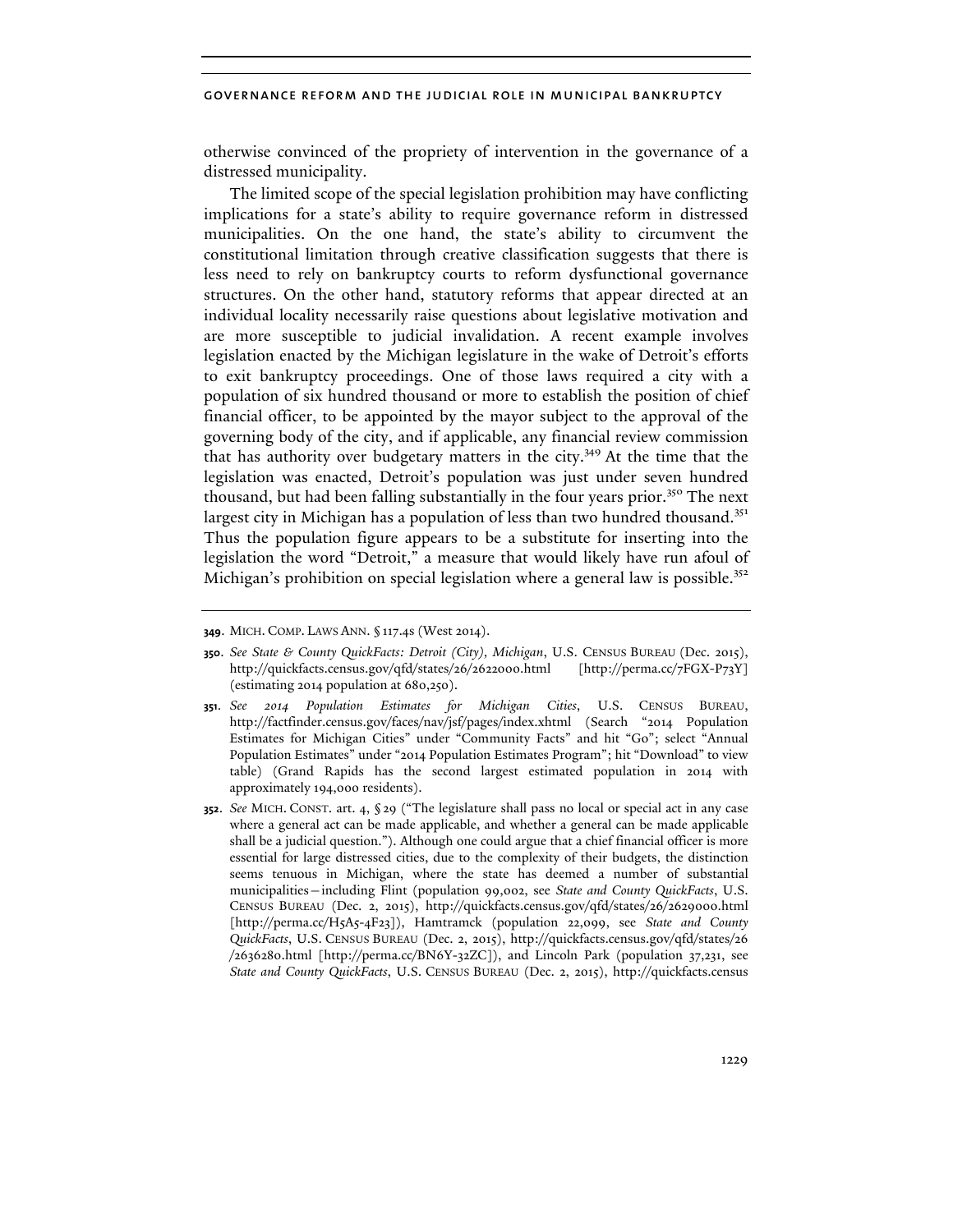#### THE YALE LAW JOURNAL 125:1150 2016

Presumably, the legislature did not believe that it was appropriate to dictate municipal officials for all cities or even for all large cities; perhaps more realistically, localities would have resisted such intrusion into local governance. While the Michigan legislature was willing to risk invalidation to enact a statute that would impose governance constraints on Detroit, and only Detroit, either less salient cases of fiscal imprudence or more aversion to circumventing constitutional constraints could induce legislatures to take a more conservative approach and avoid imposing governance reforms even on distressed localities.

## *B. The Political Economy of Structural Reform*

The prior Section suggested that legal doctrine provides some, albeit minor, constraints on the capacity of the legislature to dictate forms of governance to the state's municipalities. Where legal constraints operate, bankruptcy court intervention to restructure municipal governance might be seen as improper rebalancing of the priorities that the state had struck between the interests in local autonomy and the risk that a municipality or the state would suffer as a consequence of flaws in the design of municipal governance. The limited scope of constitutional restrictions on state legislatures during municipal fiscal crisis, however, indicates that those doctrines do not substantially foreclose impinging on local decisions. The explanation for legislative inertia must lie elsewhere.

It is, of course, plausible that the state would have been willing to intervene in municipal structure in an appropriate case, but that the legislature made a considered determination that such drastic action was undesirable in the specific case of the municipality that had entered Chapter 9. The case for restructuring depends on balancing the costs and benefits of governance reform, and the legislature could have made a good faith determination that the costs of restructuring were excessive. In that case, judicial revisiting of the decision would appear inappropriate, given the legislature's comparative (if imperfect) advantage in defining the limits of municipal authority and the proper allocation of state and local responsibilities. Thus, the area in which judicial intervention would appear to be appropriate would be those cases in which the legislature not only had failed to deploy measures that would enhance fiscal stability for the municipality, but had failed to do so for less benign reasons than a considered judgment of the value of restructuring.

It is, of course, difficult to the point of fruitless to determine legislative intent in the case of legislative inaction. As William Eskridge has

<sup>.</sup>gov/qfd/states/26/2647800.html [http://perma.cc/3E72-N4W5])—sufficiently distressed to require an emergency manager.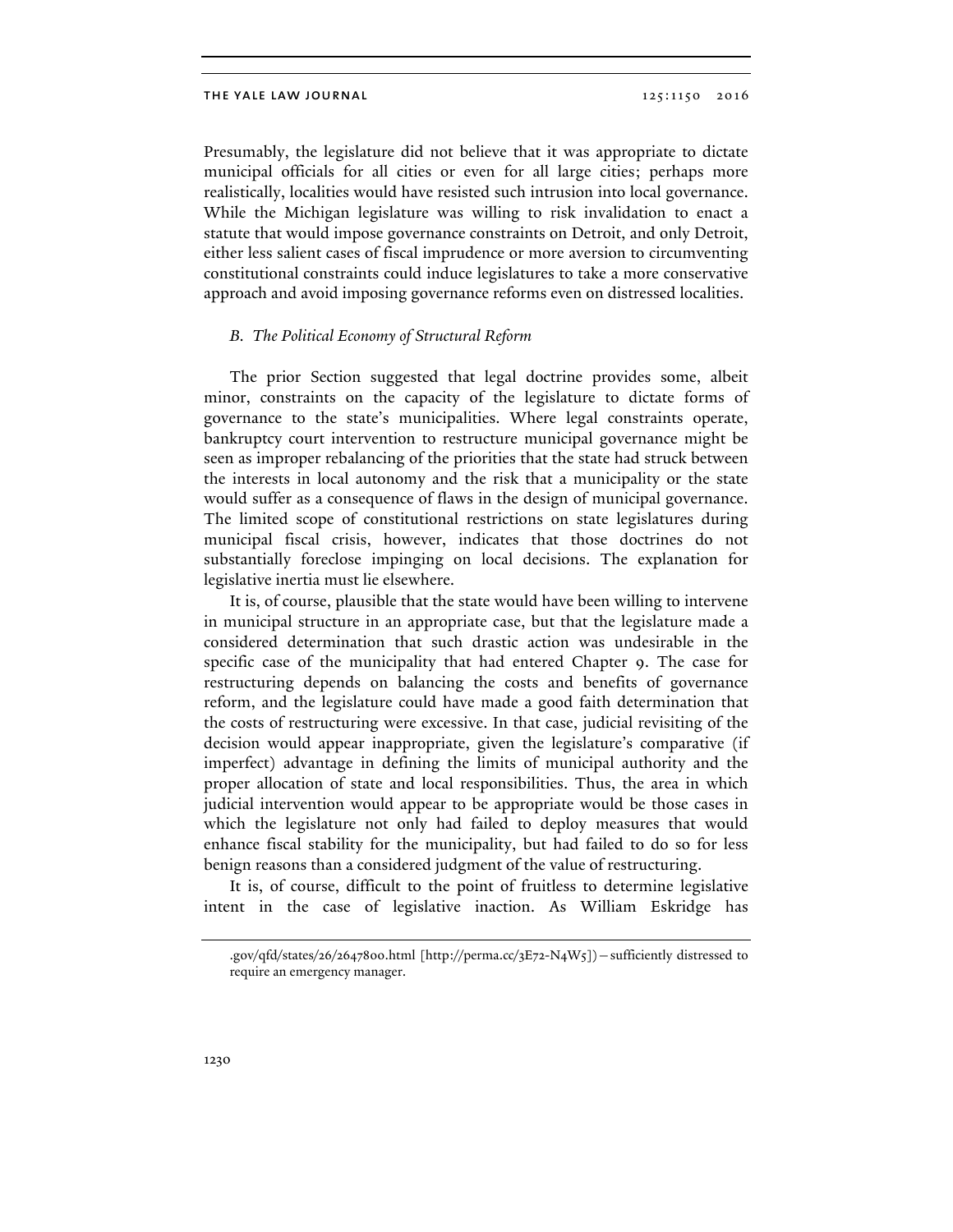demonstrated, legislative inertia may result from different degrees of intensity in favor of acting as well as from insufficient support for action.<sup>353</sup> Assume, for example, that state legislators responded to fiscal instability in a municipality in the following manner: forty percent of the legislators desired no tampering with the municipality's governance structure; forty percent desired requiring the municipality to move to a strong mayor model; and twenty percent favored disincorporating the city and merging it with the county surrounding it. Assume further that each of these positions was resistant to compromise. Under that scenario, there would be a solid majority for taking action about municipal governance, but the result would be inaction. It would be difficult to argue that a bankruptcy court should intervene to correct the result, because the legislature had not failed to consider restructuring; it simply failed to achieve consensus on the form restructuring should take. Nor could the court assume that the existence of a majority for some form of restructuring provided the court with authority to select a restructuring option and impose it in the name of achieving majority will. Assume, for example, that the forty percent that favored a strong mayor also favored no action over disincorporation, and that the twenty percent that favored disincorporation also favored no action over a strong mayor. Under those circumstances, a court could not correctly conclude that any form of restructuring was a majoritarian preference compared to no restructuring.

Uncertainty about legislative process and intent does not, however, necessarily leave a court helpless or mired in unfettered speculation. Legislative history, although sparser in the state context than in the federal one, should reveal whether any discussion of restructuring has occurred. Even in the absence of legislative history, one might conclude that the state's failure to act is the result of considered judgment if inertia is inconsistent with incentives that the state otherwise has to intervene. Given the structure of the state government, the state legislature should be willing, if not anxious, it might seem, to impose a governance structure on municipalities that are experiencing fiscal distress. This is true for two reasons. First, as Roderick Hills has argued, the state has incentives to expand the scope of its jurisdiction and therefore to invade areas that might properly be allocated to localities.<sup>354</sup> If state legislatures desire to expand their jurisdiction, fiscal distress provides an opportunity to act on "imperialist" tendencies. Second, as we have suggested above,<sup>355</sup> fiscal

**<sup>353</sup>**. William N. Eskridge, Jr., *Interpreting Legislative Inaction*, 87 MICH. L. REV. 67, 104-13 (1988).

**<sup>354</sup>**. Roderick M. Hills, Jr., *Compared to What? Tiebout and the Comparative Merits of Congress and the States in Constitutional Federalism*, *in* THE TIEBOUT MODEL AT FIFTY 239 (William A. Fischel ed., 2006).

**<sup>355</sup>**. *See supra* text accompanying note 343.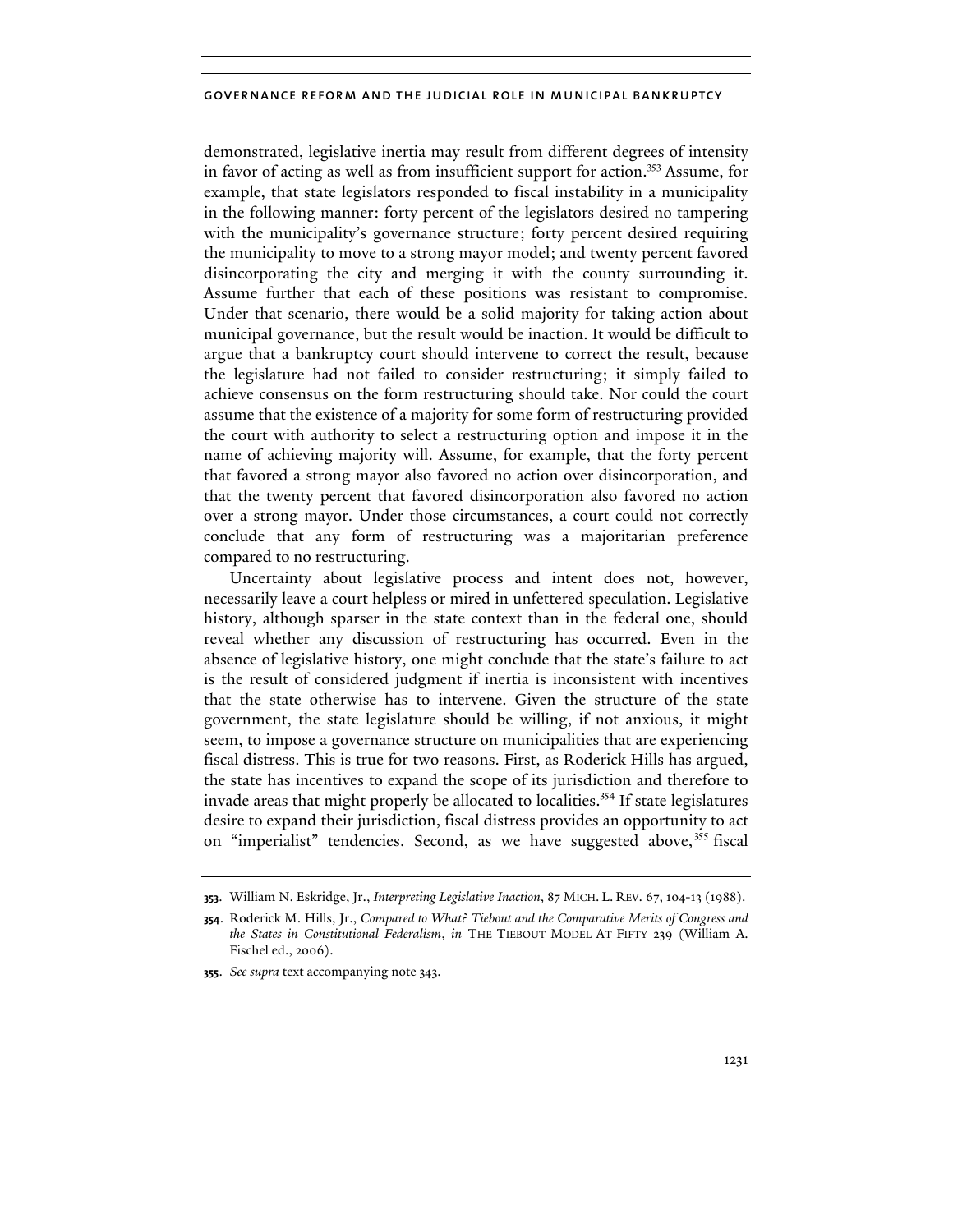#### THE YALE LAW JOURNAL 125:1150 2016

distress could generate negative externalities sufficient to overcome objections that principles of home rule preclude a state role in municipal affairs.

In addition, municipal fiscal distress that is sufficiently severe to attract legislative attention traditionally involves major cities, and the traditional story of state/local relationships suggests widespread suburban and rural hostility to urban areas.<sup>356</sup> Thus, one can infer that the legislature will be more likely to exploit local fiscal distress to discipline or embarrass a municipality that was often the target of statewide animosity. Given these apparent incentives to intervene, a state's failure to intervene could, theoretically, reflect legislative judgments—to which bankruptcy courts should defer—rather than inertia or a political impasse.

In reality, however, inertia or impasse is more likely to be the principal explanation for inaction. Begin with the contention that the state legislature is likely to exploit opportunities to discipline or embarrass the distressed municipality. Recent scholarship indicates that the relationship between urban areas and the state legislature is more complicated than the traditional story of hostility. Cities that desire additional authority from the legislature often obtain it; indeed, empirically minded students of state processes conclude, "State legislatures have routinely deferred to local governments."<sup>357</sup> A recent paper by Gamm and Kousser demonstrates that the failure of large cities to obtain legislative authority is due less to hostility from other jurisdictions or to partisan politics than to disagreement within the delegation from the affected locality.<sup>358</sup> Legislators are willing to defer to the preferences of local legislators where those preferences are clear. Where disunity within the local delegation in the state legislature obfuscates the signal about city preferences, other legislators have no one to defer to.<sup>359</sup> If there is unified resistance to state intervention within the delegation from the affected municipality, by contrast, that may be sufficient to quash any effort to impose a government structure. Moreover, to the extent that partisanship explains state interference in local government, it may also explain state inaction. If the distressed municipality is dominated by the same party that dominates the state legislature, the state

**359**. *Id*.

**<sup>356</sup>**. *See* Sheryll D. Cashin, *Localism, Self-Interest and the Tyranny of the Favored Quarter: Addressing the Barriers to New Regionalism*, 88 GEO. L.J. 1985, 2022 (2000); Gerald Gamm & Thad Kousser, *No Strength in Numbers: The Failure of Big-City Bills in American State Legislatures, 1880-2000*, 107 AM. POL. SCI. REV. 663, 664-65 (2013).

**<sup>357</sup>**. Scott Allard et al., *Representing Urban Interests: The Local Politics of State Legislatures*, 12 STUD. IN AM. POL. DEV. 267, 294 (1998).

**<sup>358</sup>**. Gamm & Kousser, *supra* note 356, at 666-68.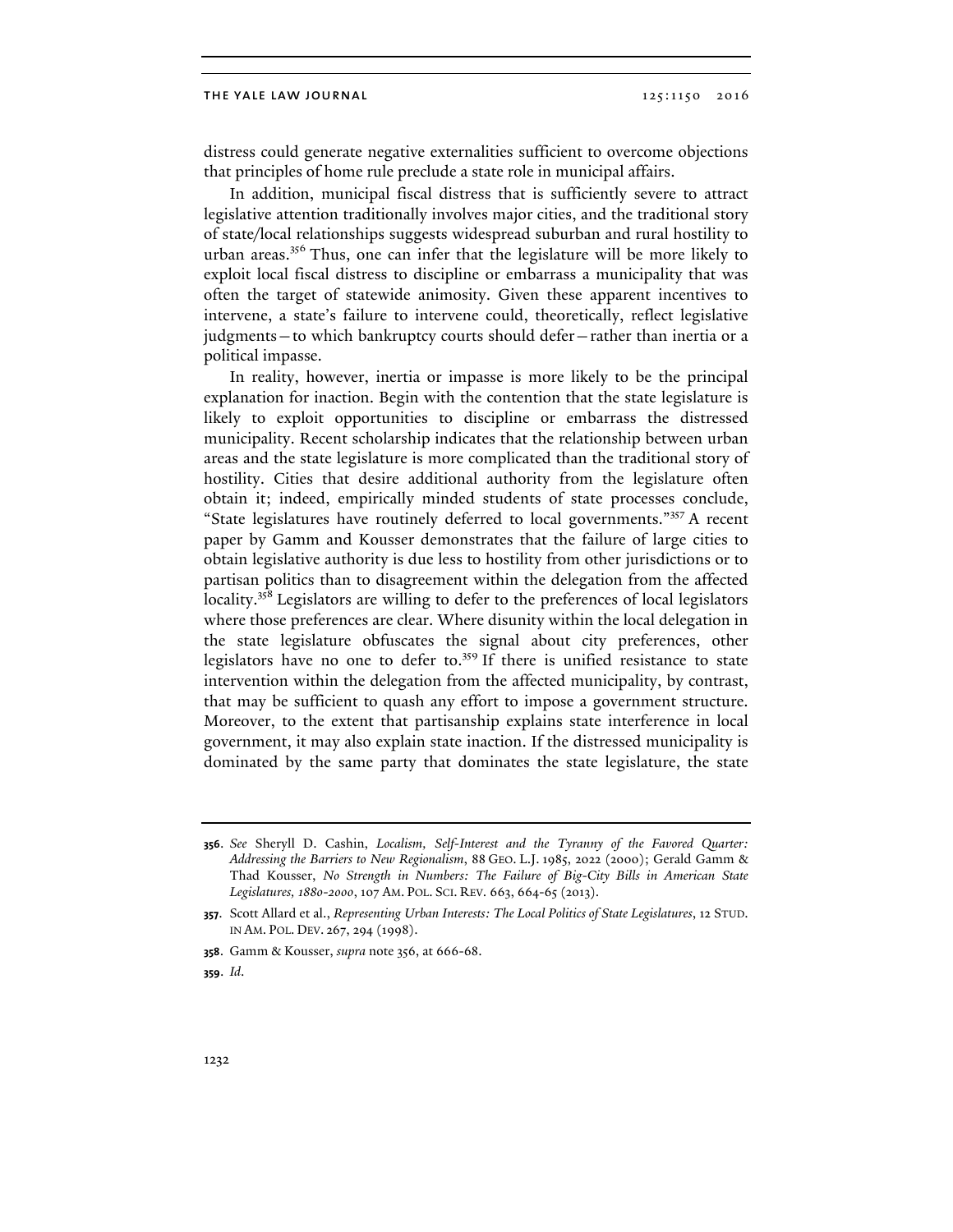legislature may be reluctant to chastise local political leaders by imposing an unwanted governance structure on them.<sup>360</sup>

These results suggest that a locality may have sufficient influence in the legislature to forestall any efforts to impose structural change, even when doing so would enhance fiscal stability. If that is the case, then the argument for bankruptcy court to restructure municipal governance may be stronger because legislative inaction about municipal structure would result from the dominant position of the distressed municipality rather than from the considered judgment of the legislature about the propriety of imposing institutions that could provide fiscal stability.

To be sure, the studies finding that legislatures defer to municipal will may be skewed by their focus on bills introduced by delegates from the affected localities.<sup>361</sup> Legislators from other jurisdictions may be indifferent about autonomous decision making by the affected city, because exercise of the extended authority has few external effects. But if the municipality has fallen into distress, and the distress could have extramural consequences, state legislators' deference could quickly dissipate. In theory, this reasoning could explain states' willingness to enact legislation introduced by local officials under ordinary circumstances, while also suggesting that a state's failure to intervene when a municipality falls into distress reflects considered judgment rather than a political failure that warrants bankruptcy court intervention.

Yet, even if state legislators can be expected to intervene in the event of fiscal distress, they have little incentive to correct dysfunctional governance arrangements. State intervention that reacts to concerns about the external effects of fiscal distress tends to target the immediate crisis. The principal concern is to reassure credit markets that the municipality at issue and other municipalities will not default. Governance reform, by contrast, is intended to generate long-term solutions by addressing the causes of a crisis rather than the imminent consequences of inadequate existing institutions. Centralized decision making, for example, may reduce the size of budgets by eliminating logrolled deals in the future. It will not, however, assure the current payment of debts or assist in the renegotiation of burdensome executory contracts. Nor is restructuring likely to be salient to those who are concerned about the

**<sup>360</sup>**. For discussion of the ambiguous role of partisanship in state interventions into the governance of political subdivisions, see Gillette, *supra* note 31, at 1447-49.

**<sup>361</sup>**. One study reported, for instance: "Excluding bills originating in the senate, 93 percent of all big-city bills were introduced by a representative from the city affected by the bill—indeed, in Massachusetts, where legislators often named the person who had petitioned for the introduction of the bill, the mayor of Boston was himself named frequently as the petitioner for Boston-related bills." Allard, *supra* note 357, at 277.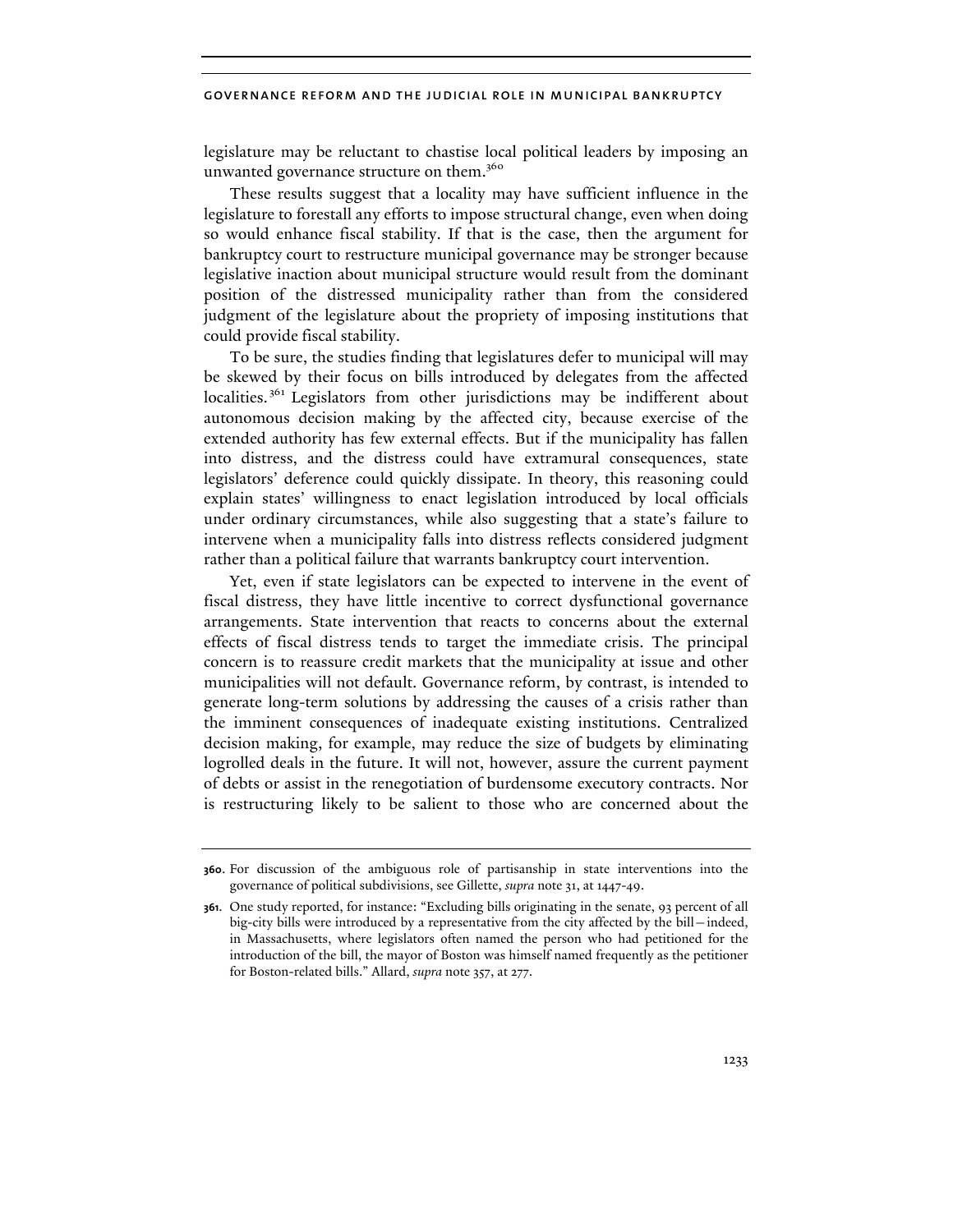immediate need to address budgetary deficits or to balance the conflicting claims of creditors, public employees, and residents to an insufficient local treasury. Thus, state legislative efforts to address a local fiscal crisis have typically focused on some form of state takeover, either through a receivership or through a control board.<sup>362</sup> Each of these methods has the capacity to exercise substantial authority over budgetary decision making of the distressed municipality. But these forms of intervention are intended to be temporary, to dissolve at the end of the crisis period, and to manage the current crisis rather than to impose longstanding structural changes on the municipality. In the New York City fiscal crisis of the 1970s, for example, Senate Republicans agreed to provide assistance necessary to avoid a default, but the conditions focused on empowering the Municipal Assistance Corporation for the City of New York as a supervisory agency rather than revamping the internal governance of the city.<sup>363</sup>

There is another reason to suspect that a failure by the state to intervene will usually reflect inertia, rather than a considered judgment. We have hypothesized that restructuring often would move in the direction of a more centralized municipal decision-making process. That means that restructuring will confer more authority on mayors and detract from the authority of citycouncil members. Assuming that mayors would prefer more authority to less, one might initially imagine that the legislature would be motivated to mandate centralization, because the mayor of a major city is likely to have more influence with the state legislature than individual city-council members.<sup>364</sup> If that is true, then, again, one might conclude that the failure of the state legislature to intervene is a consequence of a substantive judgment that such a move is, on balance, undesirable, rather than a consequence of political alignments.

But a period of fiscal distress is not a propitious time for the legislature to confer additional authority on the mayor of a municipality that faces fiscal

**<sup>362</sup>**. *See* Gillette, *supra* note 31, at 1377-78.

**<sup>363</sup>**. *See* BAILEY, *supra* note 119, at 26.

**<sup>364</sup>**. There is some evidence that mayors have greater influence in the state legislature than city councils. During the 1990s, there was a movement away from independent school boards for large cities and toward appointed school boards. During this period, twenty-four states enacted legislation permitting control of school districts by local or state officials. Kenneth K. Wong & Francis X. Shen, *When Mayors Lead Urban Schools: Assessing the Effects of Takeover*, *in* BESIEGED: SCHOOL BOARDS AND THE FUTURE OF EDUCATION POLITICS 81, 83-84 (William G. Howell ed., 2005). Where local officials have been authorized to name some or all members of the school board, the relevant local official has consistently been the mayor, rather than the city council or some combination of mayoral appointment with city-council approval.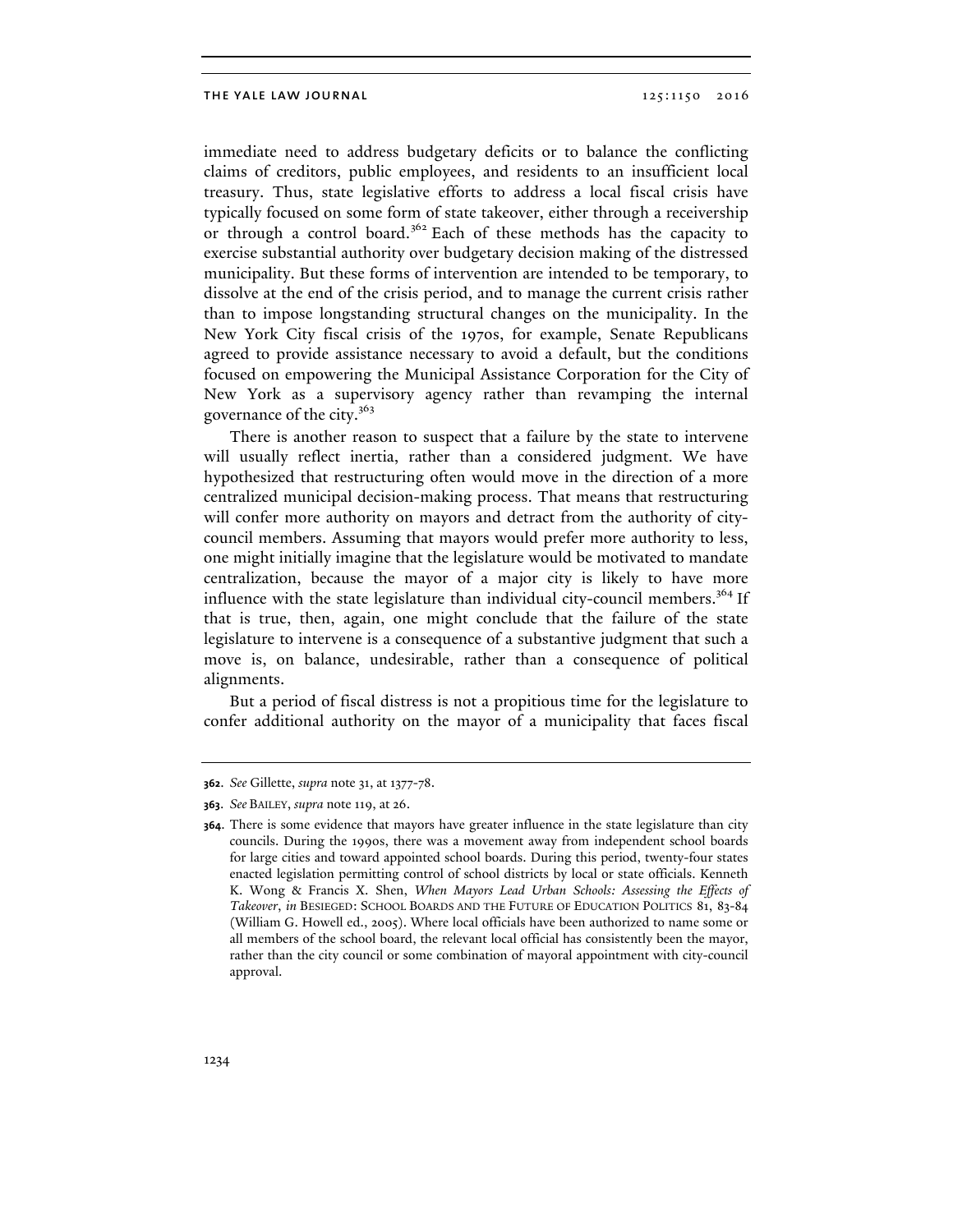distress. The incumbent mayor is likely to have become a focal point of blame for the very distress that additional centralization is intended to alleviate. Even if the absence of centralized control is responsible for the distress, the fact that the crisis materialized on the incumbent's watch makes that official less likely to receive sympathy from the legislature. Instead, the legislature will likely question the competence of the mayors whose cities face local distress, and those mayors are unlikely to enjoy a promising political future, at least in the short term.<sup>365</sup>

Nor is the mayor, even one with influence, likely to advocate any governance reforms, no matter how essential, that would detract from her executive authority. For example, we noted above that the legislation enacted by the government of Michigan required Detroit to appoint a chief financial officer—a rare instance of legislative intervention in municipal governance in the face of fiscal crisis. That requirement was presumably intended to provide centralized decision making insofar as it created a single umbrella for what had been a multi-faceted budgetary process.<sup>366</sup> It is unlikely that a mayor would advocate such a reform in the state legislature. Similarly, as we have indicated above, a requirement that a municipality elect its city council through an atlarge system rather than through district elections could facilitate fiscal stability because it would reduce the benefits of district-by-district logrolling. But a mayor may be agnostic about or oppose such a change because it would undermine that official's claim to be the only representative elected by the electorate as a whole.

In summary, the failure of the state to restructure municipal governance in the face of fiscal crisis is not likely to be a consequence of considered legislative

**<sup>365</sup>**. There are exceptions. Marion Barry returned to office as a council member of the District of Columbia, notwithstanding that, as mayor, he had previously presided over a financial crisis and federal bailout. *See* David Stout, *Marion Barry, Washington's 'Mayor for Life,' Even After Prison, Dies at 78*, N.Y. TIMES (Nov. 23, 2014), http://www.nytimes.com/2014/11/24/us /politics/marion-s-barry-jr-former-mayor-of-washington-dies-at-78.html [http://perma.cc /9HSY-DZAN]. Dennis Kucinich was elected to Congress after serving as mayor of Cleveland during its financial crisis in the late 1970s. *See* Biographical Directory of the United States Congress, Dennis Kucinich, http://bioguide.congress.gov/scripts/biodisplay .pl?index=k000336 [http://perma.cc/3NLX-LLHQ].

**<sup>366</sup>**. *See* DETROIT CITY CHARTER, art. VIII. Although the chief financial officer is appointed by and reports to the mayor, see H.B. 5567, 97th Leg., Reg. Sess., §§4s(1)-(2) (Mich. 2014), the supervisory authority granted to the new official diminishes what had previously been the domain of the mayor, see DETROIT CITY CHARTER, art. VIII. In similar fashion, Congress established a chief financial officer of the District of Columbia when it created a financial control board for the district. District of Columbia Financial Responsibility and Management Assistance Authority Act, Pub. L. No. 104-8, 109 Stat. 97 (1995) (codified as amended at D.C. CODE §§47-391.01, 47-393 (2014)).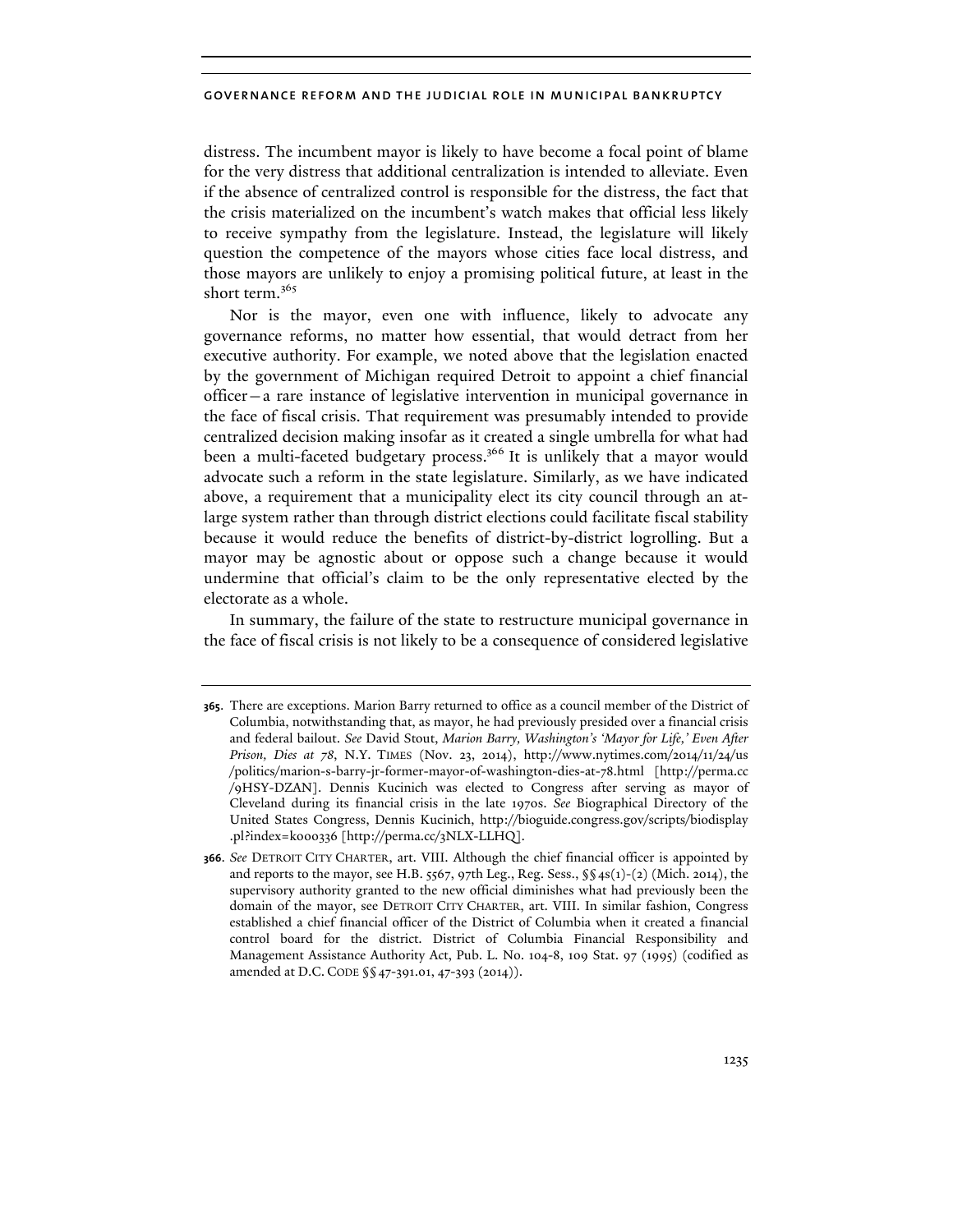judgment that should foreclose a bankruptcy court's visitation of the subject. Nor is it likely to emanate from respect for legal doctrines that caution against interference with local autonomy. Instead, legislative inertia is likely to result from political considerations that are disembodied from the optimal allocation of authority between the state and its localities or the optimal design of fiscally stable institutions within the locality. Some political deviations from ideal institutional design must, of course, be tolerated, if for no other reason than the low likelihood that political actors, such as courts, will be able to improve on decisions made in the political market. But where fiscal crisis translates into the inability of the municipality to provide the basic services for which it has been created, the failure of the state to address root causes signals a sufficient gap to warrant some redress. Since bankruptcy courts have been assigned the responsibility of supervising the restructuring of municipal debts and thus addressing the symptoms of a failed system of governance, they seem relatively well positioned to address the causes of that system, at least where the state itself has demonstrated an incapacity to intervene.

## **conclusion**

According to the conventional wisdom, municipal bankruptcy can only be used to restructure a municipality's debt. Attempting to reform a city's governance would purportedly violate state sovereignty, as well as several key provisions of Chapter 9 that were drafted with state sovereignty in mind. The Detroit bankruptcy largely reflected this conventional wisdom. Although the court-appointed feasibility expert warned about the potential consequences of failing to address Detroit's operational problems, Detroit restructured its debt without addressing the dysfunctional features of its municipal governance.

It would be unfortunate if Chapter 9 were as limited as the conventional wisdom suggests. When a substantial city files for bankruptcy, its excessive debt may only be the external manifestation of problems that run much deeper. Fragmentation and related governance problems are nearly always a key underlying cause of the city's financial distress. If Chapter 9 cannot address these deeper problems, its efficacy may be quite limited.

In this Article, we have argued that Chapter 9 can and should address these deeper problems. Governance reform is a common feature of corporate reorganization in Chapter 11, and it is even more essential for the restructuring of a troubled city, since a city, unlike a corporation, cannot be liquidated or ownership rights transferred from one group of stakeholders to another. Although we acknowledge that governance reform could be challenged on constitutional grounds or as violating one or more provisions of Chapter 9 that are designed to limit the scope of bankruptcy court intervention, we believe